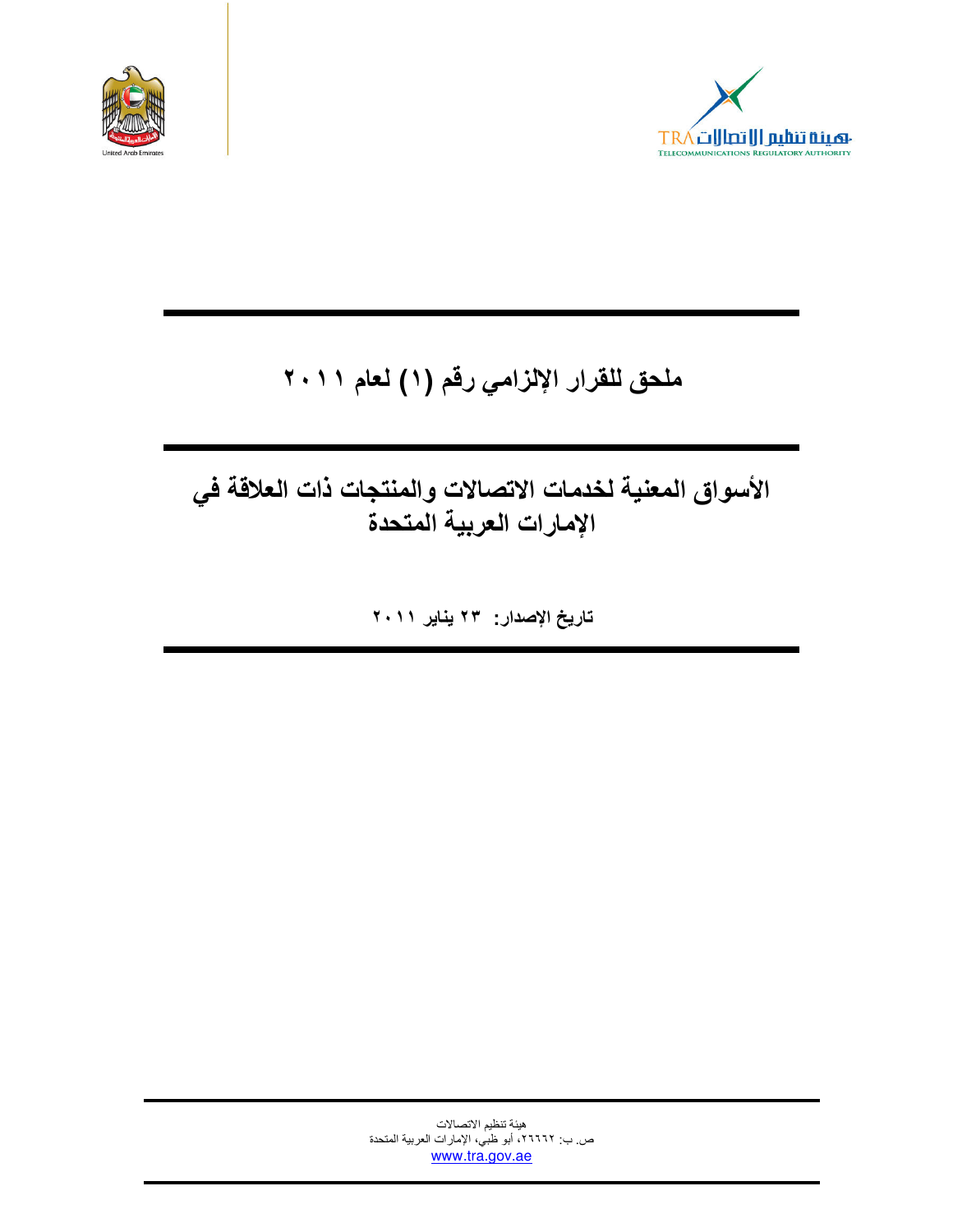



## جدول المحتويات

|                                                                                               | $-7$        |
|-----------------------------------------------------------------------------------------------|-------------|
|                                                                                               | $-\tau$     |
|                                                                                               | $-\epsilon$ |
| تعريف الأسواق المعنية لخدمات الاتصالات والمنتجات ذات العلاقة بالتجزئة ____________________ ١٧ | $\bullet$   |
|                                                                                               | $-7$        |
|                                                                                               | $-V$        |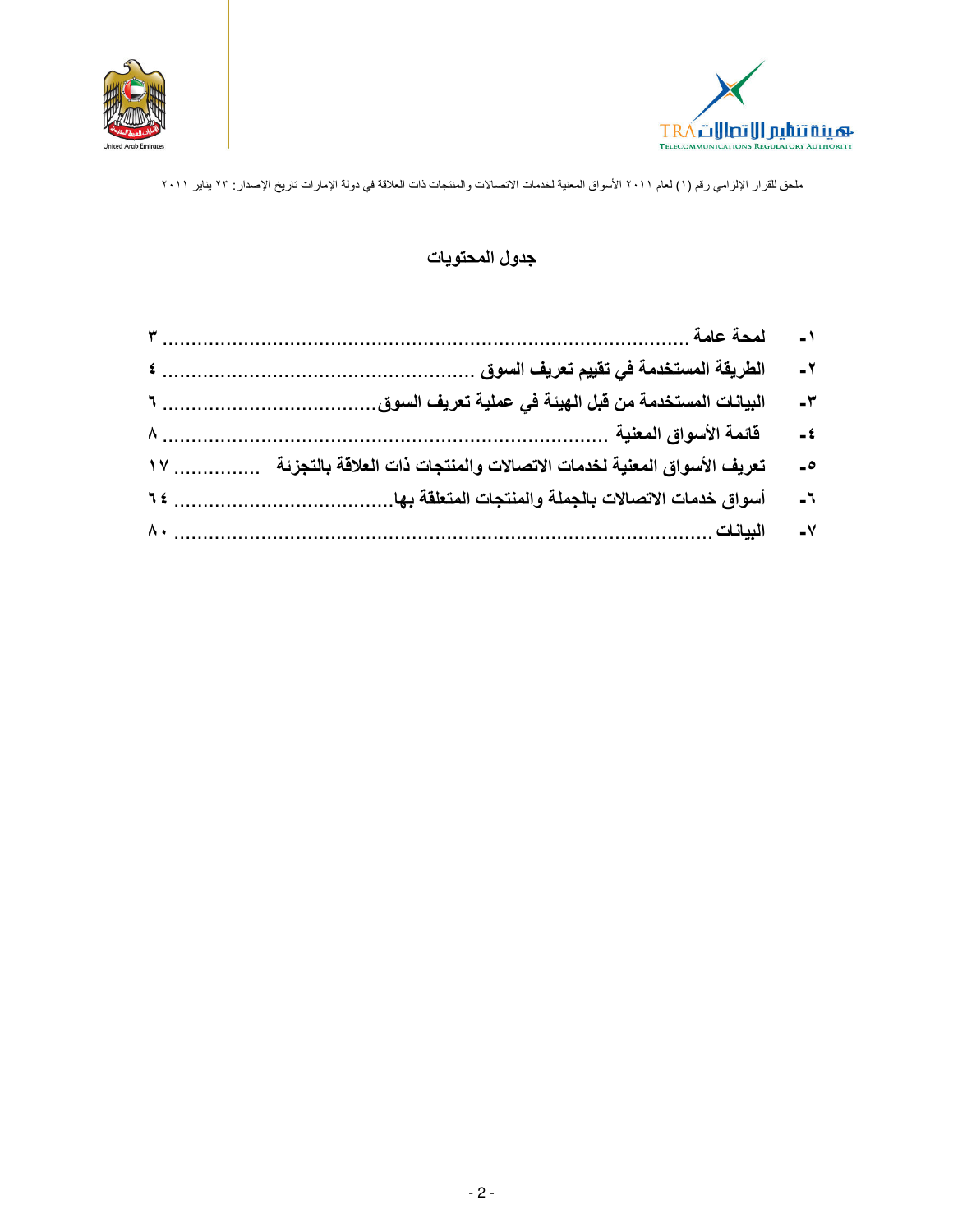



# الملحق ١: تعريف مفصل للسوق

#### لمحة عامة  $\sim$   $\sim$  1

- ١-١ يحدد هذا الملحـق تعريـف الأسـواق المعنيــة لخـدمات الاتصــالات والمنتجـات ذات العلاقــة فــي الإمارات العربية المتحدة لغايات مراجعات السوق المتوقعة'. ويهدف تعريف الأسواق المعنية إلىّ تقييم حالــة المنافســة وتحديـد المسـتوى الملائـم للالتزامــات التنظيميــة المنتظـرة، إن وجـدت، علــي المرخص لهم الذين يتمتعون بقوة سوقية في هذه الأسواق المعنية.
- ١-٢ أعدت هيئة تنظيم الاتصالات تعريفات السوق استنادا إلى إرشاداتها حول تعريف السوق وتقييم المنافسة، النسخة ١. ١ المؤرخة في ٣٠ سبتمبر ٢٠١٠، "الإرشادات".
	- ٢-٣ تم تر تيب هذا الملحق على النحو التالي:
- (أ) بِصف القسم ٢ الطريقة التي استخدمتها هيئة تنظيم الاتصالات في تعريف الأسواق المعنية.
	- (ب) يصف القسم ٣ البيانات التي استخدمتها هيئة تنظيم الاتصالات في تقييمها.
- (ج) يلخص القسم ٤ قائمة هيئة تنظيم الاتصالات المقترحة للأسواق المعنية لخدمات الجملة و التجز ئة في الاتصالات و المنتجات ذات العلاقة.
- (د) يقدم القسم ٥ تحليل هيئة تنظيم الاتصالات لتعريف كل واحد من أسواق الاتصالات بالتجز ئة المعنبة
- (ه) يقدم القسم ٦ تحليل هيئة تنظيم الاتصالات لتعريف كل واحد من أسواق الاتصالات بالجملة
- بما يتوافق مع الشكل ١ في الإرشادات، ستصدر هيئة تنظيم الاتصالات استشارة منفصلة حول  $\epsilon$  -  $\lambda$ تقييمها للمنافسة على القوة السوقية في كل سوق معنى ونطاق الإجراءات التصـحيحية المحتملـة التي يمكن فرضها أو تعديلها أو حذفها من كل سوق معّني. ولقطـع الشك بـاليقين لـن ينتهـي الأمـر بالهَينه إلى فرض إجراءات تصحيحية لاحقة في كافـة الأسواق المعنيـة المعرفـة فـي هذا التحديد. فبدلاً من ذلك، قد تقرر هيئة تنظيم الاتصالات إصدار وثيقة منفصلة (بشـأن أي تقييم للمنافسـة أو تحديد للقوة السوقية) فيما يتعلق بالإجراءات التصحيحية ذات العلاقة حصرا وستقرر في وقت إصدار الوثيقة المذكور ة ما إذا كان من اللازم إصدار استشار ة أم لا.
- ١-٥٪ يكون للمصطلحات الواردة في هذه الوثيقة المعاني المخصصة لها في الوثائق التالية (المرتبة حسب الأسبقية)، ما لم تُعرّف خُلافا لذلك:
	- (أ) قانون الاتصالات؛ (ب) تراخيص الاتصالات العامة الصادرة عن هيئة تنظيم الاتصالات؛ (ج) إجراءات هيئة تنظيم الاتصالات لحماية المنافسة؛

كما هو موضح في الإرشادات، فإن المبادئ المطبقة على تعريف السوق هي نفسها المستخدمة لغايات التحليل المتوقع أو اللاحق مع أن اختلاف طبيعة التطيلين قد يؤدي إلى نتائج مختلفة في الممارسة العملية. تراخيص الاتصــالات العامـة الصــادرة عن هيئـة تنظيم الاتصــالات؛ (من أين جاءت هذه العبارة)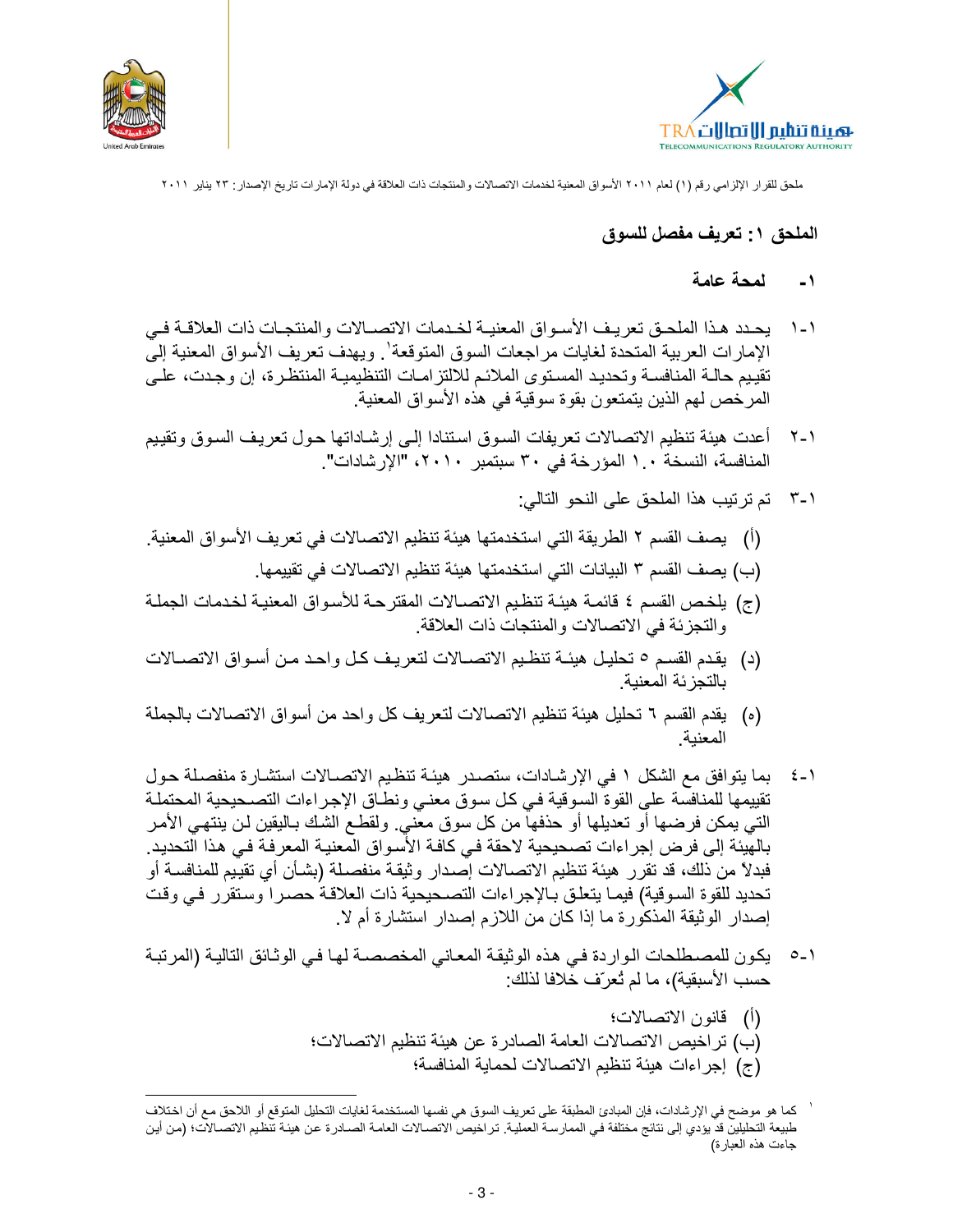



(د) الإرشادات.

#### الطريقة المستخدمة في تقييم تعريف السوق  $-7$

- كانت نقطة البدايـة بالنسبة لطريقة هيئـة تنظيم الاتصــالات فـي تعريف الأسـواق المعنيـة لخـدمات  $\mathcal{N}$ الاتصــالات والمنتجـات ذات العلاقـة فـي الدولـةُ هـي تصـنيف خـدمات الاتصــالات والمنتجـات ذات العلاقة تحت أحد المستوبين الو ظبفبين للأسو اق:
- خدمات الاتصالات والمنتجات ذات العلاقة التي يقدمها المرخص لهم إلىي العملاء في قطاع الاتصــالات فـي الدولــة علــي مسـتوى البيــع بالتجزئــة (خـدمات الاتصــالات والمنتجـات ذات العلاقة بالتجز ئة)؛
- خدمات الاتصالات والمنتجات ذات العلاقة التي يقدمها المرخص لهم إلى العملاء في قطاع الاتصالات في الدولة على مستوى البيع بالجملَّة (خدمات الاتصالات والمنتجات ذات العلاقة بالجملـة)، حيث تعتبر خدمات الاتصـالات والمنتجـات ذات العلاقـة مدخلات لتقديم خـدمات الاتصالات و المنتجات ذات العلاقة بالتجز ئة `.
- ٢-٢ كان الإطار العام لهيئة تنظيم الاتصالات في تعريف السوق هو تقييم مستويات قابلية استبدال جانب العرض وجانب الطلب لتعريف خدمات الاتصـالات والمنتجات ذات العلاقـة التـي تشكل السوق المعنى. ويستند هذا الأمر إلى مبادئ اختبار الزيادة الصغيرة ولكن هامة وغير انتقالية في السعر، والذيِّ يعتبر الطريقة الأكثر شيوعا في تعريف الأسواق". وفي تقييمها، فحصت هيئة تنظيم الاتصــالات مدى قابليـة اسـتبدال جانـب الطلب وجانـب العـرض بـين المنتجـات باسـتخدام الاختبار ات الكمية والتقييمات النو عية للإثباتات المتوفر ة.

### استبدال جانب الطلب

- ٢-٣ خلال تقييم استبدال جانب الطلب، قامت هيئة تنظيم الاتصــالات بتجليل بتحليل العو امل التالية:
- التوجهات في إشغال واستخدام خدمات الاتصـالات والمنتجات ذات العلاقة للفتر ة مـا بين عامى ٢٠٠٧ -٢٠١٠ بالنسبة لما يلي:
	- ° المشتر كبن؛
	- ۰ الإير ادات؛
		- ° الحركة؛
	- ° خدمات الاتصـالات والمنتجات ذات العلاقة ضمن الباقات.

<sup>&</sup>lt;sup>7</sup> بالرغم من أن بعض منتجات البيع بالجملة مثل الخدمات الوسيطة لن تستخدم مباشرة لتوفير خدمات البيع بالتجزئة ـ

<sup>`</sup> تم وصف هذا الاختبار في الإرشادات.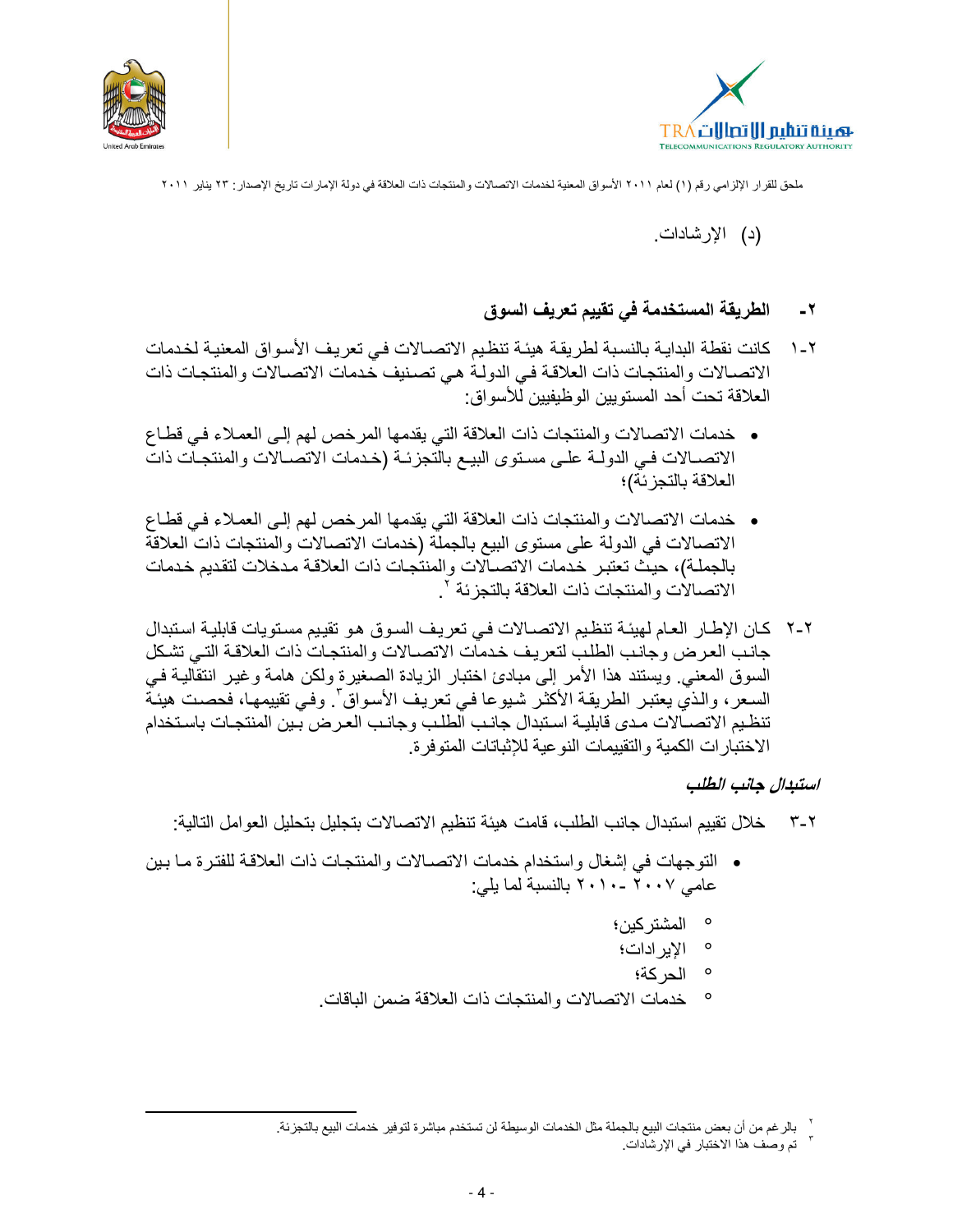



- مستويات السعر المعنية لخدمات الاتصـالات المختلفة والمنتجـات ذات العلاقـة، بمـا فيهـا توجهات الأسعار خلال الفترة ما بين عامي ٢٠٠٧ -٢٠١٠، مثلا:
	- الأسعار المعلن عنها؛  $\circ$
	- متوسط السعر الفاعل (إيرادات الخدمة/ حجم الاستخدام)  $\circ$
- نوعية مستويات الخدمـة المعروضـة فـي خـدمات الاتصـالات المختلفـة والمنتجـات ذات العلاقة، مثلا فيما يتعلق بما يلي:
	- الوقت المستغرق لتصحيح الخطأ؛  $\circ$ 
		- المعلومات حول توفر الشبكة.  $\circ$
- خصائص الجودة لخدمات الاتصــالات المختلفة التـى بمكن أن تـؤـثر\_ علـى مستوى انتقـال العمبل ببن هذه المنتجات، مثلا:
	- مدة العقد أو أي استثمار خاص بالمزود (مثلا، رسوم التوصيل)؛  $\circ$ 
		- الاختلافات الوظيفية الفعلية والملموسة بين البدائل المحتملة؛  $\circ$
- الاختلافات بين مستوى تبادلية المنتجات في اتجاهات مختلفة (مثلا، الوصول إلى  $\circ$ خدمــة إنترـنـت النطــاق الـعريض يمكـن أن يكون بـديلا للوصــول إلـى خدمــة لانترـنـت بالاتصال الهاتفي، ولكن ليس العكس)؛
	- مدى الحاجة لإحدى الخدمات كمدخلات لخدمة أخر ي  $\circ$
- قدر ة العملاء على النحو ل بين خدمات الاتصالات المختلفة و المنتجات ذات العلاقة. مثلا:
	- تكاليف التحول النقدية؛
- تكاليف التحول غير النقدية مثل المتطلبات التعاقدية التي يمكن أن تحد من قدرة  $\circ$ العملاء على النحول ببن خدمات الاتصالات و المنتجات ذات العلاقة.

# استبدال جانب العرض

- ٢-٤ أثناء تقييم استبدال جانب العرض، قامت هيئة تنظيم الاتصـالات بتحليل الـعوامل التالية:
	- الإثباتات التاريخية للدخول الى صناعة الاتصالات في الدولة والتوسع فيها؛
- خصــائص خـدمات الاتصــالات والمنتجـات ذات العلاقـة المقدمـة فـي الأسـواق مـن حيـث العوائق أمام الشركات الجديدة الداخلة إلى السوق لتقديم خدمة معينة (بما فيها العوائق التي أوجدتها الاتفاقيات التعاقدية مثل الاتفاقيات بين مطوري العقارات والمرخص لهم). وقد استندت هيئة تنظيم الاتصــالات فـي هذا التقييم إلـى معرفتهـا المحـددة بالقطـاع فـي الدولـة بالإضافة إلى التوجهات والنتائج التقنية في الأقاليم الأخرى.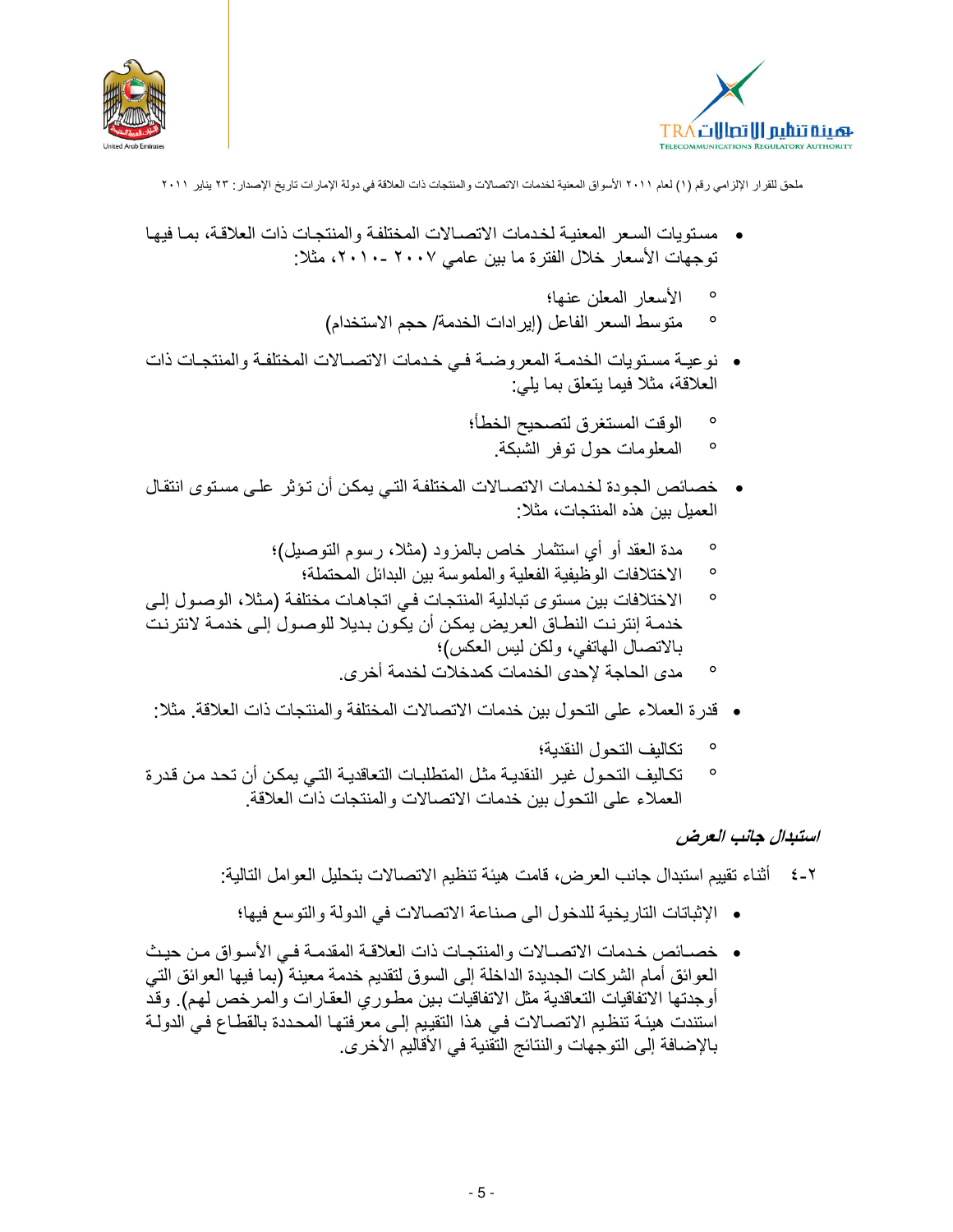



٢ -0 أثناء تقييم استبدال جانب العرض، لم تأخذ هيئة تنظيم الاتصـالات بعين الاعتبـار تـأثير الالتز امـات التنظيمية الحالية المتعلقة بالقوة السوقية والمفروضة على المرخص لهم فـي أسواق البيـع بالجملـة. وكما هو وارد في الإرشادات، فإن القيام بخلاف ذلك قد يؤدي إلى إلتباس في تعريف الأسواق المعنية وتقييم الهيئة للمنافسة

### الأبعاد الإضافية للسوق

فحصت هيئة تنظيم الاتصالات أيضا الأبعاد الجغرافية والأبعاد المتعلقة بالعملاء لتعريف الأسواق المعنية في الدولة.

- ٦-٦ أثناء تقييم الأبعاد المنعلقة بالعملاء بالنسبة للسوق في الدولـة، أخذت هيئـة تنظـيم الاتصــالات بعـين الاعتبار المعلومات التالية التي قدمتها شركة دو وشركة اتصالات أو التي تم جمعها من المصـادر المتوفر ة للعامة:
- نطاق وخصائص خدمات الاتصـالات والمنتجـات ذات العلاقـة التـي يقدمها المرخص لهم لشرائح العملاء المختلفة؛
- الأسعار التي يضعها المرخص لهم لتقديم خدمات الاتصالات والمنتجات ذات العلاقة لشرائح العملاء المختلفة؛
	- البنود النعاقدية المعروضة على شرائح العملاء المختلفة.
- خلال تقييمهـا للأسـواق الجغرافيـة ذات العلاقـة فـي الدولـة، أخـذت هيئـة تنظـيم الاتصــالات بعـين  $V - Y$ الاعتبار المعلومات التالية التي قدمتها شركة دو وشركة اتصالات أو التي تم جمعها من المصـادر المنوفرة للعامة:
- بيانات تغطية الشبكة للمرخص لهم، مع وصف مناطق الدولة وحجم السكان المشمول بتغطية شبكات الهاتف الثابت والمتحرك، للفترة ما من ديسمبر ٢٠٠٧ وديسمبر ٢٠٠٩؛
- نطاق خدمات الاتصالات والمنتجات ذات العلاقة التي يقدمها المرخص لهم ضمن مناطق جغرافية معنية ومقدار اختلافها من منطقة الى أخرى في الدولة؛
- الأسعار التي يضعها المرخص لهم لتقديم خدمات الاتصالات والمنتجات ذات العلاقة ضمن مناطق جغرافية معنية ومقدار اختلافها منطقة الى أخرى في الدولة؛ و
	- البيانات المستخدمة من قبل الهيئة في عملية تعريف السوق  $-1$
- ٢-١ خلال إجرائها لتحليلها، استخدمت هيئـة تنظيم الاتصــالات بشكل أساسـي البيانـات التـي تـم جمعهـا لقواعد بيانات هيئة تنظيم الاتصــالات من شركة دو وشركة اتصــالات إمـا بشكل شـهري أو ربـع سنوي والتي تغطي الفترة من يناير ٢٠٠٧ إلى مارس ٢٠١٠ (مؤشرات الصناعة). ويورد القسم ٧ البيانات المتوفرة لهيئة تنظيم الاتصـالات من مؤشر ات الصناعة.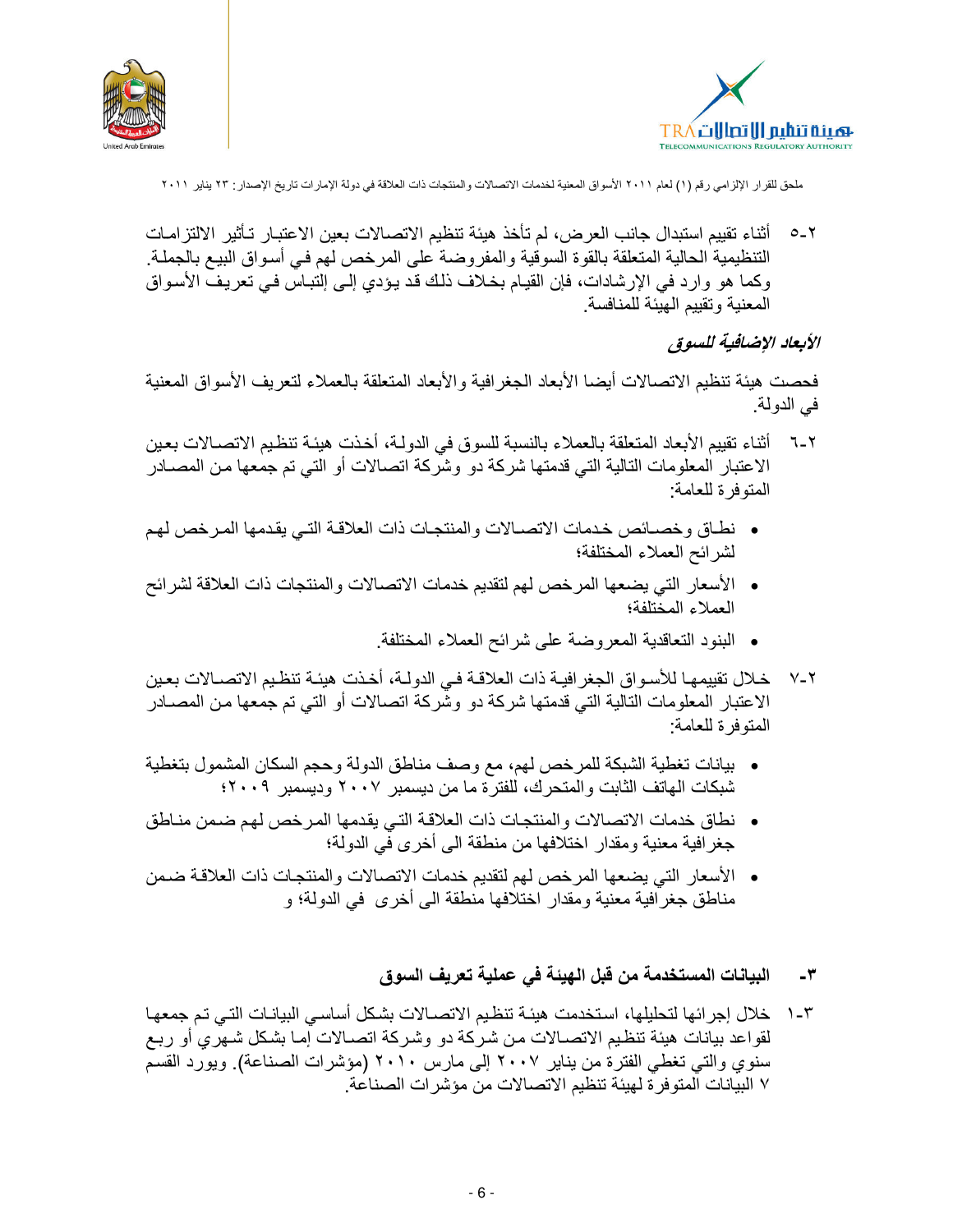



- ٢-٢ بالإضافة إلى مؤشرات الصناعة، قدمت هيئة تنظيم الاتصالات طلبات بيانـات إضــافية إلـى شـركة دو وشركة اتصالات في ٢١ يونيو ٢٠١٠ وفي ٣٠ يونيو ٢٠١٠. وكانت هذه الطلبات تهدف إلى الحصـول علـى المزيـد مـن البيانــات الكميــة حـول خـدمات الاتصــالات والمنتجـات ذات العلاقــة للمكالمات الدولية وعروض النطاق العريض للهاتف المتحرك. وقد طلب من شركة دو وشركة اتصبالات أيضبا تبوفير معلوميات حبول نوعيبة خبدمات الاتصبالات والمنتجبات ذات العلاقية والالتزامات التعاقدية المطبقة على العملاء وتبادلية خدمات الاتصالات والمنتجات ذات العلاقة المختلفة، وقد طلبت الهيئة ما يلي على وجه الخصوص ُ:
- بيانات تغطية الشبكة لشركة دو وشركة اتصالات (لخدمات الاتصالات والمنتجات ذات العلاقة للهاتف الثابت والانترنت، وتغطية الجيل الثاني للهاتف المتحرك وتغطية الجيل الثالث للهاتف المتحرك) ودرجة التداخل بين الشبكات المختلَّفة؛
- معلومات حول أية اختلافات بين خدمات الاتصـالات والمنتجـات ذات العلاقـة لشبكة الـهـاتف الثابت المقدمة لعملاء الاشتراكات المنزلية والتجارية (بما في ذلك الالتزامات التعاقدية ونو عية خدمات الاتصالات والمنتجات ذات العلاقة)؛
- حجم وإيرادات المكالمات الدولية من الخطوط الثابتة لعملاء الاشتراكات المنزلية والتجارية حسب الوجهة (دول مجلس التعاون الخليجي والدول العربية الأخرى ودول أوروبا الغربية وجنوب أسيا وكافة الوجهات الأخرى) ومعلومات حول أكثر ١٠ دول؛
- تغير أسعار خدمات الاتصالات والمنتجات ذات العلاقة لشبكة الهاتف الثابت خلال السنوات الثلاث الأخبر ة؛
- معلومات حول الاختلافات بين خدمات الاتصـالات والمنتجـات ذات العلاقـة لشبكة الـهـاتف المتحرك لعملاء الاشتراكات المنزلية والتجارية وعملاء الخطوط المدفوعة مسبقا وخطوط الفواتير الشهرية (بما في ذلك اختلاف الالتزامات التعاقدية ونوعية خدمات الاتصالات والمنتجات ذات العلاقة)؛
- حجم وإيرادات المكالمات الدولية من شبكة الهاتف المتحرك لعملاء الخطوط المدفوعة مسبقا وخطوط الفواتير الشهرية لعملاء الاشتراكات المنزلية والتجارية حسب الوجهة (دول مجلس التعاون الخليجي والدول العربية الأخرى ودول أوروبا الغربية وجنوب أسيا وكافة الوجهات الأخرى) ومعلومات حول أكثر ١٠ دول؛
- تغير أسعار خدمات الاتصــالات والمنتجـات ذات العلاقـة لشـبكة الهـاتف المتحـرك خـلال السنو ات الثلاث الأخير ة؛
- عدد بطاقـات نمـوذج تعريـف المشـترك (بطاقـات SIM) المسـتخدمة لخـدمات الاتصــالات والمنتجات ذات العلاقة لنظام تحديد المواقع العالمي GPS؛ و
- استخدام عروض خدمات الانترنت المتحرك مقسمة حسب نوع الدخول (أي الأجهزة البدوية ومودم بيانات الجيل الثالث)؛
	- الإقبال على عروض خدمات الباقات؛

<sup>&#</sup>x27; استجاب المرخص لهم إلى طلبات المعلومات بالرغم من عدم تقديم كافة المعلومات. فعلى سبيل المثال، لم تقدم أي من الشركتين أي معلومات تشير إلى مستوى التحول بين خدمات الاتصالات والمنتجات ذات العلاقة للهاتف الثابت والمتحرك.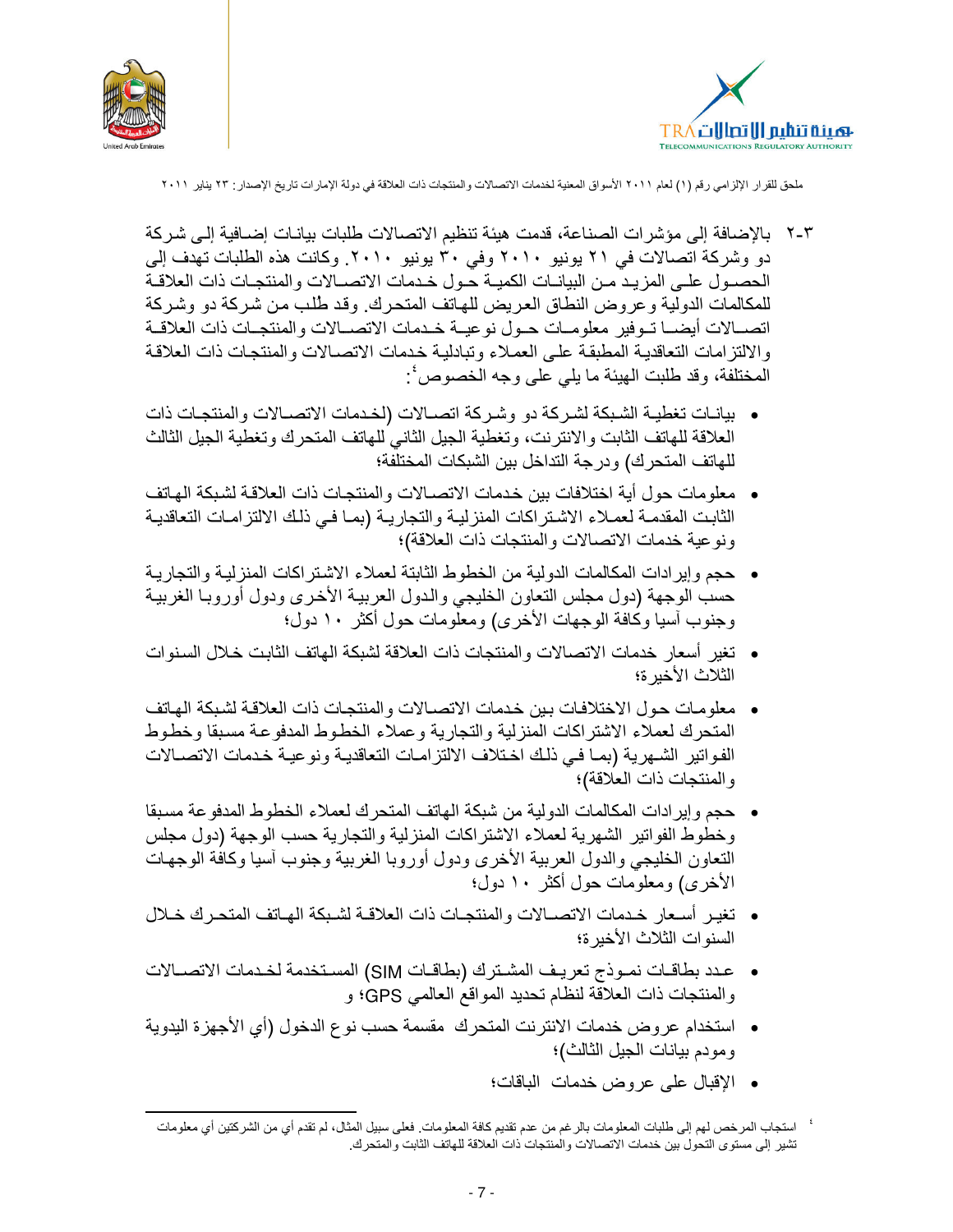



- أيـة مؤشـرات متـوفرة علـى الاسـتبدال بـين خطـوط الصـوت الثابتـة والمتحركـة والـدخول والبيانات في خدمات الاتصـالات والمنتجـات ذات العلاقــة (مثـل مـا هـو ثابـت فــي الاستطلاعات)؛
- المعلومات المتعلقة بأي تمييز في خدمات الاتصالات والمنتجات ذات العلاقة في كافة مناطق الدولة المختلفة
	- فائمة الأسواق المعنية  $-\epsilon$
- تقدم هيئة تنظيم الاتصـالات في القسم ٥ والقسم ٦ من هذا الملحق تحليلا قامت بـه لتعريف كل  $1 - 2$ سوف معنى ويلخص هذا القسم مقترحات هيئة تنظيم الاتصالات.
- يتلخص الغرض من تعريف الأسواق المعنية في مساعدة هيئة تنظيم الاتصــالات في دراسـة  $Y - 2$ مستوى المنافسة في كل سوق وبالتـالي أي الأسواق المعنيـة يحتـاج إلـى بعض التدخلات اللاحقـة. لذلك، لا تهدف هيئَة تنظيم الاتصالاتَ بالصرورة إلى فرض إجراءات تصحيحية منتظرة في كافـة الأسو اق المعنية المعر فة في هذا التحديد .

الأسواق المعنية لخدمات الاتصالات والمنتجات ذات العلاقة بالتجزئة

٤-٣ يحدد الجدول النالي فائمة الأسواق المعنية لخدمات الاتصـالات والمنتجـات ذات العلاقـة بالتجزئـة المعرفة من قبل هيئة تنظيم الاتصالات في هذا التحديد.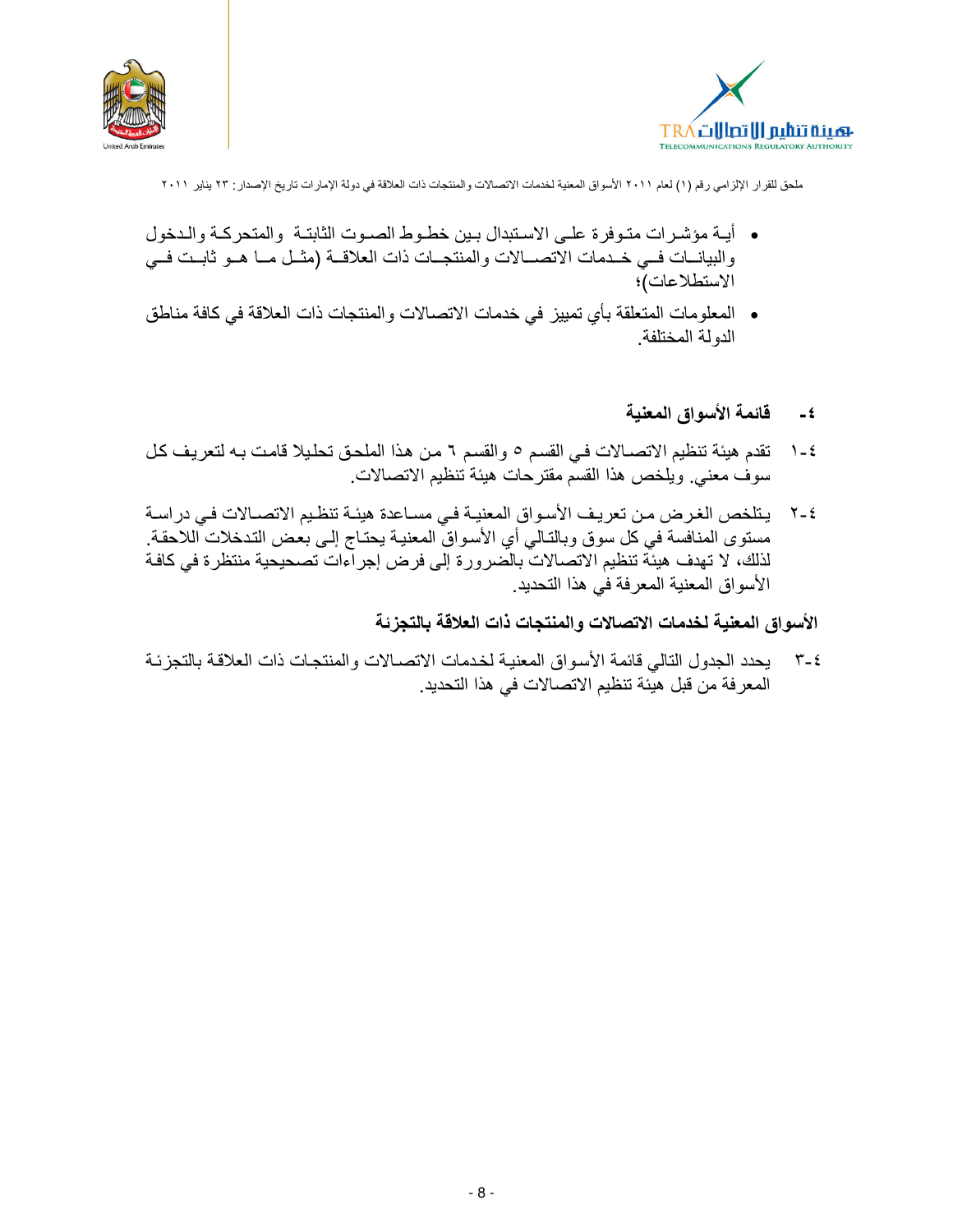



| <u>تعريف</u> السوق الجغرافي                      | <u>  مجموعة</u><br>العملاء | خدمات الاتصالات والمنتجات ذات العلاقة                                | رقم السوق    |
|--------------------------------------------------|----------------------------|----------------------------------------------------------------------|--------------|
| مناطق دولة الإمارات التي توفر فيها شركة اتصالات  | منزلى                      | خدمات الوصول إلى الخط الثابت المنزلي والمكالمات المحلية              | سوق البيع    |
| وصلات شبكة الهاتف الثابت المباشرة للعملاء        |                            | وهي تشمل تأجير وتركيب الخطوط من الثابت إلى الثابت (عبر الانترنت      | بالتجزئة     |
|                                                  |                            | وبدون الانترنت) والمكالمات المحلية والوطنية والمكالمات من الثابت إلى | $^{\circ}$ i |
|                                                  |                            | المتحرك والمكلمات عبر الانترنت بالاتصال الهاتفي التي يبدؤها عملاء    |              |
|                                                  |                            | الاشتر اكات المنز لية                                                |              |
|                                                  |                            |                                                                      |              |
| مناطق دولة الإمارات التي توفر فيها شركة دو       | منز لي                     | خدمات الوصول إلى الخط الثابت المنزلى والمكالمات المحلية              | سوق البيع    |
| وصلات شبكة الهاتف الثابت المباشرة للعملاء        |                            | وهي تشمل تأجير وتركيب الخطوط من الثابت إلى الثابت (عبر الانترنت      | بالتجزئة     |
|                                                  |                            | وبدون الانترنت) والمكالمات المحلية والوطنية والمكالمات من الثابت إلى | ۱ب           |
|                                                  |                            | المتحرك والمكلمات عبر الانترنت بالاتصال الهاتفي التي يبدؤها عملاء    |              |
|                                                  |                            | الاشتر اكات المنز لية.                                               |              |
| مناطق دولة الإمارات التبي توفر فيها شركة اتصالات | تجار ي                     | خدمات الوصول إلى الخط الثابت التجاري والمكالمات المحلية              | سوق البيع    |
| وصلات شبكة المهاتف الثابت المباشرة للعملاء       |                            | وهي تشمل تأجير وتركيب الخطوط من الثابت إلى الثابت (عبر الانترنت      | بالتجزئة ١٢  |
|                                                  |                            | وبدون الانترنت) والمكالمات المحلية والوطنية والمكالمات من الثابت إلى |              |
|                                                  |                            | المتحرك والمكلمات عبر الانترنت بالاتصال الهاتفي التي يبدؤها عملاء    |              |
|                                                  |                            | الاشتر اكات التجارية <sup>-</sup> .                                  |              |
| مناطق دولة الإمارات التي توفر فيها شركة دو       | تجار ي                     | خدمات الوصول إلى الخط الثابت التجاري والمكالمات المحلية              | سوق البيع    |
| وصلات شبكة الهاتف الثابت المباشرة للعملاء        |                            | وهي تشمل نأجير وتركيب الخطوط من الثابت إلى الثابت (عبر الانترنت      | بالتجزئة     |

° سوق البيع بالتجزئة

` لقطع الشك باليقين، يشمل مصطلح عملاء الاشتراكات التجارية، كافة عملاء الاشتراكية (مثلث الشركات الخاصة والمنشآت الحكومية والمدارس والمؤسسات الأكاديمية الأخرى والمستشفيات وغيرها).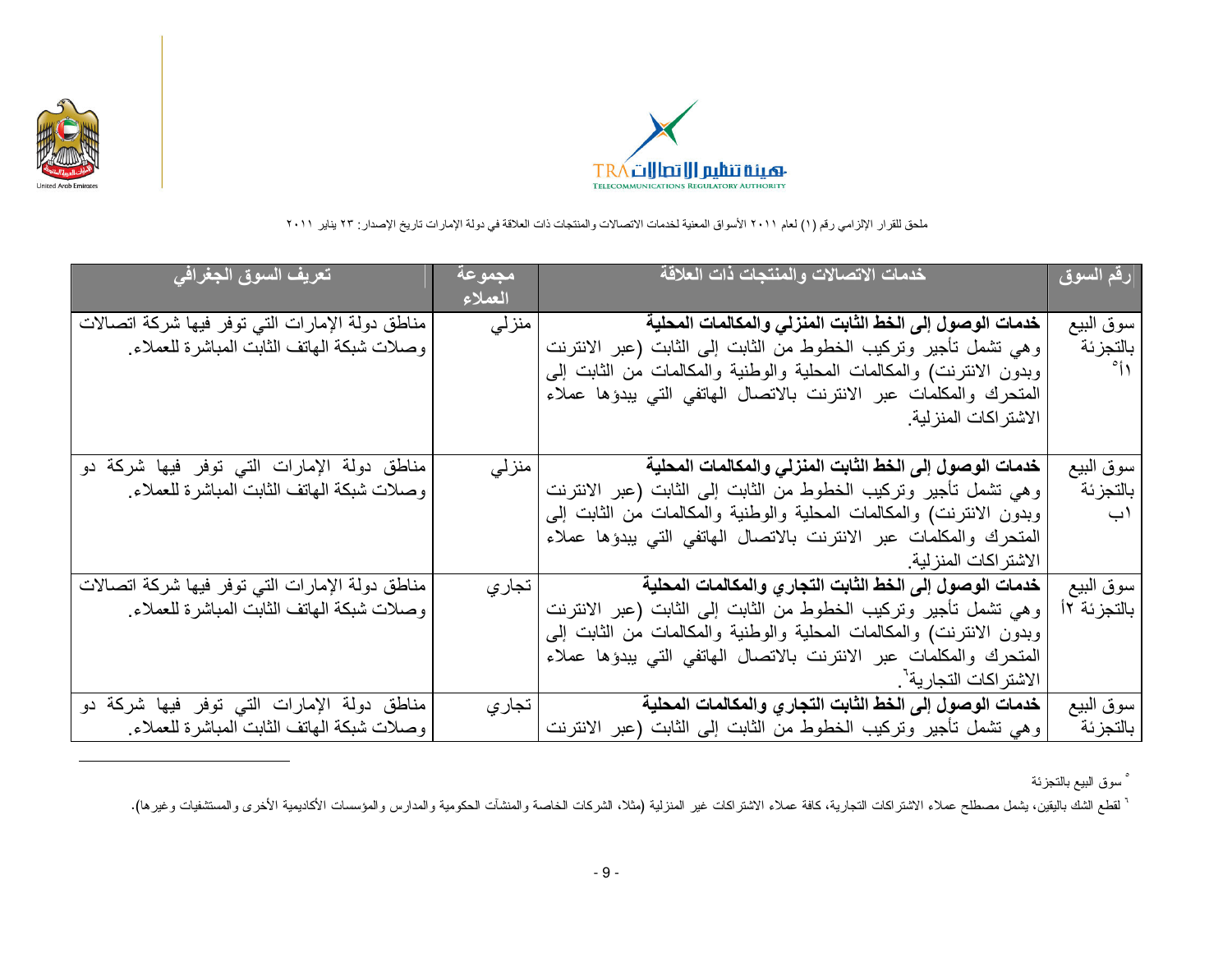



| تعريف السوق الجغرافي                            | مجموعة<br>العملاء | خدمات الاتصالات والمنتجات ذات العلاقة                                          | رقم السوق   |
|-------------------------------------------------|-------------------|--------------------------------------------------------------------------------|-------------|
|                                                 |                   | وبدون الانترنت) والمكالمات المحلية والوطنية والمكالمات من الثابت إلى           | ٢ب          |
|                                                 |                   | المتحرك والمكلمات عبر الانترنت بالاتصال الهاتفي التي يبدؤها عملاء              |             |
|                                                 |                   | الاشتر اكات التجارية                                                           |             |
| مناطق دولة الإمارات التي توفر فيها شركة اتصالات |                   | المكالمات الدولية الصادرة عن شبكات الـهاتف الثابت في دولة الإمارات من   منز لي | سوق البيع   |
| وصلات شبكة المهاتف الثابت المباشرة للعملاء      |                   | قبل عملاء الاشتراكات المنزلية                                                  | بالتجزئة ٢أ |
|                                                 |                   | تشمل المكالمات الدولية التبي تتم على شبكات المهاتف الثابت من قبل عملاء         |             |
|                                                 |                   | الاشتراكات المنزلية بالإضافة إلى المكالمات الدولية التي تتم من الهواتف         |             |
|                                                 |                   | العامة                                                                         |             |
| مناطق دولة الإمارات التي توفر فيها شركة دو      |                   | المكالمات الدولية الصادرة عن شبكات الـهاتف الثابت في دولة الإمارات من   منز لي | سوق البيع   |
| وصلات شبكة الهاتف الثابت المباشرة للعملاء       |                   | قبل عملاء الاشتراكات المنزلية                                                  | بالتجزئة    |
|                                                 |                   | تشمل المكالمات الدولية التبي تتم على شبكات المهاتف الثابت من قبل عملاء         | ٣ب          |
|                                                 |                   | الاشتراكات المنزلية بالإضافة إلى المكالمات الدولية التي تتم من الهواتف         |             |
|                                                 |                   | العامة                                                                         |             |
| مناطق دولة الإمارات التي توفر فيها شركة اتصالات |                   | المكالمات الدولية الصادرة عن شبكات الـهاتف الثابت في دولة الإمارات من   تجار ي | سوق البيع   |
| وصلات شبكة المهاتف الثابت المباشرة للعملاء .    |                   | قبل عملاء الاشتراكات التجارية                                                  | بالتجزئة ٤أ |
|                                                 |                   | تشمل المكالمات الدولية التبي تتم على شبكات المهاتف الثابت من قبل عملاء         |             |
|                                                 |                   | الاشتراكات التجارية بالإضافة إلى المكالمات الدولية التي تتم من الهواتف         |             |
|                                                 |                   | العامة                                                                         |             |
| مناطق دولة الإمارات التي توفر فيها شركة دو      |                   | المكالمات الدولية الصادرة عن شبكات الـهاتف الثابت في دولة الإمارات من   تجار ي | سوق البيع   |
| وصلات شبكة الهاتف الثابت المباشرة للعملاء       |                   | قبل عملاء الاشتراكات التجارية                                                  | بالتجزئة٤ب  |
|                                                 |                   | تشمل المكالمات الدولية التي تتم على شبكات المهاتف الثابت من قبل عملاء          |             |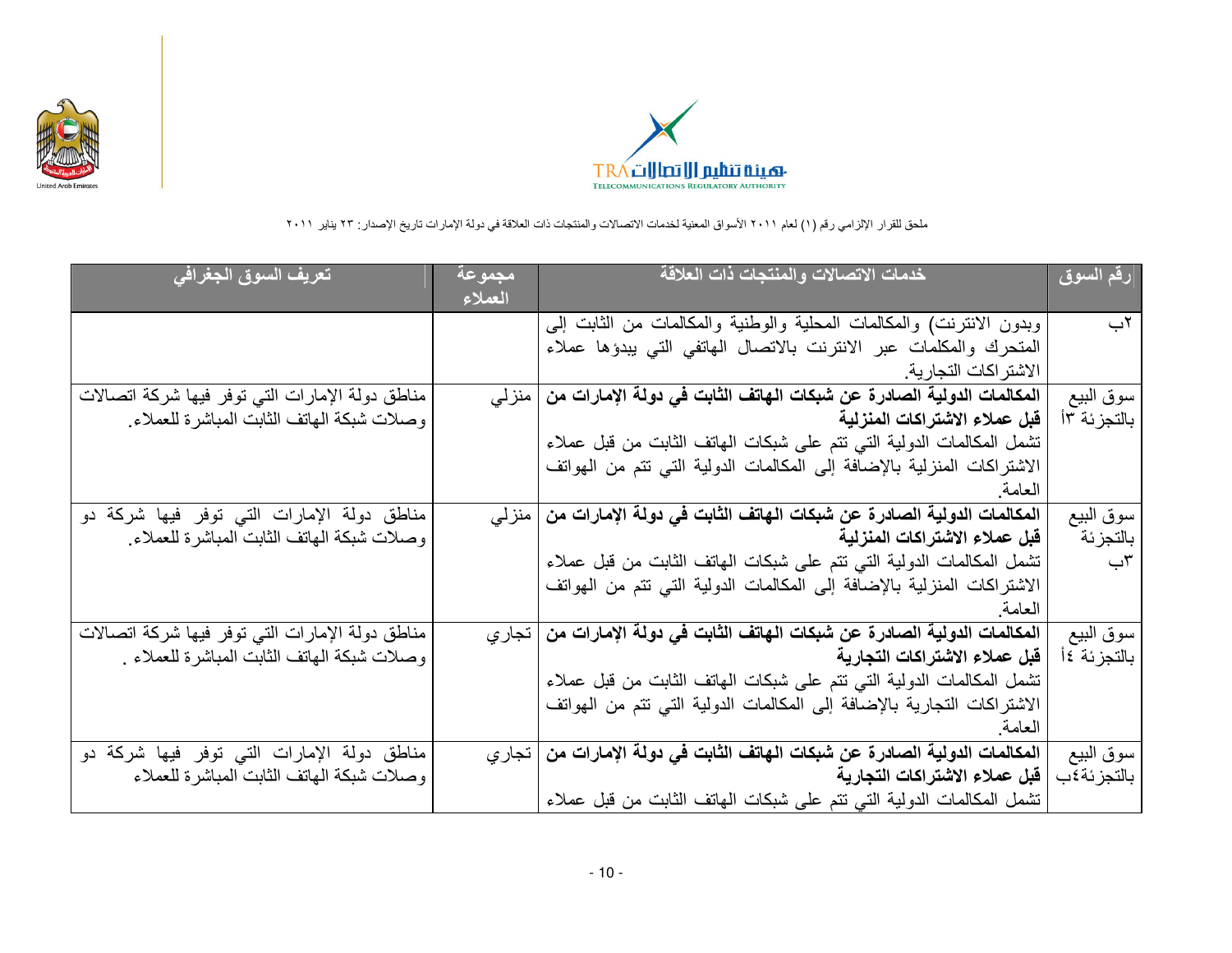



| تعريف السوق الجغراف <i>ي</i>                    | مجموعة<br>العملاء | خدمات الاتصالات والمنتجات ذات العلاقة                                                     | <mark>رقم السوق</mark> |
|-------------------------------------------------|-------------------|-------------------------------------------------------------------------------------------|------------------------|
|                                                 |                   | الاشتر اكات التجارية                                                                      |                        |
| وطنبي                                           | كافة<br>عملاء     | خدمات خطوط الصوت الثابت عبر الهاتف المتحرك واتصال البيانات                                | سوق البيع              |
|                                                 | خطوط              | بالتجزئة لخطوط الفواتير الشهرية                                                           | بالتجزئة 0             |
|                                                 | الفو اتير         | تشمل مشتركي الهاتف المتحرك والمكالمات المحلية والدولية وخدمات اتصال                       |                        |
|                                                 |                   | الْبِيَانَاتِ (بما فَيها خدمة الرسائل القصيرة وخدمة الوسائط المُتعدِّدة والهاتف   الشهرية |                        |
|                                                 |                   | المتحرك عريض النطاق) المقدمة عبر شبكات الهاتف المتحرك في دولة                             |                        |
|                                                 |                   | الإمارات لعملاء خطوط الفواتير الشهرية.                                                    |                        |
|                                                 | كافة<br>عملاء     | خدمات خطوط الصوت الثابت عبر الهاتف المتحرك واتصال البيانات                                |                        |
| وطنبي                                           |                   | بالتجزئة لخطوط الفواتير الشهرية                                                           | سوق البيع              |
|                                                 | الخطوط            |                                                                                           | بالتجزئة ٦             |
|                                                 | المدفو عة         | تشمل مشتركي الهاتف المتحرك والمكالمات المحلية والدولية وخدمات اتصال                       |                        |
|                                                 | امسبقا            | البيانات (بما فيها خدمة الرسائل القصيرة وخدمة الوسائط المتعددة والمهاتف                   |                        |
|                                                 |                   | المتحرك عريض النطاق) المقدمة عبر شبكات الهاتف المتحرك في دولة                             |                        |
|                                                 |                   | الإمارات لعملاء خطوط الفواتير الشهرية.                                                    |                        |
| مناطق دولة الإمارات التي توفر فيها شركة اتصالات | منزلى             | خدمات الدخول إلى النطاق العريض لعملاء الاشتراكات المنزلية الثابتة                         | سوق البيع              |
| وصلات شبكة الهاتف الثابت المباشرة للعملاء       |                   | تشمل الدخول إلى الانترنت عريض النطاق بالإضافة إلى توفير خدمات                             | بالتجزئة ١٧            |
|                                                 |                   | الباقات بما فيها الدخول إلى النطاق العريض (مثلا، الصوت + الانترنت +                       |                        |
|                                                 |                   | التلفاز عبر بروتوكول الانترنت) المقدمة عبر شبكات المهاتف الثابت لعملاء                    |                        |
|                                                 |                   | الاشتر اكات المنز لية                                                                     |                        |
| مناطق دولة الإمارات التي توفر فيها شركة دو      | منزلى             | خدمات الدخول إلى النطاق العريض لعملاء الاشتراكات المنزلية الثابتة                         | سوق البيع              |
| وصلات شبكة الهاتف الثابت المباشرة للعملاء       |                   | تشمل الدخول إلى الانترنت عريض النطاق بالإضافة إلى توفير خدمات                             | بالتجزئة               |
|                                                 |                   | الباقات بما فيها الدخول إلى النطاق العريض (مثلا، الصوت + الانترنت +                       | ∨ب                     |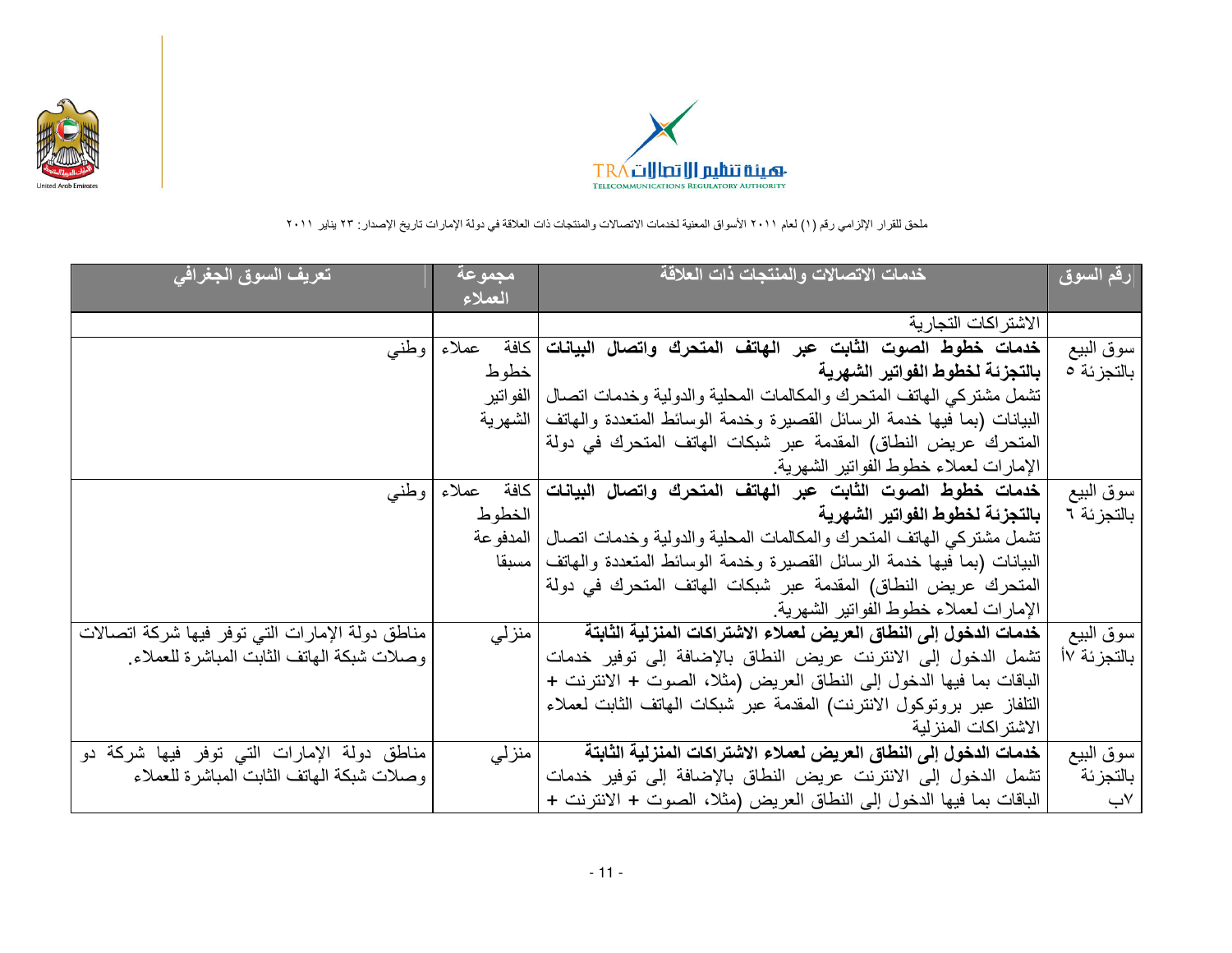



| تعريف السوق الجغرافي <sub>.</sub>                | <del>مج</del> موعة!<br>العملاء | خدمات الاتصالات والمنتجات ذات العلاقة                                  | رقم السوق    |
|--------------------------------------------------|--------------------------------|------------------------------------------------------------------------|--------------|
|                                                  |                                | التلفاز عبر بروتوكول الانترنت) المقدمة عبر شبكات المهاتف الثابت لعملاء |              |
|                                                  |                                | الاشتر اكات المنز لية                                                  |              |
| مناطق دولة الإمارات التبي توفر فيها شركة اتصالات | تجاري                          | خدمات الدخول إلى النطاق العريض لعملاء الاشتراكات التجارية الثابتة      | سوق البيع    |
| وصلات شبكة الهاتف الثابت المباشرة للعملاء        |                                | تشمل الدخول إلى الانترنت عريض النطاق بالإضافة إلى توفير خدمات          | بالتجزئة ١٨  |
|                                                  |                                | الباقات بما فيها الدخول إلى النطاق العريض (مثلا، الصوت + الانترنت +    |              |
|                                                  |                                | التلفاز عبر بروتوكول الانترنت) المقدمة عبر شبكات الهاتف الثابت لعملاء  |              |
|                                                  |                                | ا الاشتر اكات التجار ية                                                |              |
| مناطق دولة الإمارات التي توفر فيها شركة دو       | تجاري                          | خدمات الدخول إلى النطاق العريض لعملاء الاشتراكات التجارية الثابتة      | سوق البيع    |
| وصلات شبكة الهاتف الثابت المباشرة للعملاء        |                                | تشمل الدخول إلى الانترنت عريض النطاق بالإضافة إلى توفير خدمات          | بالتجزئة     |
|                                                  |                                | الباقات بما فيها الدخول إلى النطاق العريض (مثلا، الصوت + الانترنت +    | ۸ب           |
|                                                  |                                | التلفاز عبر بروتوكول الانترنت) المقدمة عبر شبكات المهاتف الثابت لعملاء |              |
|                                                  |                                | الاشتراكات التجارية                                                    |              |
| مناطق دولة الإمارات التي توفر فيها شركة اتصالات  | تجاري                          | خدمات الربط التجارى                                                    | سوق البيع    |
| وصلات شبكة الهاتف الثابت المباشرة للعملاء        |                                | تشمل الخطوط المؤجرة المادية والافتراضية  التي تشمل خدمات النقطة إلى    | بالتجز ئة ١٩ |
|                                                  |                                | نقطة والنقاط المتعددة                                                  |              |
| مناطق دولة الإمارات التي توفر فيها شركة دو       | تجار ي                         | خدمات الربط التجار ي                                                   | سوق البيع    |
| وصلات شبكة الهاتف الثابت المباشرة للعملاء        |                                | تشمل الخطوط المؤجرة المادية والافتراضية التي تشمل خدمات النقطة إلى     | بالتجزئة     |
|                                                  |                                | نقطة والنقاط المتعددة                                                  | ٩ب           |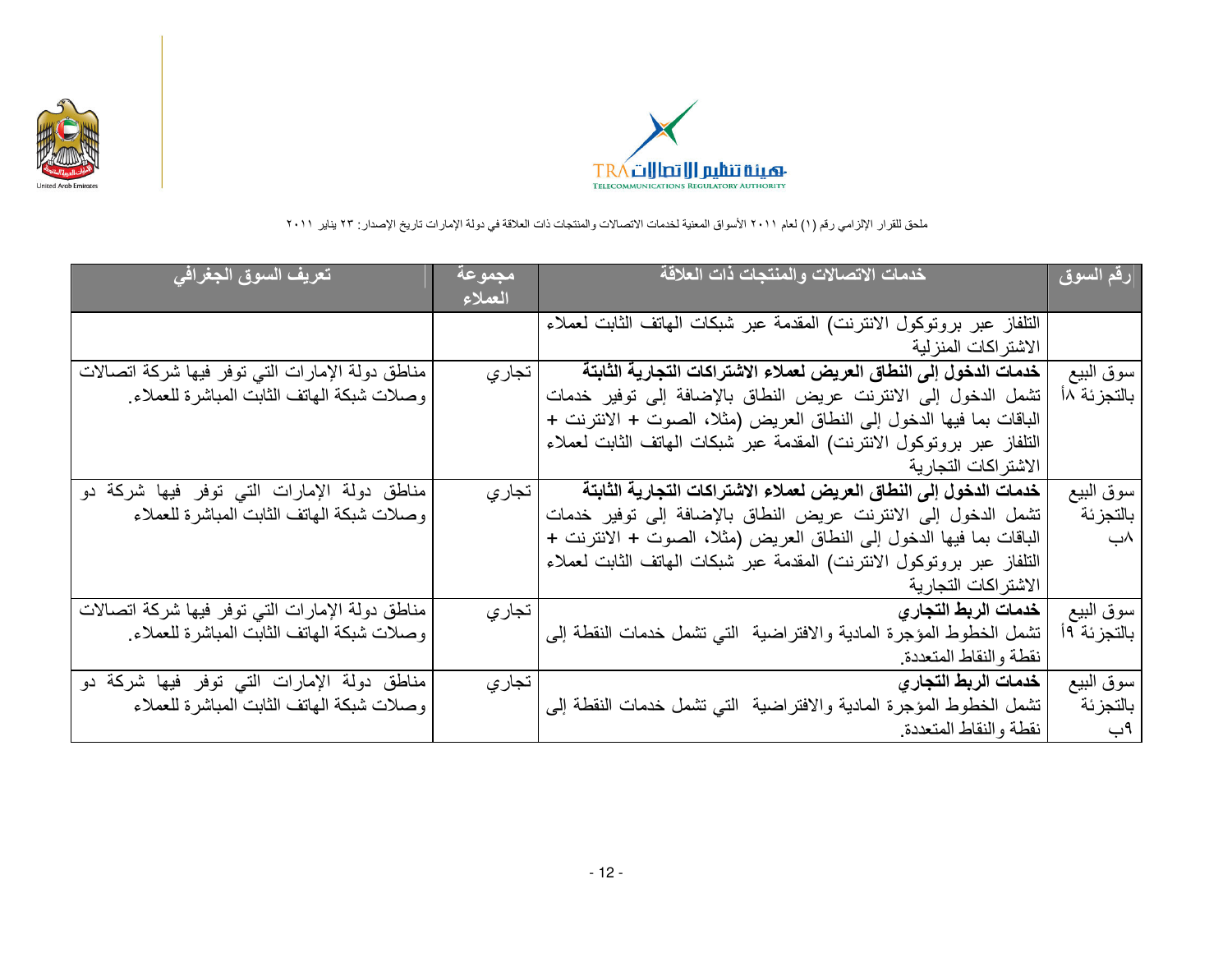



الأسواق المعنية لخدمات الاتصالات والمنتجات ذات العلاقة بالجملة

٤-٤ يقدم الجدول التالي قائمة بالأسواق المعنية لخدمات الاتصالات والمنتجات ذات العلاقة بالجملة المعرفة من قبل الهيئة في هذا التحديد.

| تعريف السوق الجغرافي <sub>ا</sub> | بمجموعة<br>العملاء | خدمات الاتصالات والمنتجات ذات العلاقة                              | رقم السوق               |
|-----------------------------------|--------------------|--------------------------------------------------------------------|-------------------------|
| وطنبي                             | كافة العملاء       | إنهاء مكالمات الخط الثابت عبر شبكة شركة اتصالات                    | سوق البيع               |
|                                   |                    | تشمل إنهاء كافة مكالمات شبكة الخط الثابت المقدمة عبر شبكة شركة     | بالجملة اأ <sup>٧</sup> |
|                                   |                    | اتصالات للخط الثانت                                                |                         |
| وطنبي                             | كافة العملاء       | ِّ إِنْهَاءَ مكالمات الخط الثابت عبر شبكة شركة دو                  | سوق البيع               |
|                                   |                    | تشمل إنهاء كافة مكالمات شبكة الخط الثابت المقدمة عبر شبكة شركة دو  | بالجملة                 |
|                                   |                    | للخط الثابت                                                        | ۱پ                      |
| وطنبي                             | كافة العملاء       | إنهاء مكالمات الهاتف المتحرك واتصال البيانات عبر شبكة شركة اتصالات | سوق البيع               |
|                                   |                    | للهاتف المتحرك                                                     | بالجملة ١٢              |
|                                   |                    | تشمل إنهاء المكالمات الصوتية وخدمات الرسائل عبر شبكة شركة اتصالات  |                         |
|                                   |                    | للهاتف المتحر ك                                                    |                         |
| وطنبي                             | كافة العملاء       | الهاتف المتحرك واتصال البيانات عبر شبكة شركة دو<br>إنهاء مكالمات   | سوق البيع               |
|                                   |                    | للهاتف المتحرك                                                     | بالجملة                 |
|                                   |                    | تشمل إنهاء المكالمات الصوتية وخدمات الرسائل عبر شبكة شركة دو       | ٢ب                      |

<sup>√</sup> سوق النبيع بالجملة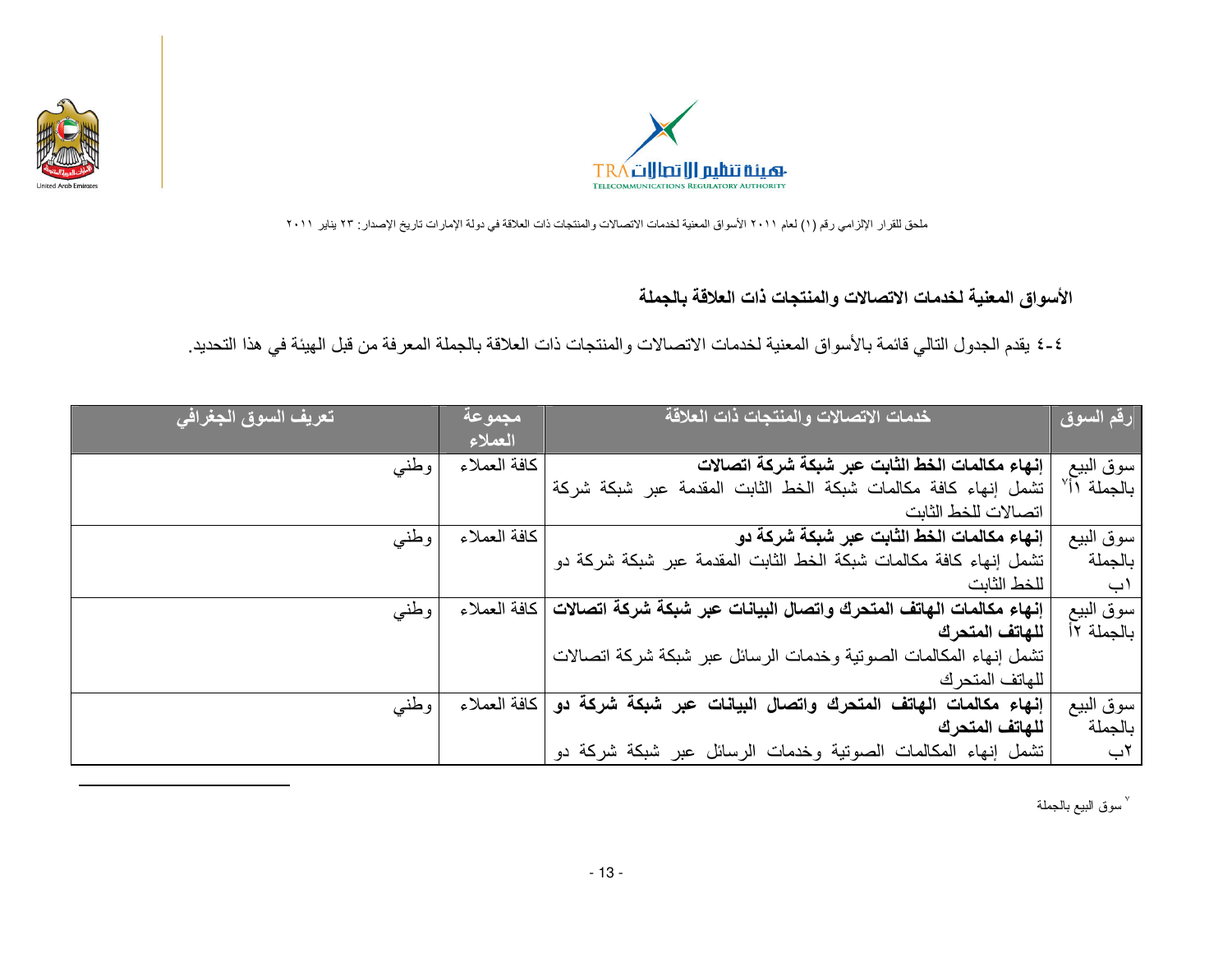



| تعريف السوق الجغرافي                             | مجموعة  | خدمات الاتصالات والمنتجات ذات العلاقة                                                 | رقم السوق  |
|--------------------------------------------------|---------|---------------------------------------------------------------------------------------|------------|
|                                                  | العملاء |                                                                                       |            |
|                                                  |         | للهاتف المتحرك                                                                        |            |
| مناطق دولة الإمارات التبي توفر فيها شركة اتصالات | منزلى   | بدء مكالمات الخط الثابت لعملاء الاشتراكات المنزلية                                    | سوق البيع  |
| وصلات شبكة الهاتف الثابت المباشرة للعملاء        |         | تشمل بدء المكالمات على شبكة الخط الثابت للأطراف الثالثة المرخص لها                    | بالجملة ١٣ |
|                                                  |         | وبدء المكالمات ذاتبي التزويد.                                                         |            |
| مناطق دولة الإمارات التي توفر فيها شركة دو       | منزلى   | بدء مكالمات الخط الثابت لعملاء الاشتراكات المنزلية                                    | سوق البيع  |
| وصلات شبكة الهاتف الثابت المباشرة للعملاء        |         | تشمل بدء المكالمات على شبكة الخط الثابت للأطراف الثالثة المرخص لها                    | بالجملة    |
|                                                  |         | وبدء المكالمات ذاتي النزويد.                                                          | ٣ب         |
| مناطق دولة الإمارات التبي توفر فيها شركة اتصالات | تجار ي  | بدء مكالمات الخط الثابت لعملاء الاشتراكات التجارية                                    | سوق البيع  |
| وصلات شبكة الهاتف الثابت المباشرة للعملاء        |         | تشمل بدء المكالمات على شبكة الخط الثابت للأطراف الثالثة المرخص لها                    | بالجملة ٤أ |
|                                                  |         | وبدء المكالمات ذاتبي التزويد                                                          |            |
| مناطق دولة الإمارات التي توفر فيها شركة دو       | تجار ي  | بدء مكالمات الخط الثابت لعملاء الاشتراكات التجارية                                    | سوق البيع  |
| وصلات شبكة الهاتف الثابت المباشرة للعملاء        |         | تشمل بدء المكالمات على شبكة الخط الثابت للأطراف الثالثة المرخص لها                    | بالجملة    |
|                                                  |         | وبدء المكالمات ذاتى التزويد                                                           | ≵ب         |
| وطنبي                                            |         | الدخول إلى الهاتف المتحرك وبدء المكالمات (بما فيها الدخول إلى البيانات   كافة العملاء | سوق البيع  |
|                                                  |         | بالجملة)                                                                              | بالجملة ٥  |
|                                                  |         | تشمل التزويد الذاتبي وتزويد أطراف ثالثة للدخول إلىي الهاتف المتحرك                    |            |
|                                                  |         | بالجملة والمستخدم لتوفير خدمات المكالمات واتصال البيانات لعملاء                       |            |
|                                                  |         | التجزئة.                                                                              |            |
|                                                  |         |                                                                                       |            |
| مناطق دولة الإمارات التي توفر فيها شركة اتصالات  |         | الدخول إلى النطاق العريض لعملاء الاشتراكات المنزلية الثابتة   منزلي<br>خدمات          | سوق البيع  |
| وصلات شبكة الهاتف الثابت المباشرة للعملاء        |         | بالجملة                                                                               | بالجملة ١٦ |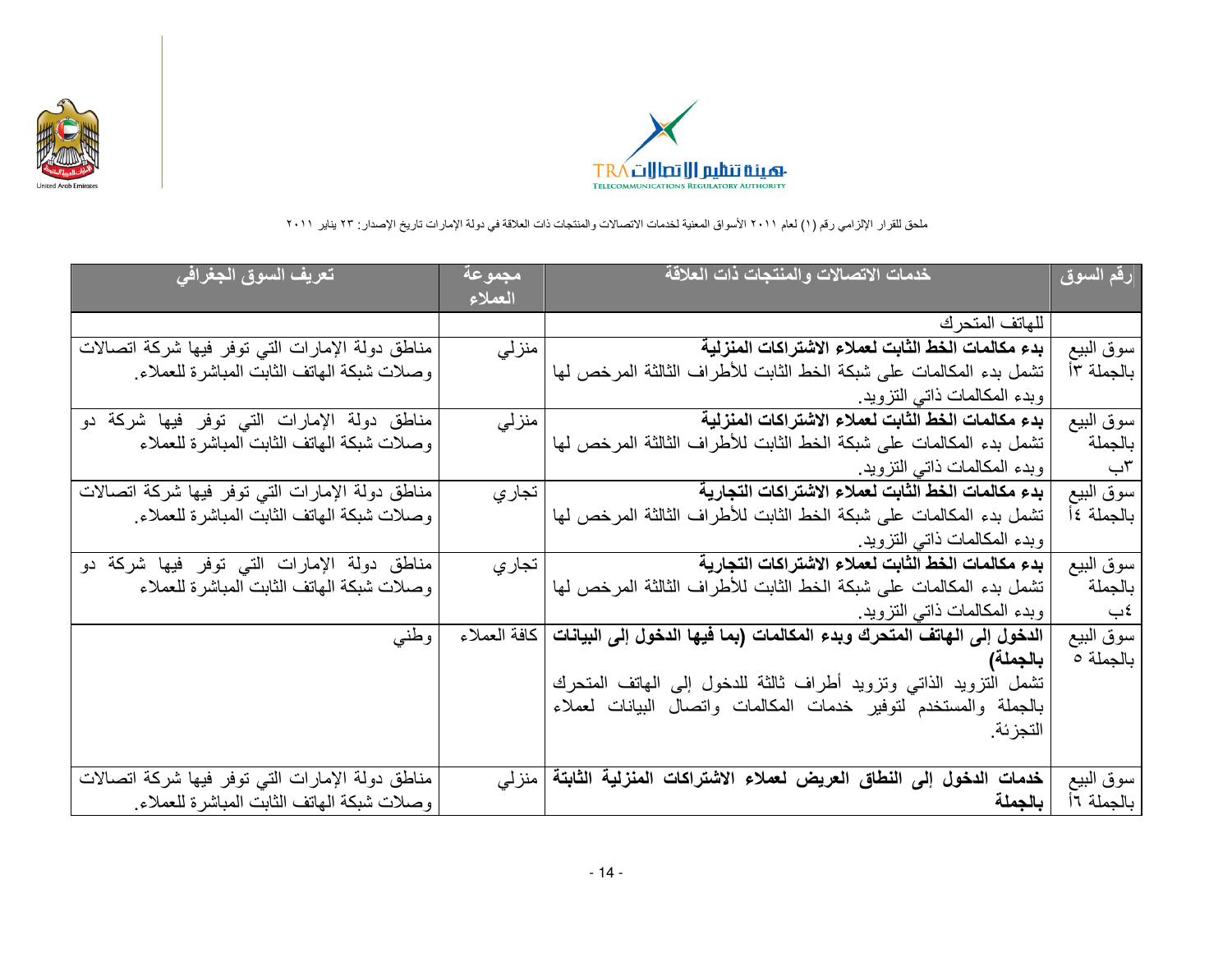



| تعريف السوق الجغرافي                             | بمجموعة | خدمات الاتصالات والمنتجات ذات العلاقة                                     | رقم السوق  |
|--------------------------------------------------|---------|---------------------------------------------------------------------------|------------|
|                                                  | العملاء |                                                                           |            |
|                                                  |         | تشمل التزويد الذاتبي وتزويد أطراف ثالثة بخدمات الاتصالات والمنتجات        |            |
|                                                  |         | ذات العلاقة بالجملة لتوفير الدخول إلى الانترنت عريض النطاق بالإضافة       |            |
|                                                  |         | إلى توفير خدمات الباقات بما فيها الدخول إلى النطاق العريض (مثلا،          |            |
|                                                  |         | الصوت + الانترنت + التلفاز عبر بروتوكول الانترنت) المقدمة عبر شبكات       |            |
|                                                  |         | الهاتف الثابت لعملاء الاشتر اكات المنز لية                                |            |
| مناطق دولة الإمارات التي توفر فيها شركة دو       |         | خدمات الدخول إلى النطاق العريض لعملاء الاشتراكات المنزلية الثابتة   منزلي | سوق البيع  |
| وصلات شبكة الهاتف الثابت المباشرة للعملاء        |         | بالجملة                                                                   | بالجملة    |
|                                                  |         | تشمل التزويد الذاتبي وتزويد أطراف ثالثة بخدمات الاتصالات والمنتجات        | اب         |
|                                                  |         | ذات العلاقة بالجملة لتوفير الدخول إلى الانترنت عريض النطاق بالإضافة       |            |
|                                                  |         | إلى توفير خدمات الباقات بما فيها الدخول إلى النطاق العريض (مثلا،          |            |
|                                                  |         | الصوت + الانترنت + التلفاز عبر بروتوكول الانترنت) المقدمة عبر شبكات       |            |
|                                                  |         | الهاتف الثابت لعملاء الاشتر اكات المنز لية                                |            |
| مناطق دولة الإمارات التبي توفر فيها شركة اتصالات |         | خدمات الدخول إلى النطاق العريض لعملاء الاشتراكات التجارية الثابتة   تجاري | سوق البيع  |
| وصلات شبكة الهاتف الثابت المباشرة للعملاء        |         | بالجملة                                                                   | بالجملة ١٧ |
|                                                  |         | تشمل التزويد الذاتى وتزويد أطراف ثالثة بخدمات الاتصالات والمنتجات         |            |
|                                                  |         | ذات العلاقة بالجملة لتوفير الدخول إلى الانترنت عريض النطاق بالإضافة       |            |
|                                                  |         | إلى توفير خدمات الباقات بما فيها الدخول إلى النطاق العريض (مثلا،          |            |
|                                                  |         | الصوت + الانترنت + التلفاز عبر بروتوكول الانترنت) المقدمة عبر شبكات       |            |
|                                                  |         | الهاتف الثابت لعملاء الاشتر اكات التجارية                                 |            |
| مناطق دولة الإمارات التي توفر فيها شركة دو       |         | خدمات الدخول إلى النطاق العريض لعملاء الاشتراكات التجارية الثابتة   تجاري | سوق البيع  |
| وصلات شبكة المهاتف الثابت المباشرة للعملاء       |         | بالجملة                                                                   | بالجملة    |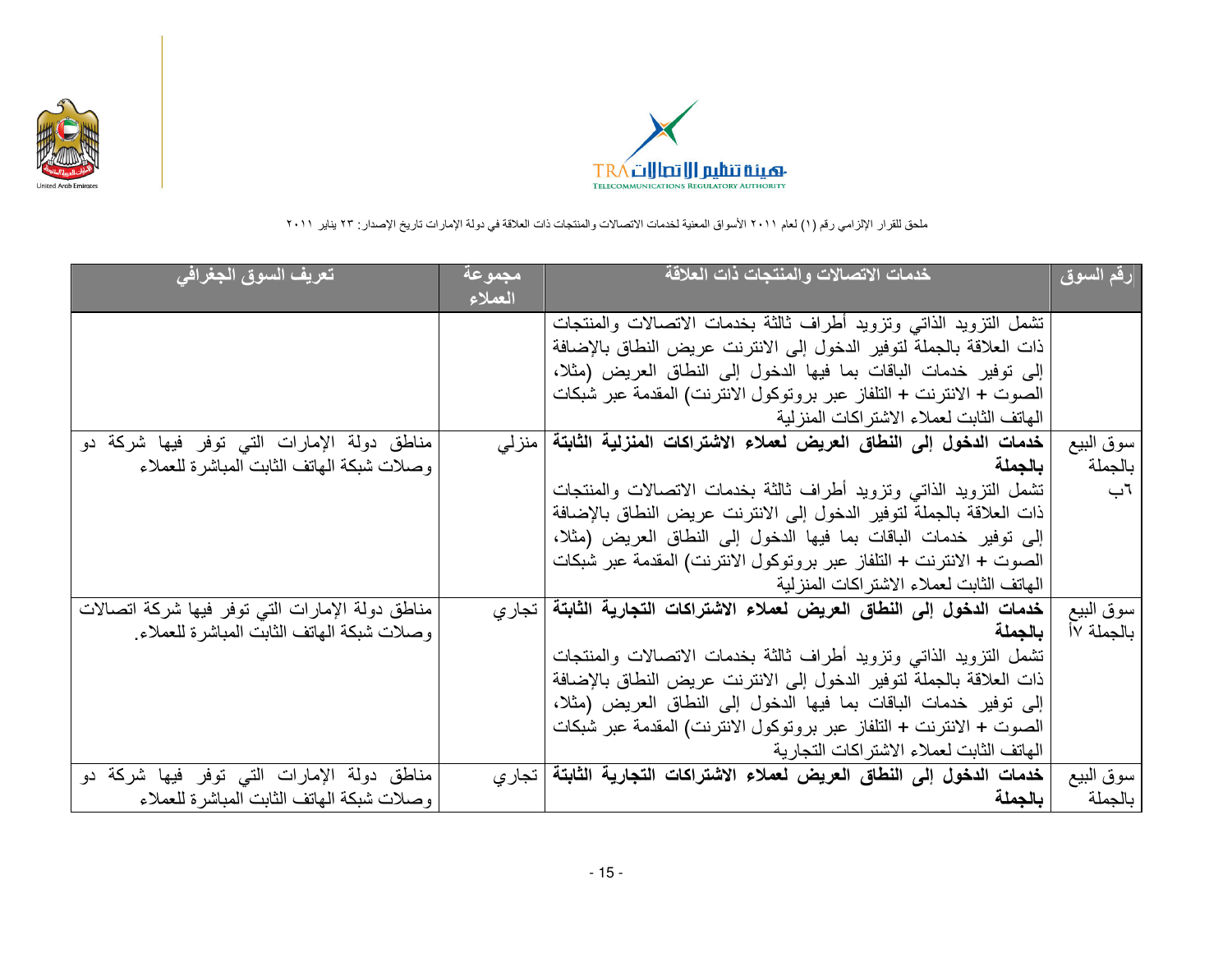



| تعريف السوق الجغرافي                            | مجموعة<br>العملاء | خدمات الاتصالات والمنتجات ذات العلاقة                               | ُرقم السوق |
|-------------------------------------------------|-------------------|---------------------------------------------------------------------|------------|
|                                                 |                   | تشمل التزويد الذاتى وتزويد أطراف ثالثة بخدمات الاتصالات والمنتجات   | √ب         |
|                                                 |                   | ذات العلاقة بالجملة لتوفير الدخول إلى الانترنت عريض النطاق بالإضافة |            |
|                                                 |                   | إلى توفير خدمات الباقات بما فيها الدخول إلى النطاق العريض (مثلا،    |            |
|                                                 |                   | الصوت + الانترنت + التلفاز عبر بروتوكول الانترنت) المقدمة عبر شبكات |            |
|                                                 |                   | الهاتف الثابت لعملاء الاشتر اكات التجارية                           |            |
| مناطق دولة الإمارات التي توفر فيها شركة اتصالات | تجار ي            | شرائح خطوط المستخدمين بالجملة لخدمات الربط الثابتة                  | سوق البيع  |
| وصلات شبكة الهاتف الثابت المباشرة للعملاء       |                   | تشمل شرائح خطوط المستخدمين بالجملة لخدمات الربط المادية و/أو        | بالجملة ١٨ |
|                                                 |                   | الافتراضية، بما فيها الخدمات الوسيطة والتزويد الذاتبي.              |            |
| مناطق دولة الإمارات التي توفر فيها شركة دو      | تجار ي            | شرائح خطوط المستخدمين بالجملة لخدمات الربط الثابتة                  | سوق البيع  |
| وصلات شبكة الهاتف الثابت المباشرة للعملاء       |                   | تشمل شرائح خطوط المستخدمين بالجملة لخدمات الربط المادية و/أو        | بالجملة    |
|                                                 |                   | الافتراضية، بما فيها الخدمات الوسيطة والنزويد الذاتي.               | ۸ب         |
| وطني                                            | تجار ي            | شرائح الخطوط الدولية بالجملة لخدمات الربط الثابتة                   | سوق البيع  |
|                                                 |                   | تشمل شرائح الخطوط الدولية بالجملة لخدمات الربط المادية و/أو         | بالجملة ٨ج |
|                                                 |                   | الافتراضية، بما فيها الخدمات الوسيطة والتزويد الذاتبي.              |            |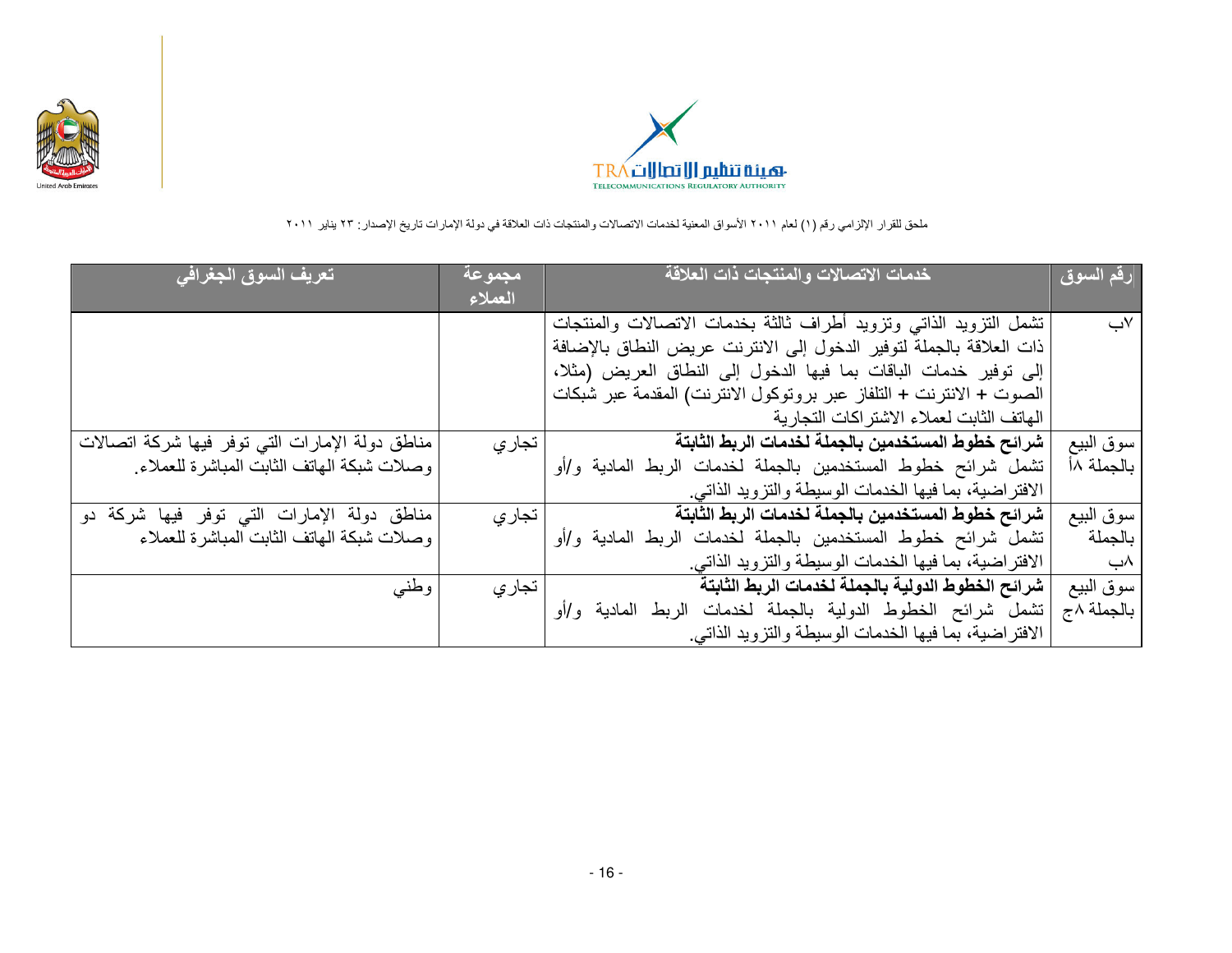



#### تعريف الأسواق المعنية لخدمات الاتصالات والمنتجات ذات العلاقة بالتجزئة  $\overline{\phantom{a}}$

٥-١ تقدم الهيئة في هذا القسم تحليلا قامت به من اجل تعريف الأسواق المعنية لخدمات الاتصالات والمنتجات ذات العلاقة بالتجزئة

سوق البيع بالتجزئـة ١ ـــ خدمات الخطوط الثابتة المنزلية والمكالمات المحلية بالتجزئـة

٢-٥ نعر ف الهيئة الأسواق المعنية المحتوى على كلا خدمة الخطوط الثابتة المنزلية والمكالمات المحلية ويشمل هذا السوق المعنى خدمات تأجير وتركيب الخطوط والمكالمات من الخط الثابت إلى الخط الثابت (عبر الانترنت وبدون الانترنت) (والمكالمات المحلية والوطنية) والمكالمات من الهاتف الثابت إلى المتحرك والمكالمات عبر الانترنت بالاتصال الهاتفى التي يقوم بها عملاء الاشتراكات المنزلية

# تعريف سوق المنتج

- ٥-٣ أثناء تعريف أبعاد سوق المنتج، اعتبرت الهيئة خدمة الخط الثابت والمكالمات المحلية كنقطة بداية لمها وأخذت بالاعتبار عاملين هامين:
- ما إذا كان ينبغي أن تكون خدمات الاتصالات والمنتجات ذات العلاقة للهاتف المتحرك جزء من نفس السوق المعنى؛ و
- ما إذا كان ينبغي أن تكون خدمة الخطوط الثابتة والمكالمات المحلية (المحلية والوطنية والاتصال الهاتفي والمكالمات الدولية) مشمولة في من نفس السوق المعنى.

استبدال جانب الطلب بين خدمات الهاتف الثابت والمتحرك

- ٥-٤ نظرت الهيئة إلى خصائص المنتج وتوجهات الاستخدام ومستويات الأسعار ذات العلاقة. و على أساس هذا التحليل، استنتجت الهيئة أن هناك استبدالا غير كاف في جانب الطلب بين خدمات المهاتف الثابت والمتحرك لتستنج أنها تشكل جزء من نفس السوق المعنية لمعملاء الاشتر اكات المنز لية
- ٥-٥ يسمح الدخول إلى شبكة الماتف الثابت أو المتحرك للعملاء بإجراء المكالمات واستقبالها. لذلك فإن طريقتي الدخول يمكن أن تكونا قابلتين للمبادلة. غير أن الافتقار إلى القدرة على التنقل بالنسبة لخدمات الهاتف الثابت يمكن أن تحد من درجة قابلية استبدال الدخول إلى الهاتف المتحرك بالهاتف الثابت. إضافة ذلك، تقدم توصبلات الخط الثابت مبزة دخول إلى خدمات الفاكس وخط المشترك الرقمي عريض النطاق والانترنت بالاتصال الهاتفي وبوجود العديد من خدمات الاتصالات والمنتجات ذات العلاقة بالهاتف المتحرك في "مراحلها الأولى" (خصوصا خدمات اتصال البيانات والانترنت)، فإن الدخول إلى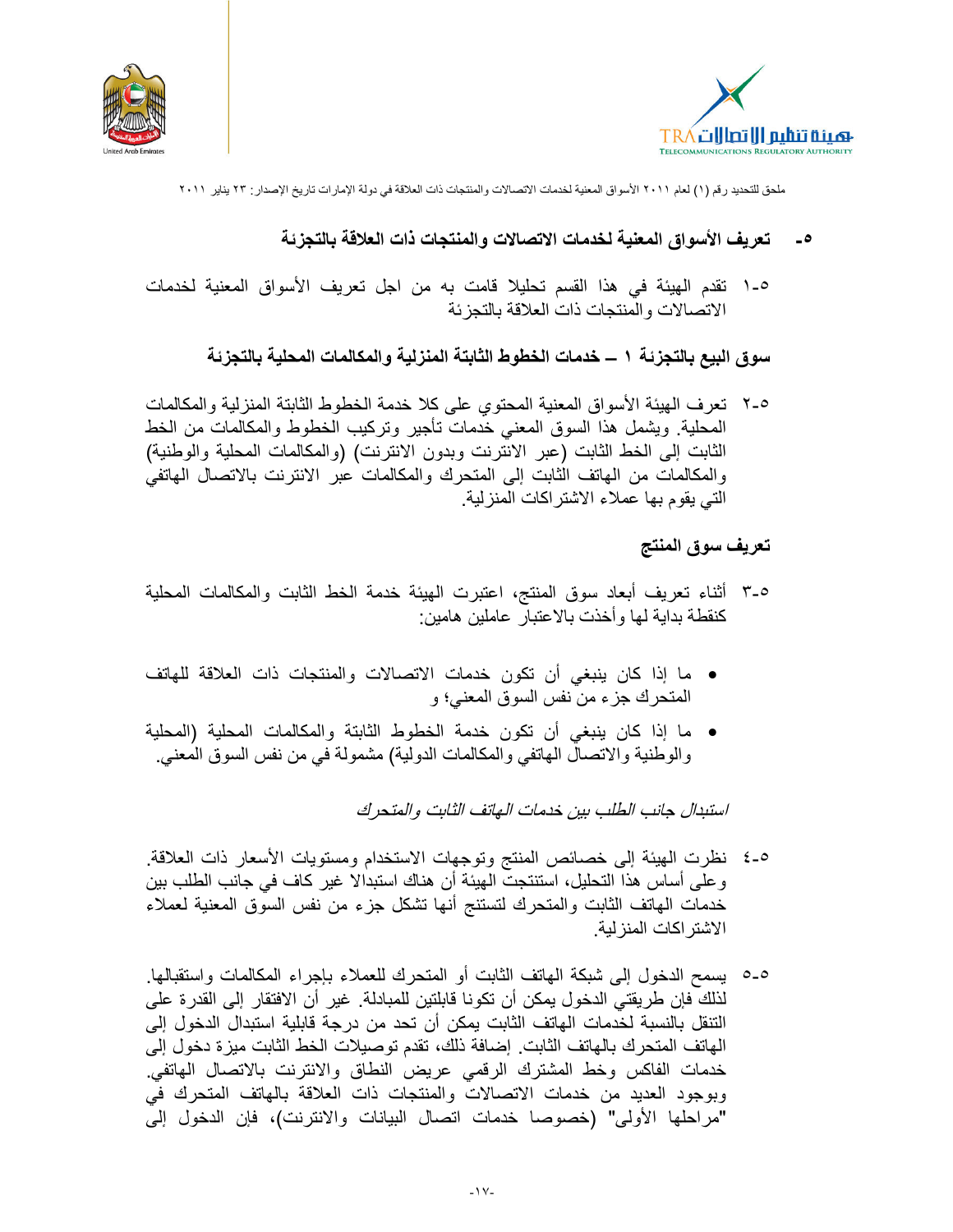



الانترنت عبر الهاتف المتحرك لا يعتبر بعد قابلا للمقارنة مع الدخول إلى الانترنت عبر الهاتف الثابت فيما يتعلق بسرعة التنزيل والسعر وخبرة المستخدم

0-٦ قامت الهيئة بتقصى التطور فى عدد من التوصيلات النشطة لشبكات الهاتف الثابت والمتحرك منذ عام ٢٠٠٧ لرؤية ما إذا كان العملاء في دولة الإمارات قد الغوا توصيلات الخط الثابت الخاصة بهم واستبدلوها بتوصيلات الهاتف المتحرك والعكس (انظر الشكل ١). وبالرغم من عدم امتلاك الهيئة لأية بيانات حول التبديل المباشر للعملاء، فإن حجم البيانات يعكس على الأرجح فصل كلا خطوط الهاتف الثابت والمتحرك من قبل المؤسسات والأشخاص الذين يغادرون دولة الإمارات.

الشكل ١ - اشتراكات الـهاتف الثبات والمتحرك للاشتراكات المنزلية



المصدر . مؤشر ات الصناعة للهيئة

0-٧ علاوة على ذلك، فإن العدد المتراجع لمشتركي الخط الثابت بمكن أن يتأثر بتوفر باقات خدمة الصوت منتجات الانترنت مؤخرا لعملاء الاشتراكات المنزلية'' وردا على طلب الهيئة للمعلومات ابتداء من يونيو ٢٠١٠، أشار احد المرخص لهم أن التراجع الجوهري في خطوط الهاتف المنزلي الثابت منذ يناير ٢٠٠٧ يمكن أن يعز ي إلى توجه العملاء إليّ خُدَّمات الباقات. والسبب وَراء ذلك أن العميل الذي يُشتري اشتراك خط ثابت واحد لخدمة الباقات التي تشمل اشتراك النطاق العريض واشتراك خطوط الصوت الثابتة يعتبر ضمن مؤشرات الصناعة احد عملاء النطاق العريض وليس كأحد عملاء خطوط الصوت الثابتة.

<sup>^</sup> على سبيل المثال، تقدم شركة اتصالات عرض باقات elife الذي يشمل عروض الخط الثابت والنطاق العريض أو الخط الثابت والنطاق العريض والتلفاز المدفوع. وتقدم شركة دو باقات "Talk and Surf " و "Surf and Watch ".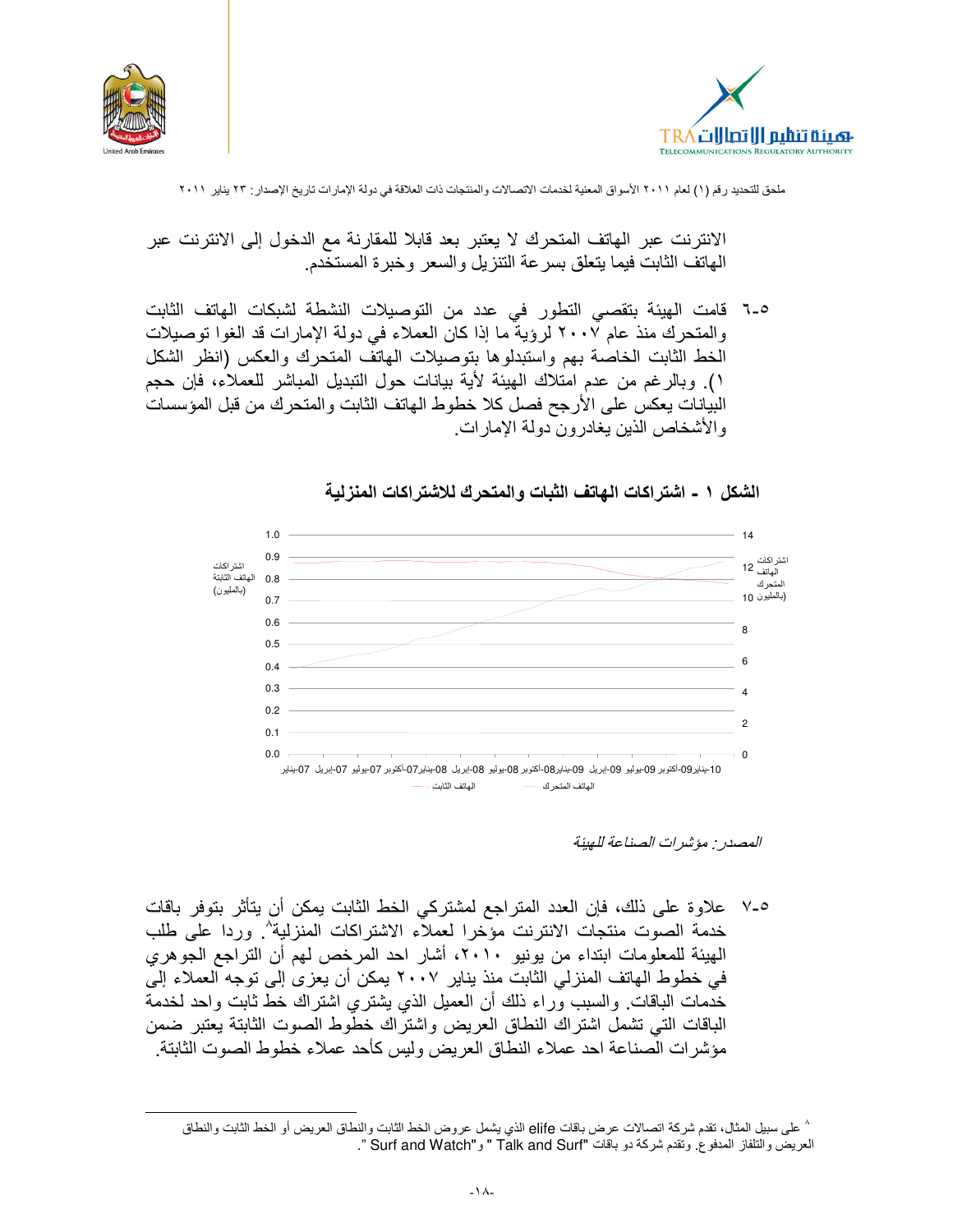



٨-٥ خلال تقييم تبادلية الدخول إلى خدمة الماتف الثابت والماتف المتحر ك، أخذت الهيئة بعين الاعتبار أيضا التكاليف المختلفة للدخول إلى كلا الشبكتين. ويبين الجدول ١ التكاليف غير المتكررة بالإضافة إلى الرسوم الشهرية للاشتراك في خدمات شركة دو وشركة اتصالات.

الجدول ١ . رسوم الاشتراك لعملاء الاشتراكات المنزلية في شركة دو وشركة اتصالات في يوليو ٢٠١٠

|                           | شركة دو            |                               | شركة اتصالات       |                      |
|---------------------------|--------------------|-------------------------------|--------------------|----------------------|
| الفواتير الشهرية          | المدفوع مسبقا      | الفواتير الشهرية <sup> </sup> | المدفوع مسبقا      |                      |
|                           |                    |                               |                    | الخط التناظري الثابت |
|                           |                    |                               |                    | (لا يوجد شبكة رقمية  |
|                           |                    |                               |                    | للخدمات المتكاملة)   |
|                           |                    |                               |                    |                      |
| 200 در هم إماراتي         | 200 در هم إمار اتى | 180 در هم إمار اتى            | 170 در هم إمار اتى | التسجيل/ التركيب     |
| 15 در هم إمار اتي         | 15 در هم إماراتي   | 15 در هم إمار اتي             | 10 در هم إماراتي   | الإيجار الشهري       |
|                           |                    |                               |                    | الهاتف المتحرك       |
| 125 در هم إماراتي         | 55 در هم إمار اتي  | 125 در هم إمار اتى            | 165 در هم إماراتي  | التسجيل/ التركيب     |
| 25 در هم إمار ات <i>ى</i> | لا ينطبق           | 20 در هم إماراتى              | لا ينطبق           | الإيجار الشهري       |
| لا يوجد                   | 55 در هم إماراتى   | لا يوجد                       | 50                 | إعادة التسجيل السنوي |

رسوم خطة النخبة الخاصة بشركة دو وخطة الهاتف بالمتحرك ذو الفواتير الشركة الخاصة بشركة اتصالات المصدر : الموقع الالكتروني للمشغل، يوليو ٢٠١٠.

- 0-9 لا تعطي الرسوم المعنية مؤشرا واضحا لاستبدال جانب العرض المحتمل من خدمات المهاتف الثابت إلى المهاتف المتحرك. وتعتبر رسوم التركيب غير المتكررة أعلى بالنسبة لشبكات الهاتف الثابت لدى شركة دو وشركة اتصالات على حد سواء. غير أن المهواتف المتحركة المدفوعة مسبقا تقتضي إعادة التسجيل سنويا بقيمة تصل إلى 00 در هم اعتمادا على المرخص له وبالتالي فإنها ستكون مكلفة أكثر على المدى الطويل.
- ٥-١٠ يعتبر الإيجار الشهرى لاشتراكات الخط الثابت اقل تكلفة عموما من اشتراكات الهاتف المتحرك. غير أن خدمات كلا الهاتف الثابت والماتف المتحرك تشمل بعض الدقائق المجانية أو المخصومة. وفي الوقت الذي تكون فيه المكالمات المحلية على شبكات الهاتف الثابت مجانية، فإن عملاء الهاتف المتحرك يحصلون على بعض الدقائق المجانية أو المخصومة عند إعادة الشحن أو التجديد، أو كجزء من حزم الفواتير الشهرية". لذلك، تعتمد التكاليف ذات العلاقة بخدمات الهاتف المتحرك والهاتف الثابت على أنماط اتصال المستخدمين

<sup>`</sup> يحصل المشتركون في خطة النخبة الخاصة بشركة دو على ٥٥ دقيقة وطنية و٥٥ رسالة قصيرة وطنية و٥ ميغابايت من البيانات شهريا. ويحصل عملاء "ادفع عند الاستخدام" التابعين لشركة دو على رصيد مجانى بقيمة ٥ دراهم على كل إعادة شحن لأول ٢٠ مرة تتم خلال ٤ شهور . وتتوفر أيضا منافع إضافية أخرى (مثلا، مكافئات على المكالمات الدولية أو رصيد مجاني) ضمن خطة النخبة الخاصة بشركة دو ويحصل عملاء خدمة واصل الخاصة بشركة اتصالات على رصيد بقيمة ٢٥ درهم عند التجديد السنوي ويحصل عملاء الفواتير الشهرية على خصومات على الحجم.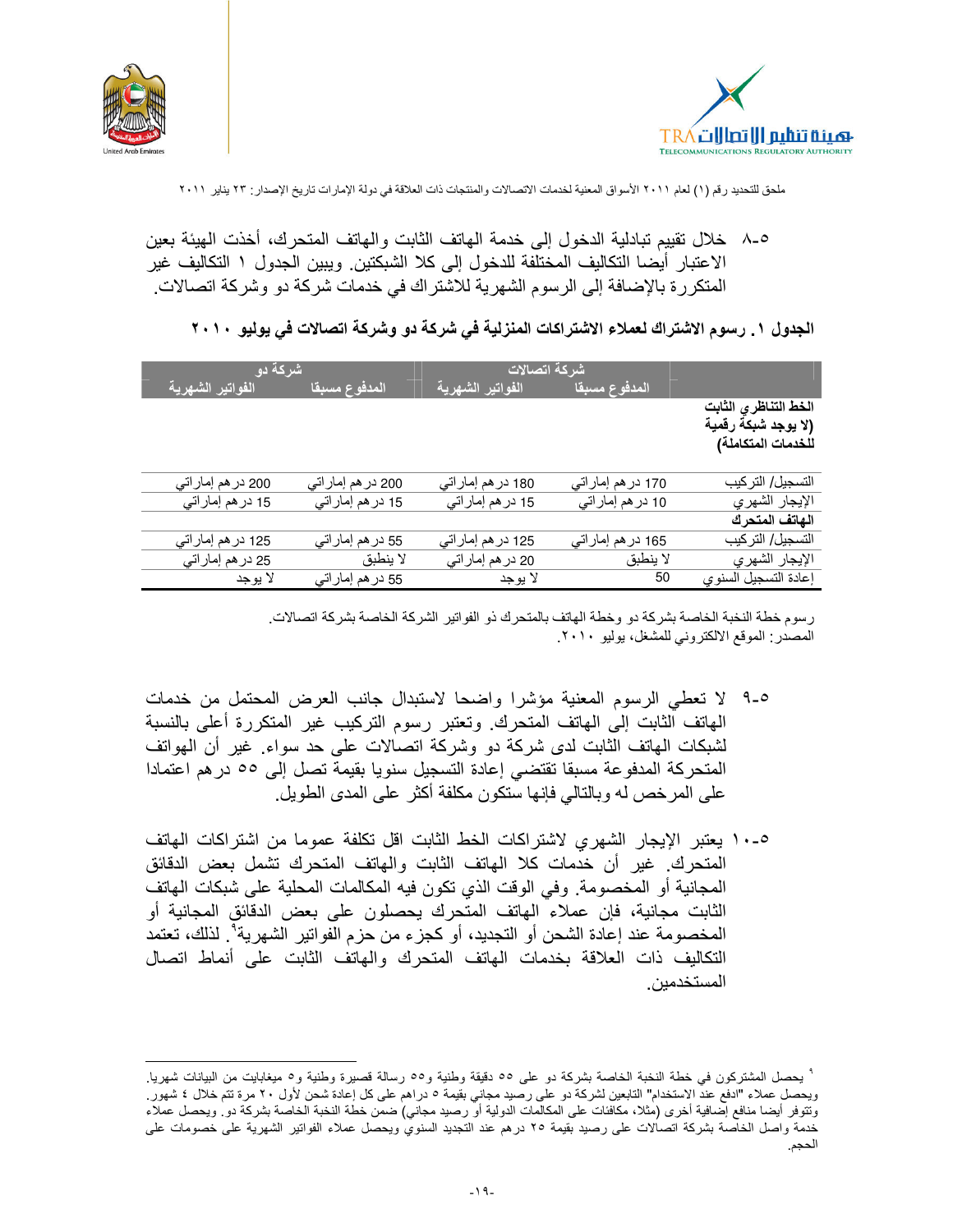



0-11 بأخذ كافة العوامل أعلاه بعين الاعتبار ، وتحديدا التراجع الهامشي النسبي في اشتراكات شبكة الـهاتف الثابت مقارنة بالزيادة في اشتراكات الـهاتف المتحرك، تستنج الـهيئة أن هناك استبدالا محدود في جانب الطلب من الهاتف الثابت إلى الهاتف المتحرك. وهذا الأمر نتيجة للوظائف المختلفة لاشتراكات الهاتف الثابت والهاتف المتحرك، وتحيدا الافتقار إلى حرية التنقل في اشتراكات الهاتف الثابت، والقدرة على استخدام خدمات الفاكس عبر الاشتراك الثابت والنطاق الأكبر لخدمات اتصال البيانات المتوفرة عبر خط الهاتف الثابت.

استبدال حانب الطلب بين مكالمات الهاتف الثابت والهاتف المتحرك

- 0-١٢ بالر غم من انه يبدو للهيئة عدم قابلية استبدال جانب العرض بالنسبة لخدمة الهاتف الثابت والهاتف المتحرك، فإنه من الممكن أيضا أن استبدال الخدمات الحاصلة على شبكة الهاتف الثابت والمنحرك. لذلك، قامت الهيئة بالنحقق من هذا الإمكانية. وحتى لو اختلفت جودة المكالمة بين المكالمات من شبكة الخط الثابت وشبكة الهاتف المتحرك، فإنه يمكن الافتراض عموما أن طبيعة وضع المكالمة لكل نوع الشبكات متشابهة إلى حد ما ِ لذلك ركز ت الهيئة على ما إذا كان استخدام وأسعار بدء المكالمات عبر الهاتف الثابت والمتحرك في دولة الإمارات يشيران إلى قابلية الاستبدال بين الاثنين.
- ٥-١٣ يقدم الشكل ٢ متوسط دقائق الاستخدام الشهرية حسب اشتراك الهاتف الثابت والمتحرك. ويعتبر منوسط عدد الدقائق لكل اشتراك أعلى بالنسبة لشبكة المهاتف الثابت، غير أن التوجه مع مرور الوقت بالنسبة لدقائق المهاتف الثابت والمتحرك متشابه. وفي كلا الحالتين، ازداد منوسط الاستخدام حتى عام ٢٠٠٨، وتراجع بعد ذلك. وبالتالي، ببدو للهيئة أن عدم وجود استبدال كبير ملحوظ حاليا في دولة الإمار ات.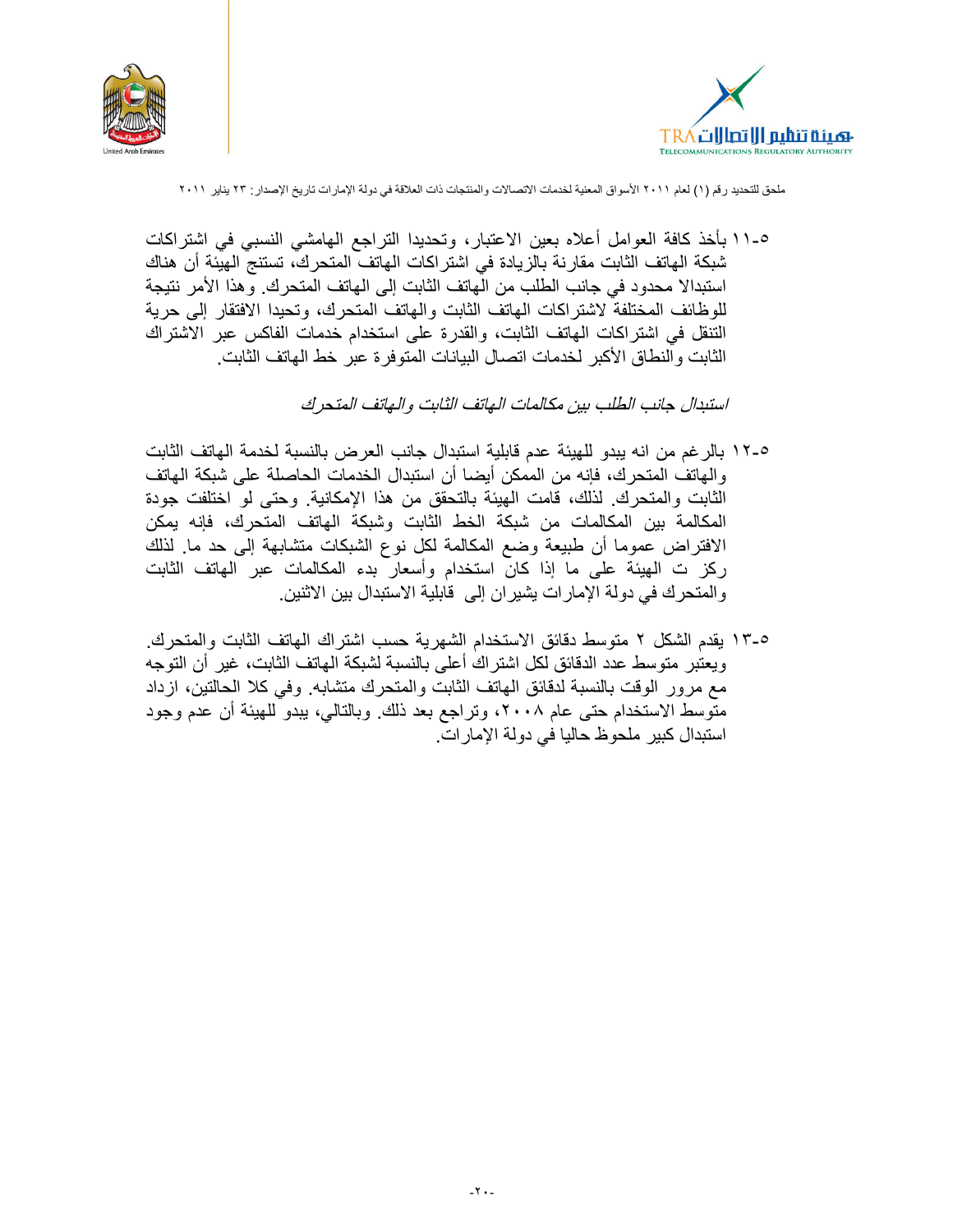





الشكل ٢: متوسط الدقائق الشهرية لعملاء الاشتراكات المنزلية لخدمات الهاتف

٥-١٤ يقار ن الشكل ٢ متوسط الإير اد لكل دقيقة للمكالمات المحلية الصـادر ة من خطوط الـهاتف الثابت والمتحرك. ويمكن رؤية أن متوسط الإيراد لكل دقيقة للمكالمات المحلية إلى عملاء الاشتر اكات الثابتة اقل بكثير بالنسبة للمكالمات الصـادر ة على شبكة الـهاتف الثابت من تلك الصادر ة على شبكة الهاتف المتحرك. وتعتبر المكالمات إلى الهواتف المتحرك اقل بصورة طفيفة، غير أنها لا تزال قابلة للمقارنة بشكل كبير، عند صدورها من شبكة هاتف متحرك بدلا من شبكة هاتف ثابت. ويوحى هذا الأمر بأن هناك استبدال جانب عرض محدود بين خدمات مكالمات الهاتف الثابت والْمتحرك حيث انه في الوقت الذي يعتبر فيه عملاء الخط الثابت الذين يتصلون بشكل رئيسي بالهواتف المتحركة خدمة الهاتف الثابت أو المتحرك قابلة للاستبدال، فإن عملاء الخط الثابت الذين يتصلون بشكل رئيسي بالهواتف الثابتة الأخرى لا يفكرون في التبديل من خلال إجراء المكالمات من الهواتف المتحركة. ويعزى هذا الأمر إلى مواجهتهم لرسوم أعلى حيث أنهم يتخلون عن المكالمات المحلية''.

المصدر : مؤشر ات الصناعة للهيئة

<sup>``</sup> يشمل هذا الشكل المكالمات المحلية والوطنية والمكالمات على الهواتف المتحركة فى دولة الإمارات عبر نفس الشبكة وعبر شبكة أخرى والصادرة من شبكة الهاتف العامة وخطوط الشبكة الرقمية للخدمات المتكاملة. وتقسّم هذه الدّقائق حسب عدد المشتركين المسجلين في كل شهر . ولا يشمل هذا الشكل الدقائق من الهواتف العامة ومكالمات دليل الاستعلامات.

١١ تشكل هذه الدقائق حوالي ٨٠% من إجمالي دقائق مكالمات من الهاتف الثابت إلى الهاتف الثابت بالنسبة لشركة اتصالات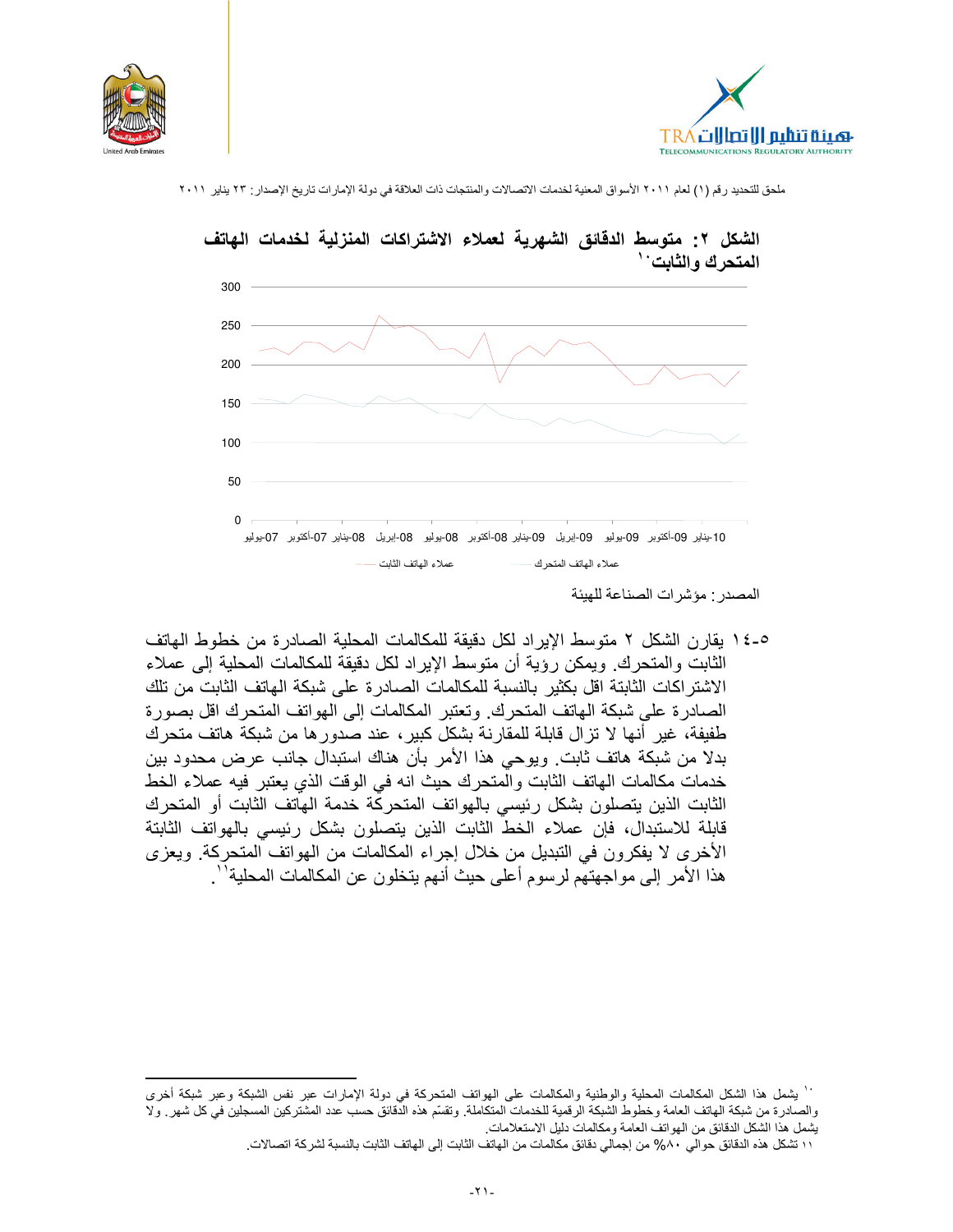



| متوسط الإيراد لكل دقيقة <sup>.</sup><br>( درهم<br>إماراتى) | التفاصبل                   | الخدمة          |
|------------------------------------------------------------|----------------------------|-----------------|
|                                                            |                            | مكالمات الهاتف  |
| 0.17                                                       | منزلی إلی ثابت             | الثابت المحلية  |
| 0.16                                                       | تجار ي إلى ثابت            |                 |
| 0.38                                                       | منزلی إلی متحرك            |                 |
| 0.37                                                       | تجار ي إلى متحرك           |                 |
|                                                            |                            | مكالمات الهاتف  |
| 0.41                                                       | المدفوع مسبقا إلى ثابت     | المتحرك المحلبة |
| 0.39                                                       | الفواتير الشهرية إلى ثابت  |                 |
| 0.35                                                       | الفواتير الشهرية إلى متحرك |                 |
|                                                            |                            |                 |
| 0.36                                                       | المدفوع مسبقا إلى متحرك    |                 |
|                                                            |                            |                 |
| 0.36                                                       | الفواتير الشهرية إلى متحرك |                 |

|  |  |  |  | الجدول ٢: متوسط إيراد الدقيقة للمكالمات المحلية للهاتف الثابت والمتحرك (مارس ٢٠١٠ ' ) |
|--|--|--|--|---------------------------------------------------------------------------------------|
|--|--|--|--|---------------------------------------------------------------------------------------|

المصدر : مؤشرات الصناعة للهيئة

استبدال جانب العرض بين خدمات الهاتف الثابت والمتحرك

- ٥-١٥ ترى الهيئة أن احتمالية استبدال جانب العرض بين خدمات الهاتف الثابت والمتحرك محدودة بسبب عدد تراخيص الاتصالات في دولة الإمارات المقيدة. ويشمل هذا الأمر عوائق أمام الدخول إلى أسواق الـهاتف الثابتُ والمتحرك. وبالرغم من أن كلا شركة دو وشركة اتصالات تملكان تراخيص تشغيل للهاتف الثابت والمتحرك، فإن مشغلا نظريا يملك ترخيص مشغل هاتف ثابت لن يكون قادرا على التبديل بسهولة وبتكلفة متدنية ليقدم خدمات الاتصالات و المنتجات ذات العلاقة للهاتف المتحر ك و بالعكس.
- 1-0 \ إضافة لذلك، حتى في غياب قيود الترخيص، فإن تكلفة الاستثمار الثابتة في استخدام شبكة هاتف ثابت أو متحرك تعتبر ضخمة وتحتاج فترة زمنية طويلة لاستخدام هذه الشبكة. علاوة على ذلك، فإن غالبية التكاليف ستكَّون تكاليف سابقة (بمعنى آخر، لا يمكن استرجاعها حتى لو قرر الداخل إلى السوق لاحقا نرك السوق) ويضع هذا الأمر عوائق إضــافيـة أمـام الدخو ل إلـى السو ق.

١٢ يشمل هذا الشكل المكالمات المحلية والوطنية والمكالمات على الهواتف المتحركة في دولة الإمارات عبر نفس الشبكة وعبر شبكة أخرى والصادرة من شبكة الهاتف العامة وخطوط الشبكة الرقمية للخدمات المتكاملة. وتقسّم هذه الذقائق حسب عدد المشتركين المسجلين في كل شهر . ولا يشمل هذا الشكل الدقائق من الهواتف العامة ومكالمات دليل الاستعلامات.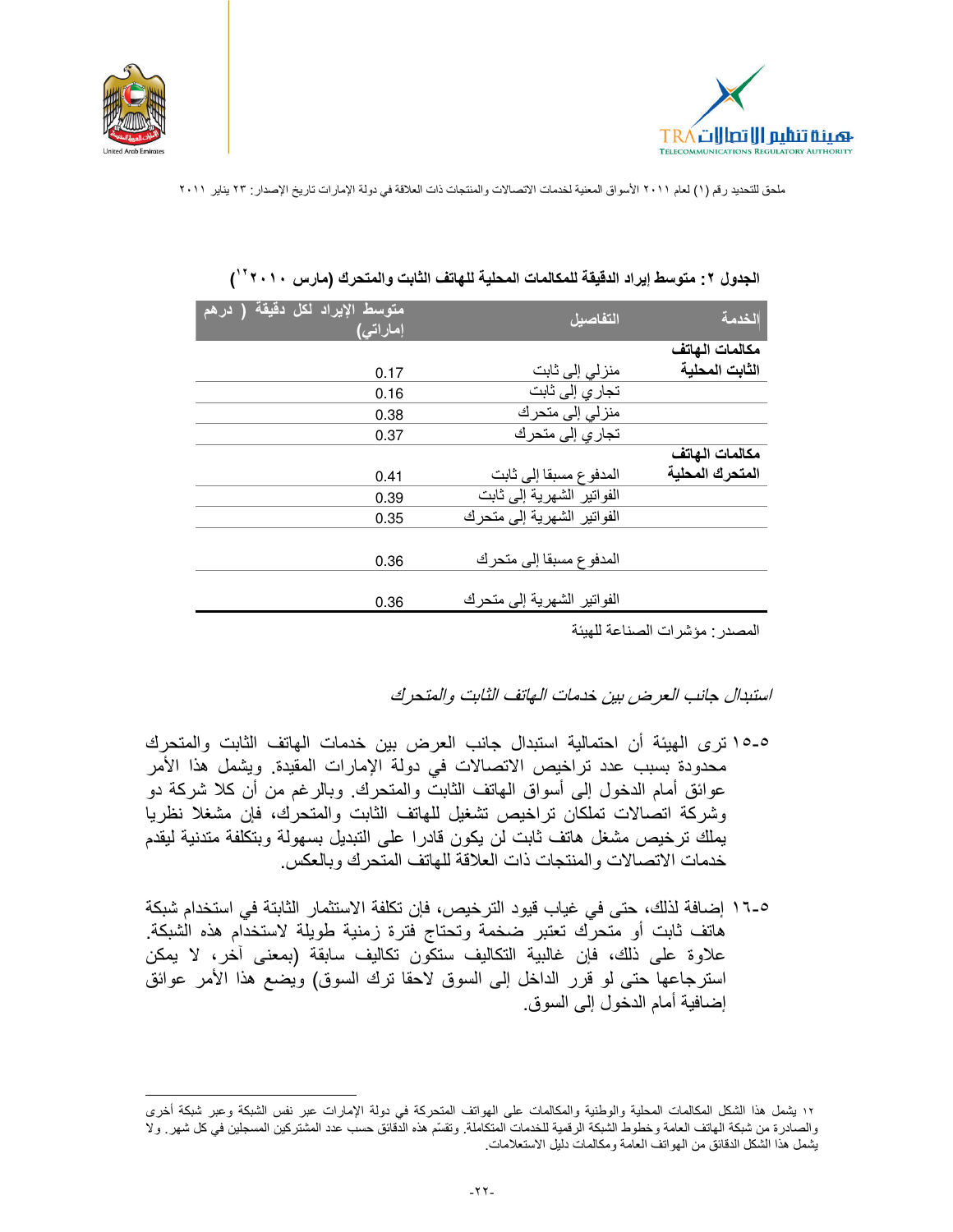



استبدال جانب الطلب بين خدمات الدخول إلى الهاتف الثابت والمكالمات

- ٥-١٧ أثناء تعريف أبعاد سوق المنتج، درست الهيئة أيضا ما إذا كان الدخول إلى خط الهاتف الثابت والمكالمات المحلية والمكالمات الوطنية والمكالمات الدولية تشكل نفس السوق المعنى وبالنظر إلى النقاش أدناه، تستنج الهيئة انه من المعقول تعريف السوق المعنية المنفرِ د لخدمات للدخول إلى الهاتف الثابت للاشتر اكات المنزلية المكالمات المحلية غير أن المكالمات الدولية ينبغي أن لا تكون جزء من ذلك السوق المعنى.
- 0-١٨ من الواضح عدم وجود استبدال في جانب الطلب بين خدمات الدخول إلى الهاتف الثابت .<br>والمكالمات، وكذلك بين أنواع المكالمات وبدلا من ذلك، تعتبر خدمات الدخول والمكالمات<br>منتجات ذات علاقة ببعضها وذات وظائف طلب تكميلية'' . وفي الوقت الذي يطلب فيه العملاء اشتراك الدخول ليكونوا قادرين على إجراء مكالمات الخط الثابت، فإنه من الأرجح أن يكون الطلب مترابطا بصورة ايجابية مع عدد خطوط الدخول ولذلك فمن المرجح أن يؤدي تقليل عدد خطوط الدخول العاملة (الناشئة من خلال زيادة في أسعار الدخول) إلى تخفيض حجم مكالمات الخطوط الثابتة الصادرة<sup>، י</sup>.

استبدال جانب العرض بين خدمات الدخول إلى الهاتف الثابت و خطوط الصوت

- ٥-١٩ يبدو للهيئة أيضا أن شمول خدمات الدخول إلى الهاتف الثابت للاشتراكات المنزلية والمكالمات المحلية في نفس السوق المعنى يدعمه تحليلها لاستبدال جانب العرض.
- ٥-٢٠ قد يكون من الممكن بالنسبة لمشغل يملك نو عا من البنية التحتية لشبكة الدخول تقديم خدمات المكالمات بسهولة نسبية، على الأقل بين العملاء المتصلين بنفس البدالة. وعلى العكس من ذلك، ونظرًا التكاليف السابقة لاستخدام شبكة الدخول، فإنه من غير المرجح أن يقيد مشغل خدمات المكالمات محتكرا نظريافي تقديم خدمات الدخول على مستوى دولة الإمارات.
- 0-٢١ لكن، وبالنظر إلى أن معظم المكالمات المحلية تقدم مجانا في دولة الإمارات°' (وبالتالي تباع كباقة مع خدمة الدخول)، فمن غير المرجح ظهور منافسة مربحة في المكالمات المحلية المجانية من تلقاء نفسها، بل ستكون مرتبطة بظهور المنافسة في خدمات تأجير الخطوط

18-7 علاوة على ذلك، فمن المرجح وجود تبادلية خدمات معروضة قوى بين المكالمات الوطنية والمكالمات المحلية. ويعزى هذا الأمر إلى نكاليف نأسيس شبكة رَئيسية نعتبر أدنى وأقل

 $\eta$ إذا كان هناك خدمتان مكملتان لبعضهما، فإن الطلب على كل منهما سيكون مترابطا بصورة سلبية مع سعر الخدمة الأخرى لذلك، يمكن أن تعتبر خدمات الدخول والمكالمات مكملتان لبعضهما في حال أدى ارتفاع (انخفاض) سعر خدمة الدخول، أي إيجار الخط الشهري، إلى انخفاض (ارتفاع) في حجم المكالمات الحاصلة في السوقّ.

تدرك الهيئة أن العملاء لا يحتاجون بأنفسهم إلى اشتراك دخول لعمل مكالمات الخط الثابت وعلى العكس، يمكن أن يستخدم العميل الهاتف  $\lambda$  { العام أو الخط الثابت لدى عميل أخر ٍ غير أن الهيئة ترى أنه من غير المرجح أن يؤثر هذا على التوجه العام للعلاقة بين المكالمات وخطوط

تميز شركة اتصالات بين المكالمات المحلية المجانية ومكالمات منطقة تكلفة المكالمة المحلية التي لا تعتبر مجانية.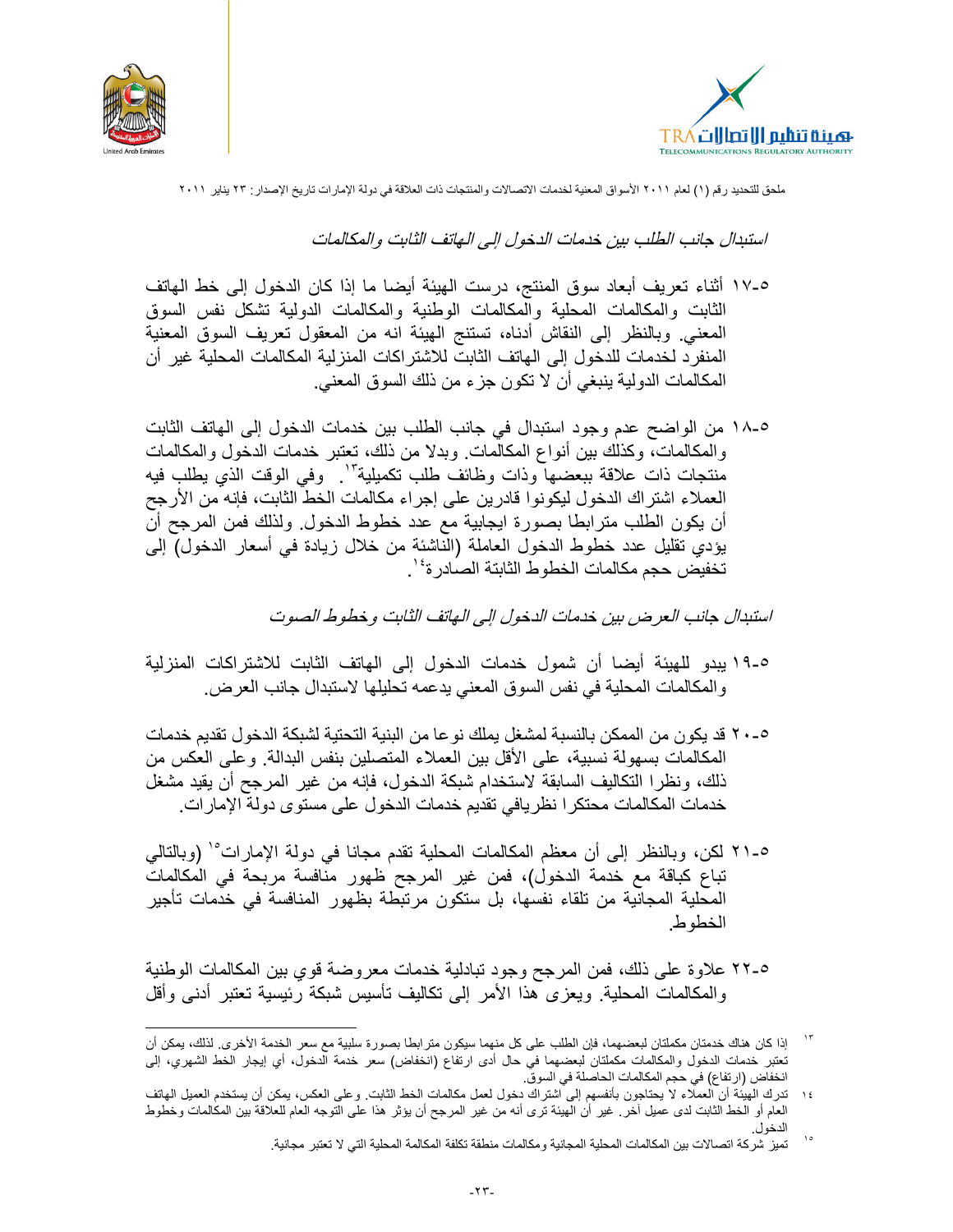



إغر اقا، بطبيعتها إذا ما قور نت بتكاليف استخدام شبكة دخول محلية. ويعني هذا أن مشغل شبكة محلية يمكن له استخدام الشبكة لتقديم خدمات مكالمات محلية ووطنية. وفي غياب أي تنظيم للبيع بالجملة، فمن الممكن للمشغل الذي يقدم خدمة المكالمات الوطنية بالفعل استخدام شبكة الدخول في المناطق التي يقدم فيها خدمة هذه المكالمات. وعليه فبإمكان المشغل تقديم خدمة المكالمات المحلية أيضا بين المشتركين في المناطق المذكورة دون أن يتحمل تكاليف إضافية كبير ة .

- 0-٢٣ إضافة لذلك، ترى الهيئة أن هناك تبادلية خدمات معروضة قوى بين المكالمات الداخلية (الوطنية والمحلية) والانترنت بالاتصال الهاتفي لان المشغل الذي يقدم خدمات المكالمات الوطنية والمكالمات المحلية سيحتاج إلىي القيام باستثمار محدود نسبيا لتقديم خدمات الاتصالات والمنتجات ذات العلاقة الخاصة بالانترنت بالاتصال الهاتفي.
- ٥-٢٤ ترى الهيئة أنه من المنطقي تعريف خدمات المكالمات الدولية الثابتة في سوق معنى منفصل عن خدمات المكالمات المحلية، حيث انه من غير المرجح أن يكون استبدال جانب العرض أو الطلب بين خدمات المكالمات الداخلية والدولية كافيا لضيع قيودا على سلوك التسعير للمحتكر النظري الذي يقدم خدمات المكالمات الدولية. وبالنسبة لجانب العرض، فإن مزود المكالمات المحلية الراغب بتبديل قدرته لتقديم المكالمات الدولية سيحتاج إلى الاستثمار في بوابة دولية (وهذا يقتضيي استثمارا في تكاليف إغراق كبيرة) والتفاوض على اتفاقيات مع مشغلين أجانب لإنهاء المكالمات، وكلاهما سيحد من قدرة مزود المكالمات المحلية على الدخول إلى سوق المكالمات الدولية بسر عة.

### تعريف أسواق العملاء

0-0 \ بعد استنتاجها بأن خدمات الدخول إلى الخط الثابت والمكالمات المحلية ينبغي أن تكون جزء من نفس الوقت المعنية، درست الهيئة ما إذا كان من المنطقي تعريف أسواق معنية منفصلة لخدمات الدخول إلى الخط الثابت والمكالمات المحلية للاشتراكات المنزلية و التجار بــة

استبدال جانب العر ض بين منتجات الإشتر اكات المنز لية والتجار ية

- 17.0 أثناء تقييم استبدال جانب العرض المحتمل، سعت الهيئة إلى تحديد ما إذا كان العملاء سينحولون من خدمات الهاتف الثابت للاشتراكات المنزلية إلى الاشتراكات التجارية والعكس ومن النقاش الوارد أدناه، ترى الهيئة أن قدرة المرخص لهم على المحافظة على بنود وشروط مختلفة يوحى بأن استبدال جانب العرض بين خدمات الاتصالات والمنتجات ذات العلاقة للاشتر اكات المنزلية والتجارية قد يكون محدودا.
- ٥-٢٧ تقدم كلا شركة اتصالات وشركة دو حزم خدمات مختلفة لعملاء الاشتراكات المنزلية والتجارية ويعتمد مدى تحول العملاء بين هذه الحزم على كلا الاتفاقيات التعاقدية، والتبي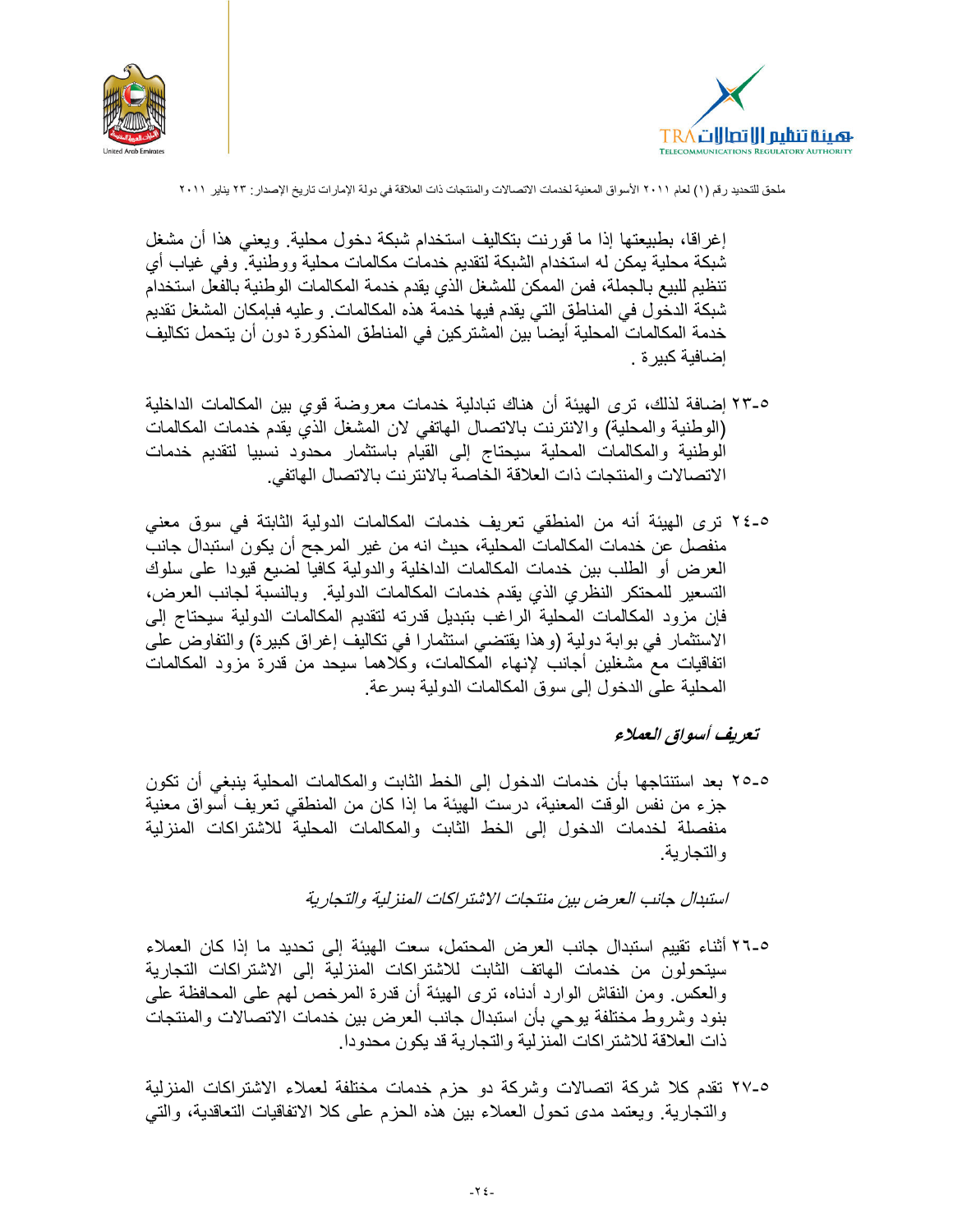



تؤثِّر على قدر ة العملاء على النَّحول والطبيعة المختلفة للخدمات المعر وضبة لكلِّ مجموعة، والتي يمكن أن تؤثر على رغبة العملاء في التحول.

1^4 بجب على مؤسسة الأعمال، في دولة الإمارات حالياـ تقديم ترخيص تجاري للحصول على خدمة الدخول إلى اشتر اكات خطوط الصوت الثابتة. وبالمقابل، يجب أن يقدم عملاء الاشتراكات المنزلية جواز سفر و/أو بطاقة هوية وطنية و/أو عقد إيجار أو إثبات ملكية عقار . وفي كلا الحالتين، فمن الأرجح أن يحد هذا الأمر من التحول بين حزم الاشتر اكات المنزلية والتجارية. وبالفعل، فإن قدَّرة المرخص لهم على المحافظة على حزم منفصلة لعملاء الاشتراكات المنزلية والتجارية بحد ذاتها دليل على إمكانية تقسيم السوق إلى شرائح بصورة فاعلة.

- 0-٢٩ علاوة على ذلك، لا تتوفر بعض خدمات الاتصالات والمنتجات ذات العلاقة للخط الثابت والمعروضة لعملاء الاشتراكات التجارية لعملاء الاشتراكات المنزلية وتشمل هذه الخدمات خطوط نقاط البيع لطاولة الخروج في المحلات أو الخطوط الدولية أو أدوات المؤتمرات السمعية''. وبالتالي لن تتمكن مؤسسات الأعمال التي تعتمد على خدمات الاتصالات والمنتجات ذات العلاقة للخط الثابت قادرة على التحول إلى عقد الاشتراك المنزلي إضافة لذلك، يمكن تقديم الخطوط التجارية بنوعية خدمة مختلفة إلى الخطوط المنزليَّة. فعلا سبيل المثال، قال احد المرخص لهم في رده إلى طلب معلومات الهيئة انه يعطي الأولوية في إصلاح المشاكل للخطوط التجارية على الخطوط المنزلية. ومرة أخرى، يمكن أن يحد هذا الأمر من رغبة مؤسسات الأعمال في التحول من العقود المنزلية، حيث يعتبر التوصيل جوهريا بالنسبة لمؤسسات الأعمال مما يعني أنها تحتاج إلى إصلاح المشاكل خلال اقل مدة تو قف ممكنة
- 0-٣٠ يدعم هذا الاستنتاج المقترح تحليل الهيئة لبيانات حجم المكالمات (انظر الشكل ٣). ويبين هذا الأمر منوسط حجم المكالمات (التي تم قياسها بدقائق الاستخدام) لكل خط ثابت لكلا مجموعتي العملاء بين عامي ٢٠٠٧ -٢٠١٠. ويعتبر نمط الاستخدام مع مرور الوقت متشابها جدا مما يوحى بأن هناك استبدال محدودا بين استخدام الاشتراكات المنزلية و التجار ية.

<sup>&</sup>lt;sup>י ،</sup> حسب فهم الهيئة، فإن شركة دو لا تقدم خدمات الشبكة الرقمية للخدمات المتكاملة لعملاء الاشتر اكات المنز لية ـ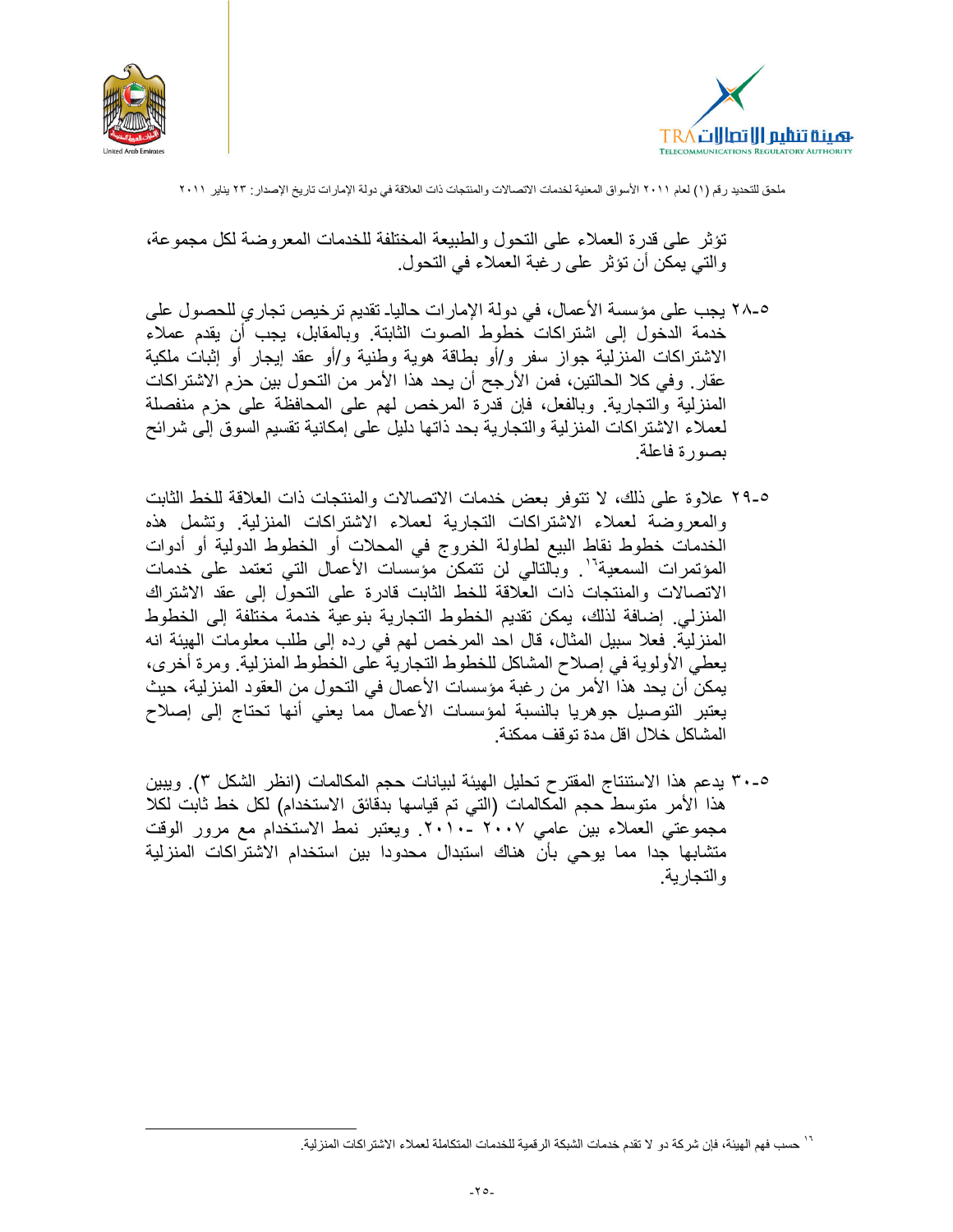





الشكل ٣: متوسط دقائق الاستخدام الشهرية لعملاء الاشتراكات المنزلية والتجارية للخط

المصدر مؤشرات الصناعة للهيئة

0-٣١ خلال تقييم الاستبدال، فحصت الهيئة أيضا مستويات الأسعار خدمات الاتصالات والمنتجات ذات العلاقة للاشتراكات المنزلية والتجارية. ويعتبر شعر الاشتراك في الخط التناظري العادي للاشتراكات التجارية على شبكة شركة اتصالات أعلى من الاشتراكات المنزلية، كما هو مبين في الشكل ٣. ويبلغ الإيجار الشهري ١٥ در هم إماراتي للاشتراكات المنزلية و٥٠ درهم إماراتي للاشتراكات التجارية وبالنسبة لشركة دو، تبلغ الرسوم الشهرية ١٥ درهم إماراتي لكلا مجموعتي العملاء مع رسوم تسجيل بقيمة ٥٠ درهم إمار اتي اقل بالنسبة لمؤسسات الأعمال.

<sup>&</sup>lt;sup>17</sup> يشمل هذا الشكل المكالمات المحلية والوطنية والمكالمات على الهواتف المتحركة في دولة الإمارات عبر نفس الشبكة وعبر شبكة أخرى والصادرة من شبكة الهاتف العامة وخطوط الشبكة الرقمية للخدمات المتكاملة. وتقسّم هذه الدقائق حسب عدد المشتركين المسجلين في كل شهر . ولا يشمل هذا الشكل الدقائق من الهواتف العامة ومكالمات دليل الاستعلامات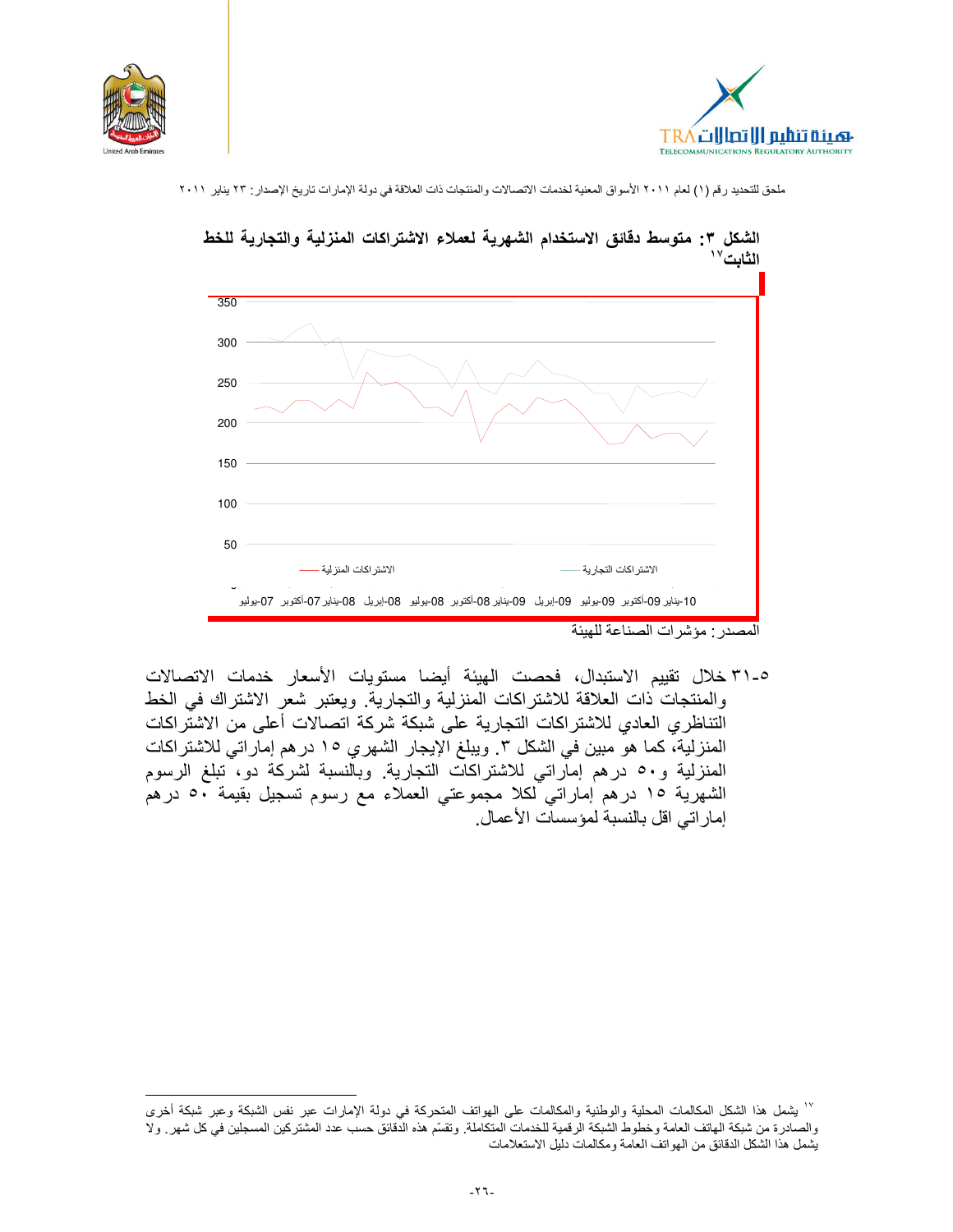



| <u>: - ر- چا</u> |                    |                                     |                    |                                          |                                      |                    |                                       |                                        |                    |                     |
|------------------|--------------------|-------------------------------------|--------------------|------------------------------------------|--------------------------------------|--------------------|---------------------------------------|----------------------------------------|--------------------|---------------------|
|                  | تجاري              | شركة اتصالات                        |                    |                                          |                                      |                    | <mark>تجار <i>ي</i></mark>            | شركة دوا                               | منزلى              |                     |
|                  | التناظري           | المتكاملة<br>الشبكة الرقمية للخدمات | المدفوع مسبقا      | نغل الفواتير الشهرية<br>الفواتير الشهرية | الشبكة الر قمبة للخدمات<br>المتكاملة | التناظري           | المتكلمة ٢٠<br>الشبكة الرقمية للخدمات | الشبكة الرقمية للخدمات<br>المتكاملة ٣٠ | المدفوع مسبقا      | الفواتير الشهرية    |
| التسجيل/ التركيب | 180 در هم إمار اتي | 100 در هم إمار اتب                  | 170 در هم إمار اتب | 180 در هم إمار اتي                       | 200 در هم إمار اتب                   | 150 در هم إمار اتي | 50 ادر هم إمار اتي                    | 2200 در هم إمار اتي                    | 200 در هم إمار اتب | 200 در هم إمار اتبي |
| الإيجار الشهري   | 50 در هم إمار اتي  | 33 در هم إمار اتبي                  | 10 در هم إمار اتب  | 15 در هم إمار اتي                        | 33 در هم إمار اتي                    | 15 در هم إمار اتي  | 30 در هم إمار اتي                     | 1800 در هم إمار اتي                    | 15 در هم إمار اتي  | 15 در هم إمار اتي   |

الجدول ٣: رسوم الاشتراكات لعملاء الاشتراكات المنزلية والتجارية، يوليو ٢٠١٠ ( درهم امار اتبر)

المصدر . الموقع الالكتروني للمشغل، يوليو ٢٠١٠ .

٥-٣٢ تعتبر أسعار المكالمات المعلن عنها لعملاء الاشتراكات المنزلية والتجارية هي نفسها من حيث عمل المكالمات، فليس هناك ميز ة مباشر ة من الاشتر اك في أي من الخدمات المنز لية أو التجارية. غير أن الخصومات المتوفرة لعملاء الاشتراكات الْمنزَّلية والتجارية يمكن أن تتغير مع مرور الوقت وعلى وجه الخصوص، تترافق خصومات الحجم عادة مع خدمات الاشتراكَّات التجارية دون الاشتراكات المنزلية. لذلك، وحسبما يبين الشكل ٤، فقد نجم عن هذا الأمر أسعار مؤثَّرة لعملاء الاشتراكات التجارية والتي تعتبر اقل من تلك المعطاة لعملاء الاشتر اكات المنز لبة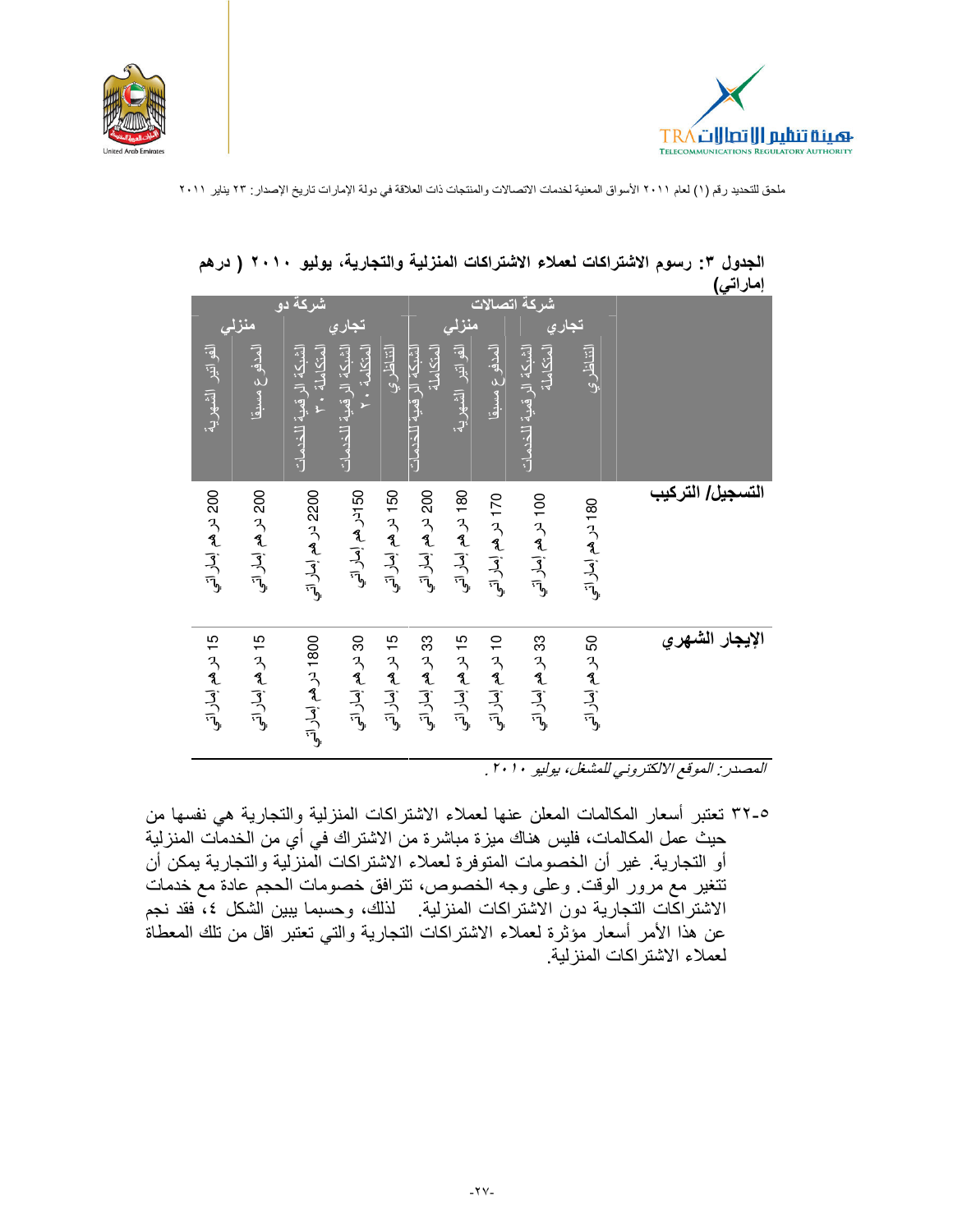





الشكل ٤: متوسط سعر الدقيقة (بالدر هم الإماراتي) للمكالمات الصادرة من الخطوط الثابتة^`

المصدر مؤشرات الصناعة للهيئة

استبدال جانب العر ض

٥-٣٣ بناءً على المناقشة التالية، ترى الهيئة احتمالية تحول مشغل الشبكة بصورة مربحة لعرض خدمات الاتصالات والمنتجات ذات العلاقة على عملاء الاشتراكات التجارية (المنزلية) مع زيادة الأسعار بنسبة ٥ ـــ ١٠% عن مستوى المنافسة في السوق التجاري (المنزلي) أمراً محدو دأ ِ

0-٣٤ نعتبر التكاليف الرئيسية للتحول إلى عرض خدمات الاتصالات والمنتجات ذات العلاقة بين شريحتي العملاء تكاليفا لاستخدام شبكة الدخول المحلية من أجل خدمة كل شريحة. وتعد تكاليف الاستثمار في شبكات الدخول عالية ومعظمها سابقة نظراً لعدم إمكانية استردادها في حال دخول السوق فيما بعد. ونظراً لتمركز عملاء الاشتراكات التجارية والمنزلية في مناطق مختلفة، تكون شبكات الدخول المحلية لكل من شرائح العملاء في دولة الإمارات منفصلة. وعلى وجه الخصوص، هناك عدد من المناطق المأهولة حصرياً بعملاء الاشتراكات التجارية (مثل مدينة دبي للانترنت ومدينة دبي للإعلام).'' الأمر الذي يشير

<sup>^`</sup> لاحظ أنها أعلى من أسعار الدقائق المعلن عنها التي تحاسب شركة دو عملائها الذين يتصلون على شركة اتصـالات لكل دقيقة وفقاً لها. غير أن حركة البيانات لا تدور كل مكالمة إلى عدد الدقائق التي يتم المحاسبة عليها. ويتم احتساب متوسط السعر الشهري لكل دقيقة باستخدام إجمالي الإير ادات لكل شهر مقسمة على الدقائق الصادرة في ذلك الشهري.

تشمل الأمثلة الأخرى المنطقة الحرة في جبل على والمنطقة الحرة في مطار دبي ومجمع الذهب والألماس في دبي ومنطقة دبي للسيارات وقرية المعرفة في دبي ومركز دبي للسلع المتعددة ومدينة دبي الطبية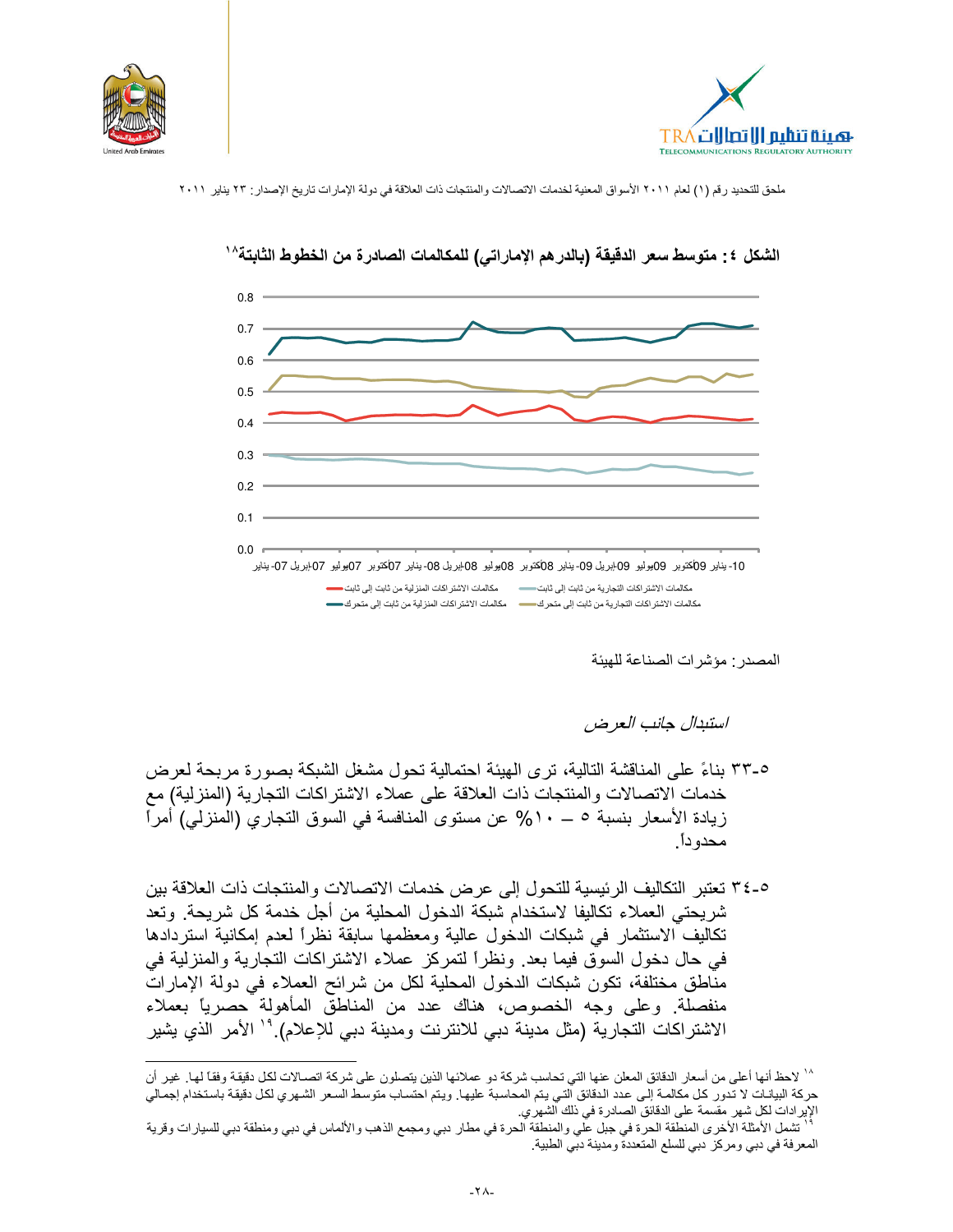



إلى ضر ور ة استخدام مشغل الشبكة الذي يقوم بتشغيل شبكة دخول ثابتة في منطقة سكنية شبكة دخول منفصلة من أجل الوصول إلى عملاء الاشتراكات التجارية عند الرغبة في تزوبد هذا السوق.

٥-٣٥ وعليه، تستنتج الهيئة'' عدم احتمالية أن تكون الأسواق التجارية والمنزلية بدائل في جانب العرض والطُّلب وبالنالي، قامت بتعريف الأسواق المعنية المنفصلة لخدمات دخول الخطوط الثابتة المنزلية والمكالمات المحلية وخدمات دخول الخطوط الثابتة التجارية وأسواق المكالمات المحلية

### تعريف السوق الجغرافي

- ٥-٣٦ من أجل عملية تعريف السوق المنتظر، ترى الهيئة أن هناك أساس منطقى لتعريف الأسواق الجغرافية الوطنية الثانوية لخدمات اتصالات الهاتف الثابت والمنتجات ذات العلاقة. حيث فحصت الهيئة الأمر من خلال النظر في تغطية الشبكة وبشكل خاص تداخل الشبكة الجغرافي الثابت بين شركتي اتصالات ودو، وسياسة تسعير المرخص لهم خلال<br>الفترة ما بين ديسمبر ٢٠٠٧ ويوليو ٢٠١٠.'`
- ٥-٣٧ فيما يتعلق بالتغطية، يعد الباعث الرئيسي لتعريف الأسواق الجغرافية الوطنية الثانوية تداخل الشبكة الثابتة الجغرافية المحدودة الحالية بين شركتي اتصالات ودوبي المستلمويعود السبب الرئيسي في ازدواجية مثل هذه الشبكة المحدودة في عمليات تطوير العقارات منح المرخص له نموذجيًا الحقوق من قبل المطور من أجل وضع البنية التحتية للشبكة فيّ النظام الحالي الذي قام المطور بتركيبه. الأمر الذي يؤدي إلى حصرية الأمر الواقع، بحيث يكون المرخص له المزود الوحيد لخدمات الاتصالات والمنتجات ذات العلاقة التبي يتم توفير ها للعملاء في عملية التطوير<sup> ٢٤</sup>
- 0-٣٨ يدل نداخل الشبكات الجغرافية المحدودة على عدم قدرة العملاء في العادة على الاختيار ما بين المزودين المختلفين (بكلمات أخرى، هناك تبادلية محدودة في جانب الطلب بين المرخص لهم). كما يوفر الأمر بعض الأدلة على وجود حواجز عالية أمام الدخول (تبادلية محدودة في جانب العرض).

٢٠٪ يتطابق الأمر مع قرار الاتحاد الأوروبي فيما يتعلق بأسواق الاشتراكات المنزلية والتجارية: مفوضية المجتمعات الأوروبية "فيما يتطق بأسواق الخدمات والمنتجات المعنية ضمن قطاع الاتصالات الالكترونية الخاضعة للتنظيم المنتظر وفقأ للتوجيه ٢٠٠٢/ ٢١/ المفوضية الأوروبية للبرلمان والمجلس الأوروبي ضمن إطار عمل تنظيمي مشترك لخدمات وشبكات الاتصال الالكتروني".

بيانات التغطية متوفرة حتى ديسمبر ٢٠٠٩.  $\gamma$ 

٢٢ تعد شبكة شركة دو محدودة ضمن مناطق وتطورات محددة في دولة الإمارات (غطت هذه المناطق في ديسمبر ٢٠٠٩ أقل من ١٠٠ ألف منزل)، بينما لا تملك شركة اتصالات بنية تحتية للشبكة الثابتة في معظم هذه المناطق المغطاة من قبل شركة دو، إلا أنها تزود بـاقي البنيـة التحتية لشبكة دخول الاتصالات الثابتة في دولة الإمارات.

٢٣ تشير الهيئة إلى وجود بعض النطورات الَّتي وسعت فيها كل من شركتي اتصالات ودو البنية النحتية للشبكة (برج خليفة في دبـي علـي سبيل المثال). كما ستراقب الهيئة مدى تداخل الشبكة من أجل انعكاس الأمر على عمليات تقييم السوق في المستقبل. ٢٤

حددت شركة اتصالات ٦٠ عملية تطوير تقريباً في دبي التي لا تتضمن تغطية شاملة للشبكة الثابتة. الأمر الذي يقترح وجود عدد جوهري من التطورات التي يتفق فيها مطوري العقارات مع مرخص له واحد من أجل توفير خدمات الاتصىالات والمنتجات ذات العلاقة للعملاء المستقرين ضمن التطوير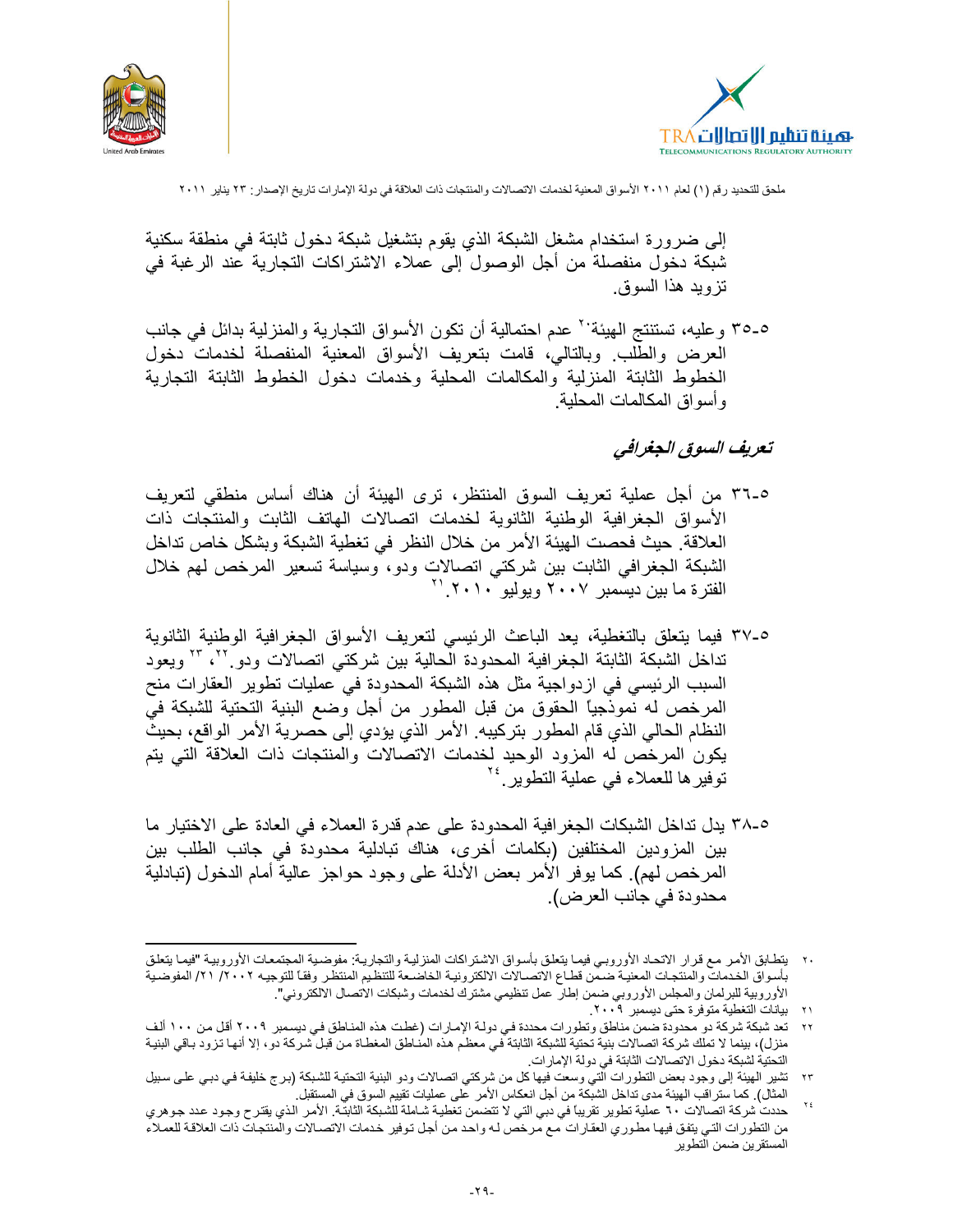



- ٢٩-٥ رغم ذلك، نكون المنافسة على بعض خدمات الاتصال الثابتة والمنتجات ذات العلاقة على أساس وطني. على سبيل المثال، يتوفر اختيار الناقل حالياً، بحيث يحصل العملاء في منطقة شبكة دو على المنتجات المتعلقة بالخدمة من شركة اتصالات والعكس بالعكس. وعلاوة على ذلك، بدأت كل من دو واتصالات بعملية تحديد شروط الاختيار المسبق للناقل المتبادل وخدمات الوصول إلىي دفق البيانات الأمر الذي يساعد علىي ظهور منافسة أقوى على خدمات الاتصالات الصوتية والعريضة النطاق والمنتجات ذات العلاقة على أساس و طنبي.
- ٥-٤٠ مع ذلك، ومن أجل غايات تصميم التنظيم المنتظر، يجب تعريف أسواق التجزئة من دون الأخذ بعين الاعتبار تأثير الإجراءات التصحيحية في أسواق الجملة. ويعود السبب في ذلك إلى إمكانية تأثير الإجراء التصحيحي على تعريف سوق التجزئة المعنى الذي من الممكن أن يؤثر في المقابل على تعريف سوق الجملة المعنى، الأمر الذي يؤدي إلى التباس بين تعريفات السوق والإجراءات التصحيحية الممكنة والمقترحة على المرخص لهم في الأسواق وفي تقييم السوق الجغرافي المعنى، لم تأخذ الهيئة بعين الاعتبار تأثير هذه الإجراءات التصحيحية بالجملة على قدرات المرخص لهم على عرض خدمات الاتصالات والمنتجات ذات العلاقة على أساس وطنبي.
- 0-٤١ ترى الهيئة إمكانية الحفاظ على حصرية الأمر الواقع لبعض استثمارات شبكة الدخول الثابتة في عمليات التطوير المنزلية والتجارية على المدى القصير كحد أدنى. ويتطابق هذا الأمر مع تعريف الأسواق الجغرافية المنفصلة المساوية لتغطية الشبكة الثابتة لكل من دو واتصالات
- 1-2٪ وفقًا للتوضيح الوارد في الجداول السابقة، تتشابه مستويات تسعير خدمات خطوط الصوت الثابتة بين شركتي دو واتصالات في أرجاء دولة الإمارات(سياسات التسعير الوطنية). وقد يشير الأمر إلى أن سياسة التسعير الوطنية لشركة اتصالات نقيد بفاعلية قدرة شركة دو على تغيير أسعار ها. وبالمقابل، من الممكن أن يتطابق الأمر مع تحديد سوق وطنبي واحد لخدمات خطوط الصوت الثابتة. مع ذلك، ترى الهيئة أن سياسات التسعير المطبقة من قبل المرخص لهم يجب أن تكون ذات أهمية أقل نسبيًا في تحديد تعريف الأسواق المعنية في حال تداخل الشبكة بصور ة محدودة.
- 0-٤٣ وعليه، تقترح الهيئة تعريف اثنين من الأسواق الجغرافية المنفصلة لخدمات الدخول إلى الخط الثابت والمكالمات المحلية بالتجزئة ومع غياب خرائط الشبكة المتوفرة بسهولة، قررت الهيئة تعريف هذه الأسواق بتلك الأسواق التي تغطي المناطق التي توفر فيها شركة اتصالات الاشتراكات المباشرة لعملائها والمناطق التبي توفر فيها شركة دو الاشتراكات المباشرة لعملائها على شكل بروكسي ومع نفضيل استخدام خرائط الشبكة في تحديد الأسواق الجغر افية المختلفة، تجعل تجزئة الأسواق الإقليمية في دولة الإمارات هذه الطريقة غير عملية.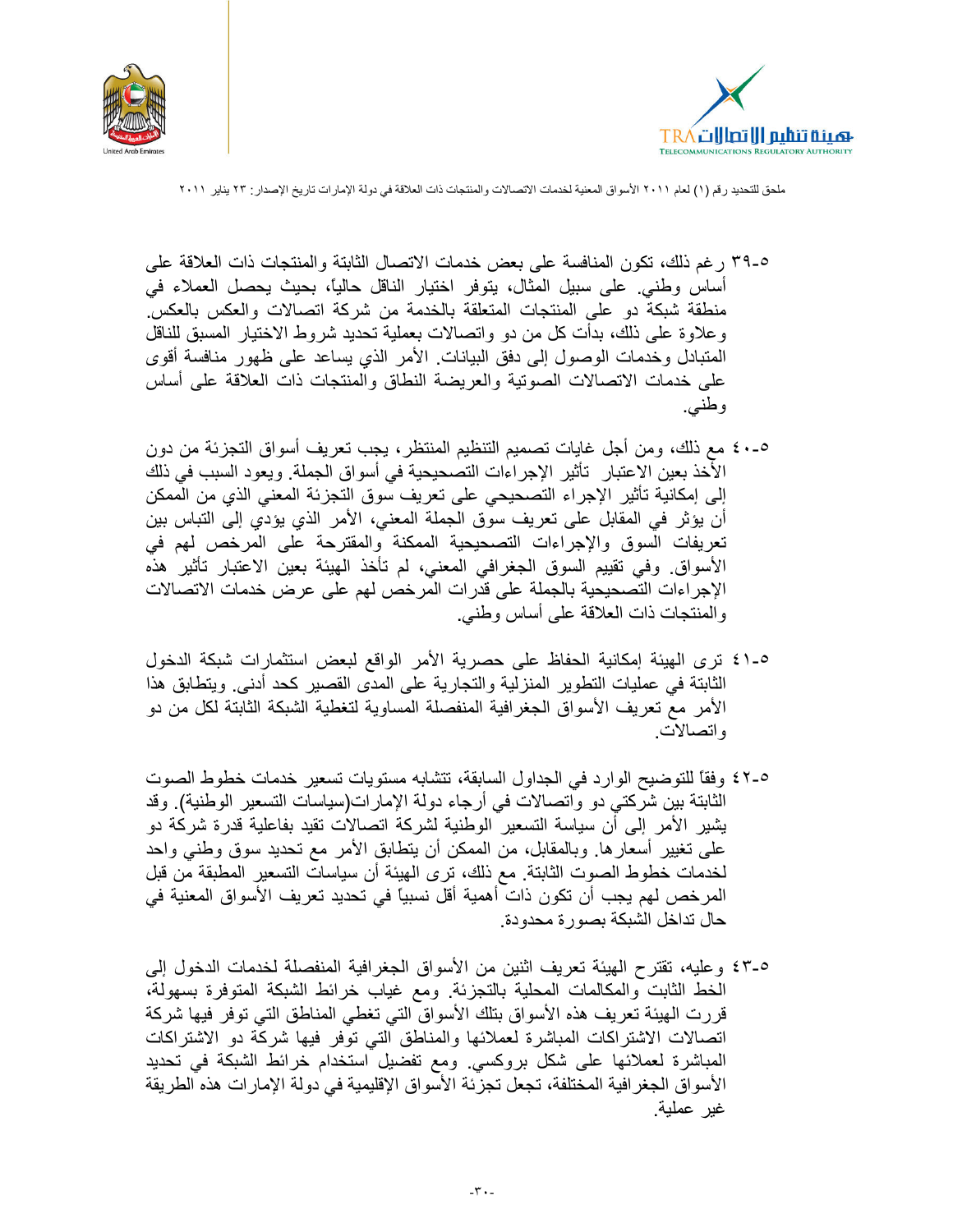



٥-٤٤ ولقطع الشك باليقين، لا يشير تعريف الأسواق الجغرافية المنفصلة بالضرورة إلى تمييز الهيئة لهؤلاء المرخص هم الذين يملكون القوة السوقية المؤثرة (وفرضها للإجراءات للتنظيم المنتظر) في كل سوق من الأسواق الجغرافية التصحيحية المنفصلة.

النتائج المتعلقة بأسواق الاتصالات بالتجزئة ١ ــ خدمات الدخول إلى الخط المنزلي الثابت والمكالمات المحلية بالتجزئة

- ٥ـ٥٤ وفقًا للتحليل المعروض أعلاه، تعرف الهيئة الأسواق المعنية التالية لخدمات الدخول إلى الَّخط المنزلمي الثَّابتُ والمكالمات المحلية بالتجزئة على النحو الأتي:
- سوق الاتصالات بالتجزئة المعنى ١أ خدمات الدخول إلى الخط المنزلي الثابت والمكالمات المحلية فى المنطقة التى توفر فيها شركة اتصالات اشتراكات مباشرة لعملاء التجزئة، و
- سوق الاتصالات بالتجزئة المعنى ١ب خدمات الدخول إلى الخط المنزلي الثابت والمكالمات المحلية في المنطقة التي توفر فيها شركة دو اشتراكات مباشرة لعملاء التجز ئة.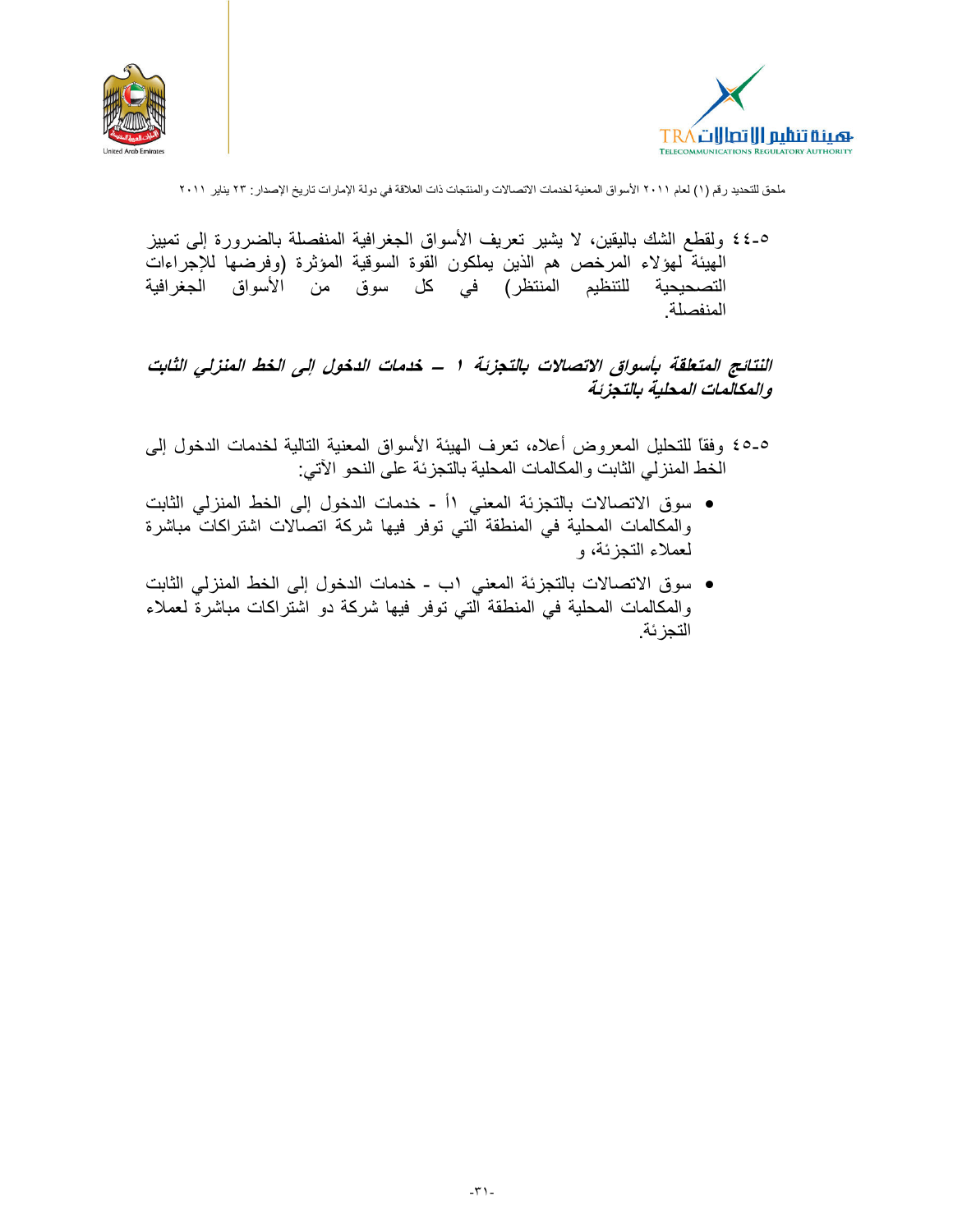



أسواق الاتصالات بالتجزئة ٢ ـــ خدمات الدخول إلى الخط التجاري الثابت والمكالمات المحلية بالتجزئة

٥-٤٦ نقوم الهيئة بتعريف السوق المعنى لخدمات الدخول إلى الخط التجاري الثابت والمكالمات المحلية بالنجز ئة. ويتضمن ذلك المكالمات المحلية والوطنية من هاتف ثابت إلى هاتف منحرك (على نفس الشبكة وعلى شبكة أخرى)، والمكالمات من المهاتف الثابت إلى المهاتف المتحرك، ومكالمات الانترنت بالاتصال الهاتفي من قبل عملاء الاشتر اكات التجارية.

#### تعريف سوق المنتج

خدمات الاتصالات عبر الهاتف الثابت والمتحرك

0-٤٧ فيما يتعلَّق بأسواق الاتصالات بالتجزئة المعنية ١ في تعريف أبعاد سوق المنتج، أخذت الهيئة بعين الاعتبار ما إذا كان ينبغي أن نكون خدمات الاتصالات والمنتجات ذات العلاقة للهاتف الثابت والمتحرك جزءاً من نفس السوق المعنى، وعرضت البيانات التي قامت باستخدامها في تحليل هذه المسألة. ٢٥ ووفقاً للنقاش التالي، استنتجت الهيئة أن هناك استبدالاً غير كاف في جانب العرض والطلب بين خدمات الهاتف الثابت والمتحرك لتستنج أنها تشكل جزءاً من نفس السوق المعنية لعملاء الاشتر اكات التجارية.

استبدال جانب الطلب بين خدمات الـهاتف الثابت والمتحرك

أي مؤشرات على حدوث استبدال جوهري بين خدمات اتصالات المهاتف الثابت و المتحرك والمنتجات المعنية. وقد زاد عدد اشتراكات الهواتف الثابتة والمتحركة التجارية خلال السنوات الثلاث الماضية. وفي يناير ٢٠٠٧، وصل عدد عملاء الاشتراكات التجارية الذين يملكون اشتراكات الخطوط الثابتة قرابة ٠.٠ مليون وصولاً إلى ٠.٠ مليون في مارس ٢٠١٠. وخلال الفترة ذاتها، زادت نسبة الاشتراكات التجارية للهاتف المتحرك من ٢ . • مليوناً تقريباً في يناير ٢٠٠٧ إلى ٨ . • مليوناً في مارس ٢٠١٠.

٢٠ لا تكرر الهيئة المناقشة النظرية حول هذه المواضيع المذكورة أعلاه فيما يتعلق بأسواق الاتصالات بالتجزئة ١. ويعود السبب في ذلك إلى كون هذه المسائل مألوفة لدى كلا السوقين المعنيين.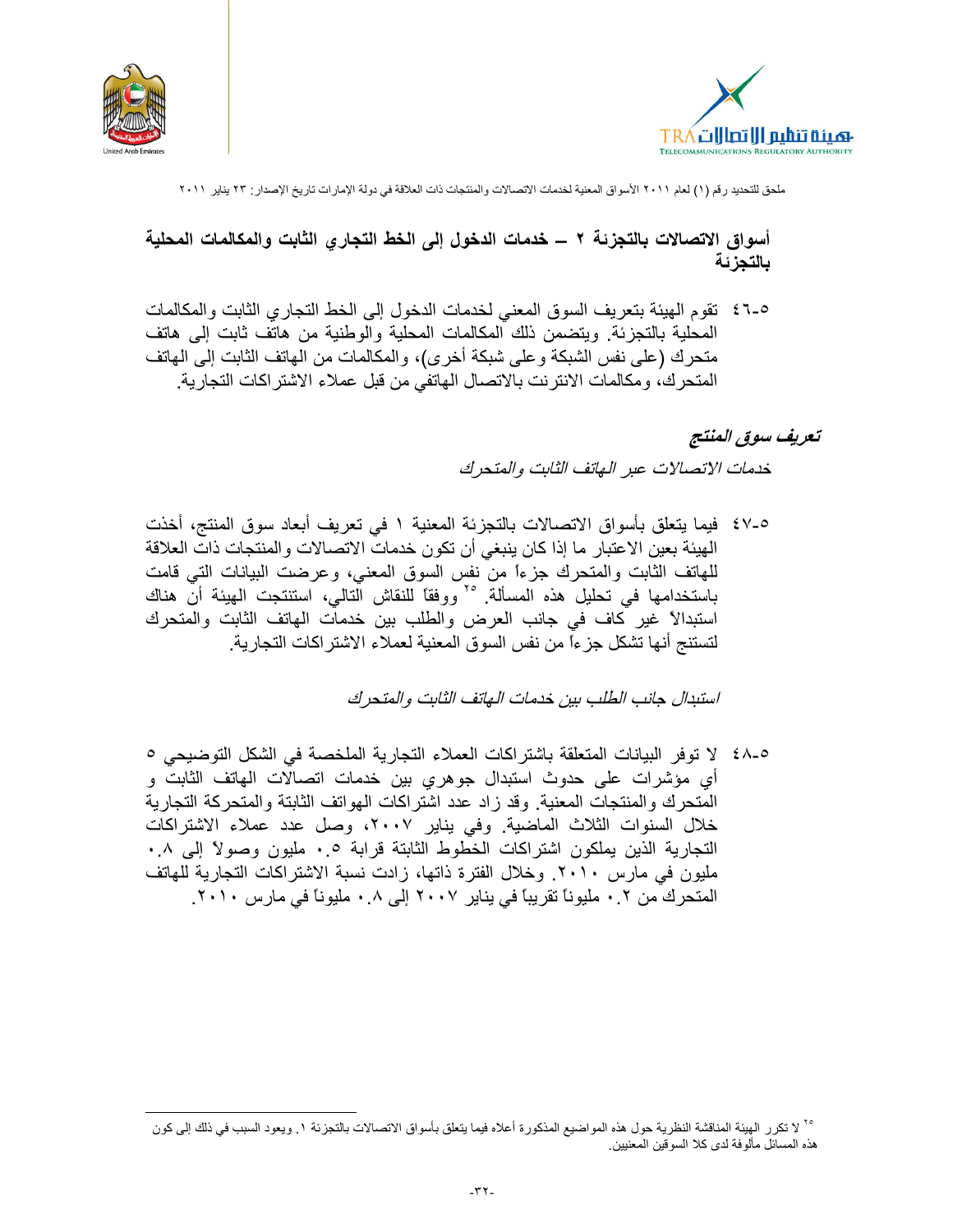





## الشكل ٥: الاشتراكات التجارية (بالألف) لخدمات اتصالات الخط الثابت

المصدر: مؤشرات الصناعة للهيئة

٥-٤٩ قامت الهيئة مجدداً بفحص اختلاف أسعار اشتراكات الهواتف التجارية الثابتة والمتحركة. ويعرض الجدول ٤ التكاليف غير المتكررة والرسوم الشهرية المترتبة على عملاء الاشتراكات التجارية في حال اشتراكهم في خدمات كلا الشبكتين. وكما في السابق، تكون التكاليف غير المتكررة أقل والرسوم الشهرية أعلى فيما يتعلق باشتراكات الهاتف المتحر ك.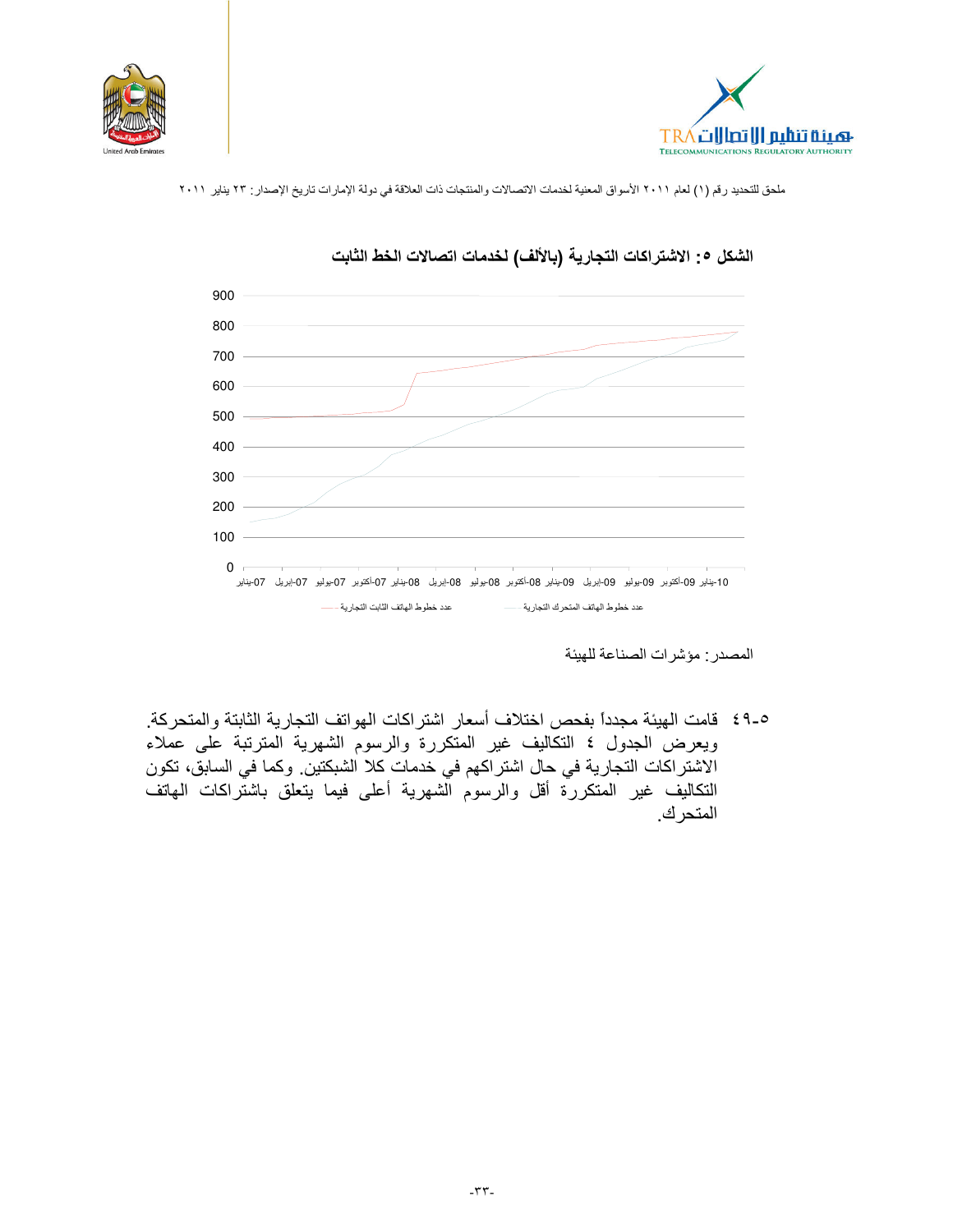



|                   |                   |                                                                | ، س            |
|-------------------|-------------------|----------------------------------------------------------------|----------------|
| الفواتير الشهرية  | الفواتير الشهرية  |                                                                |                |
|                   |                   | الخط التناظري الثابت (لا يوجد<br>شبكة رقمية للخدمات المتكاملة) |                |
| 200 در هم إماراتي | 180 در هم إماراتي | التسجيل/التركيب                                                |                |
| 15 در هم إماراتي  | 15 در هم إماراتي  |                                                                | الإيجار الشهري |
|                   |                   |                                                                | الهاتف المتحرك |
| 125 در هم إماراتي | 125 در هم إماراتي | التسجيل/التركيب                                                |                |
| 25 در هم إماراتي  | 20 در هم إماراتي  |                                                                | الإيجار الشهري |

الجدول ٤: رسوم التركيب والإيجار لخدمات الاتصالات والمنتجات ذات العلاقة للدخول الى الخط التجاري الثابت، بوليو ٢٠١٠

المصدر الموقع الالكتروني للمشغل، بوليو ٢٠١٠ .

0-00 بينما تبدو رسوم إيجار الخطوط الثابتة الشهرية بصورة مماثلة أقل من الرسوم المفروضة على الهاتف المتحرك، من الممكن أن يدعم التشابه النسبي بين التكاليف بعض الاستبدالات بين خدمات الدخول إلى الهاتف الثابت والمتحرك في حال كانت تعرض خدمات مماثلة في نظر عملاء الاشتراكات التجارية. مع ذلك، وكما هو محدد في تحليل أسواق الآتصالات المعنية بالتجزئة ١، ترى الهيئة اّختلاف خصائص خدمات الدّخول إلى الهاتف الثابت والمتحرك بحيث تكون هناك استبدالات محدودة فقط في جانب الطلب. ويبدو الأمر مدعوماً من قبل التوجهات في إجمالي عدد الاشتراكات كما هو موضح في الشكل ٥ أعلاه الذي لا يعرض أي استبدالات بين اشتراكات الهواتف الثابتة والمتحركة.

استبدال جانب الطلب بين مكالمات الهاتف الثابت والمتحرك

0-01 كما حلَّلت الْهِيئة الاستبدال المحتمل بين مكالمات الهاتف الثَّابت والمتحرك لدى عملاء الاشتراكات التجارية. الأمر الذي لا يعد دليلاً على الاستبدال في جانب الطلب. على سبيل المثال، يعرض الشكل ٦ متوسط الدقائق الشهرية المستخدمة لكلِّ مشترك تجار ي بدءاً من شبكات الهاتف الثابت والمنحرك الأمر الذي يوضح نراجع متوسط دقائق المكالمات لكل من اشتراكات المهاتف الثابت والمتحرك، لكن من دون وجود دليل واضح على استبدال المكالمات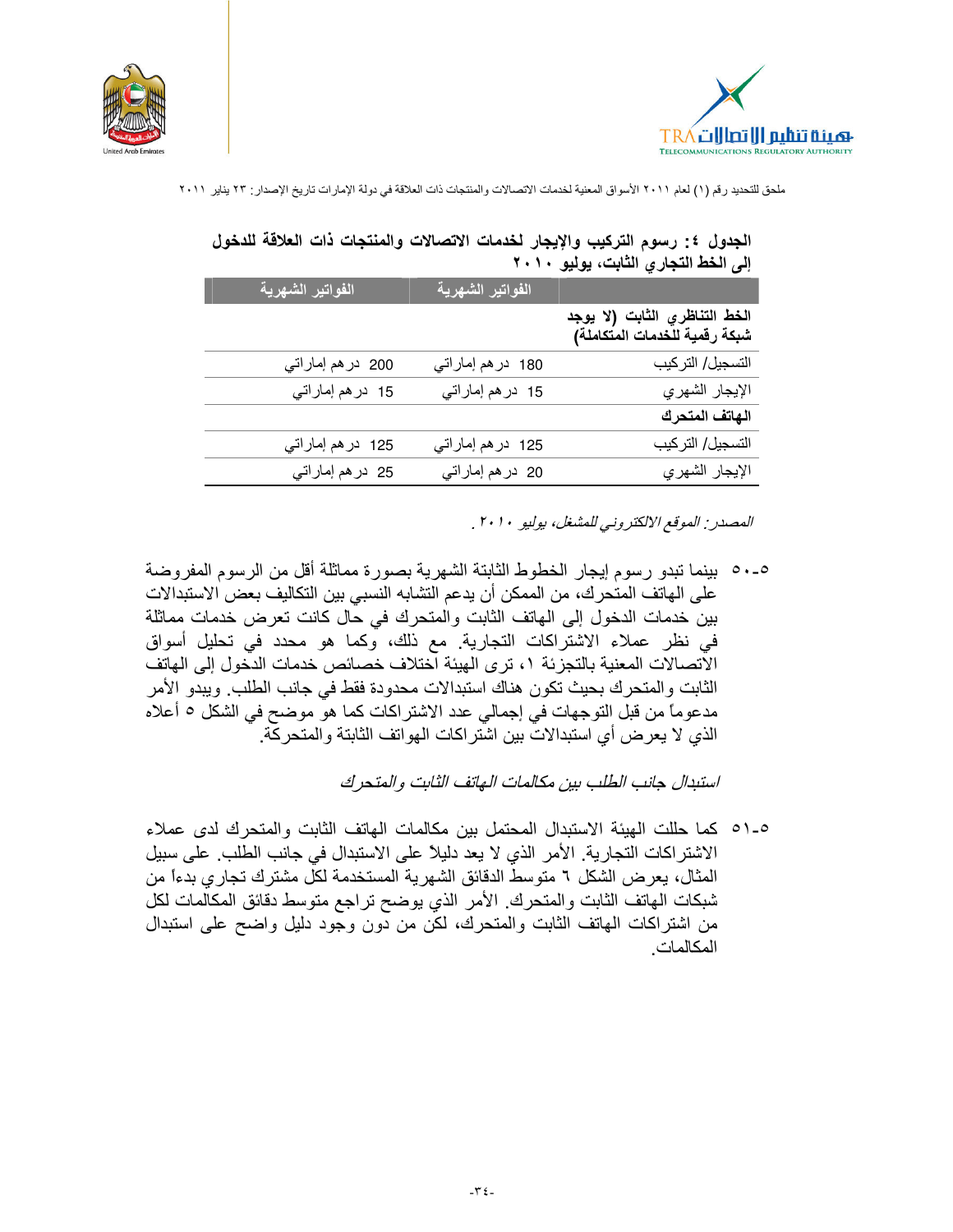





# الشكل ٦: متوسط دقائق الاستخدام الشهرية للاشتراكات التجارية \*\*

المصدر مؤشرات الصناعة للهبئة

لا يدعم تحليل أسعار خدمات اتصالات المكالمات المحلية والمنتجات المعنية المعلن عنها احتمالية التبادلية الجوهرية بين الهواتف الثابتة والمتحركة. ونذكر مرة أخرى أن المكالمات المحلية التي تتم من الشبكة الثابتة مجانية، الأمر الذي يجعل متوسط مكالمات شبكة الهاتف الثابت أرخص من المكالمات التي تتم على الهاتف المتحرك إلى جانب حصر التقييد التنافسي لخدمات اتصالات مكالمات الهاتف الثابت والمنتجات المعنية على مكالمات الهواتف المتحركة (والعكس صحيح).

خدمات الدخول إلى الخطوط الثابتة والمكالمات المحلبة

٥-٥٦ تعد المناقشة المذكورة أعلاه في سياق أسواق الاتصالات بالتجزئة المعنية ١ فيما يتعلق بضرورة تعريف خدمات الدخول إلىي الخطوط الثابتة والمكالمات المحلية كسوق معنى واحد مستقلة عن تعريف سوق العميل. ولأجل الأسباب المذكورة في ذلك القسم، تقترحُ الهيئة تعريف خدمات الدخول إلى الخطوط الثابتة والمكالمات المحلية كسوق معنى واحد

يشمل هذا الشكل المكالمات المحلية والوطنية والمكالمات على الهواتف المتحركة في دولة الإمارات عبر نفس الشبكة وعبر شبكة أخرى والصبادرة من شبكة الهاتف العامة وخطوط الشبكة الرقمية للخدمات المتكاملة. وتقسم هذه الدقائق حسب عدد مشتركي الخطوط الثابتة المسجلين في كل شهر . ولا يشمل هذا الشكل الدقائق من الهواتف العامة ومكالمات دليل الاستعلامات. ويحسب متوسط الدقائق الشهرية المستخدمة من قبل عملاء الاشتراكات التجارية للهواتف المتحركة من خلال إجمالي دقائق الاستخدام الشهرية لمشتركي الهواتف المتحركة ذو الفواتير الشهرية والمدفوعة مسبقاً التي تتم على الهاتف المتحرك ويتم إلغاءها على الشبكة الثابتة الوطنية أو شبكة الهاتف المتحرك. ويتم تقسيم هذه الدقائق من خلال عدد المشتركين التجاريين في الهاتف المتحرك المسجلين شهرياً.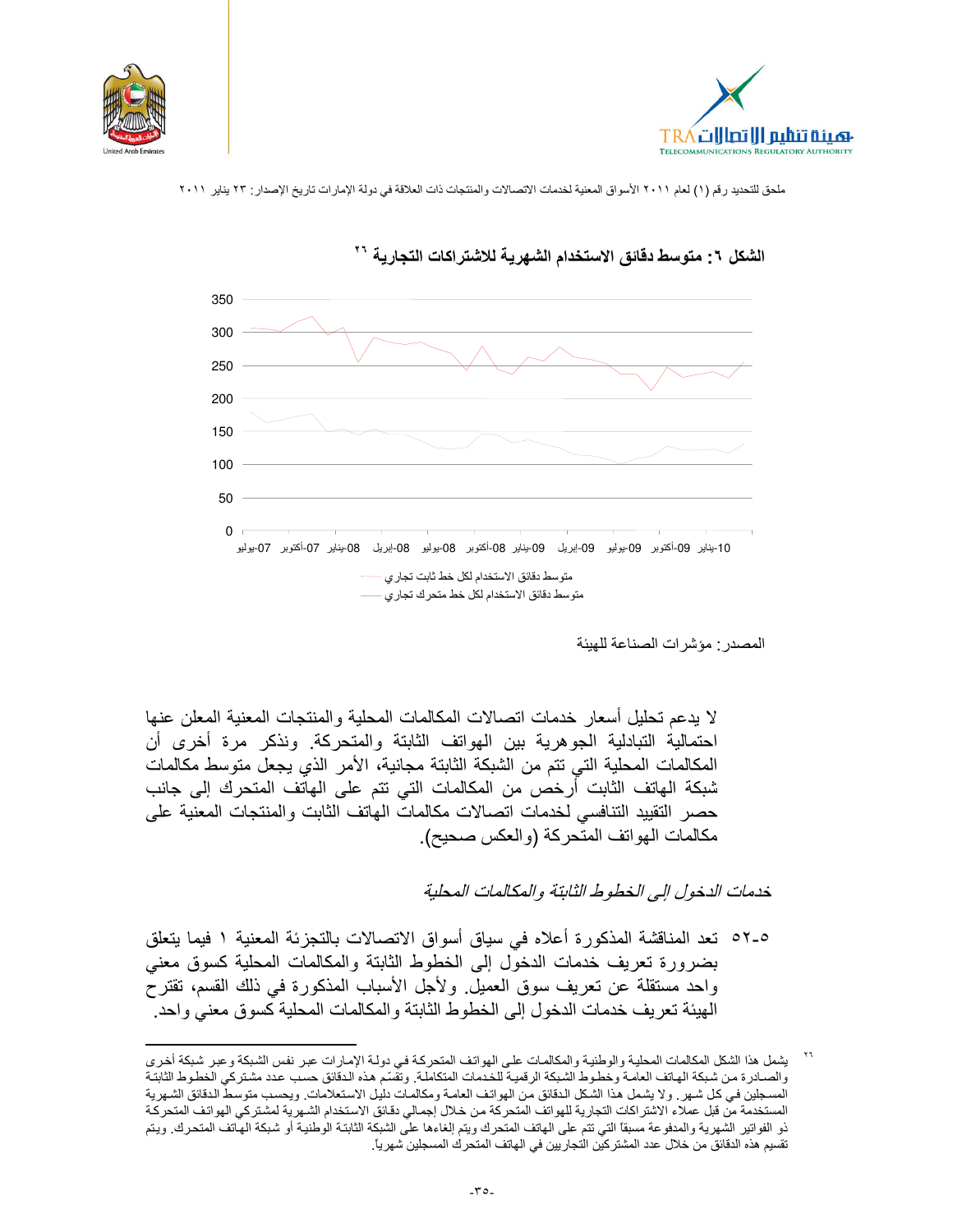



### تعريف سوق العميل

٥٣-٥ كما هو مذكور في أسواق الاتصالات بالتجزئة المعنية ١، تعرف الهيئة الأسواق المعنية المنفصلة لعملاء الاشتراكات التجارية والمنزلية. ولا يقسم سوق عملاء الاشتراكات المنزلية إلى أنواع العملاء (على سبيل المثال، تقسيم السوق إلى قطاع حكومي وخاص وتجاري وغيره) نظراً لاعتبار المهيئة تعريف الأسواق الإضافية أمراً غير ضروري في هذه المرحلة نتيجة تطور المنافسة وهيكل السوق

# تعريف السوق الجغرافي

٥-٥٤ كما هو مذكور أعلاه في سياق سوق الاتصالات بالتجزئة المعنية ١، تعرف الهيئة اثنين من الأسواق الجغرافية لخدمات الاتصالات والمنتجات ذات العلاقة للدخول إلى الخط التجاري الثابت والمكالمات المحلية بالتجزئة. حيث تغطي هذه الأسواق على التوالي: المناطق التي توفر فيها شركة اتصالات اشتراكات الشبكة المباشرة إلى عملاء الاشتراكات التجارية بالتجزئة والمناطق التي توفر فيها شركة دو اشتراكات الشبكة المباشر ة إلى عملاء الاشتر اكات التجار ية بالتجز ئة.

# النتائج المتعلقة بسوق الاتصالات بالتجزئة ٢ ــ خدمات الدخول إلى الخط التجاري الثابت والمكالمات المحلية بالتجزئة

- 0-00 ، وفقًا للتحليل المعر وض أعلاه، تعرَّف الهيئة الأسواق المعنية التالية لخدمات الاتصالات والمنتجات ذات العلاقة للدخول إلى الخط التجاري الثابت والمكالمات المحلية بالتجزئة على النحو الاتي:
- سوق الاتصالات بالتجزئة المعنى ١٢ ـ خدمات الدخول إلى الخط التجاري الثابت والمكالمات المحلية في المنطقة التي توفر فيها شركة اتصالات اشتراكات مباشرة لعملاء التجزئة، و
- سوق الاتصالات بالتجزئة المعنى ٢ب خدمات الدخول إلى الخط التجاري الثابت والمكالمات المحلية في المنطقة التي توفر فيها شركة دو اشتراكات مباشرة لعملاء التجز ئة.

سوق الاتصالات بالتجزئة ٣ ـــ المكالمات الدولية التي تتم على الخطوط الثابتة لعملاء الاشتراكات المنزلية

0-01 نقوم الهيئة بتعريف الأسواق المعنية المنفصلة للمكالمات الدولية التي تتم على شبكات الهاتف الثابت في دولة الإمار ات من قبل عملاء الاشتر اكات المنز لية.

تعريف سوق المنتج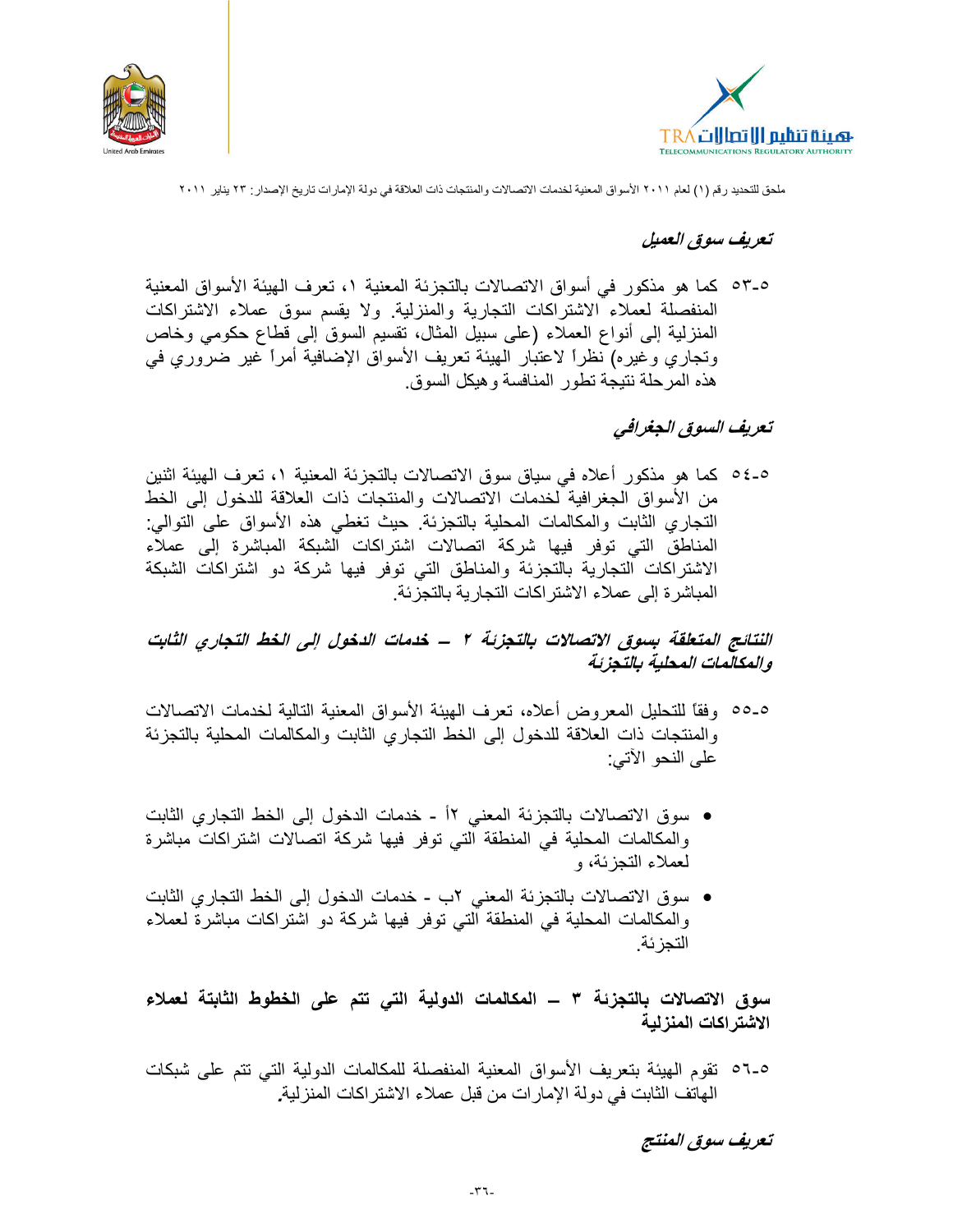



- 0-07 في تعريف سوق المنتج ذات العلاقة، أخذت الهيئة بعين الاعتبار نطاق استبدال جانب العرض والطلب بين وجهات الاتصال الدولى المختلفة وبين خدمات المكالمات الدولية وغير ها من خدمات المكالمات. وعلى وجه الخصوص:
- ما إذا كان ينبغي تعريف خدمات الاتصال الدولي في نفس السوق المعنى كخدمات الاتصال المحلي؛
- ما إذا كانت المكالمات الدولية من الخطوط الثابتة والمتحركة تشكل جزءًا من نفس السوق المعنى؛ و
- ما إذا كان ينبغي أن تشكل المكالمات إلى كافة الوجهات الدولية جزءاً من نفس السوق المعنى.
- ٥٨-٥ كما هو وارد في تحليل الهيئة الخاص بسوق الاتصالات بالتجزئة المعنى ١، لا ترى الْهِيئة ضرورة تعريف خدمات الاتصال الدولية في نفس السوق المعنى كخدمات المكالمات المحلية نظر ًا لمحدودية استبدال جانب العرض والطلب بين هذه المكالمات.
- 0-01 هناك بعض الأدلة التي تدعم استبدال جانب الطلب بين المكالمات الدولية التي تتم على شبكات الهواتف الثابتة والمتحركة مع ذلك، نرى الهيئة هذه الأدلة غير كافية لتضمين هذه الأنواع من الخدمات في نفس السوق المعنى. وكما تم التوضيح عند تعريف سوق الاتصالات بالتجزئة المعنى ١، هناك عدد من الخصائص التي تحصر الاستبدال في جانب الطلب والعرض.
- 10-0 بعد فحص توجهات استخدام المكالمات الدولية، تم ملاحظة تراجع إجمالي دقائق المكالمات الدولية عبر الخطوط الثابتة منذ عام ٢٠٠٧ بنسبة ٢٤%. وبالمقابل، زادت دقائق مكالمات الخطوط المتحركة بنسبة ١٠%. ويعرض الشكل ٧ أدناه هذا الأمر الذي يشير إلى احتمالية إجراء بعض العملاء للمكالمات الدولية من الخط الثابت بدلاً من الخط المتحر ك في السنو ات الأخير ة.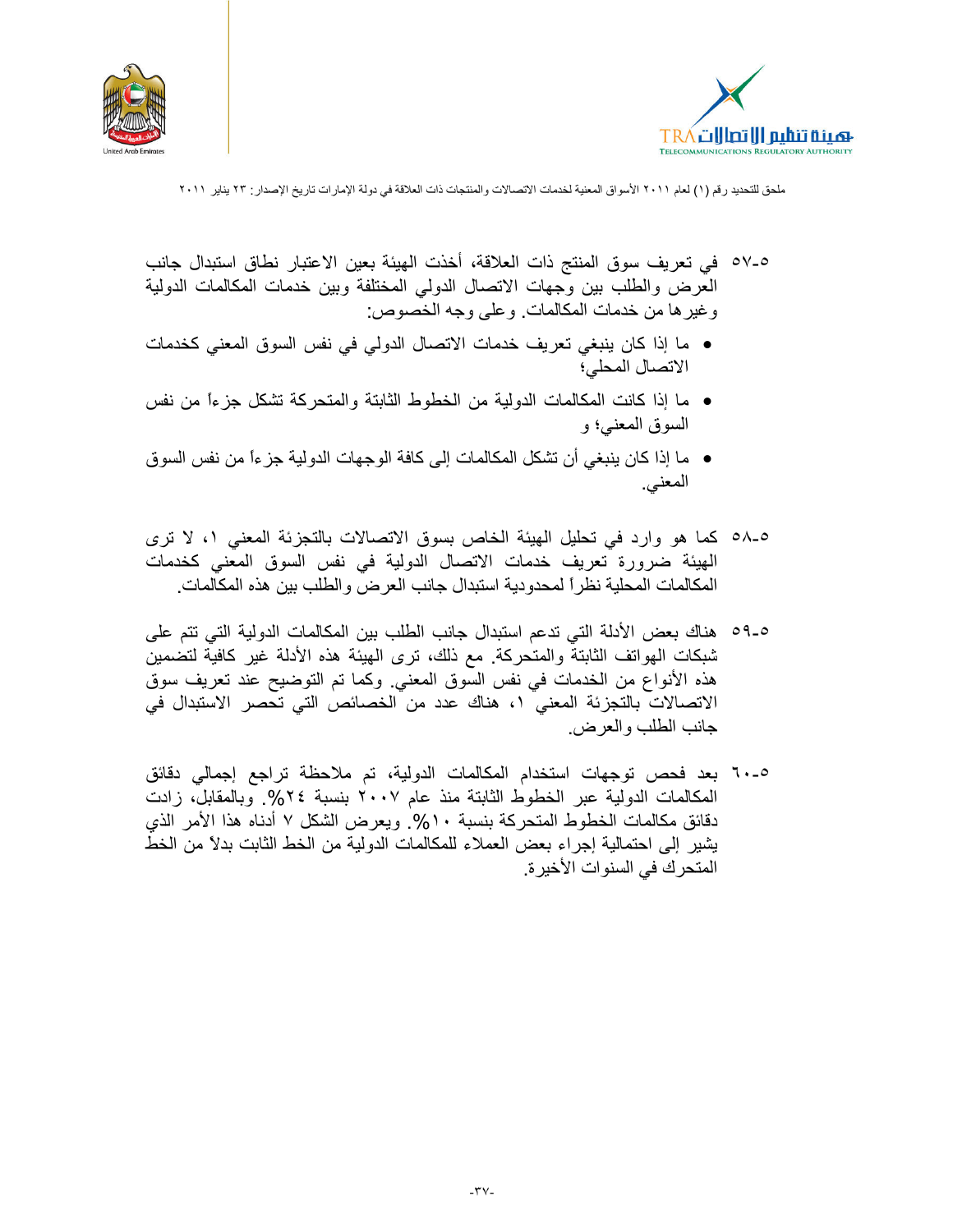





#### الشكل ٧: إجمالي حجم المكالمات إلى الوجهات الدولية (بالمليون دقيقة)

المصدر: مؤشرات الصناعة للهيئة

- 0-٦١ ترى الهيئة أن تقييم الأسعار النسبية للمكالمات الدولية التي تتم على الهواتف الثابتة والمتحركة يساعد في تحديد إمكانية استبدال العملاء للمكالمات الدولية الثابتة بالمكالمات الدولية المتحركة في حال كان أمراً اقتصادياً بالنسبة إليهم عند زيادة سعر المكالمات الثابتة قليلاً لكن بصورة جو هرية.
- 18-0 طبقت كل من شركة اتصالات ودو سياسات التسعير ذاتها للمكالمات الدولية الثابتة والمتحركة خلال عدد من السنوات. ويعرض الجدول ٥ مجموعة مختارة من المسارات الأكثر أهمية. حيث من الممكن ملاحظة تشابه تكاليف المكالمات الدولية الثابتة والمتحركة في الفترات خارج وقت الذروة. وعلاوة على ذلك، تكون تكاليف المكالمات الثابتة والمتحركة لدى مستخدمي اشتراكات اتصالات التجارية متشابهة بغض النظر عن ساعة إجراء المكالمة.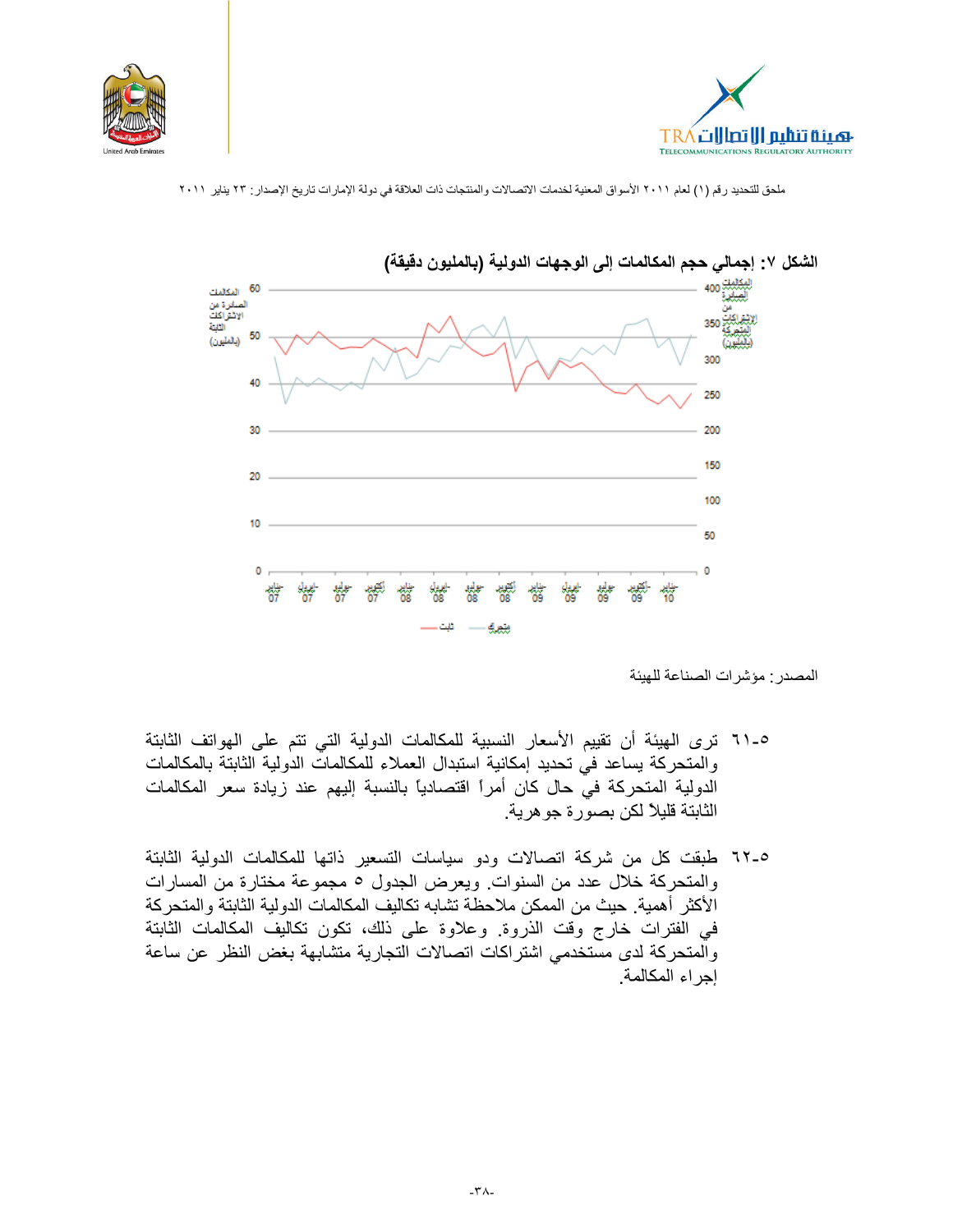



|                     | الخط الثابت لشركة دو.*         |            | الخط المتحرك لشركة دق |          | كافة خطوط شركة اتصالات |
|---------------------|--------------------------------|------------|-----------------------|----------|------------------------|
|                     | طوال النيمة خارج وأبنيز الذروة | وقت الأووة | ذارج وأث الأروة       | الأروق** | ولزج وقت القروة        |
| لستراليا            | 1.91                           | 2.69       | 1.91                  | 2.69     | 1.91                   |
| التمسا              | 1.89                           | 2.40       | 1.89                  | 2.40     | 1.89                   |
| للبيرين             | 1.37                           | 2.12       | 1.37                  | 2.12     | 1.37                   |
| بنغلاديش            | 1.89                           | 2.40       | 1.89                  | 2.40     | 1.89                   |
| مصنل                | 1.89                           | 2.40       | 1.89                  | 2.40     | 1.89                   |
| فرنسا               | 1.37                           | 2.12       | 1.37                  | 2.12     | 1.37                   |
| ألملتيا             | 1.37                           | 2.12       | 1.37                  | 2.12     | 1.37                   |
| المجتد              | 1.89                           | 2.40       | 1.89                  | 2.40     | 1.89                   |
| إنبرنيبيا           | 1.89                           | 2.40       | 1.89                  | 2.40     | 1.89                   |
| لمدلذ               | 1.89                           | 2.40       | 1.89                  | 2.40     | 1.89                   |
| العداق<br>البطاليا  | 3.00                           | 3.53       | 3.00                  | 3.53     | 3.00                   |
|                     | 1.37                           | 2.12       | 1.37                  | 2.12     | 1.37                   |
| الأردن              | 1.89                           | 2.40       | 1.89                  | 2.40     | 1.89                   |
| <mark>للكويت</mark> | 1.37                           | 2.12       | 1.37                  | 2.12     | 1.37                   |
| ليناز               | 1.89                           | 2.40       | 1.89                  | 2.40     | 1.89                   |
| للمغرب              | 1.91                           | 2.69       | 1.91                  | 2.69     | 1.91                   |
| بعيان               | 1.00                           | 2.12       | 1.00                  | 2.12     | 1.00                   |
| باكستان             | 1.89                           | 2.40       | 1.89                  | 2.40     | 1.89                   |
| النلبين             | 1.37                           | 2.12       | 1.37                  | 2.12     | 1.37                   |
| قطر                 | 1.37                           | 2.12       | 1.37                  | 2.12     | 1.37                   |
| للسيودية            | 1.37                           | 2.12       | 1.37                  | 2.12     | 1.37                   |
| سريلانكا            | 1.89                           | 2.40       | 1.89                  | 2.40     | 1.89                   |
| السيودان            | 1.89                           | 2.40       | 1.89                  | 2.40     | 1.89                   |
| سوريا               | 1.89                           | 2.40       | 1.89                  | 2.40     | 1.89                   |
| المملكة المتحدة     | 1.91                           | 2.69       | 1.91                  | 2.69     | 1.91                   |
| العرلايلي المتحدة   | 1.37                           | 2.12       | 1.37                  | 2.12     | 1.37                   |
| العمن               | 1.89                           | 2.40       | 1.89                  | 2.40     | 1.89                   |

|  | الجدول ٥: رسوم المكالمات الوطنية (بالدرهم الإماراتي لكل دقيقة)، أغسطس ٢٠١٠ |  |
|--|----------------------------------------------------------------------------|--|
|--|----------------------------------------------------------------------------|--|

تحاسب شركة بي خطوط الهاتف الثابت التجارية بسعر ثابت قيمته ١,٣٥ در هم إماراتي لكل دقيقة لِأفِضِيلِ ٢٥ وجهة

تقدم تسركة اتصمالات أسعاراً طوال اليوم وخِيلٍ ج وقت الذروة للخطوط الأرضية التجارية

المصدر: الموقع الالكتروني للمشغل، أغسطس ٢٠١٠.

- ٦٣-٥ مع ذلك، ما زالت هناك خصائص مهمة لخدمات مكالمات الهاتف الثابت والمتحرك التي تشَّير إلى أن هذه الخدمات لا تعد استبدالاً في جانب الطلب، وأن هناك استبدال محدود جدًّا في جانب العرض (انظر إلى المناقشة في تعريف السوق المعني لخدمات الدخول إلى<br>الهاتف الثابت المنزلي وخدمات الاتصال في الفقرات ٥-١٥ ــ ١٥.٥)
- 0-٢٤ ترى الهيئة أن من الملائم اعتبار المكالمات إلى كافة الوجهات الدولية في نفس السوق المعنى فرغم احتمالية محدودية استبدال جانب الطلب والعرض بين الوجهات المختلفة،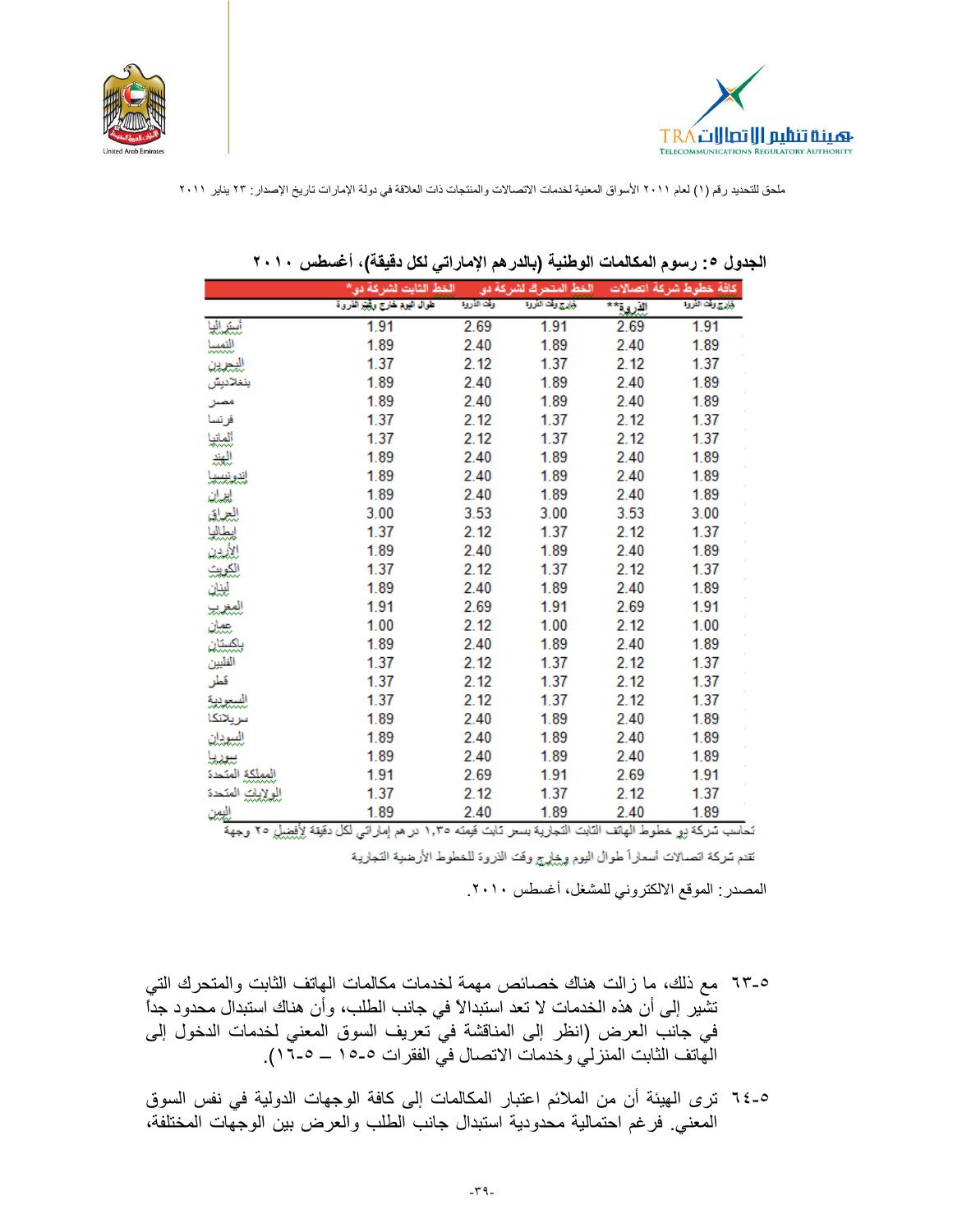



إلا أن من غير المحتمل ظهور اختلاف جوهري في تنمية المنافسة في مكالمات كل وجهة. وبكلمات أخرى، من غير المحتمل أن يكون لتعريف السوق المجزأ بصورة أكبر تأثيراً مادياً. وبالإضافة إلى ذلك، من الممكن أن يكون هناك بعض الاستبدال في جانب العرض وخاصة في حال قدرة المرخص لهم على التشاور في شروط إلغاء المكالمات إلى الو جهات الدو لية عبر حدد قليل من النو اقل الدو لية.

تعريف سوق العملاء

- 0-0 لتعرف الهيئة الأسواق المعنية المنفصلة للمكالمات الدولية الثابتة لعملاء الاشتراكات المنزلية والتجارية.
- 0-٦٦ حددت الهيئة أعلاه رؤيتها التي تتجسد في محدودية فرص الاستبدال في جانب العرض بين عرض خدمات الاتصالات والمنتجات ذات العلاقة على عملاء الاشتراكات المنزلية والتجارية ضمن شبكة الهاتف الثابت ومع التعرفة الدولية المختلفة المفروضة على عملاء الاشتراكات المنزلية والتجارية، يتطابق الأمر مع تعريف الأسواق المنفصلة لعملاء الاشتر اكات المنز لية و التجار ية.

#### تعريف السوق التجارى

- 0-٦٧ بالإشارة إلى سوق الاتصالات بالتجزئة المعنى ١، وصفت الهيئة رؤيتها في ضرورة تعريف المكالمة المحلية الثابتة وأسواق الدخول المتصلة بتغطية شبكة دو واتصالات ذات العلاقة. ونرى الهيئة ضرورة نطبيق هذا النمييز كذلك على خدمات المكالمات الدولية التي تتم على الخطوط الثابتة نظراً لإمكانية تأثير نطاق شبكات المرخص لهم على القيود التنافسية في السوق.
- ٥-٦٨ ترى الهيئة أن من الملائم تعريف هذا السوق المعنى على أساس جغرافي يعكس تغطية كل من شركة دو وشركة اتصالات.

# النتائج المتعلقة بسوق الاتصالات بالتجزئة ٣ – المكالمات الدولية التي تتم على الشبكات الثابتة في دولة الإمارات من قبل عملاء الاشتراكات المنزلية

- 0-٦٩ وفقًا للتحليل المعروض أعلاه، تعرف الهيئة الأسواق المعنية التالية لخدمات الاتصالات الدولية الثابتة بالتجزئة التي يبدؤها عملاء الاشتراكات المنزلية على النحو الآتي:
- سوق الاتصالات بالتجزئة المعني ١٣ ـ المكالمات الدولية التي تتم على شبكات شركة اتصالات الثابتة في دولة الإمارات من قبل عملاء الاشتراكات المنزلية؛ و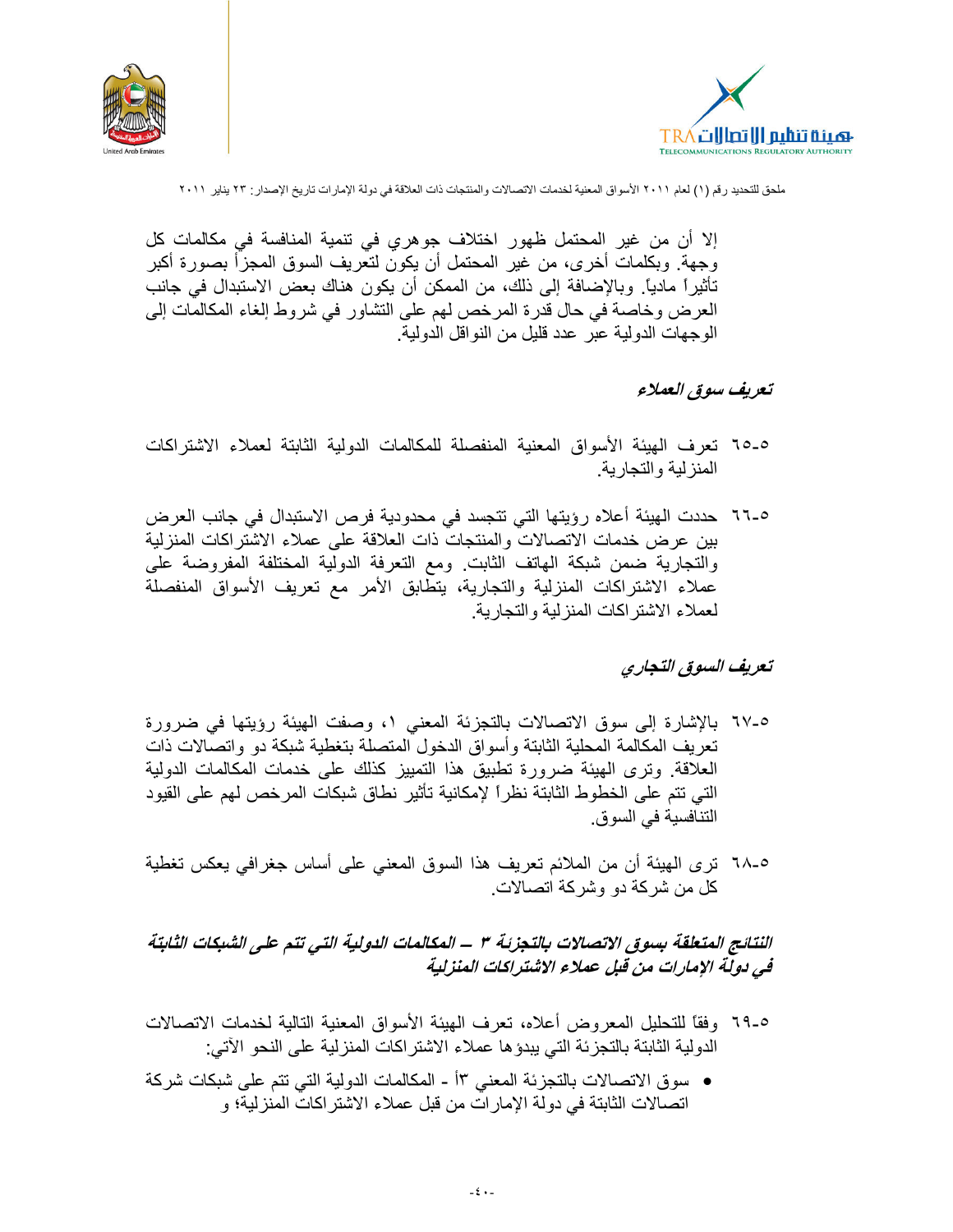



• سوق الاتصالات بالتجزئة المعنى ٣ب - المكالمات الدولية التي تتم على شبكات شركة دو الثابتة في دولة الإمار ات من قبل عملاء الاشتر اكات المنز لية.

سوق التجزئة ٤ - المكالمات الدولية الناشئة في الخطوط الثابتة عن طريق مشتركي الأعمال

- ٥-٧٠ نُعرف الهيئة سوق معنى للمكالمات الدولية الناشئة في الخطوط الثابتة في الدولـة عن طريق مشتركي الأعمال.
- ٥-٧١ يرتبط تعريف السوق المعنى للمكالمات الدولية الناشئة في الخطوط الثابتة عن طريق مشتركي الأعمـال ارتباطـا وثيقـا بتعريف سوق التجزئـة ٣ للمكالمـات الدوليـة الناشئـة فـي الخطوط الثابتـة عن طريـق مشتركي المنـازل وقد وضـعت الهيئـة تحليلهـا بالتفصـيل فـي تعريفها لسوق التجزئة المعنى ٣, لذا لا تكرر وصف هذا التحليل في تعريف السوق المعنى ٤.

تعريف سوق المنتج

٥-٧٢ تو صلت الـهيئـة سـابقـا إلـي أنـه:

- ينبغي تعريف خدمات الاتصالات الثابتة والمتحركة والمنتجات المتعلقة بها في أسواق منفصلة
- ينبغي أن تشكل الاتصــالات الثابتـة لكافـة الوجهـات الدوليـة جـز ءاً مـن السـوق المعنـي نفسه

تعريف سوق العملاء

0-٧٣ على النحـو المبـين فـي الفقر تين ٦٥-٥ و ٦٦-٥. تُعرف الهيئـة سـوق معنـي للمكالمـات الدولية الناشئة في الخطوط الثابتة عن طريق مشتركي الأعمال بشكل منفصل ّعن تعريفها لنفس السوق بالنسبة لمشتركي المنازل.

# تعريف السوق الجغرافي

٥-٧٤ فيمـا يتصـل بسـوق التجزئــة المعنــى ١ وصــفت الـهيئــة رأيـهـا بأنــه ينبغــى تعريـف أسـواق الوصول والمكالمات الثابتة والمحلية من حيث علاقتها بالتغطية النسبية لشبكة كل من شركة دو وشركة اتصـالات. وعلى النحو المبين كذلك بالنسبة لسوق التجزئـة المعنـى ٣، فإن الهيئــة تـرى أن هذا التمييـز ينبغـى أن ينطبـق أيضــا علـى خـدمات المكالمــات الدوليــة الناشئة على الخطوط الثابتـة كـون نطـاق شبكتـى دو واتصــالات سوف يـؤثر علـى عوائـق المنافسة في السوق.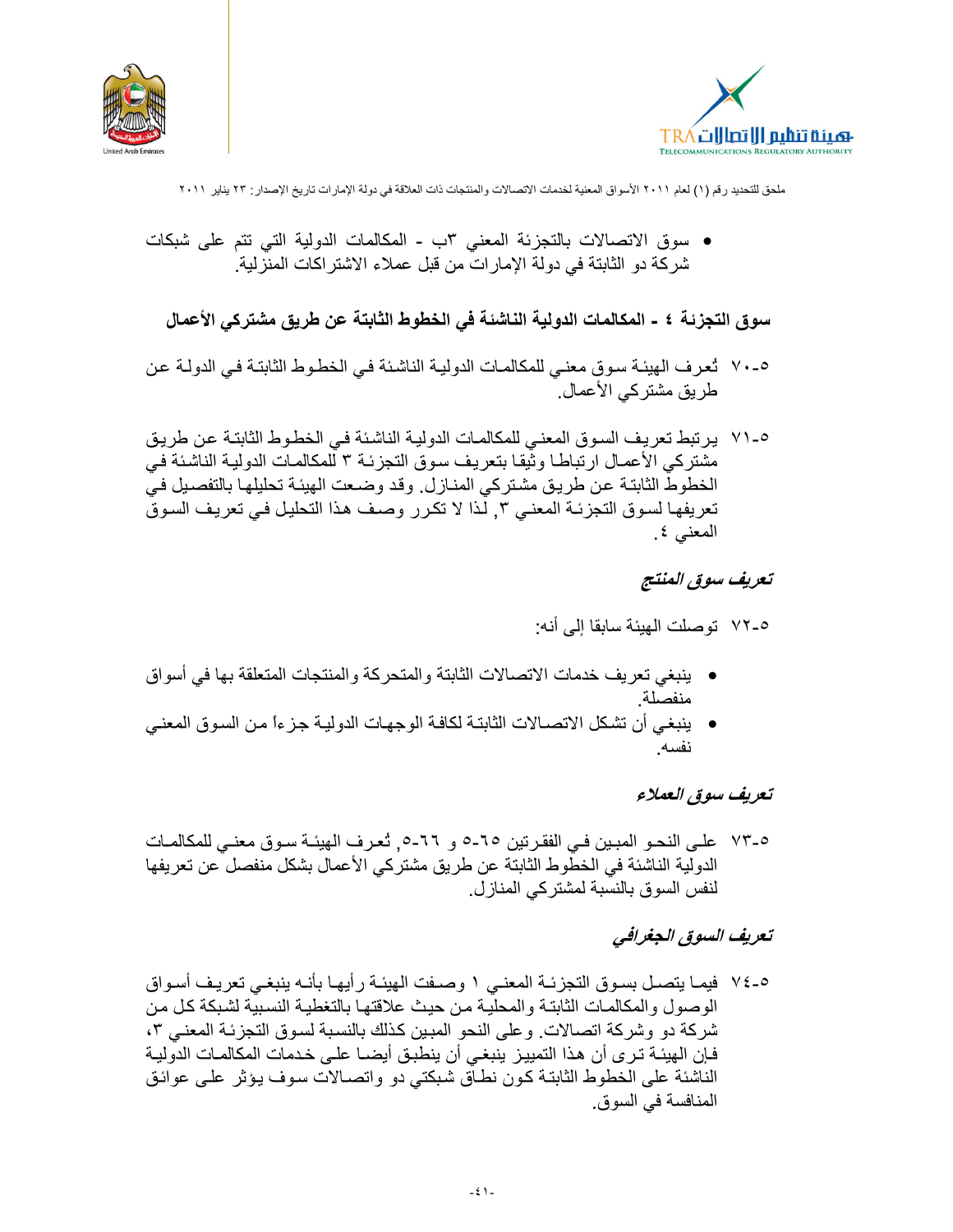



٥-٥٧ ولذلك، فإن الهيئة تُعرف سوق معنى للمكالمات الدوليـة الناشئة فـي الخطـوط الثابتـة عن طريق مشتركي الأعمال على أساس جغرافي يعبر عن تغطية شركتي دو واتصالات.

الاستنتاج بشأن السوق المعنى ٤ - المكالمات الدولية الناشئة في الشبكات الثابتة في الدولة عن طریق مشترکی الأعمال

- ٥-٧٦ بالنظر إلى التحليل الوارد أعلاه, فإن الهيئة تُعرف الأسواق المعنية التالية لخدمات التجزئة للمكالمات الدو لبة في الشبكات الثابتة:
- سوق التجزئــة المعنــى ٤ أ- المكالمــات الدوليــة الناشـئة فــى الشـبكة الثابتــة لشـركة اتصالات في الدولة عن طريق مشتركي الأعمال.
- سوق التجزئة المعنى ٤ ب- المكالمات الدولية الناشئة في الشبكة الثابتة لشركة دو في الدولة عن طريقٌ مشتركي الأعمال..

سوق التجزئـة ٥- البيع بالتجزئـة لـخدمات الصوت والبيانات للـهاتف المتحرك بنظام الفاتورة الشـهريـة

٧-٧٧ ثعرف الهيئة سوق معنى للبيع بالتجزئة لخدمات الصوت والبيانات للهاتف المتحرك بنظام الفاتورة الشهرية. ويشمل هذا السوق اشتراكات المهاتف المتحرك, ۖ إلى جانب كافة خدمات المكالمات والبيانـات المحليـة الناشئـة فـي شبكات الهـاتف المتحرك فـي الدولـة عن طريـق مشتركي نظام الفاتورة الشهرية

#### تعريف سوق المنتج

0-٧٨ لتعريف سوق المنتج المعنى قامت الهيئة بالنظر في المسائل التالية:

- ما إذا كانت خدمات الهاتف المتحرك بنظام الفاتورة الشهرية ونظام الدفع المسبق تشكل جزءا من السوق المعنى نفسه،
- ما إذا كان ينبغي على خدمات المكالمات والبيانات الدولية والمحلية الناشئة في شبكات الهاتف المتحرك أن تشكل جزءا من السوق المعنى نفسه.

تبادلية الخدمات المطلوبة بنظام الدفع المسبق ونظام الفاتورة الشهرية للهاتف المتحرك

٥-٧٩ بالنظر إلى النقاش أدناه, تستنتج الهيئة أن خدمات الاتصــالات بنظـام الدفع المسـبق ونظـام الفاتورة الشهرية والمنتجات المتعلقة بها ليست بدائل في جانب الطلب

٥-٨٠ هناك دليل في كثير من البلدان على وجود استبدال جانب الطلب بين خدمات الهاتف المتحرك بنظلم الدفع المسبق ونظام الفاتورة الشهرية كونه يمكن للعملاء التحول بسهولة من خدمات الدفع المسبق إلى خدمات الفاتورة الشهرية. ومع ذلك، فإنـه لـيس من الواضـح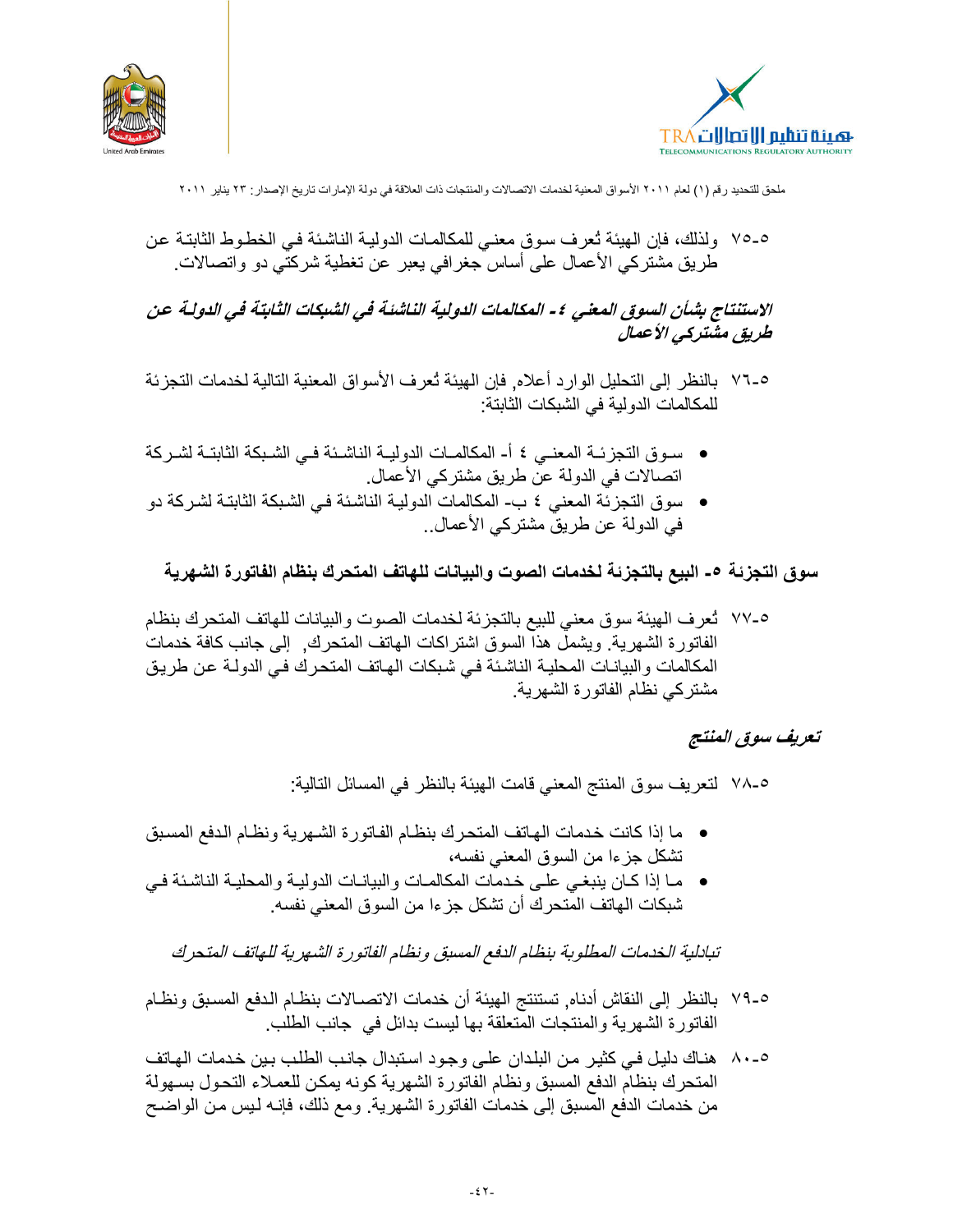



ما إذا كان بمكن لمثل هذا الاستبدال أن يتم بسهو لة ودون الاعتبار ات الهامـة للتكلفـة فـي الدو لة.

٥-٨١ كما هو مبين فـي الشكل (٨) فقد تزايد عدد الخطـوط المدفوعـة مسبقاً بمعدل أسر ع من اتصــالات الفواتير الشـهرية. وهذا يعنـي أن الاتصــالات بنظـام الـدفع المسبق كنسبة مـن إجمالي قاعدة المستخدمين (الموضحة كخط) قد تزايدت منذ عام ٢٠٠٧.



الشكل ٨ ـ اتصالات الهاتف المتحرك ذو الفواتير والمدفوع مسبقا

- ٨-٨٢ سيعتمد مدى كون خدمات الهاتف المتحرك ذو الفواتير والمدفوع مسبقا قابلـة للاستبدال علـى المنطلبـات النعاقديــة للحصــول علــى كـل نــوع مـن أنــواع الخدمــة. و تـرد منطلبـات الاشتراك في عقد الفاتورة الشهرية في الجدول ٦ وحظ الدفع المسبق في الجدول ٧.
- ٨٣-٥ قبل يوليو ٢٠١٠ كان عقد الفاتورة الشهرية يستلزم أن يكون الحد الأدنى للراتب الشهري لغير مواطني الدولة ١٥٠٠ در هم ُ ". و بالنسبة لشركة انصالات فقد تغير هذا الوضع على الأقلِّ الآن إلَى بطَّاقة ائتمان كنَّو ع من الضمان^``. ولذلك فإن الهيئة ترى أنه قد يكون هناك حدود لقدرة بعض المجموعات مّن المشتركين (مثل العمـال ذوي الدخل المنخفض علـي سبيل المثـال°٬) علـى الحصـول علـى عقود لفـواتير شـهرية. وهذا مـن شـأنـه التـأثير علـى قدرتهم على الاستبدال بين خدمات الدفع المسبق والفاتورة الشهرية، ونتيجة لذلك، فإن الهيئة ترى أنه لا يوجد على الهامش ما يكفي من العملاء الذين (يمكنهم) التحول إلى عقود الفواتير الشهرية لتبرير وجود سوق فردي لخدمات الدفع المسبق والفواتير الشهرية. وفي

٢V تمكن مواطني الدولة من الحصول على عقد الفاتورة الشهرية دون الحاجة لإبراز ما يثبت الراتب, وكان إثبات الراتب مطلوبا فقط من غير مواطني الدولة ۲٨

الحد الأُنني من الراتب المطلوب للحصول على بطاقة ائتمان في الدولة هو حوالي ٤.٠٠٠ در هم إمار اتي شهريا.

 $\mathbf{y}$ كمؤشر٬ فإن دراسة القوى العاملة ٢٠٠٩ التي أجراها المركز الوطني للإحصــآء تشير إلـى أن النسبة المئويـة من القوى العاملـة التـى يمكن اعتبار ها ذات دخل منخفض تصل إلى حوالى ٢٠١٠٪.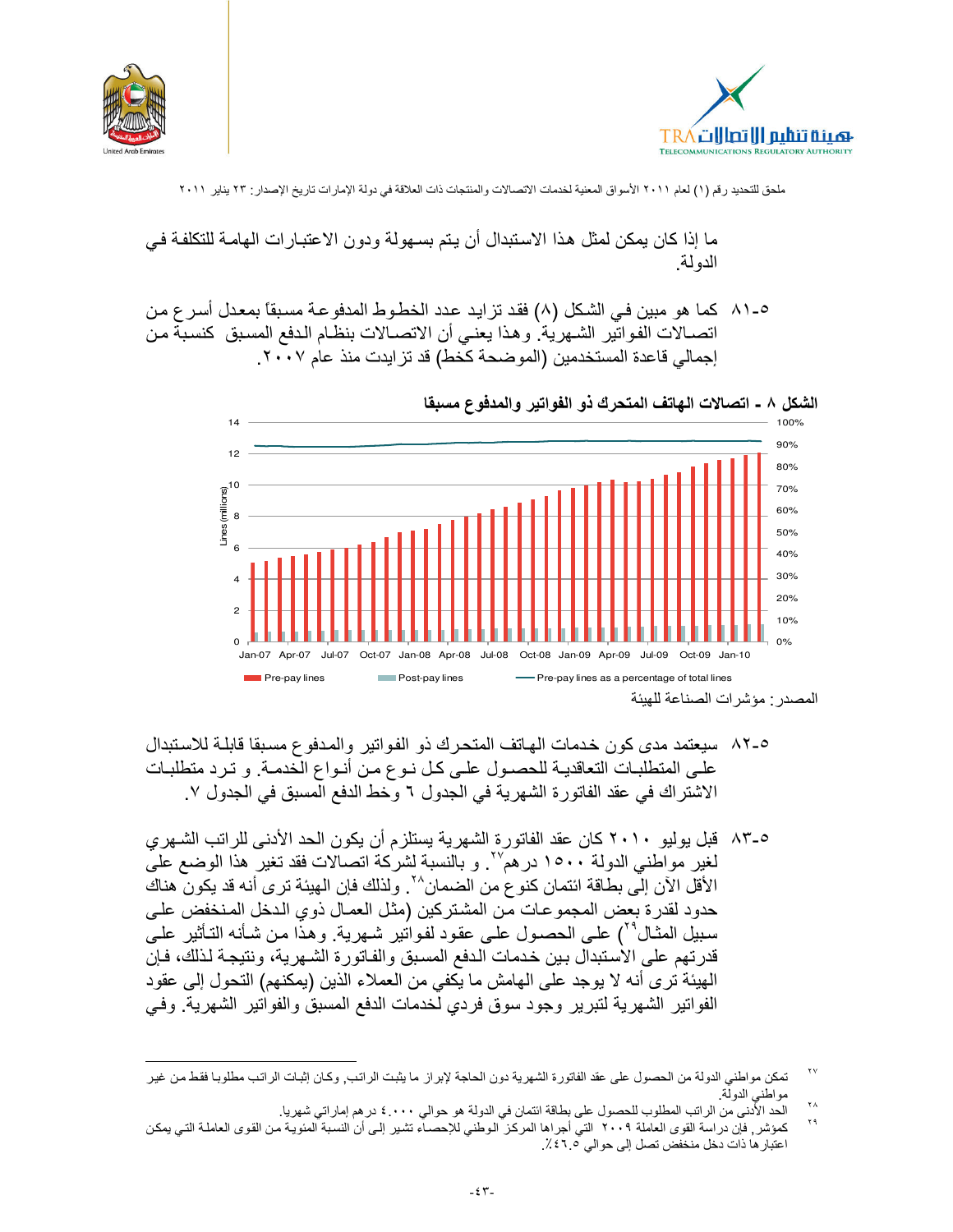



# المقابل، فإن الشرط الرئيسي للحصـول علـى خط الـدفع المسـبق هـو وجـود بطاقـة هويـة<br>شخصية و/ أو إذن إقامـة ساري المفعول في دولـة الإمـارات الـعربيـة المتحدة.

|                                                             | الجدول ٦- متطلبات خدمات الهاتف المتحرك بنظام الفاتورة الشهرية |
|-------------------------------------------------------------|---------------------------------------------------------------|
| دو.                                                         | اتصالات                                                       |
|                                                             | حتی یونیو ۲۰۰۸                                                |
|                                                             | راتب شهري لا يقل بحده الأدنـي عن ٢٥٠٠ در هم                   |
|                                                             | إمارتي                                                        |
|                                                             | حتی بولیو ۲۰۱۰                                                |
|                                                             | راتب شهري لا يقل بحده الأدنـي عن ١٥٠٠ در هم                   |
|                                                             | إمارتي                                                        |
| المنطلبات الحالية:                                          | المتطلبات الحالية:                                            |
| يحتاج <b>مواطني الدولة</b> إلى وجود جواز سفر أو بطاقة هويـة | مطلوب صورة عن بطاقة الائتمان                                  |
| شخصية أو رخصة القيادة                                       |                                                               |
|                                                             |                                                               |
| يحتاج <b>مواطني مجلس التعاون الخليجي</b> إلى وجود جواز      |                                                               |
| سفر فضلاً عن إبراز ما يثبت تقاضى راتب شـهري لا يقل          |                                                               |
| عن ٢٥٠٠ در هم إمـاراتي علـي الأقل أو فـاتورة اسـتخدام       |                                                               |
| خدمات مع عنوان فعلي أو دفع مبلغ تأمين يبلغ ٥٠٠ در هم        |                                                               |
| إماراتي.                                                    |                                                               |
| يحتاج الوافدون إلى وجود جواز سفر مع تأشيرة دخول             |                                                               |
| فضلا عن راتب شهري لا يقل عن ٢٥٠٠ در هم إماراتي              |                                                               |
| أو فـاتورة اسـتخدام خـدمات مـع عنـوان فعلـي أو دفـع مبلـغ   |                                                               |
| تأمین یبلغ ۵۰۰ در هم إماراتی                                |                                                               |
|                                                             | المصدر : الموقع الإلكتروني للمشغلين أغسطس ٢٠١٠                |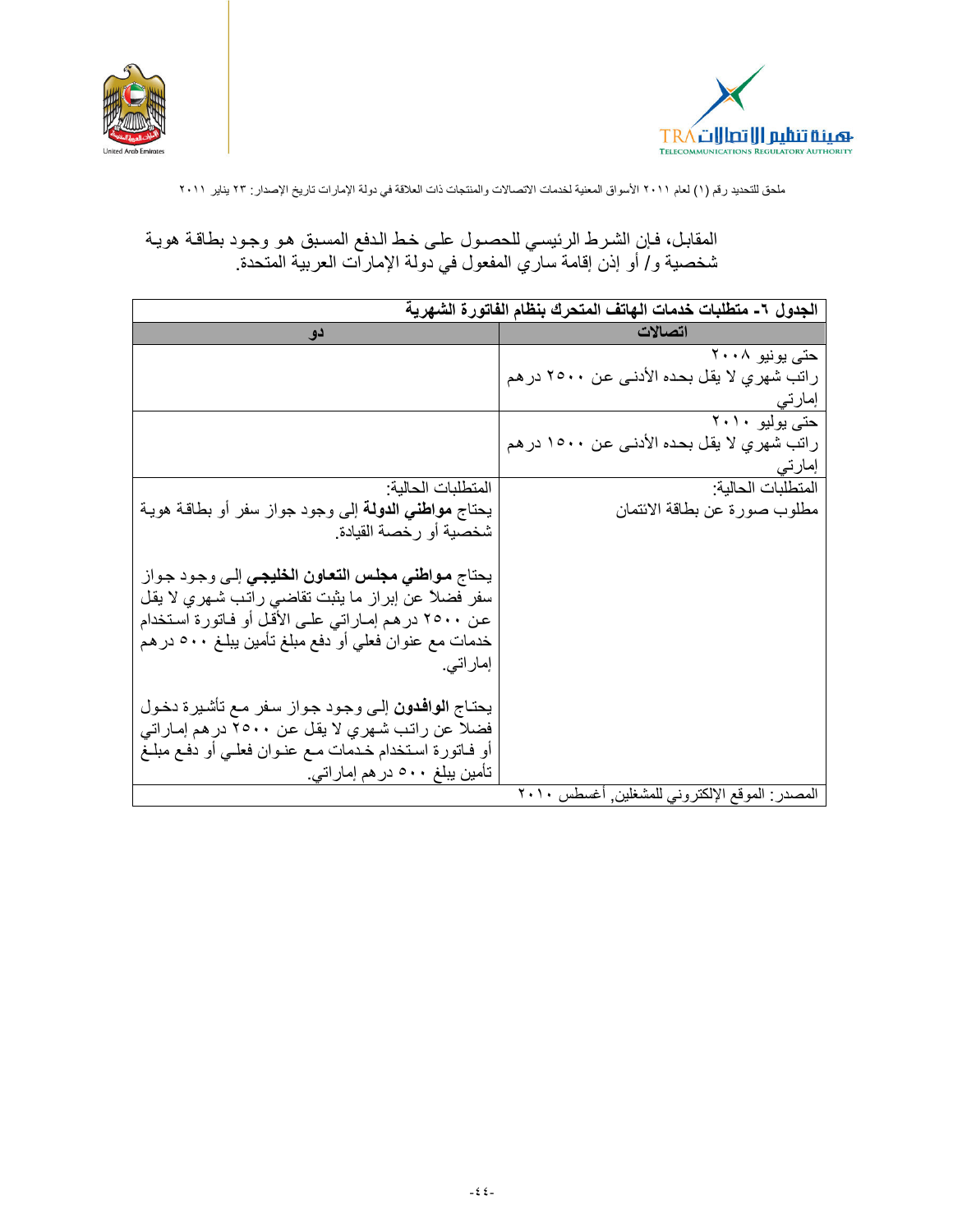



|                                                                                                   | الجدول ٧- متطلبات عقد الـهاتف المتحرك بنظام الدفع المسبق                                                         |
|---------------------------------------------------------------------------------------------------|------------------------------------------------------------------------------------------------------------------|
|                                                                                                   | اتصالات                                                                                                          |
| خدمة "الدفع الفور ي"                                                                              | خدمة "واصل"                                                                                                      |
| مواطني الدولة                                                                                     | مواطني الدولة                                                                                                    |
| جواز سفر أو                                                                                       | جواز سفر ساري المفعول ونسخة طبق الأصل عن                                                                         |
| بطاقة هوية شخصية أو                                                                               | الجواز أو أي أثبات شخصية أخر                                                                                     |
| رخصة قيادة إماراتية                                                                               |                                                                                                                  |
|                                                                                                   | مواطني دول مجلس التعاون الخليجي                                                                                  |
| الموافدون                                                                                         | جواز سفر ساري المفعول وإثبات إقامة في الدولة                                                                     |
| جواز السفر مع تأشيرة إقامة سارية المفعول أو                                                       |                                                                                                                  |
| رخصة قيادة إماراتية, أو                                                                           | الموافدون                                                                                                        |
| تأشيرة دخول و جواز سفر ساريبي المفعول وصىورة   بطاقة هوية شخصية لمواطنبي دول مجلس النعاون الخليجي |                                                                                                                  |
|                                                                                                   | طبق الأصل عنهما                                                                                                  |
| خط الزوار                                                                                         | البطاقة المدفوعة مسبقا للزوار                                                                                    |
| مواطنى الدولة                                                                                     | لا توجد وثائق مطلوبة                                                                                             |
| جواز سفر أو                                                                                       |                                                                                                                  |
| بطاقة هوية شخصية أو                                                                               |                                                                                                                  |
| رخصة قيادة إمار اتية                                                                              |                                                                                                                  |
|                                                                                                   |                                                                                                                  |
| الموافدون                                                                                         |                                                                                                                  |
| صورة عن جواز السفر, أو                                                                            |                                                                                                                  |
| رخصة قيادة إماراتية, أو                                                                           |                                                                                                                  |
| بطاقــة هويــة شخصـــية لمــواطني دول مجلــس التعــاون                                            |                                                                                                                  |
| الخليجي٬ أو                                                                                       |                                                                                                                  |
| رخصة قيادة لدول مجلس التعاون الخليجي, أو                                                          |                                                                                                                  |
| تصريح/ بطاقة عمل في الدولة                                                                        | $\mathbf{v} \cdot \mathbf{v} = \mathbf{1} + \mathbf{i} + \mathbf{j} + \mathbf{k}$ is $\mathbf{v} = \mathbf{v}$ . |

وقع الإلكتروني للمسعلين. اغسطس ١٠١٠

- ٥-٨٤ يحتمل العثور على المزيد من الأدلــة حـول قابليــة الاستبدال لخـدمات الـهـاتف المتحرك ذو الفواتير والمدفوع مسبقا في أسعار الوصول والمكالمات لكل منها. ومع ذلك، فإن المقارنة بين الأسعار النسبية ليست بهذه البساطة كون السعر العادي الفعال الذي يدفعه المستهلكين لإجراء مكالماتهم يعتمد على أنماط استخدامهم.
- ٥-٨٥ وقـد نشــرت الشــبكة العربيـــة للهيئـــات المنظمـــة للاتصــــالات وتقنيـــة المعلومـــات (AREGNET) دراسات حول الأسعار التي يدفعها المستهلكين لباقات مختلفة من خدمات الهاتف المتحرك على النحو المبين لنتائج هذه الدراسة في الجدول ٨. وقد وجدت الدراسة أنه بالنسبة لجميع الأنواع الثلاثة للمستخدمين الذين تم تعريفهم لله فإن الرسوم

<sup>. ٣</sup> يمكن الإطلاع على باقات الهاتف المتحرك على الرابط التالي: http://www.oecd.org/document/5/0,3343.en 2649 34225 43877509 1 1 1 1,00.html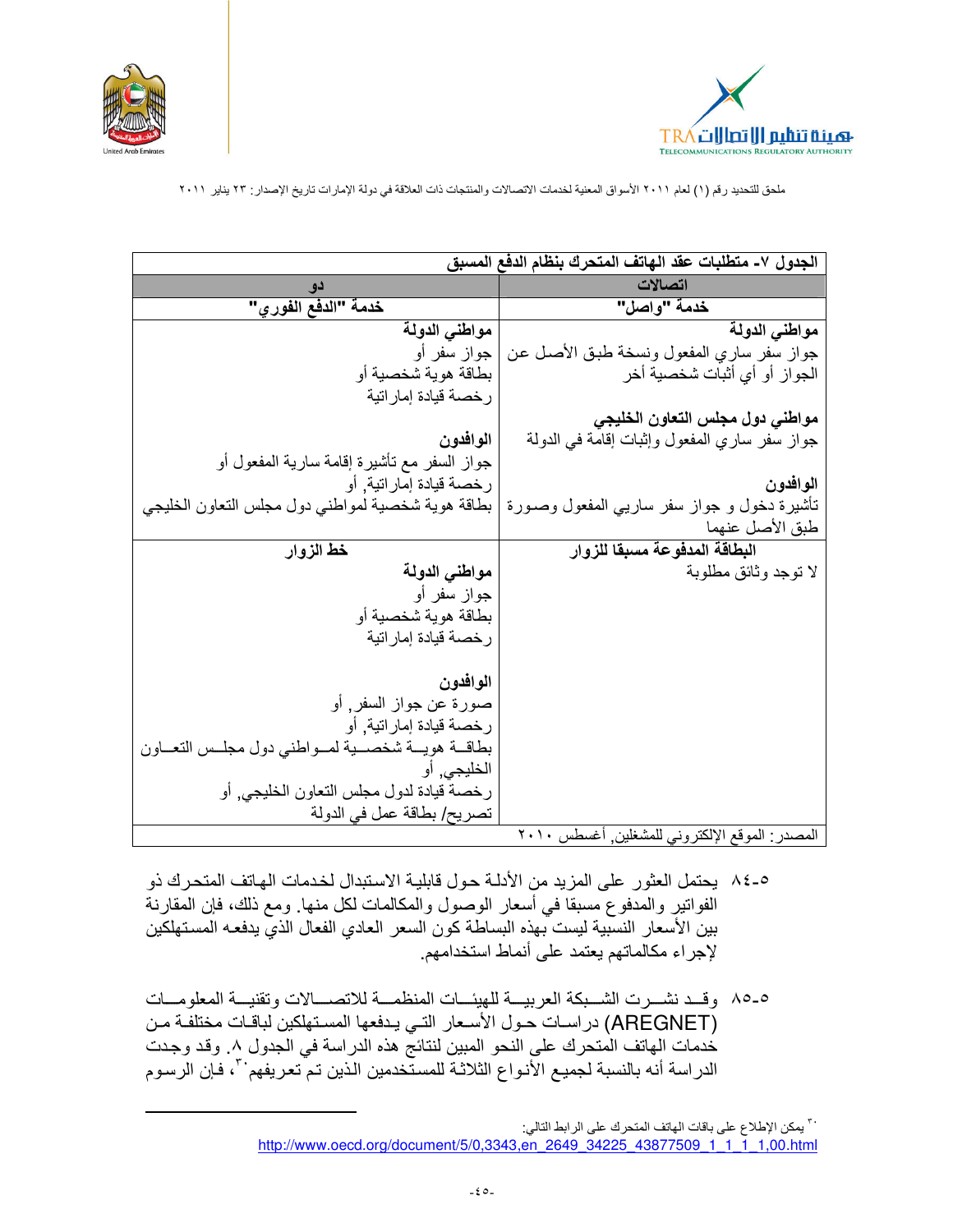



السنو ية في عام ٢٠١٠ كانت أعلى تحت باقات الفاتور ة الشهر ية، حتى لو كان مشتر كي نظام الدفع المسبق و نظـام الفـاتورة الشـهرية يستخدمون البـاقـة نفسـها مـن دقـائق ورسـائلٌ الهاتف المّتحرك. ومع ذلك، تشير الدراسة إلى أن الاختلافات بين تعرفه الدفع المسبق والفاتورة الشهرية أقلَّ بكثير في شركة دو مقارنـة بشركة اتصـالات، و لاسيما فـي باقـة كبار العملاء من المستخدمين. ومن الممكن أن تصبح باقات الفاتورة الشهرية أرخص من باقات الدفع المسبق في المستويات الأعلى من الاستخدام.

الجدول ٨- باقات الأسعار السنوية لاتصالات الهاتف المتحرك لمختلف مجموعات المستخدمين (در هم إمـاراتي/ شهريا)

|                  | اتصالات            | دو   |
|------------------|--------------------|------|
| المستخدم المنخفض |                    |      |
| الدفع المسبق     | ٣٤٣                | ۲۷۹  |
| الفاتورة الشهرية | $\circ \vee \circ$ | ۲٦۱  |
| المستخدم المتوسط |                    |      |
| الدفع المسبق     | ٦٩.                | ٦٢٩  |
| الفاتورة الشهرية | 91 <sup>V</sup>    | 756  |
| المستخدم العالى  |                    |      |
| الدفع المسبق     | 1,779              | 1.1Y |
| الفاتورة الشهرية | 1,222              | 1.1Y |

المصدر : در اسة مقارنة السعر AREGNET 2010

استبدال جانب العرض بين خدمات الدفع المسبق و الفاتورة الشهرية.

- ٥-٨٦ بالنظر إلى النقاش أدنـاه تخلـص الـهيئـة أيضــا إلـى أن هنـاك مـحدوديـة فـي تبادليـة الـخـدمات المعروضة بين الدفع المسبق والفواتير الشهرية لخدمات الاتصالات والمنتجات المتعلقة بها في الدولة.
- ٨٧-٥ بحكم طبيعة التشابه بينهما, قد يكون هناك درجة معينة من تبادلية الخدمات المعر وضنة بين الدفع المسبق والفاتورة الشهرية. فعلى سبيل المثال، إذا قام محتكر افتراضي في سوق الفواتير الشهرية بزيادة سعره بنسبة ٥-١٠% فوق مستوى المنافسة، يمكن لمشغل الدفع المسبق أن يقدم أيضــا خـدمات الفـواتير الشــهرية علــى نفس الشـبكة دون اسـتخدام شـبكة إضــافية. ومـع ذلك، قد لا تكـون درجـة التبادليـة كبيـرة جـدا عنـد أخـذ وظـائف أستقطاب العملاء وإدارة العلاقة بعين الاعتبار . ويعود السبب في ذلك إلى أن قنوات البيع التي تقدم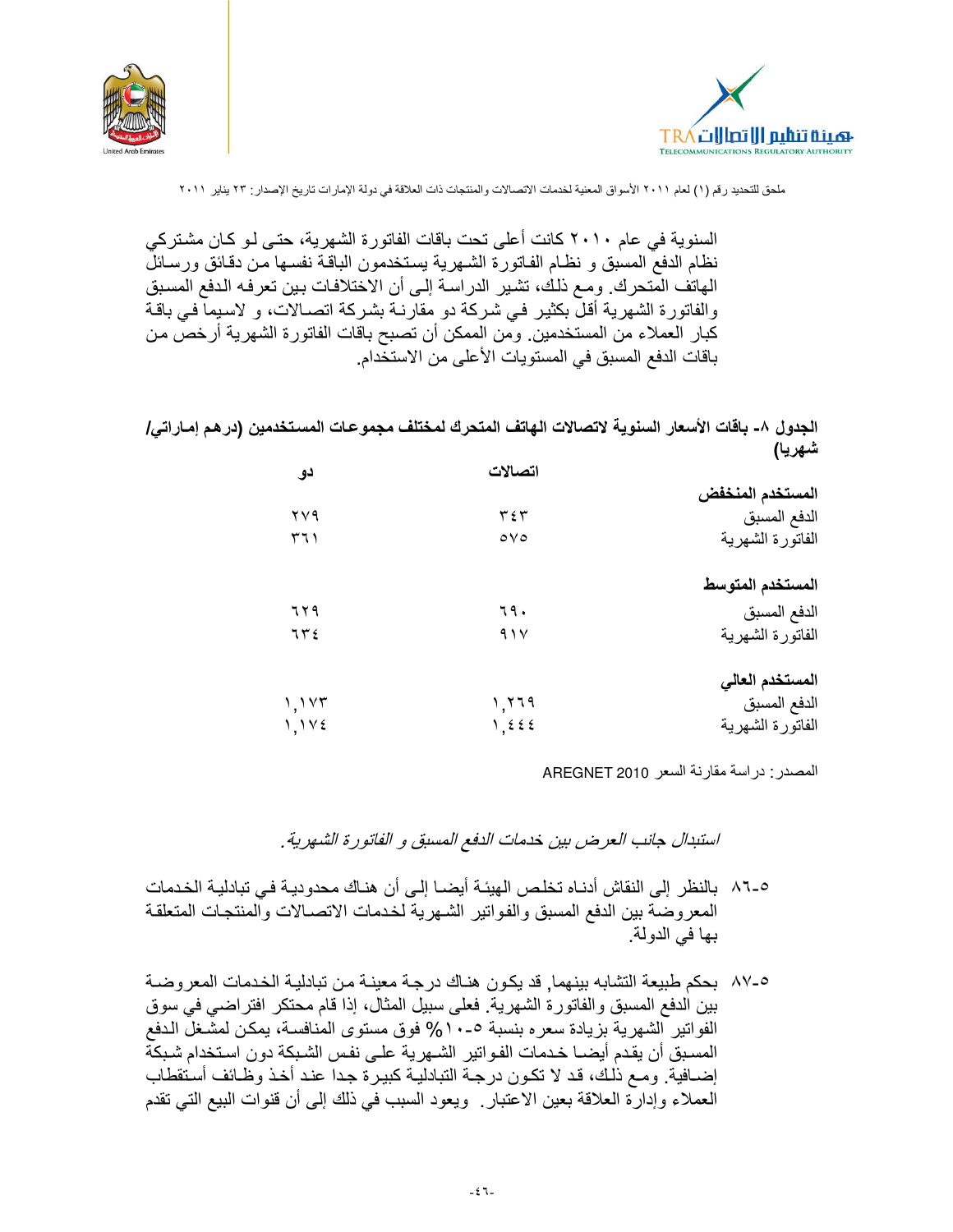



خدمات الدفع المسبق يمكن أن تختلف إلى حد كبير عن تلك القنوات المطلوبـة لتقديم خدمات الفاتورة الشهرية في الدولة.

- ٥-٨٨ لشراء عقد بصفة خاصة يتصل عملاء الفواتير الشـهرية مباشرة إمـا بشركة اتصــالات أو شركة دو ٬ وغالبا ما يتم ذلك من خلال إما منافذ البيع بالتجزئة أو المتاجر على الانترنت. وفي المقابل، غالبا ما تباع الأجهزة اليدوية للدفع المسبق و قسائم التعبئـة الالكترونيـة مـن خـلال مرافـق لطـرف ثالـث. ويمكـن ان تشـمل هـذه المرافـق محـلات السـوبر ماركـت ومحطات البنزين وألات البيع وفيى حين يُقدر عملاء الدفع المسبق هذا التوافر الواسع بصـورة كبير ه, فـإن مشـغل الفـاتورة الشـهرية الـذي يرـغب بتقديم خـدمات الـدفع المسـبق سيحتاج أيضـا إلى تخصيص قنوات توزيع مشابـهة للمنافسة في سوق الدفع المسبق.
- ٨٩-٥ علاوة على ذلك, فإنه لكون عقد الفاتورة الشهرية يتطلب من المرخص له تحمل المخاطر المرتبطة بأستخدام المشتركين للخدمة قبل الدفع، فإن المرخص لـه مطالب بالأستثمار فـي نظام الفوترة وأن يأخذ فيي الاعتبار الديون المعدومة وتغيير أنظمته وعملياته للإدارة المالية. ومن المرجح لهذه المتطلبات الاستثمارية، جنبا إلى جنب مع الحاجة إلى تطوير عرض و علامــة تجاريــة للـدفع المسـبق٬ أن تحد بشكل كبيـر مـن اسـتبدال جانـب العرـض المحتمل على المدى القصبر .

أستبدال جانب العرض وجانب الطلب ببين الوصول إلـى الهـاتف المتحـرك وخـدمات الاتصال وخدمات البيانات

- ٩-٩٠ نقتر ح هيئة تنظيم الاتصــالات تعريف جميـع خـدمات الـهـاتف المتحـرك المحليـة (الصــوتية والبيَّانات) التي يتم تقديمها من خلال الاشتراك بالفواتير الشهرية في السوق المعنى نفسه. ويرجع ذلك إلى وجود استبدال جانب العرض. وبصفة خاصة, يمكن لمشغل شبكة الهاتف المتحرك الذي يقدم خدمات الوصـول التحـول إلـى تقديم خـدمات الاتصــال و/ أو البيانـات (والعكس بالعكس) بسـهولة نسبية كـون البنيـة التحتيـة للشـبكة اللاز مـة لـهـذه الـخـدمات هـي نفسها. وعلاوة علـى ذلك، فإن تجميع خدمات الوصـول والاستخدام يشـير إلـى أن هذه الخدمات مكملة لبعضها الأخر عوضا عن كونها بدائل جانب الطلب لبعضها الأخر .
- 0-٩١ تقتر ح الـهيئة شمل المكالمات الدوليـة الناشئة فـي شبكة الـهـاتف المتحـرك فـي نفس السـوق المعنى للوصول إلى الهاتف المتحرك و إنشاء المكالمات المحلية لأن هذه الخدمات عادة مـا تبـاع كباقـة واحـدة و( فـي غيـاب شـراء بطاقـات إضـافية مـن وحـدة تعريف المشـترك (بطاقات SIM) فإن مشتركي خدمة الهاتف المتحرك ليسوا قادرين على استخدام مرخص له واحد للمكالمات الدولية وأخر لكافة الخدمات الأخرى. وهذا يعني أن المرخص لهم يتنافسون على جميع الخدمات وليس الخدمات الفردية فقط وهذا الوضع المستقر نسبيا للمنافسة يعني أن تعريف السوق على أساس أضبق من غير المرجح أن يكون لـه تـأثير مادي.

تعريف سوق العملاء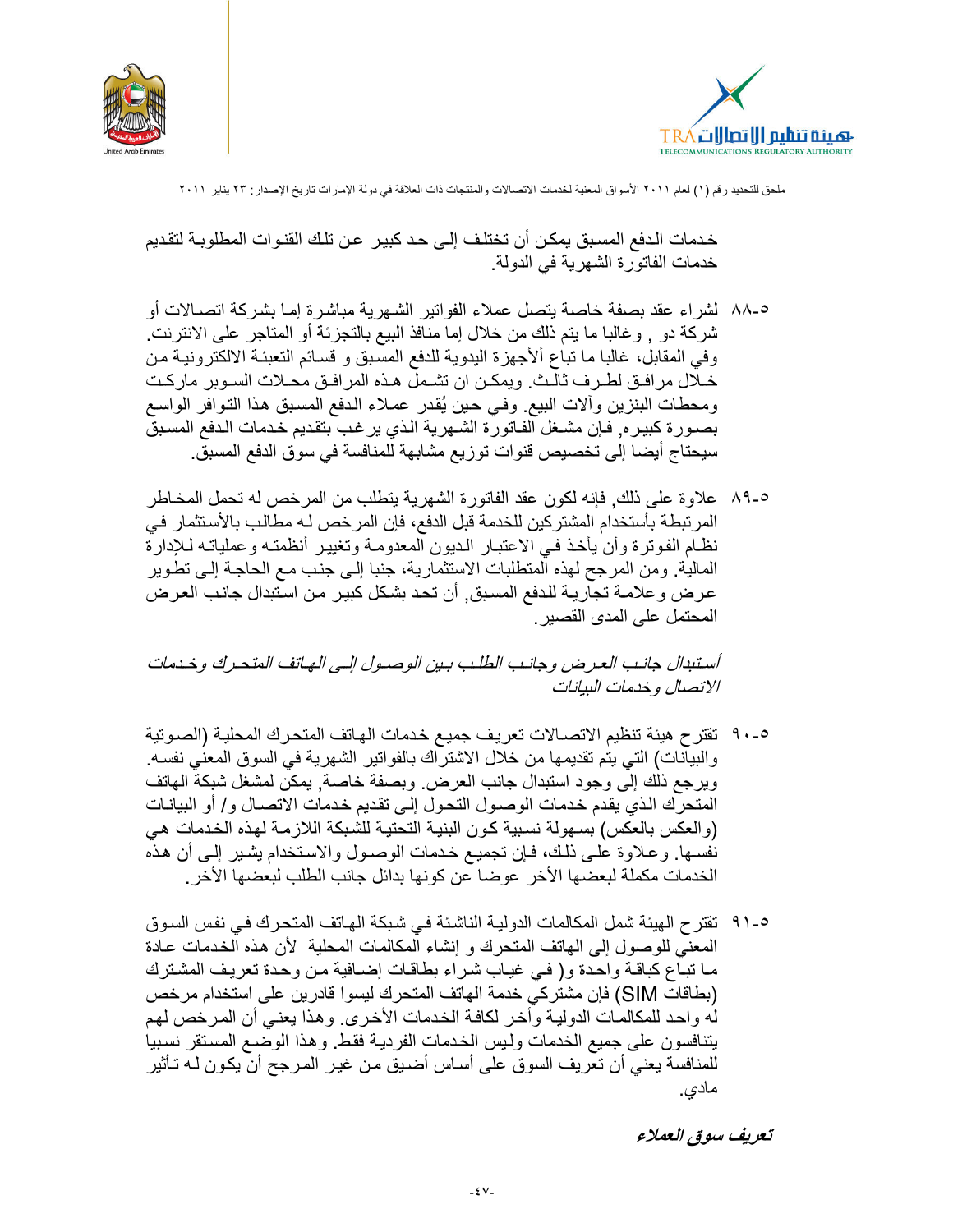



0-٩٢ استنادا إلى النقاش الواردة أدناه تُعرف الهيئة سوق معنـى لخدمات الفواتير الشـهرية التـى تضم عملاء الاشتراكات المنزلية والتجارية على حد سواء.

أستبدال جانب الطلب

٩-٩٣ في سوق الهاتف المتحرك في الدولة، فإن عملاء الاشتراكات المنزلية بملكون قدرة محدودة على الاشتراك في عقود الاشتراكات التجارية نتيجة للحاجة لوجود الرخص التجارية. وبالمقابل، يمكن لَّعملاء الاشتراكات التجاريـة الذين ير غبـون فـي الاشـتراك فـي عقود الاشتر اكات المنز لية القيام بذلك عموما دون قيود.

استبدال جانب العرض

0-٤٤ إن مشغلي شبكات الهواتف المتحركة لا يقومون ببنـاء شبكات وصـول لعمـلاء محـددين. بمعنى أن كل عميل لا يحتـاج إلـى مسـار وصـول خـاص أو هوائيـات خاصــة بـه للـهـاتف المتحرك وغيرها. وبدلا من ذلك، يقوم مشغلي شبكات الهواتف المتحركة بإنشـاء شبكات الاتصـال الخاصـة بـهم في المناطق المكتظـة بالسكان لتغطية فئات متنو عـة مـن المشتر كين ـ وهذا يعني أن هناك استثمار محدود نسبيا قد يكون مطلوبا للتحول من تزويد عملاء الاشتراكات التجارية إلى تزويد عملاء الاشتراكات المنزلية.

#### تعريف السوق الجغرافي

- ٥-٩٥ في تقييمها للسوق الجغرافي لخدمات الهاتف المتحرك, قامت الهيئة بتحليل بيانـات تتصـل بتغطية شبكات الهاتف المتحرك في الفترة مـا بين ديسمبر ٢٠٠٧ وديسمبر ٢٠٠٩. كمـا نظرت الهيئة في سياسة التسعير لكل من شركتي دو واتصالات وذلك للوقوف علـى مدى تطبيقها لسياسة تسعير موحدة في جميع أنحاء الدولة.
- ٩-٩٦ بناء على تحليلها، ثعرف الهيئة أسواق الهواتف المتحركة على أساس وطنبي (أي، تغطي كامل الدولة)٬ وذلك لأن كلا المشغلين يقدمان خدمات الهاتف المتحرك عبر منطقة واسعة من الدولــة. و علــى الـرغم مـن أن الـهيئــة تعتـرف بـأن أي مـن شـركتـى اتصــالات أو دو لا تغطيــان ١٠٠٪ مـن سـكان الدولــة (أو المنطقــة الـجغر افيــة)، فــإن هنــاك تـداخل كبيـر بـين شبكتيهما.
- ٩-٩٧ ثعرف الهيئة أيضـا سوق وطنـى واحد يكون فيـه نطـاق خدمات الاتصـالات والمنتجـات المتعلقة بها المتاحة متشـابهة فـي أنحـاء الإقليم وتطبق فيـه شـركتـي دو واتصــالات سياسـة تسعير وطنية. وعلى النحو المبين أدناه، فإن الهيئة ترى أن كلا من هذه المعايير يتوقف في حالة خدمات اتصالات الهاتف المتحرك والمنتجات المتعلقة بها في الدولة.
- ٥-٩٨ في ديسمبر ٢٠٠٩ كان هناك حوالي مليون شخص يعيشون في المناطق التي كانت مغطاة بشبكة واحدة من الجيل ٣/ ٣.٥ ( بعبارة أخرى شبكة واحدة من الجيل ٣/ ٣.٥ لشركة دو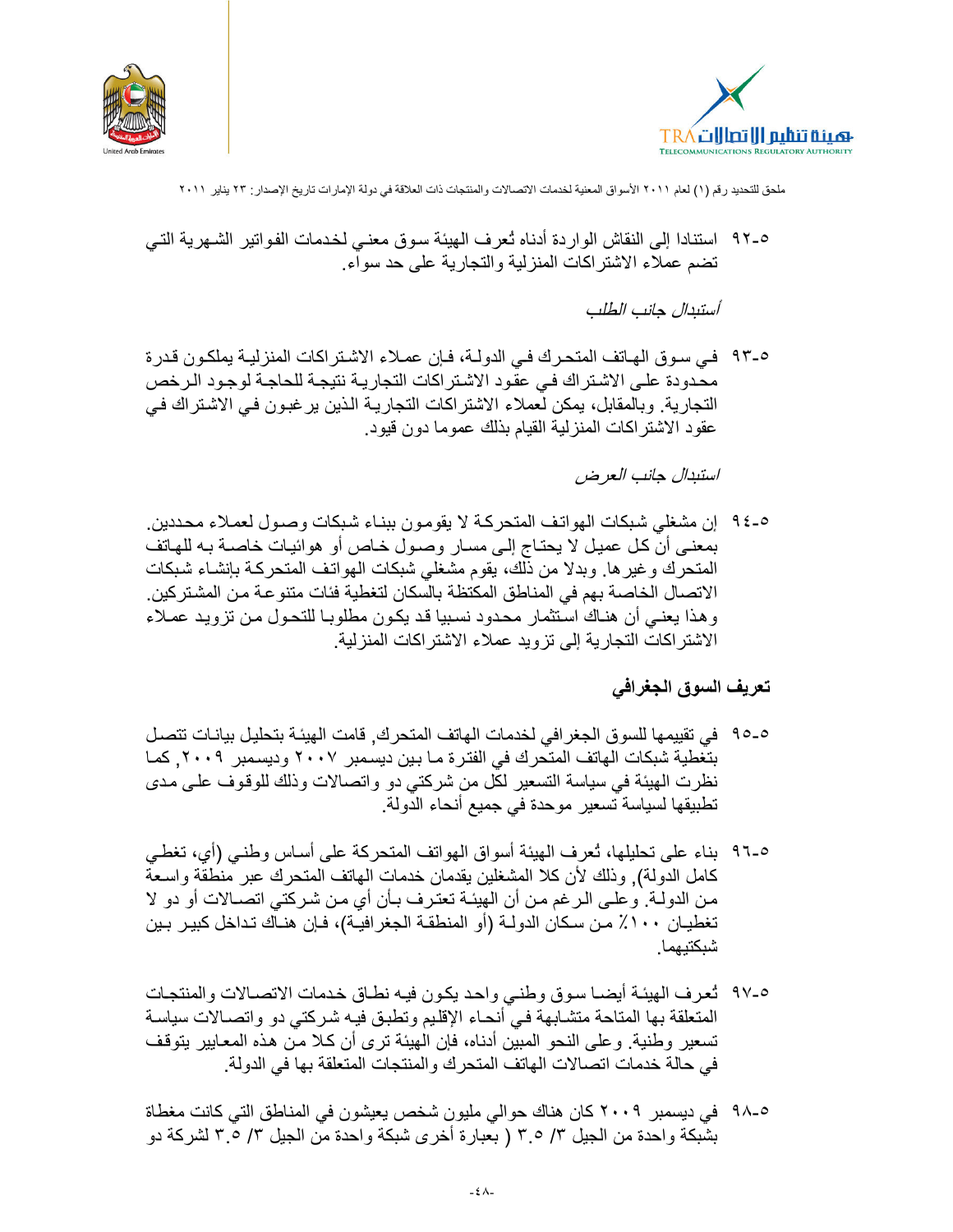



أو شركة انصالات ولكن ليس لكليهما ً معا). وهذا يتناقض مع الوضع بالنسبة لتغطية شبكة الجيل ٢ التي يقدم كلا المشغلين فيها تغطية شاملة تقريبا. ومع ذلك ، فإن الهيئة لا ترى أن هذا يوفر سببا كافيا لتمييز الأسواق الجغرافية بين تلك المناطق التي يوجد أو لا يوجد فيها منافسة في تغطية شبكة الجيل ٣/ ٣.٥.

- ٩-٩٩ وبالإضافة إلى ذلك، فإن الهيئة لا علم لها بأي أمثلة لتقديم شركتي دو أو اتصالات لأسعار أو حزم مختلفة في أجزاء مختلفة من الدولة. وبدلا من ذلك، فإن الهيئة تفهم أن كل الأسعار والحزم مُتاحة للمشتركين في جميع أنحاء الدولة. وبالمثل، فإن العروض الترويجية الخاصة لا تقتصر على أجزاء معينة من الدولة.
- ٥-١٠٠ وإذ تأخذ في الاعتبار كل ما سبق، فإن الهيئة تقترح تعريف السوق المعنى لخدمات الصوت والبيانات للهاتف المتحرك بنظام الفاتورة الشهرية ونظام الدفع المسبق على أساس وطنبي.

# الأستنتاج بشأن سوق التجزئة ٥ – خدمات الصوت والبيانات للهاتف المتحرك بنظام الفاتورة الشهرية

- 0-1 ١ بالنظر إلى التحليل الوار د أعلاه, تُعرف الهيئة السوق المعنى التالي للبيع بالتجزئة لخدمات الصوت والبيانات للهاتف المتحرك بنظام الفاتورة الشهرية:
- سوق التجزئة المعنى ٥ ــ البيع بالتجزئة لخدمات الصوت والبيانات للهاتف المتحرك بنظام الفاتورة الشهرية في جميع أنحاء الدولة.

سوق التجزئة المعنى ٦ – البيع بالتجزئة لخدمات الصوت والبيانات للهاتف المتحرك بنظام الدفع المسبق

- 0-1 \ 1 ثعر ف الهيئة سوق معنى للبيع بالتجزئة لخدمات الصوت والبيانات للهاتف المتحرك بنظام الدفع المسبق ويشمل ذلك أشتراكات الهاتف المتحرك, إلى جانب جميع خدمات الصوت والبيانات الناشئة على شبكات الهاتف المتحرك في الدولة عن طريق مشتركي نظام الدفع المسبق.
- ١٠٣-٥ برتبط تعريف الهيئة للسوق المعنى بخدمات الصوت والبيانات للهاتف المتحرك بنظام الدفع المسبق لمشتركي المنازل أرتباطًا وثيقًا بالتعريف نفسه للسوق المعنى <sup>0</sup> للبيع بالتجزئة لخدمات الهاتف المتحرك بنظام الدفع المسبق وفي تعريفها لسوق التجزئة المعنى ٥, فإن الهيئة وضعت تحليلها, وبالتالي لا تنوي تكرار التحليل بالتفصيل لتعريف السوق المعنى ٦ ـ

تعريف سوق المنتج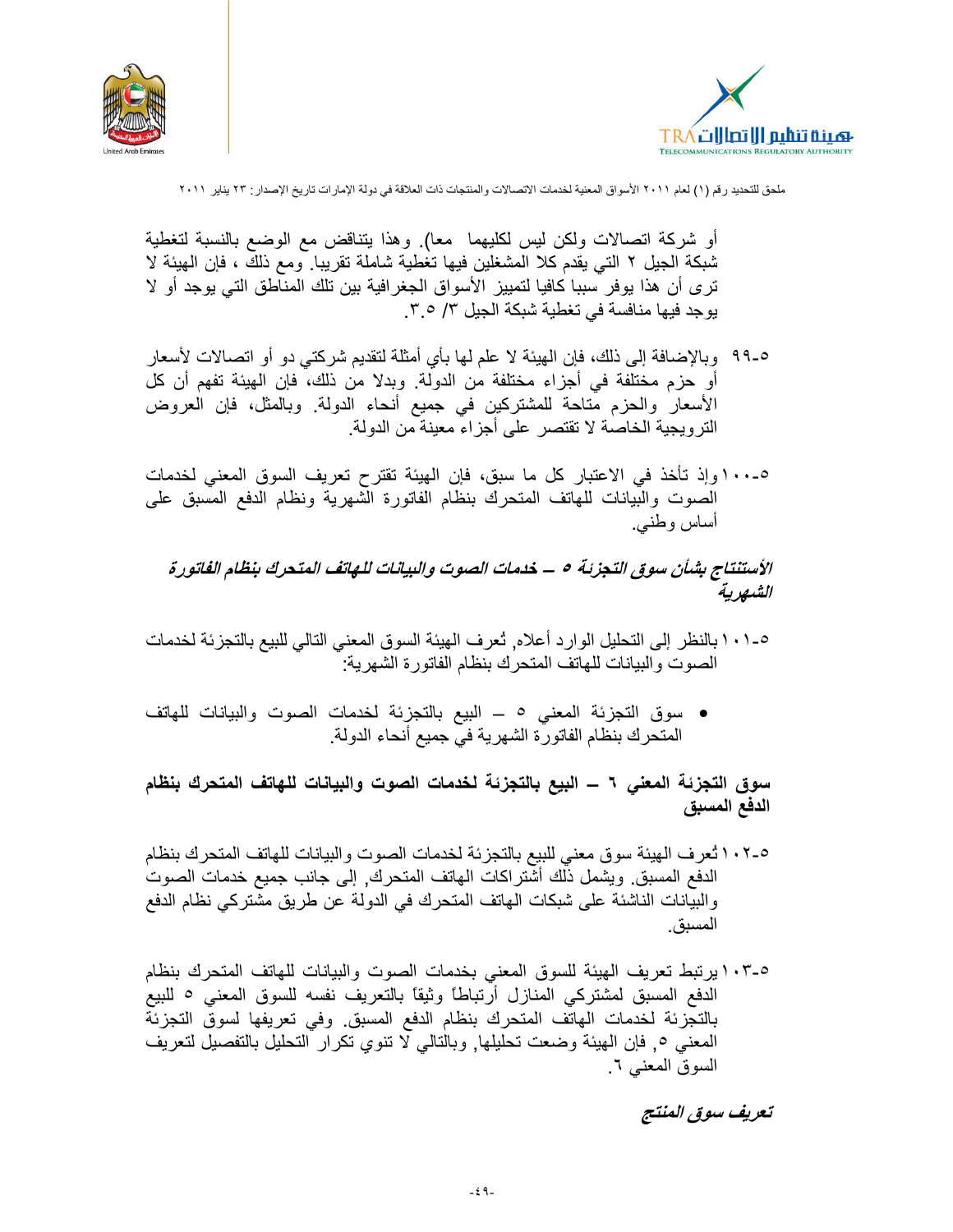



- ٥-٤ ١ سبق للهيئة وصف الأسباب الكامنة ور اء استنتاجها بأنه بنبغي تعريف خدمات الاتصالات الثابتة والمتحركة والمنتجات المتعلقة بها في أسواق معنية منفصلة، وأنه في إطار الاتصالات المتحركة بنبغى على خدمات الاتصالات بنظام الدفع المسبق والمنتجات المتعلقة بها أن تشكل سوق معنى مختلف عن خدمات الاتصالات بنظام الفاتورة الشهرية و المنتجات المتعلقة بها.
- ٥ـ٥، ١ تشمل الهيئة جميع الخدمات المحلية الناشئة بالهاتف المتحرك بنظام الدفع المسبق (أي الصوت والبياناتُ) في السوق المعنى نفسه. وهذا هو نتيجة للسهولة النَّسبية المحتملة لاستبدال جانب العر ض بين خدمات الصوت والبيانات للهاتف المتحر ك ِ
- 10-0 · ا تشمل الهيئة أيضا المكالمات الدولية الناشئة عن طريق مشتركي نظام الدفع المسبق على شبكة الهاتف المتحرك في نفس هذا السوق المعنى حيث إن خدمات الاتصالات هذه عادة ما تباع كباقة مع خدمات الـهاتف المتحرك الأخرى وهذا يعنى أن الظروف التنافسية للمكالمات الدولية وغيرها من خدمات الهاتف المتحرك من غير المرجح أن تتطور ماديا بصورة مختلفة.

#### تعريف سوق العملاء

٥-١٠٧نشمل الهيئة خدمات الدفع المسبق المقدمة لمشتركي المنازل والأعمال في السوق المعني نفسه ويرجع ذلك إلى إمكانية استبدال جانب العرض بين تقديم خدمات الهاتف المتحرك بنظام الدفع المسبق لمشتركي المنازل والأعمال

#### تعريف السوق الجغرافي

0-10 ^ لا تعتمد مناقشة البعد الجغرافي للسوق حول ما إذا كان ذلك السوق لخدمات الهاتف المتحرك بنظام الدفع المسبق أم بالفاتورة الشهرية. وكما هو موضح أعلاه في الفقر ات من ٩٥.٥ حتى ١٠٠٥، تُعرف الْهيئة السوق المعنى على أساس وطنيّ.

الأستنتاج بشأن سوق التجزئة المعنى ٦- البيع بالتجزئة لخدمات الصوت والبيانات للهاتف المتحرك بنظام الدفع المسبق

- ٥-٩ ١ بالنظر إلى التحليل الوار د أعلاه. تُعرف الهيئة السوق المعنى التالي للبيع بالتجز ئة لخدمات الصوت والبيانات للهاتف المتحرك بنظام الدفع المسبق:
- سوق التجزئة المعنى ٦- البيع بالتجزئة لخدمات الصوت والبيانات للهاتف المتحرك بنظام الدفع المسبق في جميع أنحاء الدولة.

سوق التجزئة ٧ ـــ خدمات النطاق العريض الثابت للمنازل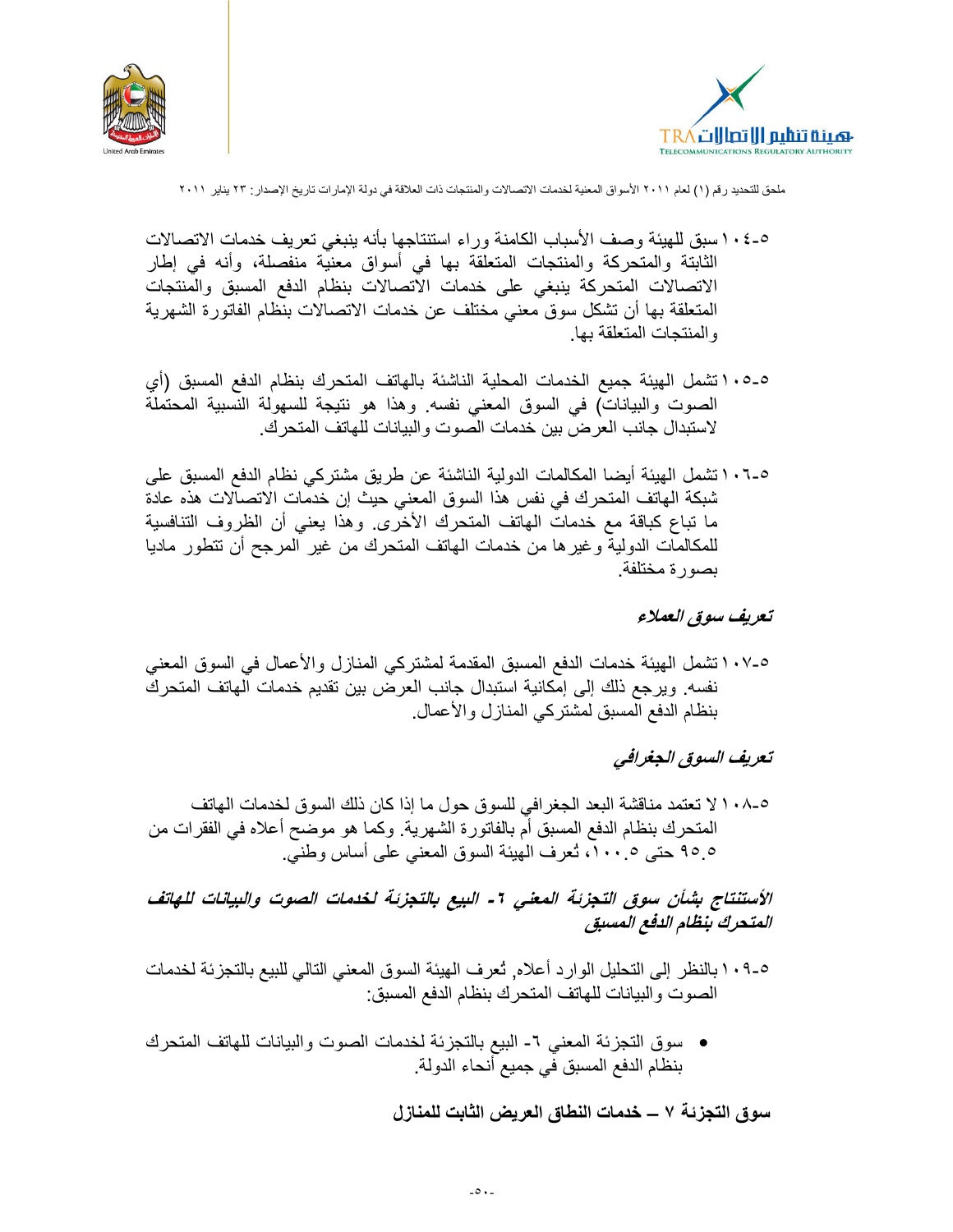



٥-١١٠ تُعرف الهيئة الوصول إلى شبكة الانترنت بالهاتف الثابت لمشتركي المنازل باعتباره سوق معنى ويشمل هذا السوق بيع التجزئة للوصول إلى الانترنت "مستمر الخدمة" لـ" أو بالنطاق العريض والذى يتم تقديمه عبر الشبكات الثابتة<sup>٣٢</sup> والشبكات اللاسلكية الثابتة''' لمشتركي المنازل ويشمل هذا السوق أيضا خدمات الوصول إلى شبكة المهاتف الثابت عريض النطاق التي تباع كجزء من باقة مع غيرها من الخدمات و يستبعد هذا السوق خدمات الإنترنت والبيانات بالهاتف المتحرك وخدمات الانترنت بالاتصال الهاتفي الثانت

# تعريف سوق المنتج

- 0-١١١ في تعريفها لسوق المنتج المعنى تأخذ الهيئة في الاعتبار مدى استبدال جانب العرض وجانب الطلب بين مختلف خدمات الوصول إلى الإنترنت. ولهذا, قامت الهيئة بتحليل خصـائص المنتج، فضـلا عن التوجهات في إشغال خدمات الإنترنت وتسعير ها.
- 0-١١٢ من هذا التحليل تخلص الهيئة إلى أن الوصول إلى الانترنت بالاتصال الهاتفي والوصول الى النطاق العريض لا يشكلان جزءا من نفس السوق٬ وذلك لأن خدمة الاتصَّال الهاتفي توفر تجربة مختلفة للمشتر كين َّ" وسرعة تحميل تصل فقط إلى كيلوبايت/ ثانية ۖ. وعلاوة على ذلك فإن ما يتم تقاضيه مقابل حزم النطاق العريض يختلفف عن حزم الأتصال الهاتفي وبصفة خاصة يتم أحتساب رسوم الانترنت بالاتصال الهاتفي على أساس الدقيقة الواحدة (على الرغم من أن بعض الحزم قد تتضمن دقائق اتصال هاتفي مجانية مقابل رسوم شهرية ثابتة). وعلى النقيض من ذلك، يتم في العادة أحتساب سعر حزم النطاق العريض على أساس رسوم شهرية ثابتة شاملة للاستخدام°<sup>7</sup> وبالإضافة إلىّ ذلك، لا يمكن شراء خدمات الانترنت بالاتصال الهاتفي دون الوصول إلى الخط الثابت في حين أن هذا ليس هو الحال بالنسبة لخدمات الوصول الى النطاق العر يض.
- ٥-١١٣ من المحتمل أن يكون هناك بين مشتر كي المناز ل من تحو ل من الوصـو ل إلـي الانتر نت بالاتصال الهاتفي إلى الوصول إلى النطّاق العريض نظرا للمزايا النسبية لهذا الأخير مقارنة بالاتصال الهاتفي. ومع ذلك, فكما هو مبين في الشكل ٩ أدناه فإنه في حين كانت هنــاك ز يــادة كبيـر ة فــي إشــغال خـدمات اتصــالات النطــاق الـعـر يض الثابـت و المنتجـات

<sup>٢٢</sup> بما في ذلك خط المشترك الرقمي و الكابلات والألياف الضوئية

بما في ذلك واي ماكس

<sup>&#</sup>x27; " لا يتطلب الاتصال "مستمر الخدمة" من المشترك إجراء الاتصال ماديا بالانترنت في كل مرة ير غب فيها بالوصول إلى الإنترنت (مثل طلب رقم للوصول إلى الانترنت) و عادة ما يتوفر الوصول بسر عات تزيد على ١٢٨ كيلوبايت/ ثانية. و على سبيل المثال تقدم كل من دو واتصـالات حزم لمشتركي المنازل مع سر عات تحميل تتر او ح بين ٢٥٦ كيلوبايت/ ثانية و ٣٠ ميغابايت/ ثانية.

بربط المشترك جهاز الحاسوب الخاص به مع خط الهاتف الثابت العادي ويطلب رقم معين عبر برامج الكمبيوتر للاتصـال بالإنترنت وتتكرر هذه العملية في كل مرة يرغب المشترك فيها بالاتصال بالإنترنت.

لمتضمن بعض الحزم حدود للاستخدام, بحيث يتم احتساب تكلفة إضافية مقابل كل ميغابايت إضافي يجري تحميله.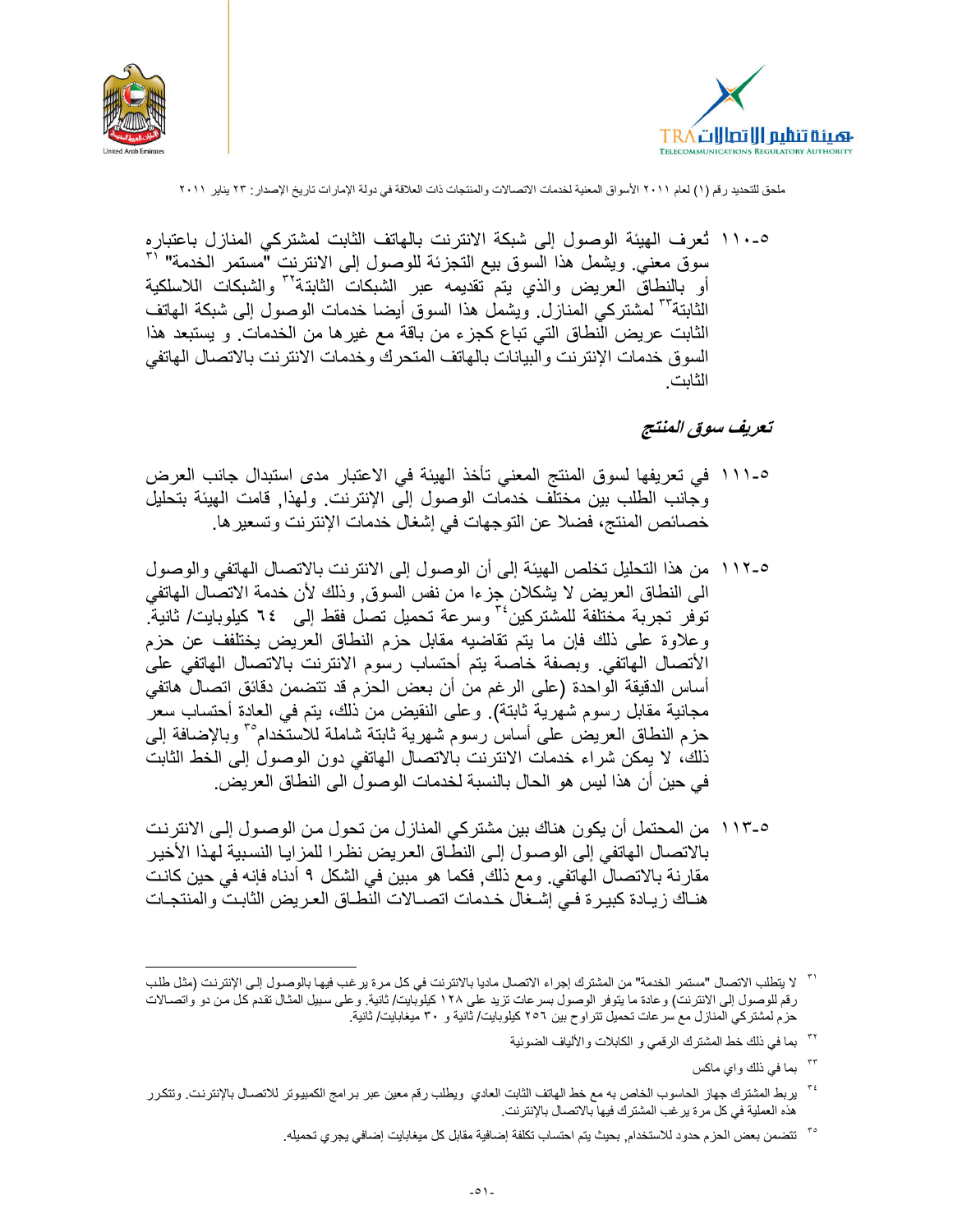





الشكل ٩- اتصال مشتركي المنازل بخدمات الوصول إلى الانترنت بالاتصال الهاتفي والنطاق العريض الثابت (بالآلاف)```



المصدر : مؤشر ات الصناعة للهيئة.

٥-١١٤ على الرغم من وجود زيادة طفيفة في الوصول إلى الانترنت بالاتصال الهاتفي وفقا لعدد الاتصــالات منـذ عـام ٢٠٠٧, فقد انـخفـض إجمـالي حجـم دقـائق الوصــول إلـيّ الانترنـت بالاتصـال الـهاتفي. و هذا قد يشير ۖ إلى أن الوصـول إلى الانترنت بالاتصـال الـهاتفي يجري اسـتبداله بالوصـّـول إلــي النطــاق العـريض مــع احتفـاظ المشـتركين بالاتصــال المهـاتفي 'كاحتياط' للنطاق العريض، أو كخط ثان.

<sup>&</sup>lt;sup>٣٦</sup> المعلومات المتعلقة بعدد مشتركي الاتصال المهاتفي قبل أبريل ٢٠٠٨ غير متوفرة.

<sup>&</sup>lt;sup>٣٧</sup> معلومات الاتصال بخدمات الوصول إلى الانترنت بالاتصال الهاتفي هي فقط لشبكة شركة اتصالات كون شركة دو لا تقدم خدمات الوصول إلى الانترنت بالاتصال الهاتفي, أما معلومات الاتصال بخدمات الوصول إلى النطاق العريض الثابت فهي لشبكتي شركة دو واتصالات.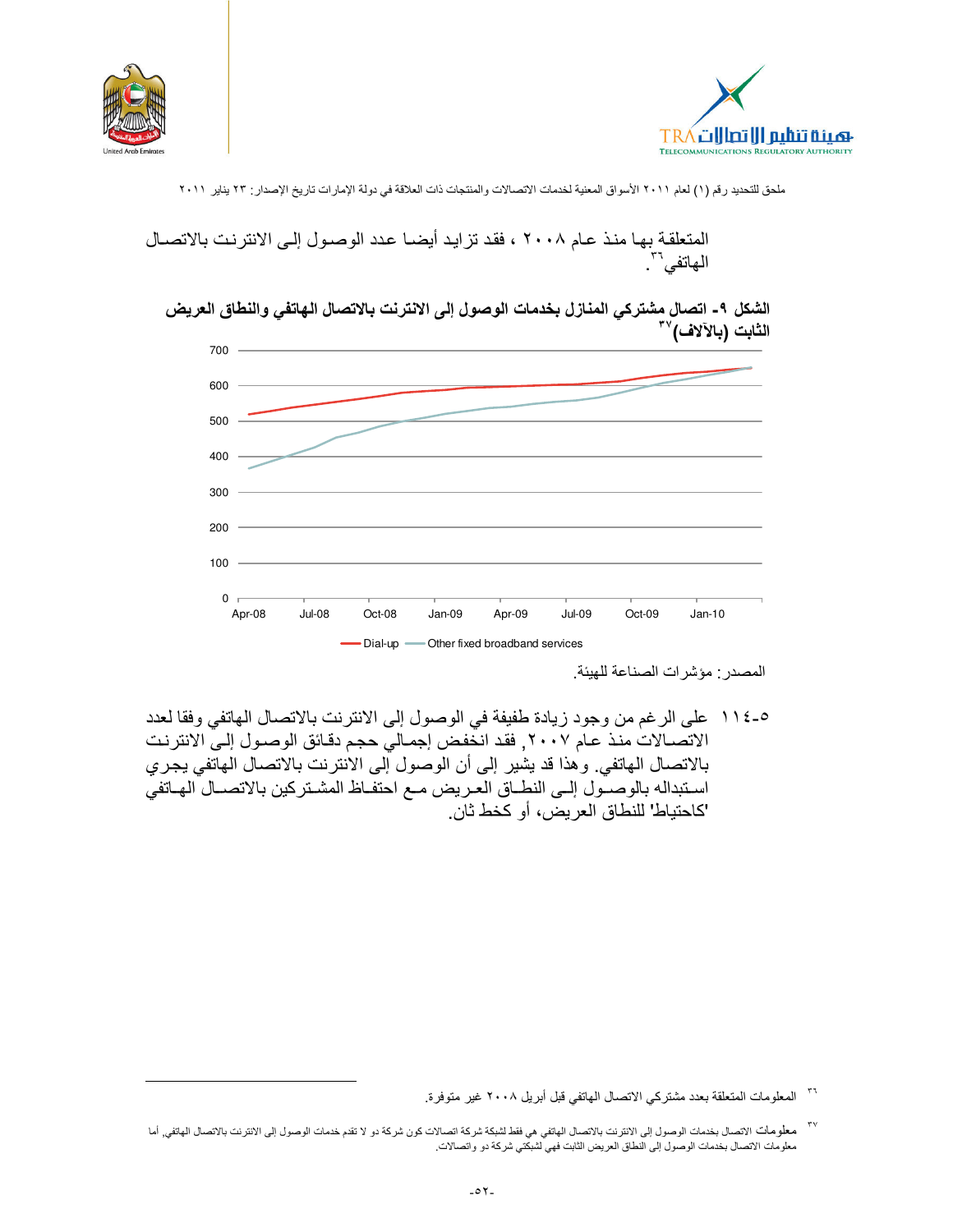





# الشكل ١٠. مجموع دقائق الوصول إلى الانترنت بالاتصال الهاتفي للمنازل على أساس شهري (مليون

- 0-0 \ 1 و على الرغم من هذا الاستبدال فإن الهيئـة مـع ذلك لا ترى أن الوصـول إلـى الإنترنت بالاتصال الهاتفي سيكون بمثابة قيد تنافسي كافي على الوصىول الـي النطـاق العريض. وفي حين قد يقوم المشتركين بالتحول من الوصول إلى الإنترنت بالاتصــال الـهـاتفي إلـي الوصول الى النطاق العريض في حالة زيادة السعر بالنسبة للاتصـال الهاتفي بسبب الو ظائف الأكبر للنطاق العر يض، فإن التحو ل بالاتجاه الآخر من المر جح أن يكو ن أقل.
- 0-١١٦ ترى الهيئـة أن هنـاك اسـتبدال فـي جانـب الطلب وجانـب العـرض علـي حـد سـواء بـين مختلف النطاقات الترددية لخدمات الوصول إلى النطاق العريض وينبغي شمل مختلف النطاقات الترددية المتاحة في السوق المعنى نفسه. ويرجع السبب في ذلك إلى أن الفائدة المتز ايدة للنطاق الترددي الإصافي قد تكون ضئيلة جدا بالنسبة للمشتركين الذين يكو نون أكثر استعداد للاستبدال بنطاق ترددي أقل كاستجابة لزيادة في السعر . وبالنسبة لاستبدال جانب العرض فإن النطاق الترددي لمختلف خدمات الوصول إلى النطـاق العريض قابل للاستبدال كون البنية التحتية الأساسية اللازمة لتقديم نطاق ترددي مختلف لن تحتاج إلى النغير بشكل كبير ، هذا إن احتاجت إلى ذلك بالأصل (ولا سيما في الوصـول إلـي الشبكة الذي سيكون أكبر عنصر من عناصر التكلفة) إذا تم الانتقال إلى خدمات أعلى للنطـاق التر ددي.
- 0-١١٧ خلصت الهيئة إلى أن السوق المعنى لخدمات الاتصالات بانترنت النطاق العريض يجب أن يكون محايد تكنولوجياً طالما كان المشتركين يستفيدون من تجربة مستخدم مماثلة مـع كل تكنولوجيا. وبشكل خاص، يشمل السوق المعنى خدمات انترنت النطـاق العريض عبر تقنيات الألياف (الألياف الضوئية) والنحاس (خط المشترك الرقمي) والكابلات وواي ماكس وواي فاي وتقدم شركتي اتصالات ودو حاليا خدمات متشابهة لاتصـالات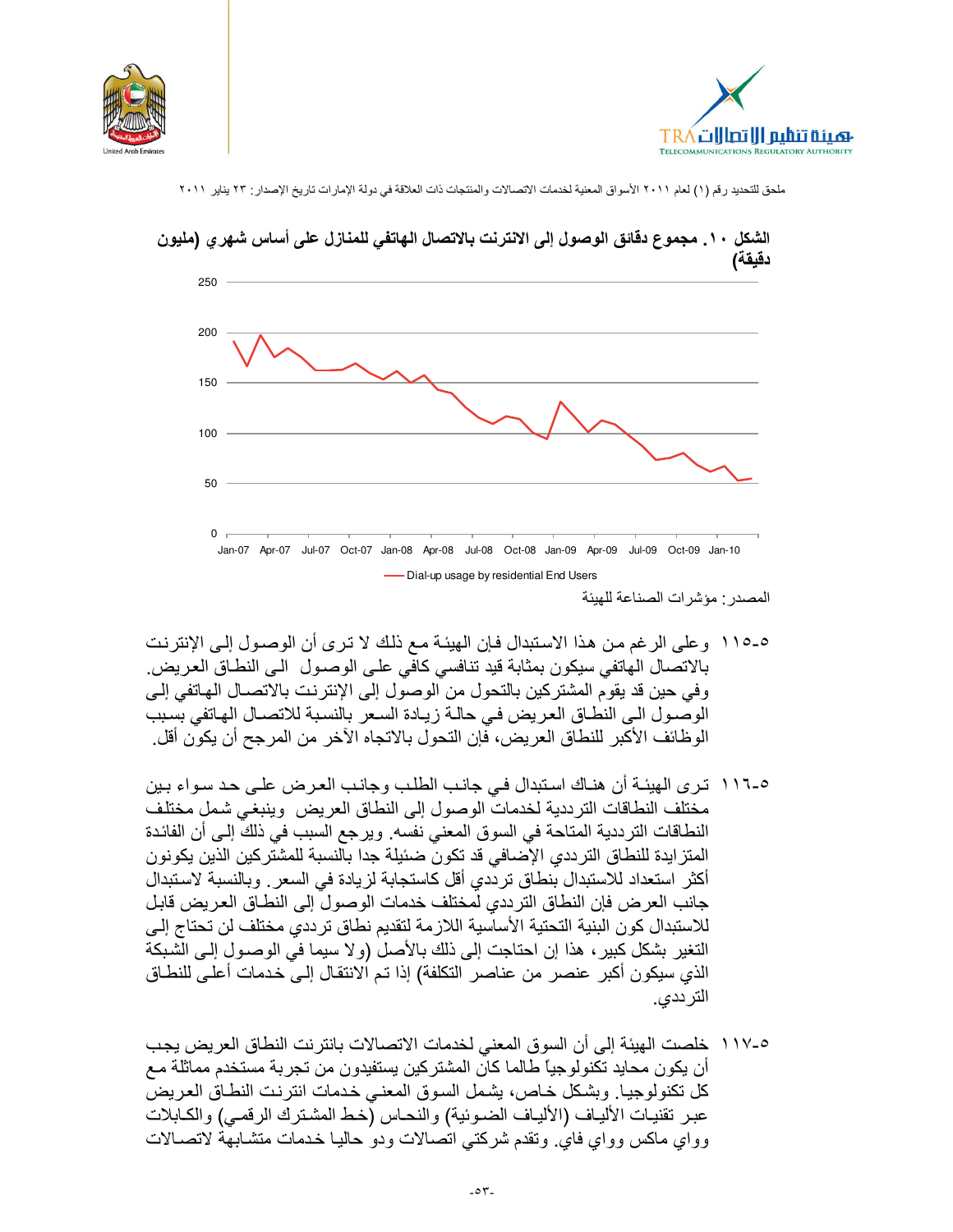



الانتر نت و المنتجات المتعلقة بها بصر ف النظر عن التقنيات التي يتم من خلالها تقديم الوصـول إلـى شبكة الانترنت، وبوجـود مشـتركين لا يختـارون أي تقنيـات سـيأخذونها. ويعني هذا أنه إذا كان المشترك يعيش في منطقة يستخدم فيها المشغل الألياف الضـوئية بدلا من خط المشترك الرقمـي٬ سيتم تقديم خدمـة النطـاق الـعريض للمشـترك مـن خـلال الألياف الضوئية.

- ٥-١١٨ ونقدم خدمات الوصول إلى النطاق العريض عبر نقنية واي فاي العامـة وظـائف إضــافية للوصـول إلـى النطـاق العريض الثابت ويمكن اعتبـار ه قابـل للمقارنـة مـع الوصـول إلـى الإنترنت بالهاتف المتحرك. ومـع ذلك، تخلص الهيئـة إلـى أن الوصـول عبـر تقنيـة واي فاى يكون استبدال جانب الطلب للوصـول إلـى النطـاق العريض الثابت مرجح بصـورة أكبر من الوصول إلى الإنترنت بالهاتف المتحرك. و يعود السبب في هذا إلـى أن تقنيـة واي فاي تتيح للمشتركين الوصول إلى شبكة انترنت النطاق العريض في المناطق العامة ( كنفق القطارات فـي دبـي ومجمعـات التسـوق الكبيـرة علـي سـبيل المثـال) إلا أن تغطيـة شُبكة واي فـاي العاَّمــة لا تـزال محـدودة ولا تقـدم الوظــائف الكاملــة للنطــاق العـريض المتحرك. وعلاوة على ذلك، فإن إدراج بعض عروض واي فاي في بعض حزم النطاق العريض الثابت بِشير إلى أن واي فاي هي مكمل للوصـول إلـي النطـاق الـعريض الثابت و لبست بدبلا له.
- 0-119 استنادا إلـى الأدلــة المتاحــة، تخلـص الـهيئــة إلــى أن خـدمات الانترنـت والبيانــات للـهـاتف المتحرك لا تشكل جزءا من السوق المعنى نفسه كما هو الحال في خدمات الوصول إلى النطاق العريض الثابت لمشتركي المنازل. والأسباب هي التالية:
- توفر خدمات الإنترنت والبيانـات للهـاتف المتحرك تجربـة مستخدم مختلفـة عن الوصول لشبكة الانترنت بالهاتف الثابت. وهذه التجربـة هي ميزة الوصـول إلـى الانترنت عندما يكون المشترك يتحرك.
- تشمل خدمات الانترنت والبيانات للهاتف المتحرك في العادة تحميل محدود للبيانــات مقابـل رسـم ثابـت, حيـث يـدفع المشـتركين رسـوم إضــافية مقابـل كـل ميجابايت إضافية من البيانات التي يتم تحميلها.
- يكون لخدمات الانترنت والبيانات للهاتف المتحرك في العادة سرعات تحميل منخفضة, كما أن التحميل قد ينقطع في حالة عدم وجود تغطية أو وجود ضغط علے الشبكة.
- بر جح أن يكون الوصول إلى الانتر نت من هاتف متحر ك في حالات محددة وليس لمجرد "التصـفح". ولا يرجـع ذلـك أساسـا إلـى القبـود المفروضــة علـى سـرعة التحميل فقط, وإنما أيضا إلى الأجهزة المستخدمة (فتجربة الوصول إلى الانترنت على شاشة الهاتف هي أقل بكثير من تجربة الوصول إلى الانترنت على شاشة الحاسوب على سبيل المثال).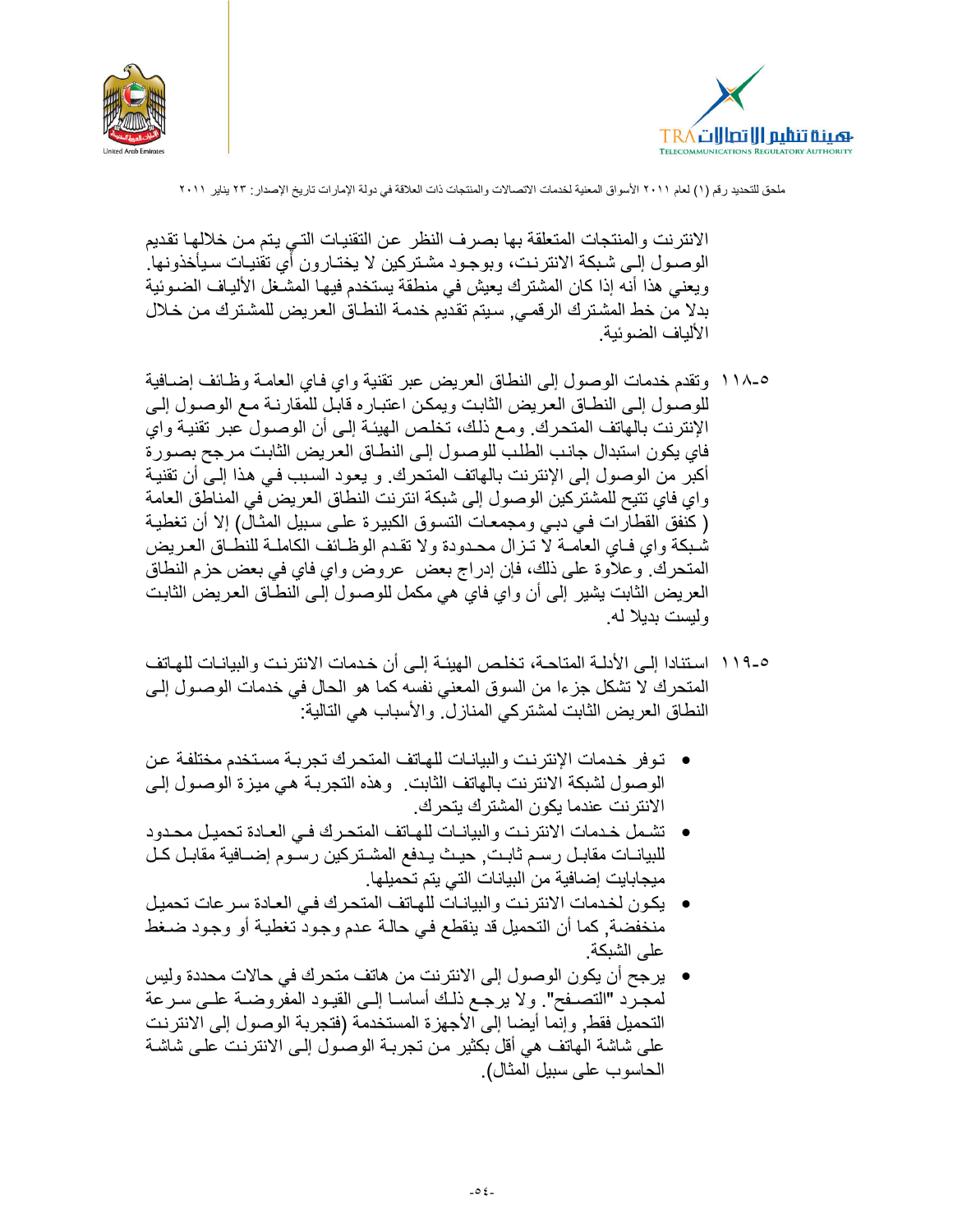



- ليس هناك أدلـة تـذكر علـى أن المسـتهلكين ينتقلـو ن بـين خـدمات النطــاق الـعـر يـض الثابت والمتحرك. ويظهر هذا في الشكل ١١ أدناه. حيث يتبين أن إشغال خدمات الإنترنت الثابت والمتحرك قد تز ايد منذ عام ٢٠٠٧.
- يمكن اعتبار خدمات الإنترنت الثابت والمتحرك مكملة لبعضها البعض عوضا عن كونها قابلة للاستبدال، مع استخدام الوصول إلى النطـاق العريض الثابت في العـادة فـي المنـزل والعمـل (باسـتثناء الوصـول عبـر واي فـاي) والوصـول إلـي الانترنت بالهاتف المنحرك عند الخروج من هذه المواقع

الشكل ١١- المشتركين في خدمات اتصالات الانترنت الثابت والمتحرك والمنتجات المتعلقة بها (بالالاف)



٥-١٢٠ أخذت الهيئـة أيضـا الأسـعار النسبية لخدمات النطـاق العريض الثابت والمتحرك بعين الاعتبار . ويبين الجدول ٩ متوسط الأسعار الشهرية لاستخدام خدمات شركة اتصالات^ للوصول إلى انترنت النطاق العريض الثابت والمتحرك لمشتركي المنـاز ل°٬ وبالنسبة لخدمات الوصول الثابت درست الهيئة سرعات ٢٥٦ و ٥١٢ كيلوبايت/ثانية كون هذه السرعات تشكل نحو ثلثي اتصـالات النطـاق العريض لمشتركي المنـازل. ويظهر من الجدول أن الأسعار الشهرية للوصول إلى النطـاق العريض الَّثابت والمتحرك قابلـة للمقارنة إلى حد ما. ومع ذلك، فإن الهيئة تخلص إلى أن الاختلافات في تجربة المستخدم والفائدة التي يقدمها انتربّت الهاتف المتحرك كافية لاستنتاج أن خدمات الإنتربت للهاتف المتحرك لاً ينبغي أن تدرج في نفس السوق المعنى للوصـول إلـى النطـاق العريض الثانت

<sup>&</sup>lt;sup>۳۸</sup> لم تتوفر معلومات مقارنة لشركة دو.

<sup>&</sup>lt;sup>79</sup> يجوز اعتبار أن مشتركي المنازل, مقارنة بمشتركي الأعمال, لديهم احتمالية أكبر للتحول من خدمات الوصول إلى النطاق العريض الثابت إلى الوصول إلى النطاق العريض المتحرك نظر ا لخصائص الاستخدام.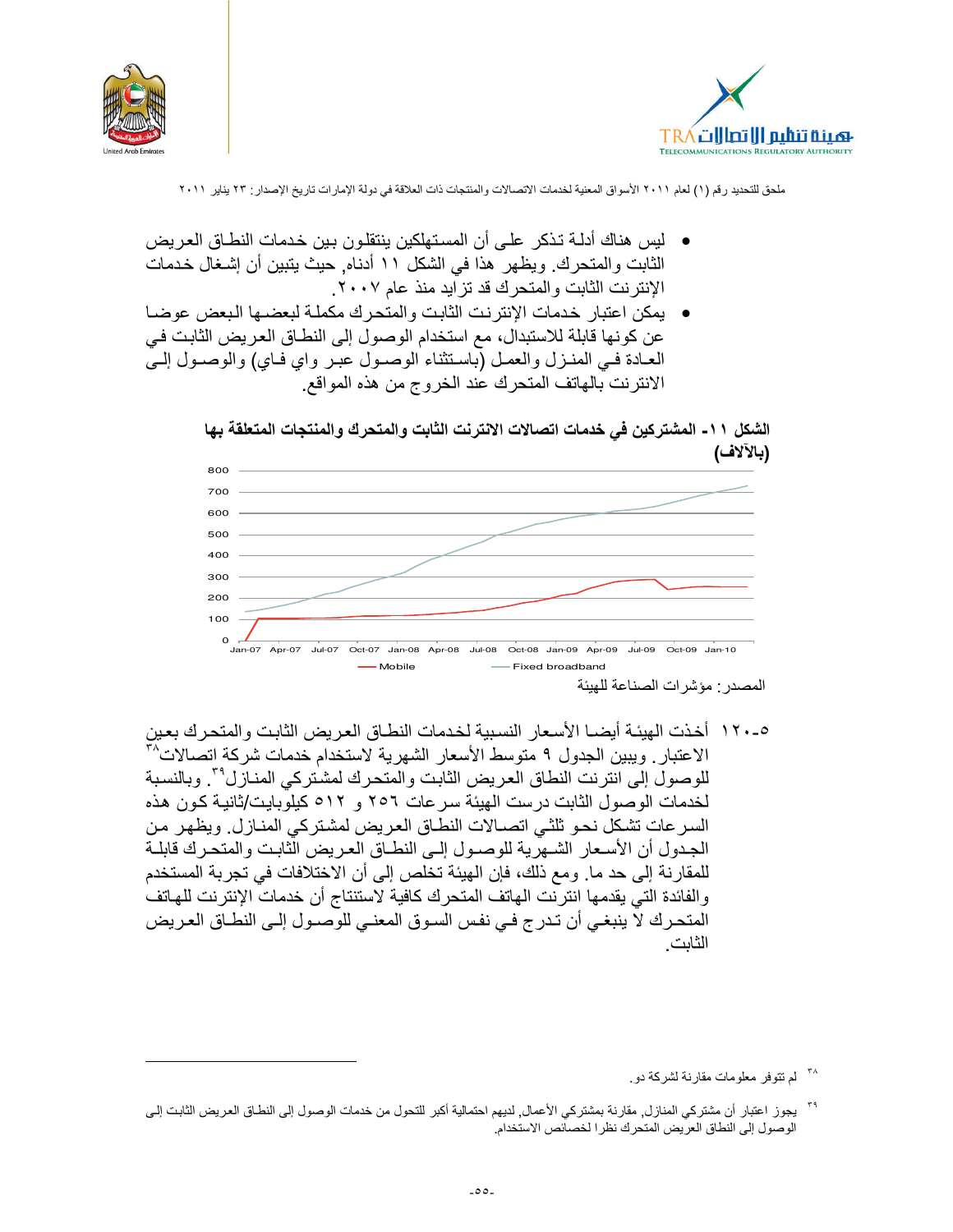



| ا <u>لسعر الشهري (</u> درهم <mark>ا</mark><br>ْإماراتي) <mark>.</mark> | التفاصيل                                    | الخدمة                                                                                               |
|------------------------------------------------------------------------|---------------------------------------------|------------------------------------------------------------------------------------------------------|
| ۱۸۹                                                                    | ٥١٢ كيلوبايت/ثانية ــ تحميل غير محدود       | الوصــول إلــى انترنــت النطــاق العـريض<br>الثابت لشركة اتصالات                                     |
| ۱٤۹                                                                    | ٢٥٦ كيلوبايت/ثانية ــ تحميل غير محدود       |                                                                                                      |
| $\lambda \epsilon$                                                     | ٢١ ميغابايت/ثانية- تحميل إلى ١ جيجابايت     | النطاق العريض المتحرك لشركة اتصالات<br>(حزمة بيانات الجيل ٣.٥)                                       |
| ۲۹۰                                                                    | ٢١ ميغابايت/ثانية- تحميل إلى ٥ جيجابايت     |                                                                                                      |
| 590                                                                    | ۲۱ میغابایت/ثانیة- تحمیل إلی ۱۰<br>جيجابايت |                                                                                                      |
| ه ۲                                                                    | ۲۱ میغابایت/ثانیة- تحمیل إلی ۱۰<br>جيجابايت | الوصول إلى الانترنت بالهاتف المتحرك<br>لشــركة اتصـــالات (حزمـــة بيانـــات الجيــل<br>$\cdot$ (۳.٥ |
| ۹٥                                                                     | ۲۱ میغابایت/ثانیة- تحمیل إلی ۱ جیجابایت     |                                                                                                      |
| ه ١٤                                                                   | ۲۱ میغابایت/ثانیة- تحمیل إلی ۱ جیجابایت     |                                                                                                      |

#### الجدول ٩- الأسعار الشهرية لاستخدام خدمات النطاق العريض الثابت والمتحرك لشركة اتصالات

المصدر : الموقع الالكتروني لشركة اتصالات ، أغسطس ٢٠١٠

0-١٢١ أخذت الهيئـة أيضــا مـدى احتماليـة اسـتبدال جانـب العـر ض بـين الوصــول إلــى النطــاق العريض الثابت والوصول إلى الانترنت بالهاتف المتحرك بعين الاعتبار , وترى الهيئة أن فرص استبدال جانب العرض محدودة نظرا للتكاليف السابقة الكبيرة واللازمة لبدء تطبيق شبكات الاتصالات الثابتة والمتحركة على حد سواء.

#### تعريف سوق العملاء

- 0-١٢٢ ترى الهيئة أن الوصول إلى شبكة النطاق العريض الثابت لمشتركي المنازل يشكل سوق معنى مختلف عن توفير الوصول إلى شبكة النطاق العريض الثابتّة لمشتركي الأعمـال. وقد توصلت الهيئة إلى هذا الرأي استنادا إلى الفرص المحدودة لاستبدال جانب العرض و الطلب بين مجمو عتين من المشتر كين.
- ٥-١٢٣ نقدم كل من شر كة اتصـالات وشر كة دو حز م مختلفة للوصـول إلـى النطـاق العر يض الثابت لمشتركي الأعمال والمنازل وفي العادة نقدم خدمات النطاق العريض لمشتركي الأعمال نوعية أعلى من الخدمات مقارنة بالخدمات المقدمة لمشتركي المنـاز ل وبالتـاليّ يكون سعر هذه الخدمات أعلى. وللحفاظ على تقديم الخدمات والأسعار المختلفة، يجبّ أن يكون من الممكن للمشغلين التمييز بين المشتركين وفصلهم إلى مجموعات. ويتم ذلك عن طريق الاشتراط علـى المشـتركين المحتملـين تقـديم أشـكال مختلفـة مـن تعريـف الشخصية عند أخذهم لخدمة الوصول إلى النطاق العريض. فعلى سبيل المثال يشترط لأخذ حز مة الأعمال أن بقدم المشتر ك نسخة من ر خصـة تجار بـة سـار بـة المفعول ِ و هذا

فب متوفر لمشتركي نظام الدفع المسبق ونظام الفاتورة الشهرية على حد سواء.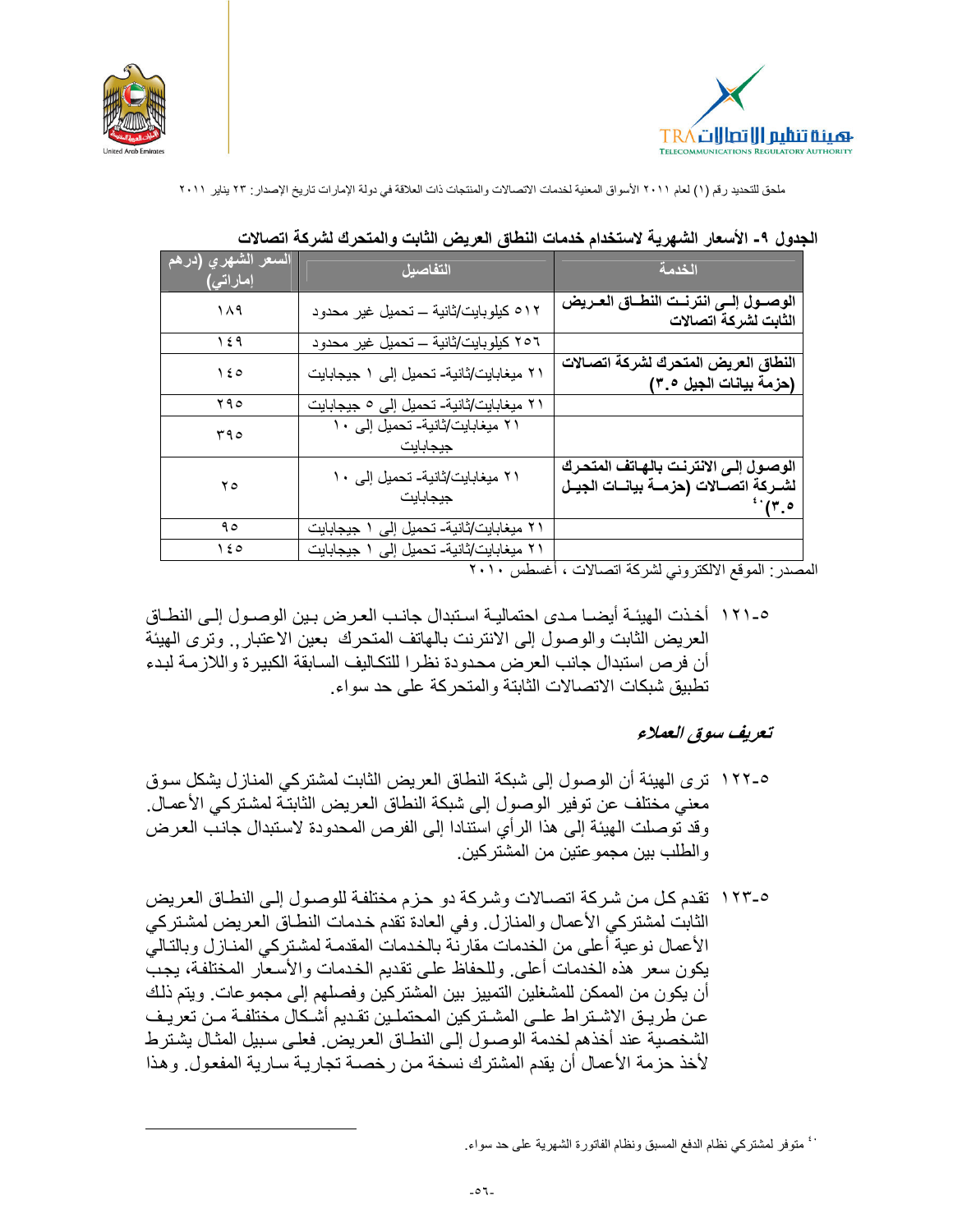



يحد من قدر ة مشتر كي الأعمـال من التحـول لحـزم المنـاز ل فـي حـال حدث ار تفـاع فـي الأسعار والعكس صحيح.

٥-١٢٤ ترى الهيئـة أن هنـاك فرصــا محدودة لاستبدال جانب العرض بـين تـوفير الوصــول إلـي النطاق العريض الثابت لمشتركي الأعمال ومشتركي المنازل والسبب من وراء ذلك هو وجود مشتركي المنازل والأعمال في مناطق مختلفة, إضـافة إلـي أن المرخص لـه الذي ير غب فـي توسيع الشـبكة التـي تخـدم حاليـا مشـتركي المنــازل بحيـث تشـمل مشـتركي الأعمال (أو العكس) يمكن أن يتحمل تكاليف سابقة كبيرة (انظر النقاش المتعلق بتعريف سوق التجزئة المعنى ١).

#### تعريف السوق الجغرافي

- 0-180 يتم توفير الوصول إلى شبكة النطاق العريض لمشتركي المنازل باستخدام البنيـة التحتيـة للشبكة نفسها المستخدمة لتوفير خدمات الصوت لشبكة الهاتف الثابت لمشتركي المنـازل. ولذلك ترى الهيئة أنه من المنطقي تعريف النطاق الجغرافي لسوق الوصول إلـي النطـاق العريض الثابت لمشتركي المنازل بإتباع نفس المبادئ لتعريف النطاق الجغرافي لأسواق البيع بالتجزئة لخدمات الخط الثابت والمكالمات المحلية لمشتركي المنازل (سوق التجزئة المعنى ١).
- 0-١٢٦ تقترح الهيئـة بالتـالي تعريـف اثنـين مـن الأسـواق المعنيـة لـخـدمات الوصـول إلـي شـبكة النطــاق العريض لمشَّـتركي المنــازل بحيث تغطـي مــا يلـي علـى التـوالي : المنــاطق التـي توفر فيها شبكة شركة اتصالات الربط لمشتركي التجزئة والمناطق التي توفر فيها شركة دو شبكة ربط مباشر لمشتركي التجزئة.

الاستنتاج بشأن سوق التجزئة المعنى ٧ ــ خدمات النطاق العريض الثابت للمنازل

- 0-١٢٧ بالنظر إلى التحليل الوارد أعلاه, تُعرف الهيئة الأسواق المعنية التالية لبيع التجزئة لخدمات النطاق العر يض الثابت للمناز ل:
- سوق التجزئة المعنى ٧ أ- خدمات النطاق العريض الثابت للمنازل في المنطقة التي توفر فيها شركة اتصالات الربط المباشر لمشتركي التجزئة.
- سوق التجزئـة المعنـى ٧ ب- خدمات النطـاق العريض الثابت للمنـازل فـى المنطقـة التي توفر فيها شركة دو الربط المباشر لمشتركي التجزئة.

سوق التجزئة المعنى ٨ ــ خدمات النطاق العريض الثابت للأعمال

0-١٢٨ تُعرف الهيئة خدمات النطاق العريض الثابت المقدمة لمشتركي الأعمال باعتبار ها سوق معنـي. ويشـمل سـوق التجزئــة المعنـي هـذا خـدمات الخـط الثابـت "مسـتمر الخدمـة" أو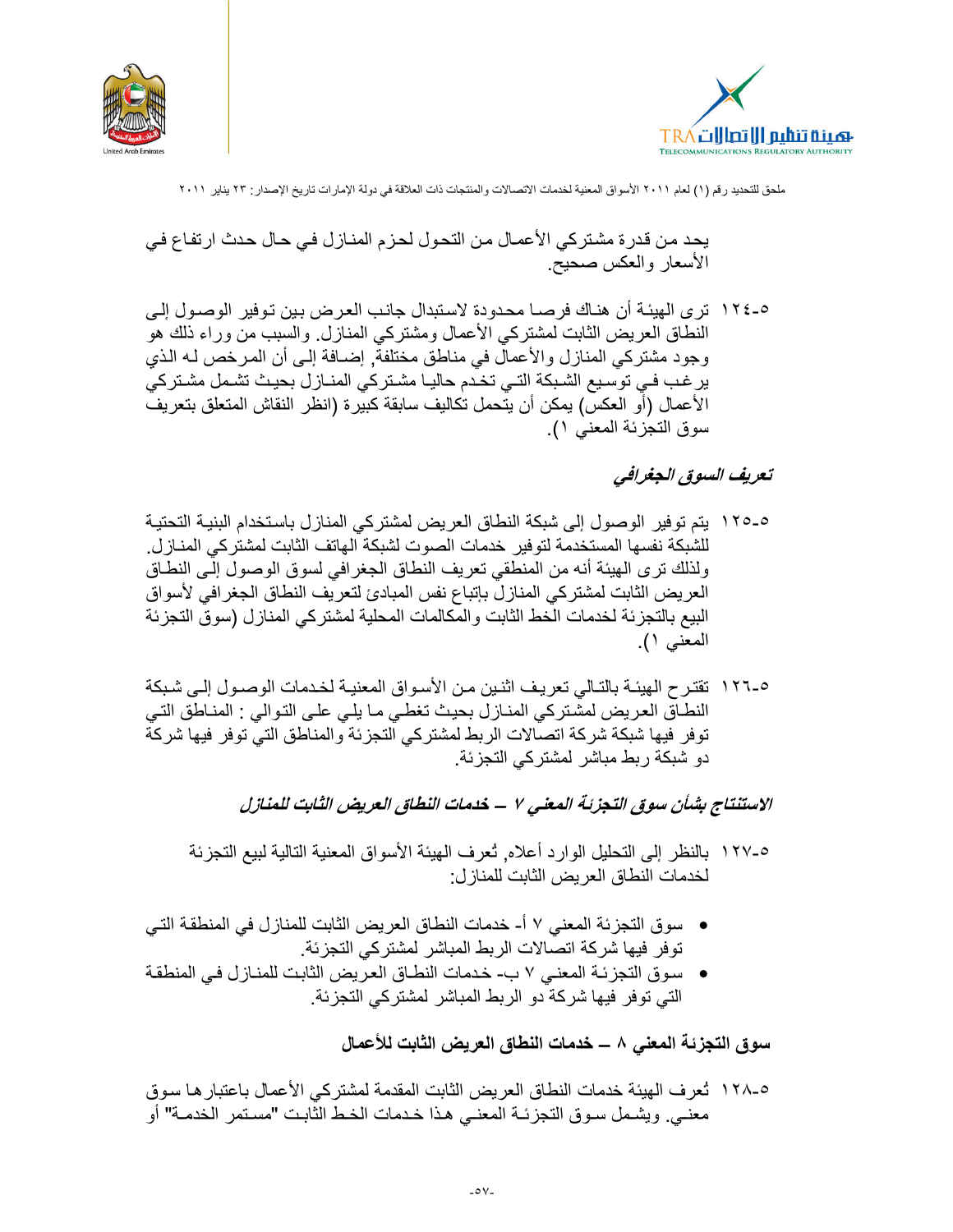



الوصبول إلـى النطــاق العـر يض المقدمــة عبـر الشـبكات الثابتــة' ْ والشـبكات اللاسـلكية الثابتـة'' لمشـتركي الأعمـال. كمـا يشـمل هـذا السـوق خـدمات الوصـول المخصـص إلـي الانترنتِّ''. ويستثنَّى هذا السوق خدمات الانترنت والبيانات بالهاتف المتحرك وخدمات الانترنت بالاتصال الهاتفي.

# تعريف سوق المنتج

- 0-١٢٩ استنادا إلى النقاشات المبينــة فـي سـو ق الو صــو ل إلـي النطــاق الـعر يض الثابت لمشـتر كـي المنازل، تخلص الهيئة إلى أن الوصول إلى الانترنت بالاتصـال الهـاتفي والوصـول إلـي البيانات بالهاتف المتحرك لا تشكل جزءا من السوق المعنى نفسه لخدمات الوصـول إلـى النطاق العريض الثابت لمشتركي الأعمـال. كمـا تخلص الَّهيئـة إلـى أن جميـع النطاقـات التر ددية لخدمات الوصول إلى النطاق العريض الثابت ينبغي أن تكون في نفس السوق.
- ٥-١٣٠ استكشفت الهيئة إلى أي مدى يمكن فيه للوصول إلى النطاق العريض لمشتركي الأعمـال أن يكـون فـي نفـس السـوق المعنـي لخـدمات الـربط لمشـتركي الأعمــال (مثـل الـدارات المؤجرة والشُّبكات الافتراضية الخاَّصة). وقد تم ذلك من خلال دراسة خصـائص المنتج و اتجاهات التسعير لخدمات الوصول إلى النطاق العريض و الربط لمشتركي الأعمال'' `
- ٥-١٣١ بالمقارنة مع خدمات الوصول إلى النطاق العريض لمشتركي الأعمـال، يمكن لخدمات الربط لمشتّركي الأعمـال تزويد المشتركين بمستوى أعلـي من الخدمـة (مثـل النطـاق الترددي المضمون المتماثل وزمن أقل والربط المخصص بين المواقع)° ُ. وبالتالي تزداد احتمالية عدم انتقال المشتركين الذين يقدرون هذه الخصائص من خدمة الربط لمشتركي الأعمال إلى خدمات الوصول إلى النطاق العريض الثابت لمشتركي الأعمال.
- 0-١٣٢ من غير المحتمل لخدمات الربط لمشتركي الأعمـال وضـع فيـود علـى المنافسـة فـي الوصول إلى النطاق العريض الثابت لمشتركي الأعمال لأن التكنولوجيا المستخدمة لدعم هذه الخدمات تكون بصورة عامـة ذات تكلفـة أعلـى من تلك المستخدمة لدعم خدمات الوصـول إلـى النطـاق العـريض الثابـت لمشـتركي الأعمـال. وهذا يـؤدي إلـى أن تصـبح أسعار خدمات الربط لمشتركي الأعمال أعلى بشكل ملحوظ، وبذلك يصبح من غير المرجح للزيادة الصغيرة ولكن الهامة وغير الانتقالية في سعر خدمات الوصول إلى النطاق العريض الثابت لمشتركي الأعمـال أن تؤدي إلـى انتقـال مشتركي الأعمـال إلـى
	- $\mathfrak{t}$  ) بما في ذلك خط المشترك الرقمي
		- $\bar{\xi}$   $\bar{\gamma}$ بما في ذلك واي ماكس
	- $\mathfrak{c}\:\mathsf{r}$ توفر الوصول المخصص إلى الانترنت مع نطاق ترددي متماثل مضمون
	- $\mathfrak{t}$   $\mathfrak{t}$ بحكم طبيعة الخدمات والعدد القليل نسبيا للمشتركين الذين يأخذون خدمات الربط لغير مشتركي المنازل, فإن الهيئة لم تقم بدراسة أي أدلة تتعلَّق بتحول المشتركين بين هذه الخدمات.
- $\acute{\epsilon}$  0 في حين أن الوصول المخصص إلى الانترنت يقدم أيضا نطاق ترددي متماثل مضمون٬ فإن الربط محتمل فقط بين المشترك والانترنت وليس بين المشترك وأي موقعين أخرين (كما هو الحال مع الدارات المؤجرة الفعلية والافتراضية)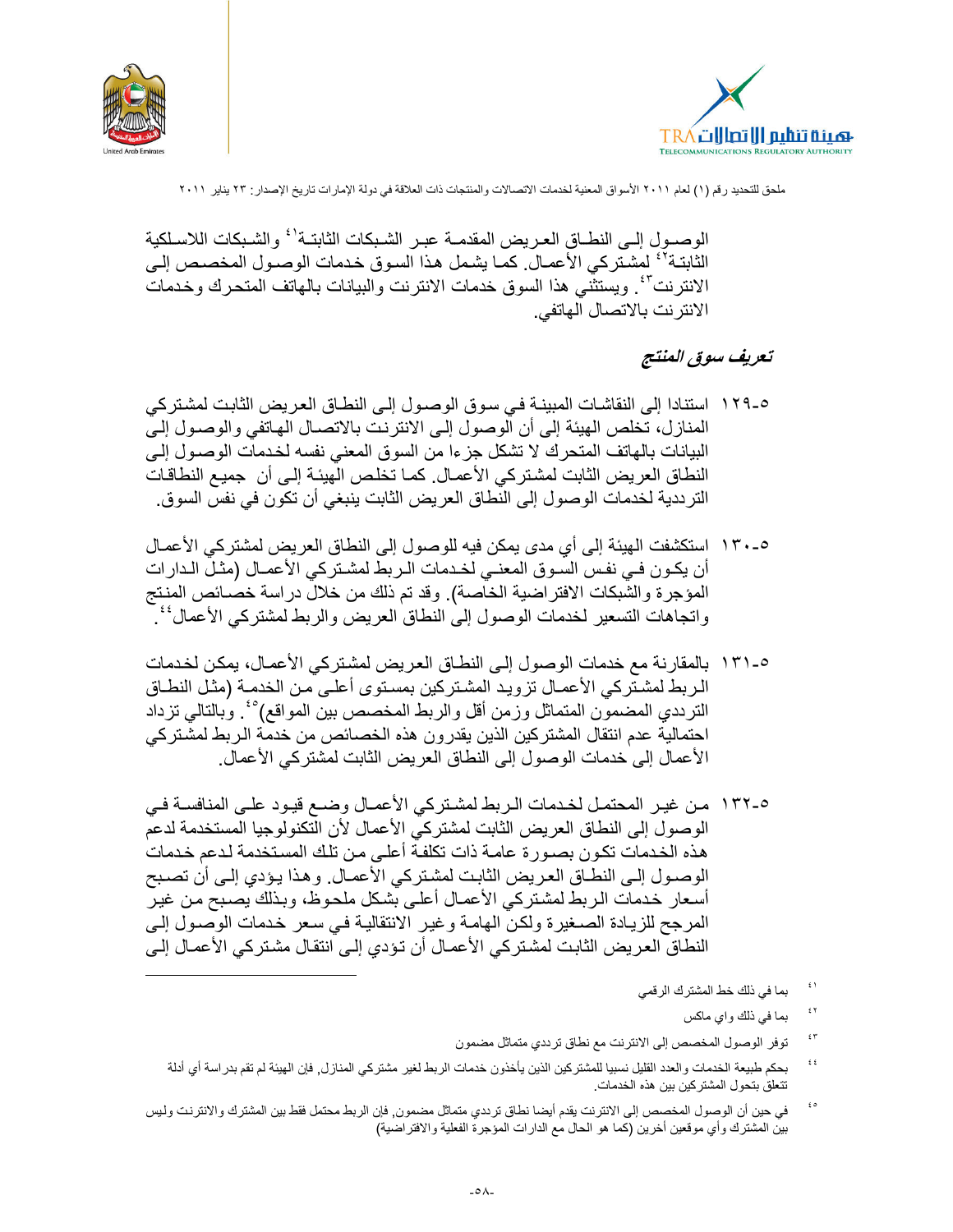



خدمات الربط للأعمال ويتضح ذلك في الجدول أدنـاه الذي يقارن بين الأسعار الفعالـة التي توفر ها شركة اتصـالات للّدارات المؤجرة ٥١٢ كيلوبّايت/ ثانيـة وخدمـة الوصـول إلى النطاق العريض ٥١٢ كيلوبايت/ ثانية لمشتركي الأعمـال' ُ , كمـا يبـين الجدول أن رسوم تركيب الدارات المؤجرة هي أعلى بكثير من ربط النطـاق العريض لمشتركي الأعمال للمستعمر

#### الجدول ١٠- مقارنة سعريه بين النطاق العريض للأعمال والدوائر المؤجرة التي توفرها شركة أتصالات (كمـا في أغسطس ٢٠١٠)

| أل <u>دارات المؤج</u> رة (دارة <mark>)</mark><br><sup>ا</sup> محلية مؤجرة, ١٢م<br>كيلوبايت/ ثانية | النطاق العريض "BusinessOne"<br>سرعة تحميل تصل إلى ٥١٢ كيلوبايت/<br>ثانية, مستخدمين متعددين, تحميل غير<br>محدود) |                       |
|---------------------------------------------------------------------------------------------------|-----------------------------------------------------------------------------------------------------------------|-----------------------|
| ۱۲۰۰ در هم إمار اتی                                                                               | ۲۰۰ در هم إمار اتي                                                                                              | رسوم تركيب            |
| ۷۹۰ در هم امار اتبی                                                                               | ۷۷۰ در هم إماراتي                                                                                               | الاشتراك الشهرى       |
| بالاضافة إلى ١٨٠ در هم                                                                            |                                                                                                                 |                       |
| امار اتى لكل كيلوبايت/ دقيقة                                                                      |                                                                                                                 |                       |
| ۳۰۰ در هم إماراتي (مودم)                                                                          | ٬۳۰۰ در هم إماراتي (جهاز التوجيه Router)                                                                        | رسم الجهاز المبدئي    |
| ١٩٥ در هم إماراتي (مودم)                                                                          |                                                                                                                 | استئجار الجهاز الشهري |

المصدر : الموقع الإلكتروني لشركة اتصالات, أغسطس ٢٠١٠

- ٥-١٣٣ تر ي الهيئة أن هناك أيضا فرصا محدودة لمزود خدمات الربط للأعمـال لتقديم خدمات الوصول إلى النطاق العريض للأعمال في الأعمال النجارية وصول واسع النطاق في حال زيادة سعر الوصول إلى النطاق العريض للأعمال. والسبب في هذا هو أن المزود سوف يستخدم السعة التي يملكها بصورة غير فعالة، وبالتالي سيتعرض لسلبية كبيرة من حيث التكلفة
- ٥-١٣٤ وأخيرا، ترى الهيئة أن هناك ما يكفي من استبدال جانب العرض والطلب ليشمل خدمات الوصول المخصص إلى الانترنت في نفس السوق المعنى لخدمات الوصول إلى النطاق العريض للأعمال عوضا عن سوق خدمات الربط للأعمال. وهذا يرجع إلى أن خدمات الوصول المخصص إلى الانترنت تُستخدم أساسا للوصول إلى الإنترنت، وبالتالي تتطلب عناصر الشبكة ذاتها المستخدمة لخدمات الوصول إلى النطـاق العريض الثابت للمنـاز ل و هي بوابة الانترنت.

 $\mathfrak{t}$  1 هذا يستخدم خدمات النطاق العريض BusinessOne، سرعة تحميل تصل إلى ٥١٢ كيلوبايت/ ثانية kbps٥١٢ وسرعة إرسال تصل إلى ١٢٨ كيلوبايت/ ثانية، مع استخدام غير محدود ومستخدمين متعددين. وتلاحظ الهيئة أنه في مارس ٢٠١٠ كانت خدمات النطاق العريض ٥١٢ كيلوبايت/ ثانية هي الأكثر شعبية بين مشتركي الاعمال.

 $\mathfrak{t}$  V بالاعتماد على طول الدارة المؤجرة, يمكن لرسوم الاستئجار الشهرية أن تكون أعلى بكثير من رسوم خدمات النطاق العريض المقابل. و على سبيل المثال, إذا رغب المشترك بأخذ خط مؤجر من شركة اتصالات يوصل مناطق ذات رسوم محلية فإنـه سيدفع رسوم شـهرية تصل إلـي ٦٢٧٠ در هم إماراتي على الأقل لخط مؤجر ٥١٢ كيلوبايت/ ثانية.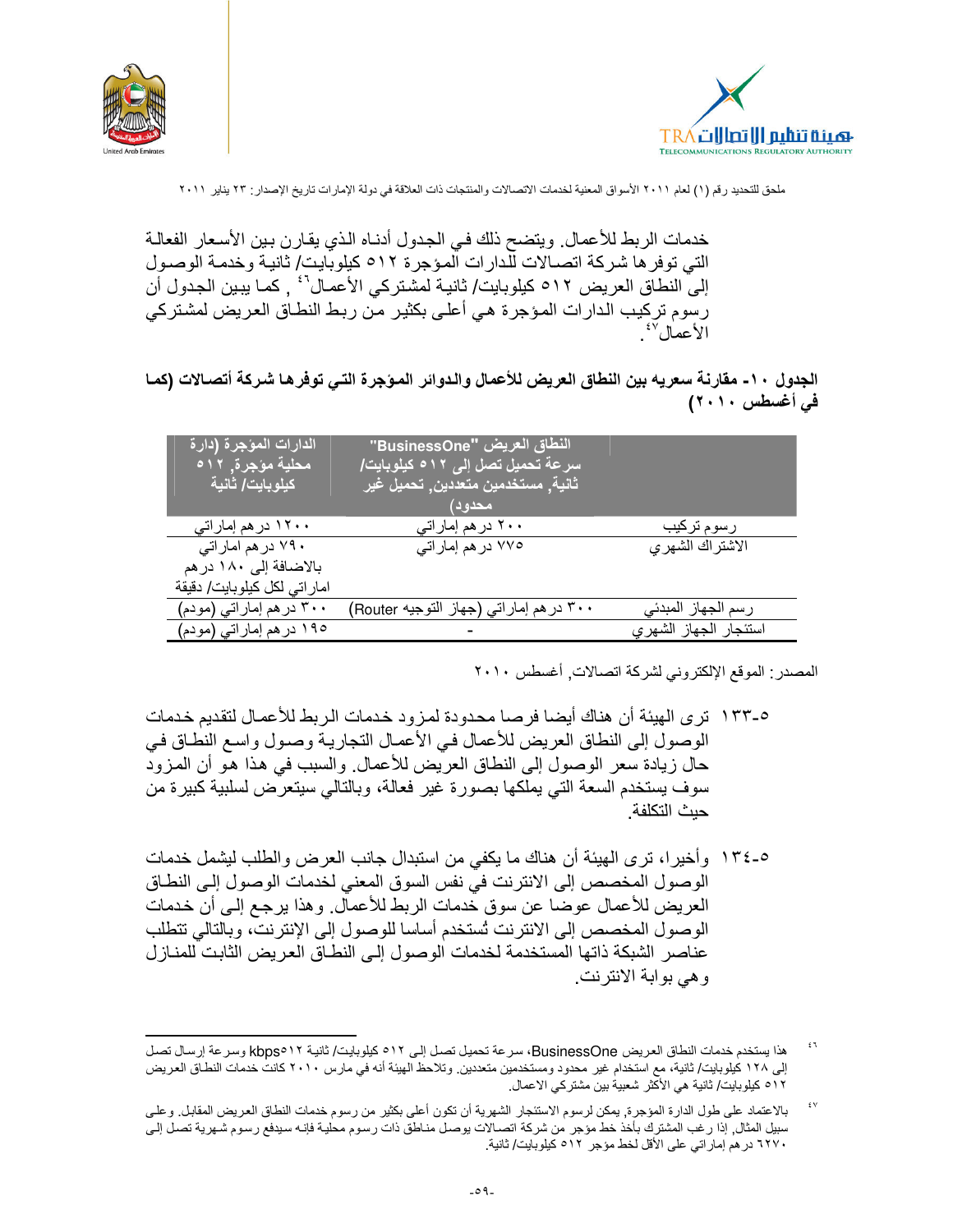



تعريف سوق العملاء

٥-١٣٥ نخلص الهيئـة إلـى أن الوصـول إلـى النطـاق العريض الثابت المقدم لمشتركي الأعمـال يشكل سوق معنى منفصل عن الوصول إلى النطاق العريض المقدم لمشتركي المنـازل. وتبين الفقر ات ١٢٢٠\_ ٥ ١٢٤ أعلاه المنطق الذي اعتمدته الهيئة بهذا الشأن.

تعريف السوق الجغرافي

- 0-١٣٦ بتم تقديم الوصـول إلـى النطـاق العريض الثابت للأعمـال باستخدام البنيـة التحتيـة للشبكة نفسها المستخدمة لتقديم خدمات الصوت على الشبكة الثابتة للأعمال. وبالتالي ترى الهيئة أنـه مـن المنطقـي فـي تعريـف النطـاق الجغرافـي لسـوق الوصـول إلـي النطـاق العـريض الثابت للأعمـال إتبـاع نفس المبـادئ المطبقة فـي تعريف النطـاق الجغرافـي لسـوق البيـع بالتجزيئة لخدمات الخط الثابت والمكالمات المحلية للأعمال.
- ٥-١٣٧ تعرف الهيئـة بالتـالي اثنـين مـن الأسـواق المعنيـة للوصـول إلـي النطـاق العـريض الثابـت للأعمال وتشمل ما يلِّي على التوالي: المناطق التي تقدم فيها شبكة شركة اتصــالات ربط شبكي مباشـر للمشـتركين، والمنــاطق التــي تقـدم فيهـا شـركـة دو ريـط شـبكي مباشـر للمشتر كين.

الاستنتاج بشأن سوق التجزئة المعنى ٨ ـــ خدمات الوصول إلى النطاق العريض الثابت للأعمال

- ٥-١٣٨ بالنظر إلى التحليل الوارد أعلاه تُعرف الهيئة الأسواق المعنية التالية لخدمات الوصـول إلى النطاق العر يض الثابت للأعمال:
- سوق التجزئة المعنى ٨ أ- خدمات الوصول إلى النطاق العريض الثابت للأعمال في المنطقة التي توفر فيها شركة اتصالات ربط شبكي مباشر للمشتركين،
- سوق التجزئة المعنى ٨ ب- خدمات الوصول إلى النطـاق العريض الثابت للأعمـال في المنطقة التي توفر فيها شركة دو ربط شبكي مباشر للمشتركين،

سوق التجزئة المعنى ٩ ــ خدمات الاتصالات للأعمال

٥-١٣٩ تُعرف الهيئة السوق المعنى لخدمات الاتصالات للأعمال. ويشمل هذا السوق خدمات الربط بين نقطة وأخرى ومنتجات متعلقة بها مثل الدارات المؤجرة، وكذلك خدمات الربط بين نقطة وأخرى والربط بين عدة نقاط ومنتجات متعلقة بها تقدم سعة افتر اضبية مخصصة وتعريف سوق المنتج محايد نكنولوجيا ويشمل بالتالمي الخدمات المقدمة عبر نمط الانتقال غير المتزامن والأرسال المتعدد بالتقسيم الزمنى وبروتوكول الانترنت-تبديل متعدد البروتوكولات باستخدام المؤشرات التعريفية والتدرج الرقمي متقارب الزمن والتسلسل الهرمي الرقمي المنز امن والأيثرينت وغيرها من التقنيات، فضلا عن الخدمات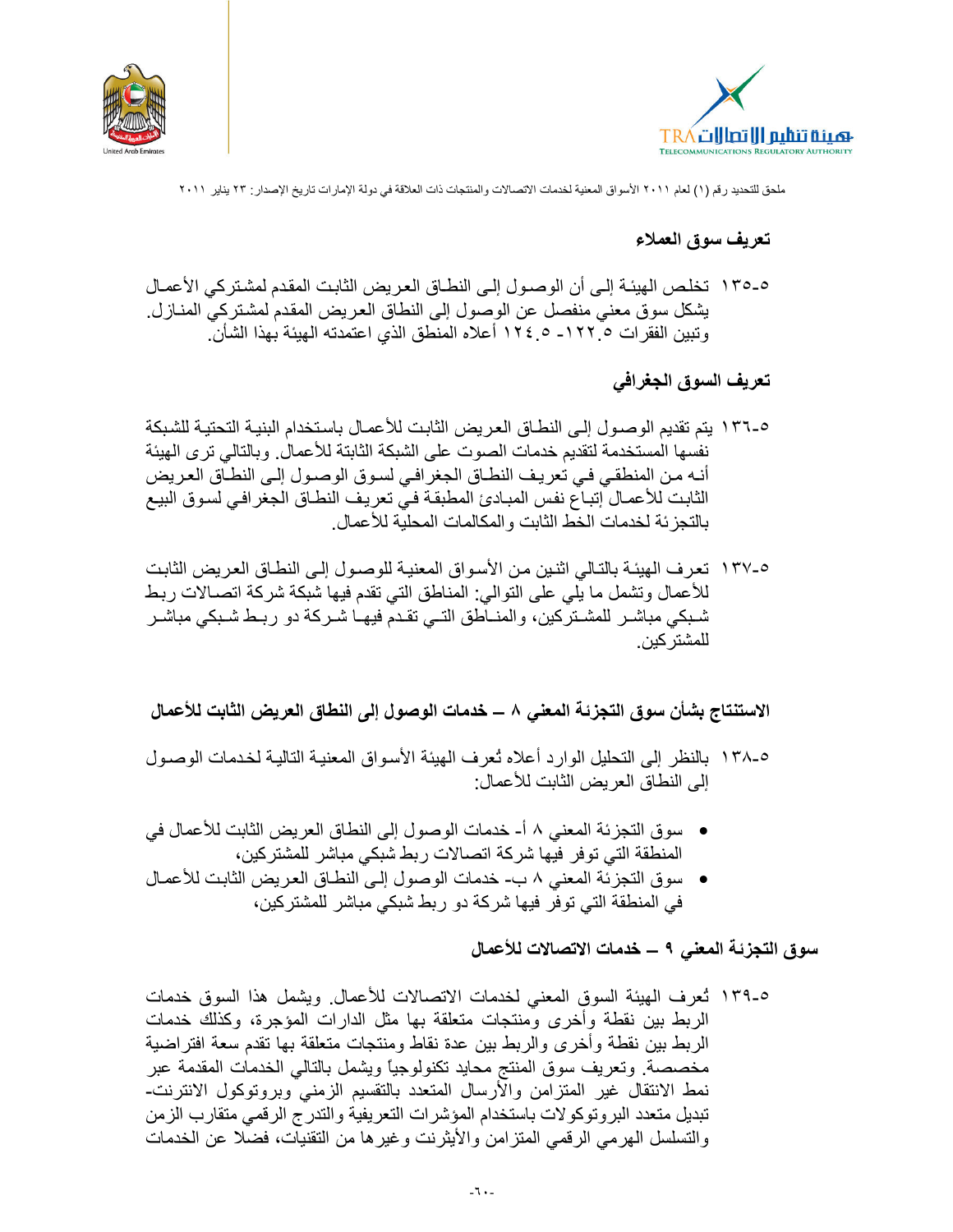



المدارة. ويشمل السوق المعنى أيضا خدمات الاتصالات والمنتجات المتعلقة بها التي تقدم نطاقات تر ددية مختلفة

#### تعريف سوق المنتج

- ٥-١٤٠ بتعلَّق سوق خدمات الاتصالات للأعمال بالسعة المخصصة الفعلية والافتراضية على حد سواء والتي يمكن استخدامها من جانب المشتركين لمجموعة من الأغراض تشمل, على سببل المثالٌ. توفير البث لشبكات الصوت والبيانات الخاصة أو توفير شبكات واسعة النطاق تربط المواقع المختلفة. ومن الخصائص الرئيسية لهذه الخدمات أنها تقدم "نوعية عالية" مثل النطاق الترددي المضمون وزمن أقل وربط مخصص بين المواقع وسرعات تحميل وتنزيل متماثلة مضمونة.
- 0-1 1 \ في تعريفها لسوق التجزئة المعنى لخدمات الوصول إلى النطاق العريض الثابت للأعمال (السوق ٨), خلصت الهيئة إلى أن خدمات الاتصالات للأعمال تشكل سوق معنى منفصل عن سوق الوصول إلى النطاق العريض الثابت للأعمال نتيجة للخصائص المختلفة لاستبدال جانب العرض وجانب الطلب والمتصلة بمبزات المنتج، فضلا عن عدم وجود قبود تسعير مشتركة.

1 ٤٢-٥ . يمكن تصنيف خدمات الاتصالات للأعمال بثلاثة طر ق ر ئيسية:

- النطاق الترددي للربط بين المواقع. وهذا يمكن أن يتراوح بين ٢٤٠٠ بايت/ ثانية<br>إلى ١٠ جيجا بايت/ ثانية في الدولة^\*,
- ما إذا كانت خدمة الربط تستند إلى سعة فعلية أو افتراضية ماديا يتم تقديمها عبر بنية تحتبة مشتر كة<sup>٤٩</sup>،
- ما إذا كانت خدمة الربط توفر ربط بين نقطة وأخرى لموقعين او ما إذا كانت خدمة فردية توفر الربط بين اكثر من موقع`` (الربط بين عدة نقاط أو بين عدة مواقع)

و لذلك فإنه في تعريفها لِبُعد المنتج في السوق المعنى لخدمات الاتصالات للأعمال. أخذت الهيئة المسائل التالية بعبن الاعتبار :

٤٨ تعرض شركة اتصـالات علـى موقعهـا الالكترونـى خطـوط مـؤجرة تقليديـة ذات نطـاق تـرددي يتـراوح بـين ٢٤٠٠ بايت/ ثانيـة إلـى ١٥٥ ميغابايت/ ثانية واتصال بروتكول الانترنت ذو نطاق ترددي يتراوح بين ١٢٨ كيلوبايت/ ثانية إلى ١٠ جيجابايت/ ثانية.

 $\epsilon$ ٩ يمكن توفير الدارات المؤجرة بأستخدام تقنيات الأرسال المتعدد بالتقسيم الزمني مثل (التدرج الرقمي متقارب الزمن، ومؤخرا, التسلسل<br>الهرمي الرقمي المتزامن ) والتي تستخدم سعة مخصصة فعلية. ويتم توفير السعة المخصصـة الافتراضـية باست الحزم مثل نمط الانتقال غير المتزامن أو بروتوكول الانترنت-التبديل متعدد البروتوكولات باستخدام المؤشرات التعريفية، حيث يتم الاشتراك بسعة البث والحفاظ على نوعية الخدمة من خلال وضع الأبعاد المناسبة وتحديد الأولويات. وقد أصبح تقديم خدمات السعة المخصصة الافتر اضية مثل الشبكات الافتر اضية الخاصة واسع الانتشار بشكل متزايد في الدولة.

يمكن توفير الربط بين عدة نقاط عبر السعة المخصصة الأفتراضية، وذلك باستخدام قدرة التحول للحزم لتوجيه الحركة من موقع بين مواقع مختلفة عبر الرابط نفسه. وفي حين أنه من الممكن ربط أكثر من موقعين يستخدمان ربط مخصص فعلي بين نقطـة وأخـرى بأستخدام التكوين النجمي مع جهاز توجيه مركزي على سبيل المثال، فإن كل رابط سيحمل الحركة بين زوج من المواقع فقط.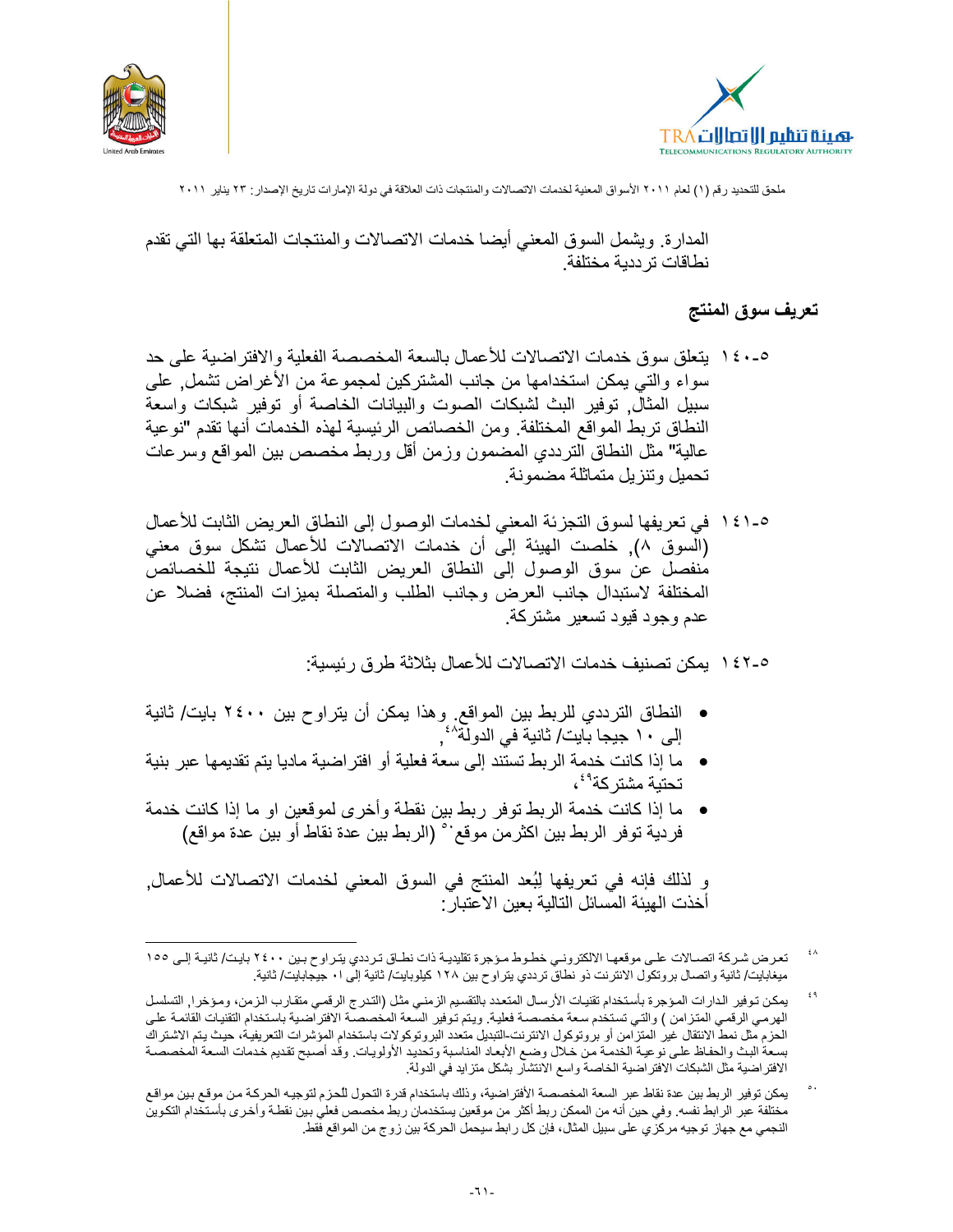



- ما إذا كان ينبغي شمل مختلف النطاقات الترددية في السوق المعنى نفسه؛
- ما إذا كان ينبغي شمل السعة الفعلية والافتر اضية في السوق المعنى نفسه،
- ما إذا كان ينبغي شمل الربط بين نقطة وأخرى والربط بين عدة نقاط في السوق المعنى نفسه
- ٥-١٤٣ ترى الهيئة أن هناك استبدال في جانب الطلب وجانب العرض على حد سواء بين مختلف النطاقات الترددية لخدمات الاتصالات وينبغى شمل مختلف النطاقات الترددية المتاحه في السوق المعنى نفسه. ويرجع السبب في ذلك إلى أن الفائدة المتزايدة للنطاق الترددي الإضافي قد تكون ضئيلة جدا بالنسبة للمشتركين الذين يكونون أكثر استعداد للاستبدال بنطاق ترددي أقل كاستجابة لزيادة في السعر وبالنسبة لاستبدال جانب العرض فإن مختلف النطاقات الترددية لخدمات الاتصالات ( الخدمات الفعلية والافتراضية المخصصة على حد سواء) قابله للاستبدال كون البنية التحتية الأساسية اللازمة لتقديم نطاق ترددي مختلف لن تحتاج إلى التغير بشكل كبير ، هذا إن احتاجت إلى ذلك بالأصل (ولا سيما في الوصول إلى الشبكة الذي سيكون أكبر عنصر من عناصر ِ التكلفة إذا تم الانتقال إلى خدمات أعلى للنطاق التر ددي).
- ٥-١٤٤ ترى الهيئة أن هناك استبدال جانب العرض وجانب الطلب على حد سواء لخدمات الربط الفعلى والافتراضي المخصص وينبغي شمل هذه الخدمات في السوق المعنى نفسه. وفي حين تتطلب خدمات الربط الفعلى والافتر اضى المخصص تقنيات ربط مختلفة، فأنها تقدم للمشترك نفس الوظائف, وبالتالي من المرجح أن تكون بدائل في جانب الطلب. وهناك احتمالية أن يكون هناك درجة محدودة من استبدال جانب العرض كونه على الرغم من استخدام شبكة الوصول نفسها لتقديم الربط الفعلى والافتراضي المخصص، قد تكون تكلفة هجر الشبكات التقليدية للأرسال المتعدد بالتقسيم الزمني إلى شبكات بروتوكول الانتر نت-التبديل متعدد البر وتوكو لات باستخدام المؤشر ات التعر يفية عالية نسبيا.
- 0-0 1 \ تعتقد الهيئة أن هناك محدودية في استبدال جانب الطلب من الربط بين نقطة وأخرى إلى الربط بين عدة نقاط (باستخدام إما السعة الافتراضية المخصصة أو السعة الفعلية المخصصة عبر تكوين نجمي على سبيل المثال). والسبب في ذلك هو أن هذين النوعين من الخدمة يقدمان وظائف مختلفة. ومع ذلك، إذا كان المشترك سيشتري عدد من الدارات المؤجرة بين نقطة وأخرى للربط بين عدة مواقع قد يكون في هذه الحالة اكثر أستعدادا للاستبدال إلى خطوط افتراضية مؤجرة بين عدة نقاط (وبعبارة أخرى، هناك قابلية لاستبدال جانب الطلب بين الخطوط الافتراضية والفعلية المخصصة المؤجرة للربط بين عدة مواقع).
- 0-1 1 \ و علاوة على ذلك, فإنه بالنسبة لمزودي الخطوط المؤجرة الأفتر اضية، هناك أحتمالية أن يكون هناك درجة قوية من قابلية استبدال جانب العرض بين نقطة وأخرى وربط أفتر اضـي بين عدة نقاط كونـها تستخدم الشبكات الأساسية المشتركة وشبكات الوصول.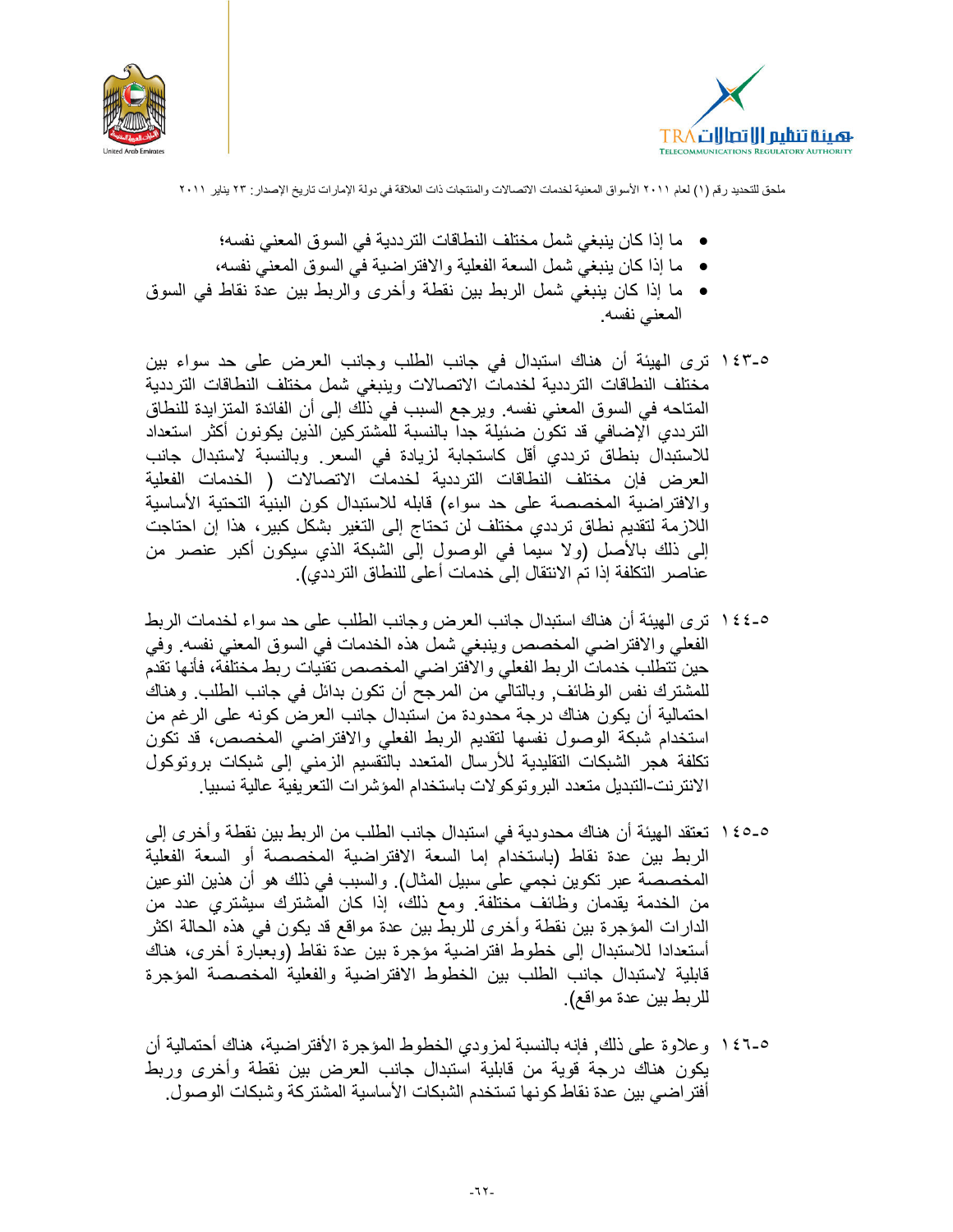



٥-١٤٧ لذلك فإنه على أساس قابلية استبدال جانب العر ض. تخلص الهيئة إلى أن خدمات الر بط بين نقطة وأخرى والربط بين عدة نقاط للأعمال والمقدمة عبر الخطوط الفعلية والافتراضية المؤجرة هي في السوق المعنى نفسه

#### تعريف سوق العملاء

٥-٤٨ أ نُقدم خدمات الأتصالات للأعمال والمنتجات المتعلقة بها لمشتركي الأعمال فقط.

0-1 1 \ نظرت الهيئة في ما إذا كان ينبغي شمل خدمات الربط لمشتركي الأعمال الكبيرة في السوق المعنى نفسه لمشتركي الأعمال الصغيرة والمتوسطة كون شركتي دو واتصالات تقدمان الخصومات على أساس الحجم (والتي تستند إلى الإنفاق الكلي والمصممة لفائدة كبار المشتركين). ومع ذلك، نتيجة لاحتمالية ان تكون هناك درجة قوية من استبدال جانب العرض بين خدمات الاتصالات المقدمة لمجموعات مختلفة من العملاء، ونتيجة إلى حقيقة عدم وجود أدلة (بصرف النظر عن الخصومات على اساس الحجم) على أن هياكل التسعير بالنسبة للشركات مختلفة الحجم تختلف اختلافا كبير ا، فإن الهيئة ترى أنه ينبغي شمل الخدمات المقدمة لمشتركي الأعمال الكبيرة في السوق نفسه للخدمات المقدمة لمشتر كي الأعمال الصغير ة و المتوسطة.

#### تعريف السوق الجغرافي

- 0-001 بِتم تقديم خدمات الاتصالات للأعمال باستخدام البني التحتية للشبكة الثابتة لكل من شركتي دو واتصالات. وبالتالي ترى الهيئة أنه من المنطقي في تعريف النطاق الجغرافي لخدمات الإتصالات للاعمال إتباع نفس المبادئ المطبقة في تعريف النطاق الجغرافي لأسواق البيع بالتجزئة الأخرى للشبكة الثابتة
- 0-101 ثعر ف الهيئة أثنين من الأسواق لخدمات الإتصالات للاعمال المقابلة للمناطق التي تقدم فيها شركة اتصالات الربط المباشر للمشتركين، والمناطق التي تقدم فيها شركة دوّ خدمات الر بط المباشر للمشتر كين

الاستنتاج بشأن سوق التجزئة المعنى ٩ - لخدمات الاتصالات للأعمال

- 0-107 بالنظر إلى التحليل أعلاه، تعرف الهيئة ما يلي من الأسواق المعنية لخدمات الاتصالات للأعمال:
- سوق التجزئة المعنى ٩ أ خدمات الاتصالات للاعمال في المناطق التي توفر فيها شركة اتصـالات الربط المباشر مع المشتركين.
- سوق التجزئة المعنى ٩ ب خدمات الاتصالات للاعمال في المناطق التي توفر فيها شركة دو الربط المباشر مع المشتركين.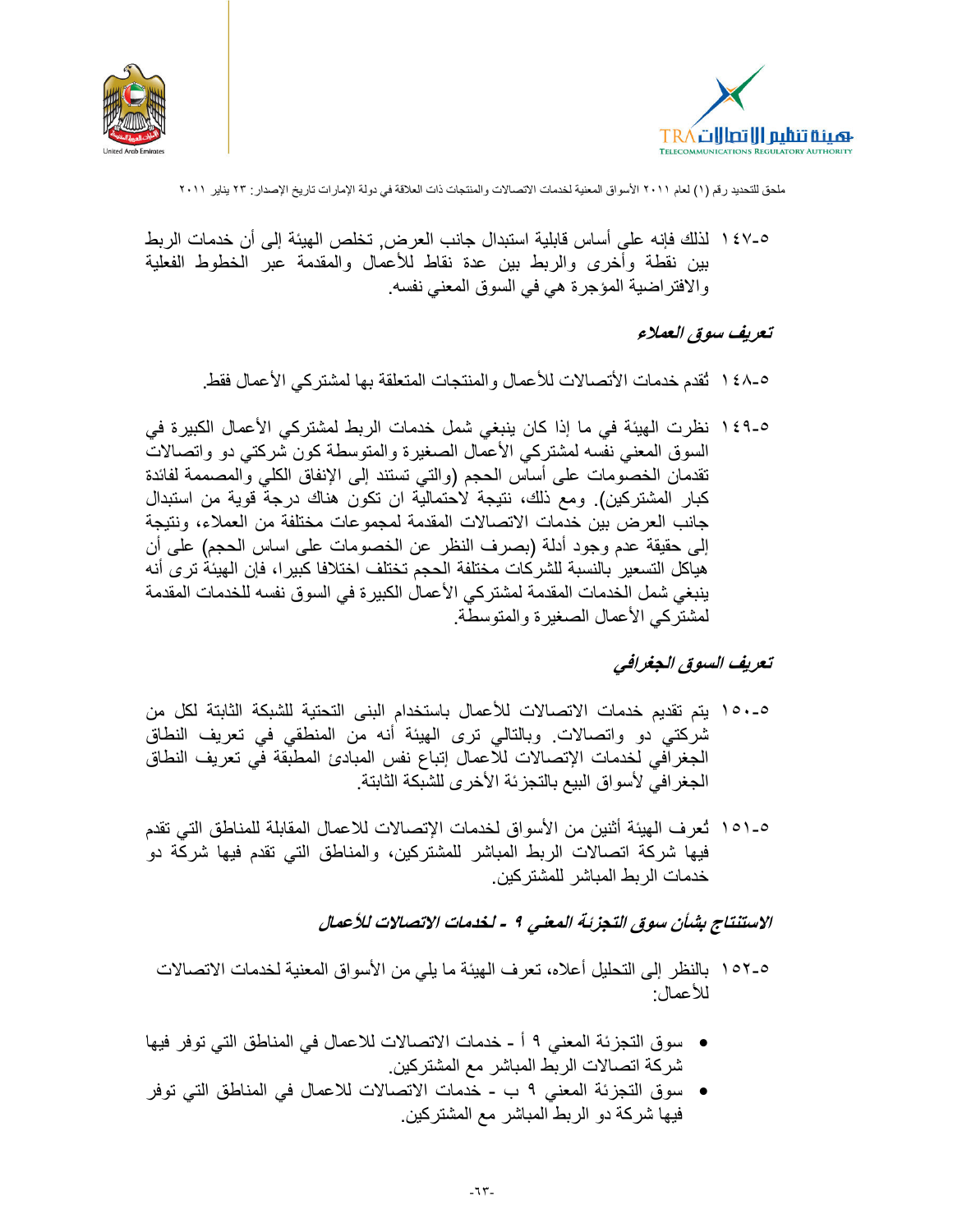



# ٦- أسواق خدمات الاتصالات بالجملة والمنتجات المتعلقة بها

يمكن لتعريف أسواق التجزئة أن يؤثر على تعريف أسواق الجملة حيث أن الطلب على  $\lambda - 7$ خدمات الاتصالات بالجملة والمنتجات المتعلقة بها مشتق من الطلب على خدمات الاتصالات بالتجز ئة و المنتجات المتعلقة بها.

سوق الجملة المعنى ١ - إنهاء مكالمات الخط الثابت (على الشبكات الثابتة الفردية)

تُعرف الهيئة سوق معنى لإنهاء مكالمات الخط الثابت على الشبكة الثابتة لكل من شركتي ۲\_۲ دو واتصالات وتصف الفقرات التالية المنطق الذي استندت عليه الهيئة والذي يعتمد على تحليلها لأسواق التجزئة في المادة 0 من هذا التحديد.

# تعريف سوق المنتج

استندال جانب الطلب

- يمكن لاستبدال جانب الطلب أن يحدث على مستوى الجملة أو التجزيئة على حد سواء.  $T-T$ وللأسباب التي تتم مناقشتها أدناه، فإن الهيئة لا ترى أن استبدال جانب الطلب قوي بما فيه الكفاية لفرض قيود على سلوك المرخص لهم عند إنهاء المكالمات عبر شبكاتهم الثابتة
- يوجد استبدال جانب الطلب على مستوى البيع بالجملة إذا كان المرخص له الذي ينشئ  $2 - 7$ مشتركيه المكالمة يمكنه شراء إنهاء المكالمة على شبكة ثابتة معينة من مصدر بديل. ومع ذلك, فإن هذه الاحتمالية ليست مجدية من الناحية الفنية كونه في الوقت الحاضر بمجرد طلب رقم معين تكون شبكة الانهاء التي يتبع لمها ذلك الرقم هي الوحيدة التي يمكنها أن تنهي المكالمة.
- على مستوى البيع بالتجزئة، فإنه نظرا للنظام السائد "الطرف الطالب يدفع" الذي يتم  $0 - 7$ بموجبه دفع قيمة المكالمة بشكل كامل من جانب المشترك الذي ينشئ المكالمة، فمن غير المرجح أن يتجاوب الطرف المتلقى للمكالمة مع زيادة أسعار خدمات انهاء مكالمات الخط الثابت كونه لن يتأثَّر بهذه الزيادة. ومع ذلك، قد يغير الطرف الذي ينشئ المكالمة من سلوكه إذا كان السعر الذي يدفعه للمكالمات خارج الشبكة مع الطرف المتلقى يزداد نتيجة لارتفاع معدل إنهاء مكالمات الخط الثابت. وفي هذا الصدد، يمكن للطرف الذي ينشيء المكالمة أن يستبدل المكالمة خارج الشبكة بمكالمة أخرى إلى شبكة اتصال مختلفة ثابتة<sup>\ه</sup> أو متحر كة.

` نظرا لعدم وجود تداخل بين شبكتي شركة اتصالات وشركة دو الثابتة فمن غير المرجح للخيار الأول أن يحدث.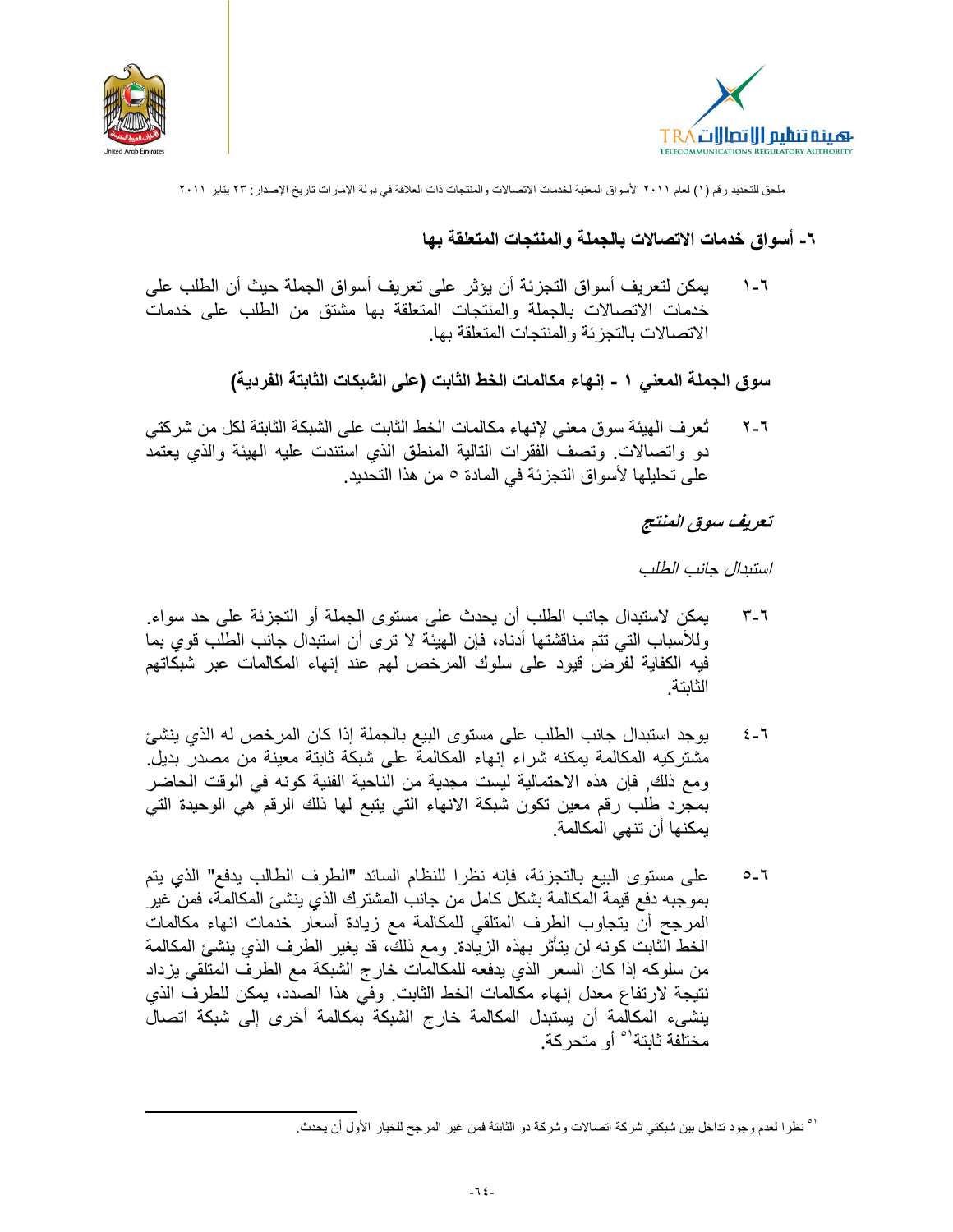



- سبكون من الضر ور ي للمشتر ك الذي يتحول لمكالمـة شبكة هـاتف متحر ك أن تـؤدي  $7 - 7$ الزيادة في سعر إنهاء الْمكالمات على الْهاتف الثابت إلى سعر تجزئة لإنهاء المكالمات الثابتة على شبكة الهاتف الثابت يكون أعلى من سعر التجزئة لإنهاء المكالمات الثابتة على شبكة الهاتف المتحرك. ومع ذلك، فإن الهيئة لا ترى أن هذا الشرط من المرجح أن يثبت كون معدلات الإنهاء على الهاتف الثابت لا تشكل سوى نسبة من سعر التجزئة للمكالمـات ضـمن الشـبكة الثابتـة فقـط، بـحيث أن زيـادة تصـل إلـى ٥-١٠٪ فـى معـدلات الإنهـاء لـن تجعـل المكالمـات إلـى الهـاتف المتحـر ك بـديلا اقتصــاديا للمسـتهلكين علـى الأرجح.
- علاوة على ذلك، فأنه لكون الهيئة قد توصلت في وقت سـابق إلـي أن المكالمـات الناشئة  $V - 7$ علـى الهـاتف الثابـت والناشـئة علـى الهـاتف المتحـرك ليسـت فـى السـوق المعنـى نفسـه لخدمات التجزئـة، فهذا يعنـي انـه سيكون هنـاك اسنبدال محدود للمكالمـات الناشئـة علـى الهاتف المتحرك في حالة حدوث زيادة في معدلات إنهاء المكالمات على الهاتف الثابت، وذلك بسبب محدودية استبدال جانب الطلب فقط بين المكالمات الثابتة والمتحركة.

استبدال جانب العرض

- يلزم وجود استبدال جانب العرض لتوسيع السوق خارج حدود الشبكة للمرخص لهم  $\lambda$ -1 الأفراد. وهذا يتطلب أن يكون بإمكان المرخص لهم إنهاء المكالمات على أرقام الهواتف التي يتم تخصيصها لعملاء الشبكات الأخرى. وبعبارة أخرى، سيكون من الضروري أن يتمكن المرخص لـه الذي لا يقوم بتشـغيل الشـبكة التـي تخـدم مشـترك معـين مـن إنـهـاء المكالمات لهذا العميل وهذا الأمر في الوقت الحالي غير مجدِ من الناحية الفنية وبمجرد الاتصــال بـرـقم معـين يتعـين علـى الشَّبكة التـي تنشـَّئ المكالمـة فـي نـهايـة المطــاف تسـليم المكالمة إلى شبكة الإنهاء التي يكون ذلك الرقم مخصص لها. ولذلك، لا يمكن توسيع نطاق السوق المعنى من حيث استبدال جانب العرض.
- تُعرف الهيئة بالتالي سوق معنى لإنهاء مكالمات الخط الثابت في شبكة اتصالات، وسوق  $9 - 7$ معنى لإنهاء مكالمات الخط الثابت في شبكة دو .
- سوق الجملـة ذو الـعلاقـة هـو سـوق نقل المكالمـات أو الـربط البـين للنقل. ويُعرف سـوق  $\lambda - 7$ الجملــة هـذا فــى العــادة كنقـل لحركــة عبـر شـبكة نقـل وسـبطة، يكـون فيهـا المشــغلين المر تبطين على طر في الاتصال مختلفين عن المشغل الذي يحمل الحر كـة. ومن الأمثلـة الأكثر شيوعا هي نقلٌ حركـة الاتصــالات المتحركـة مـن جانب مشـغل خـط ثابت بحيث يكون الطرفين المرتبطين على طرفي الاتصــال همـا مشـغلين مختلفين للخط المتحرك. وعادة ما يتم تعريف هذا السوق كسوق منفصل عن سوق إنهاء المكالمات ومع ذلك، فإنــه بسـبب عـدم وجـود سـوى اثنـين مـن المـرخص لهمـا فـي الدولــة يقـدمان خـدمات الاتصالات الثابتة في هذه المرحلة, لا تتوقع الهيئة وجود طلب على بيع بالجملة لمنتج نقل الصوت. ولذلك، فإن الهيئة تشمل نقل الحركة فـي الأسواق المعنيـة لإنـهـاء مكالمـات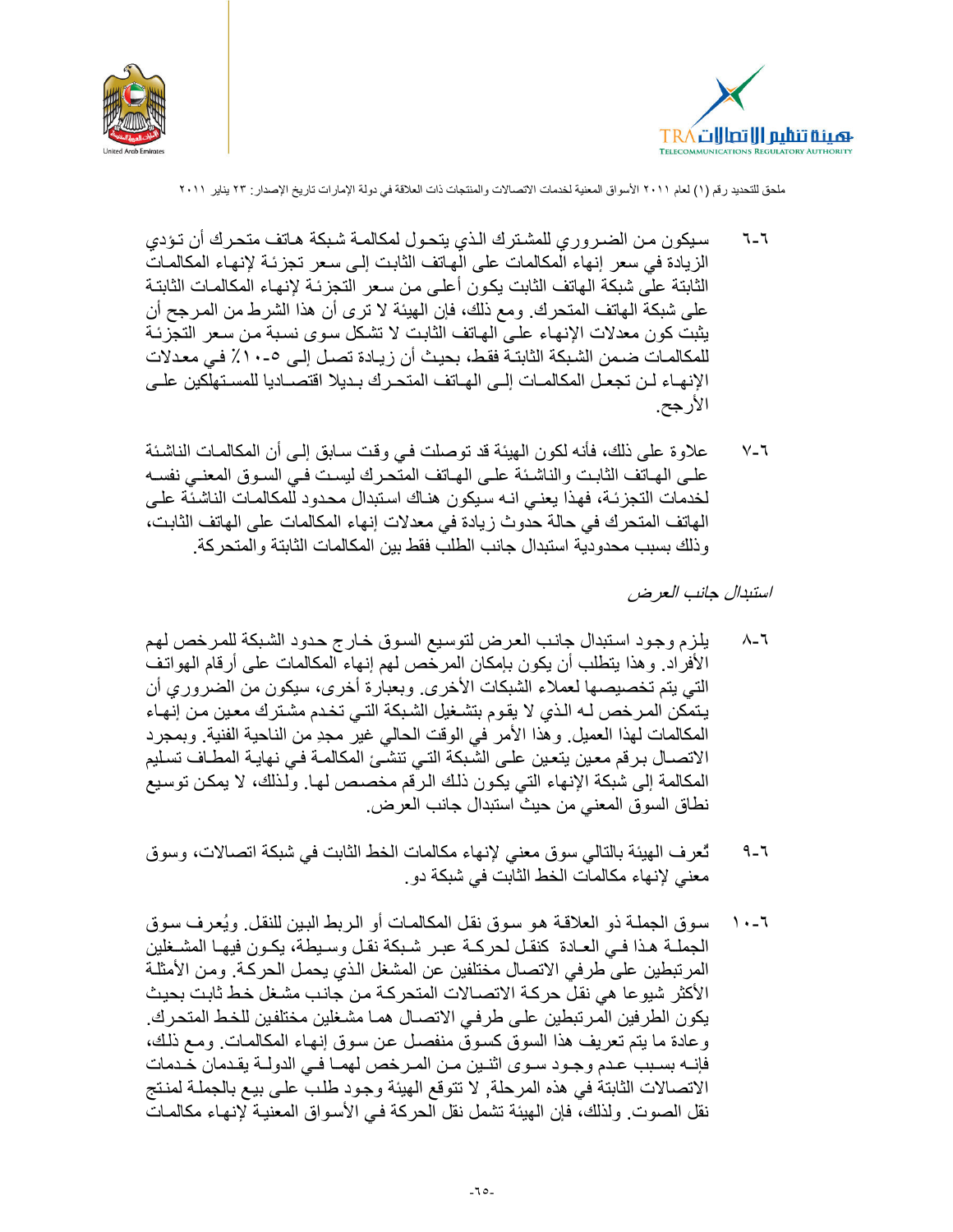



الخط الثابت. وعلى الرغم من هذا, سنقوم الهيئة بإعادة النظر, إذا لزم الأمر, في هذا السوق في الوقت المناسب خلال تطور السوق و/ أو دخول جديد للسوق.

#### تعريف سوق العملاء

تتقاضى شركتي دو واتصالات سعر موحد لإنهاء المكالمات عبر شبكيتهماا دون تفرقة  $\bigwedge$   $\bigwedge$ بـين الشـرائح المختلفـة مـن مشـتركي الأعمـال والمنــازل. وفـي ضـوء "قيـود التسـعير المشــترك" هــذه فــإن الـهيئــة تــرى أنّ الســوق المعنــي ينبغــي أن يشــمل جميــع شــرائح المشتركين بدلا من تعريف أسواق معنية منفصلة لإنهاء مكالمـات الخط الثابت لشرائح مشتركي الأعمال والمنازل.

# تعريف السوق الجغرافي

على النحو المبين في وصف سوق المنتج من المقرر تعريف الأسواق المعنية لإنهاء  $\sqrt{}$   $\sqrt{}$ مكالمات الخط الثابت بالرجو ع إلى تغطية الشبكة لكل من شركتي دو واتصالات.

الاستنتاج بشأن سوق الجملة المعنى ١ - إنهاء مكالمات الخط الثابت (على الشبكات الثابتة الفردية)

- ٦-١٣ بالنظر إلى التحليل الوارد أعلاه تُعرف الهيئة الأسواق المعنية التالية لخدمات إنهاء مكالمات الخط الثابت:
	- سوق الجملة المعني ١ أ إنهاء مكالمات الخط الثابت في شبكة اتصالات،
		- سوق الجملة المعنى ١ ب ــ إنهاء مكالمات الخط الثابت في شبكة دو .

سوق الجملة ٢ - إنهاء مكالمات وبيانات الهاتف المتحرك (على شبكات الهاتف المتحرك الفردية)

تُعرف الهيئة أسواق معنية لخدمات إنهاء مكالمات الهاتف المتحرك على شبكات الهاتف  $\lambda \xi - \lambda$ المتحرك لشركتي دو واتصــالات بشكل منفصـل وهذا يشمل خدمات إنهـاء المكالمـات الصوتية والبيانات (الرسائل القصيرة والرسائل المتعددة الوسائط). ومبين أدنـاه المنطـق الذي اعتمدته الهيئة بهذا الشأن<sup>01</sup>:

تعريف سوق المنتج

<sup>&</sup>lt;sup>0۲</sup> لا تشمل الهيئة في هذا السوق المعنـي انهـاء المكالمـات/ البيانـات علـى شبكة مشـغل أقمـار صـنـاعية متحركـة وذلك لأنـه فـي وقت مراجعـة هذا السوق لم يكن مشعل الأقمار الصناعية المتحركة الوحيد المرخص له في الدوله (ياه سات) يقدم خدمات صوتية أو بيانات متحركة. وبرغم ذلك, ستواصل الهيئة رصد نمو هذه الخدمات. وإذا حددت الهيئة أي سلوك مضىاد للمنافسة من جانب مشغلي الأقمار الصناعية المتحركة فستقوم بإستخدام قوى التنافس اللاحقة على النحو المناسب, وإذا دعا الأمر ستقوم في ذلك الوقت بإجراء مراجعة للسوق المتوقعة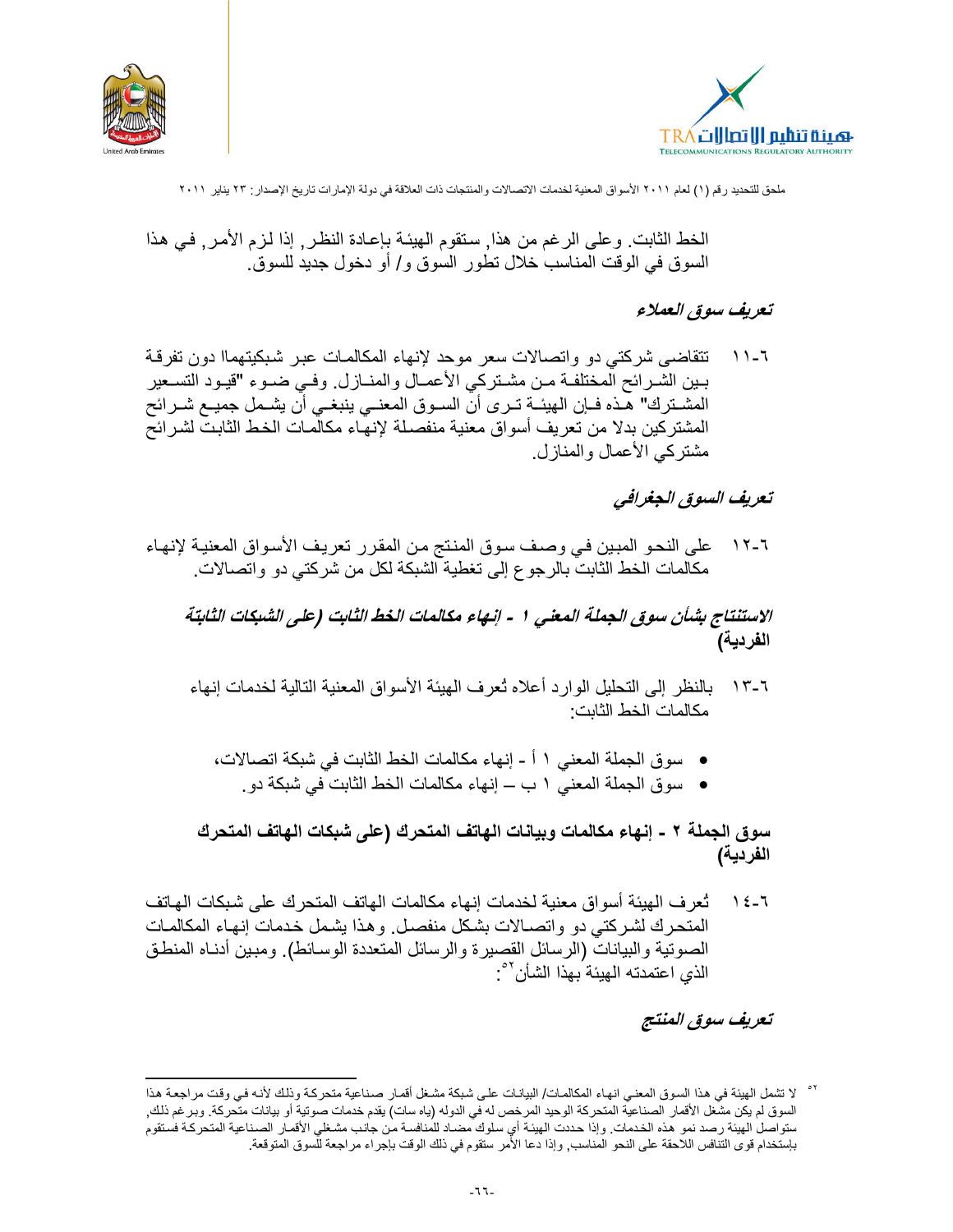



#### استبدال جانب الطلب

- كما هو الحال في إنهاء مكالمات الخط الثابت، فإن استبدال جانب الطلب لخدمات إنهاء  $10-7$ مكالمات الهاتف المتحرك غير ممكن من الناحيــة التقنيــة, أي أن المـرـخص لــه لا يمكنــه إنهاء مكالمــة مـن هـاتف متحرك إلـى رقـم هـاتف متحرك معـين علـى أي شبكة أخـرى بخلاف الشبكة التي يكون ذلك الرقم مخصصا لها.
- على مستوى البيع بالتجزئة, فإن استخدام نظام "الطرف الطالب يدفع" مرة أخرى يجعل  $17 - 7$ من غير المرجح للطرف المتلقي أن يتجاوب مـع أي زيـادة فـي أسـعار إنـهـاء المكالمـات على شبكة الاتصال الخاصة به. ولذلك، يجب على أي استبدال في جانب الطلب أن يأتي من الطرف الذي ينشيء المكالمة. وكما هو الحال في إنهـاء مكالمـات الخـط الثابـت، فـإن هذا يتطلب ما يلي:
- إن الزيادة في أسعار إنهاء المكالمـات من جانب شبكة معينـة للاتصــالات المتحركـة تُترجم إلى أسعار تجزئة أعلى بكثير للمكالمات للمشتركين المتصلين بهذه الشبكة.
- يتجاوب الطرف الذي ينشيء المكالمة مع مثل هذه الزيادة في الأسعار عبر استبدال المكالمة بنوع مختلف من المكالمات.
- كاستجابة لزيادة في سعر إنهاء مكالمـات الهـاتف المتحرك (وبالتـالي فـي أسـعار التجزئـة ۲ ـ ۱ √ للمكالمات إلى الهواتف المتحركة)، فإن مشتركي الخط الثابت لن يكون لديهم أي نو ع من استبدال جانب الطلب وهذا لأن المكالمات إلى الخطوط الثابتة لا تعتبر استبدال للمكالمات إلى الهواتف المتحركة، والوصول بالهاتف الثابت لا يعتبر استبدالا للوصول بالهاتف المتحر ك
- الاستبدال الوحيد ذو الصلة لإجراء مكالمة من هاتف متحرك إلى هاتف متحرك خارج  $\lambda - 7$ الشبكة هـو إجـراء مكالمـة مـن هـاتف منحـرك إلـى هـاتف منحـرك داخـل الشـبكة كـون المكالمـات للخطـو ط الثابتـة لا تعتبـر بـدائل للمكالمـات إلـي الـهو اتـف المتحر كـة. و يتطلـب الاستبدال المذكور أعلاه من خار ج الشبكة إلى داخلها أن يمتلك الطرف المتلقى للمكالمـة و/ أو الطرف الذي ينشيء المكالمة بطاقة "وحدة تعريف المشترك" ( SIM Card) من كلا مشغلي شبكات الهاتف المتحرك.
- إن الطرف الذي ينشــيء المكالمــة وقــام بـاسـتبدال مكالمــات هــاتف متحـرك إلــي هــاتف  $19-7$ متحرك خار ج الشبكة بمكالمات بنفس الطريقة داخل الشبكة ( بعبارة أخرى، يغير الشبكة التي ينشيء المكالمـة منهـا) وأنتقل إلـى نفس الشبكة للطرف المتلقـى للمكالمـة مـن غيـر المرَّجح أن يقيد سلوك المشغل للهاتف المتحرك الذي يقدم خدمـة الإنهـاء, وبالتـالي تـرى الهيئة أن استبدال جانب الطلب من غير المرجح أن يحد من قدر ةالمرخص لهم علـى زيادة معدلات إنهاء مكالمات الهاتف المتحرك فوق مستوى المنافسة.

استبدال جانب العرض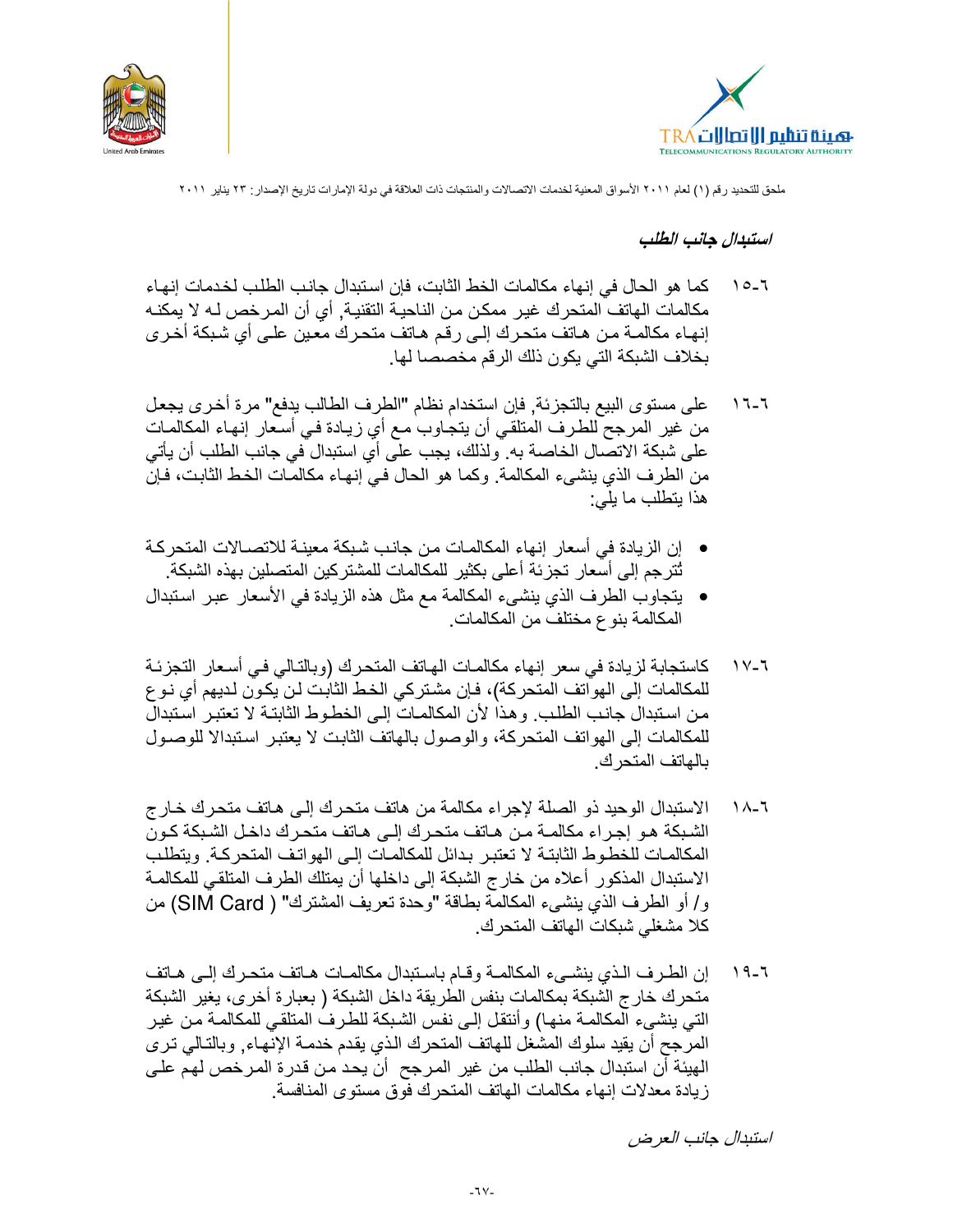



- كما هو الحال في إنهاء مكالمات الخط الثابت، فإن استبدال جانب العرض لتوفير خدمات ۲۰–۲ إنهاء مكالمات الهاتف المتحرك غير ممكن من الناحية التقنية. والسبب في ذلك هو أنـه لكي يتمكن المرخص له من تقديم خدمات إنهاء مكالمات الهاتف المتحرك سيحتاج مزود الشبكة للطرف الذي ينشيء المكالمة إلى توفير الوصول إلى تفاصيل وحدة تعريف المشترك للطرف الذي ينشيء المكالمة لمرخص لـه أخر , و هذا غير ممكن من الناحيـة التقنية
- وللأسباب ذاتها الموجودة في أسواق إنهاء مكالمات الخط الثابت، فإن الهيئة ترى أن نقل  $Y$  )  $-7$ المكالمة يشكل جزءا من أسواق إنهاء مكالمات الهاتف المتحرك.

#### إنهاء الرسائل القصير ة/ رسائل الوسائط المتعددة

تري الهيئة أنـه ينبغـي شمل خدمات الرسـائل القصـيرة والرسـائل المتعددة الوسـائط فـي ۲-۲۲ السوق المعنى نفسه لخدمات إنهاء المكالمات الصوتية للهاتف المتحرك بالجملة. وهذا يتفق مع تعريف الهيئة المقترح لخدمات التجزئة للهاتف المتحرك (الأسواق المعنية ٥ و ٢، انظر الفقرة ٩٠.٥). وبالإضافة إلى ذلك، فإن الظروف التنافسية الموصوفة في تحليل الهيئة لإنهاء مكالمات الصونية للخط الثابت والهاتف المتحرك تنطبق أيضـا علـى خدمات إنهـاء الرسـائل القصـيرة/ رسـائل الوسـائط المتعـددة. وهـذا يعنـي أن إمكانيـات استبدال جانب العرض وجانب الطلب على حد سواء محدودة. وبشكلٌ خـاص، فـإن استبدال جانب العرض محدود لأن المشغل الوحيد الذي يمكنـه إنـهـاء الرسـائل القصـير ة/ الرسائل المتعددة الوسائط المرسلة إلى مشترك معين هو المشغل الذي يتصل بـه الطرف المتلقى. إضـافة إلـى ذلك فـإن استبدال جانب الطلب محدود أيضـا نتيجـة للنظـام السـائد "الطرف الطالب يدفع" على مستوى البيع بالتجزئة الذي يقيد استجابة الطلب للتغيرات في أسعار إنهاء الرسائل القصيرة/ رسائل الوسائط المتعددة (بنفس الطريقة الموضحه لإنهاء المكالمات الصونية في الفقرة ١٩.٦).

#### تعريف سوق العملاء

كما هو موضح بالنسبة لإنهاء مكالمات الخط الثابت، ترى الهيئـة أن المشـغلين بواجهـون ۲۳-۶۲ "قيد التسعير المشترك" عند تحديد رسوم إنهاء المكالمات لمشتركيهم كونهم لا يتقاضـون أسعار مختلفة لإنهاء المكالمات عبر شبكاتهم اعتمادا على نـوع المشتركين الذين بتلقون لمكالمة. ولهذا السبب فإن الهيئة لا تُعرف أسواق معنية منفصلَّة لإنهاء مكالمات الهاتف المتحرك لشرائح مختلفة من المشتركين.

# تعريف السوق الجغرافي

٢-٢٤ يتم تعريف الأسواق المعنية لإنهاء المكالمات على شبكات الهاتف المتحرك بالرجوع إلى تغطية الشبكة لشركتي دو واتصالات بشكل منفصل.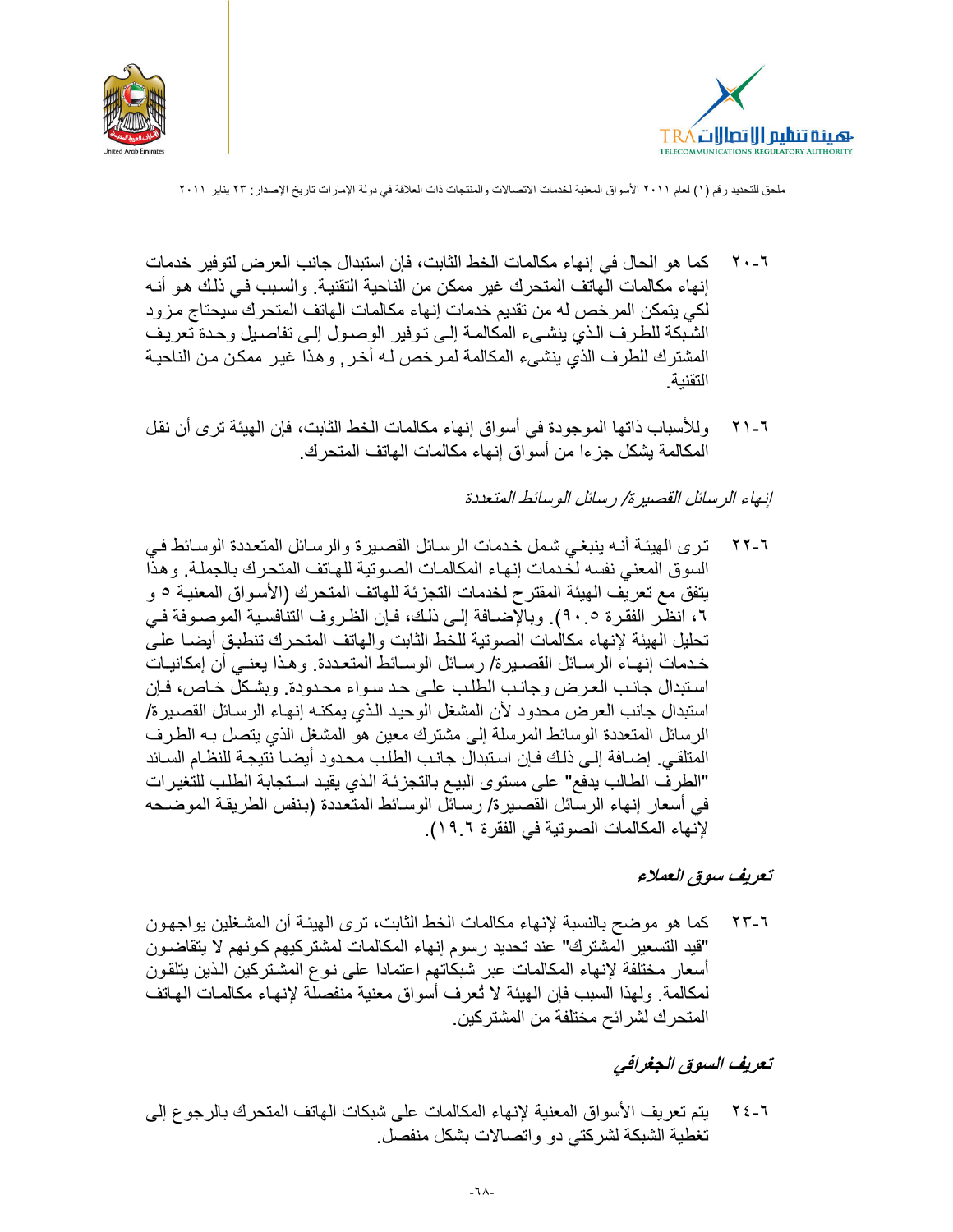



# الاستنتاج بشأن سوق الجملة المعنى ٢ – إنهاء مكالمات وبيانات الهاتف المتحرك (على شبكات الهاتف المتحرك الفردية)

- بالنظر إلى التحليل الوارد أعلاه, ثعرف الهيئة الأسواق المعنية التالية لخدمات إنهاء  $Y_0$ -الهاتف المتحر ك:
- سوق الجملـة المعنـي ٢ أ ــ إنهـاء مكالمـات وبيانـات الهـاتف المتحـرك علـى شـبكة الهاتف المتحر ك الخاصة باتصالات،
- سوق الجملة المعنى ٢ ب إنهاء مكالمات وبيانات الهاتف المتحرك على شبكة الهاتف المتحرك الخاصة بدو ،

#### سوق الجملة ٣ - إنشاء مكالمات الخط الثابت للمنازل

- يسمح إنشاء مكالمات الخط الثابت للمنازل بالجملة لغير مشغلي الشبكات بتقديم خدمات  $Y - 7$ اتصال الخط الثابت بالتجزئة دون الحاجة إلى نشر شبكة ثابتـة كاملـة. وتـرى الـهيئـة أن السوق المعنى لخدمات إنشاء مكالمات الخط الثابت بالجملة لمشتركي المنازل يجب أن:
- يشمل إنشاء المكالمات من جانب مشتركي المنازل على الشبكة الثابتة والإنهاء داخل الدولة وخارجها؛
	- يشمل النزويد الذاتي للمشغلين في السوق الجغرافي المعنى؛
- لا يشمل تشييد مرافق وصول بديله أو شراء أو استئجار اتصالات شبكية إلـى مواقـع المشتر كبن
	- ٢-٢٧ تصف الهيئة أدناه بمزيد من التفصيل المنطق المتبع في الوصول إلى هذه النتائج.

#### تعريف سوق المنتج

- تشمل الهيئـة خدمات التزويد الذاتي لخدمات إنشـاء مكالمـات الخـط الثابـت بالجملـة فـي ヾ ヘ \_ ጚ السوق المعني. وهذا يتفق مـع الـنـهج المتبـع مـن جانـب المنظمـين فـي ممـارسـات تعريف السوق المشابهة فتحف
- كان الاعتبار الأخر في تعريف السوق المعنى هو ما إذا كان بإمكان مشترك الجملة بعد ۲۹-٦ الزيادة بنسبة ٥-١٠٪ في سعر إنشاء مكالمات الخط الثابت بالجملة من جانب المرخص له الاستبدال عبر بناء شبكته الخاصة. وهذا البديل قد يكون منطقيا على المدى الطويل.

<sup>&</sup>lt;sup>07</sup> أنظر على سبيل المثال تقرير المجموعة الأوروبية لمنظمي الاتصالات الالكترونية حول التزويد الذاتي<sub>,</sub> مارس ٢٠١٠. وبالنظر إلى النطاق الجغرافي للسوق المعني لأنشاء مكالمات الخط الثابت بالجملة, فإن شمل التزويد الذاتي ليس له اي تاثير على تحليل هذا السوق ويرجع السبب في ذلك إلى ان شبكتي اتصالات ودو لا تتداخلان بشكل كبير .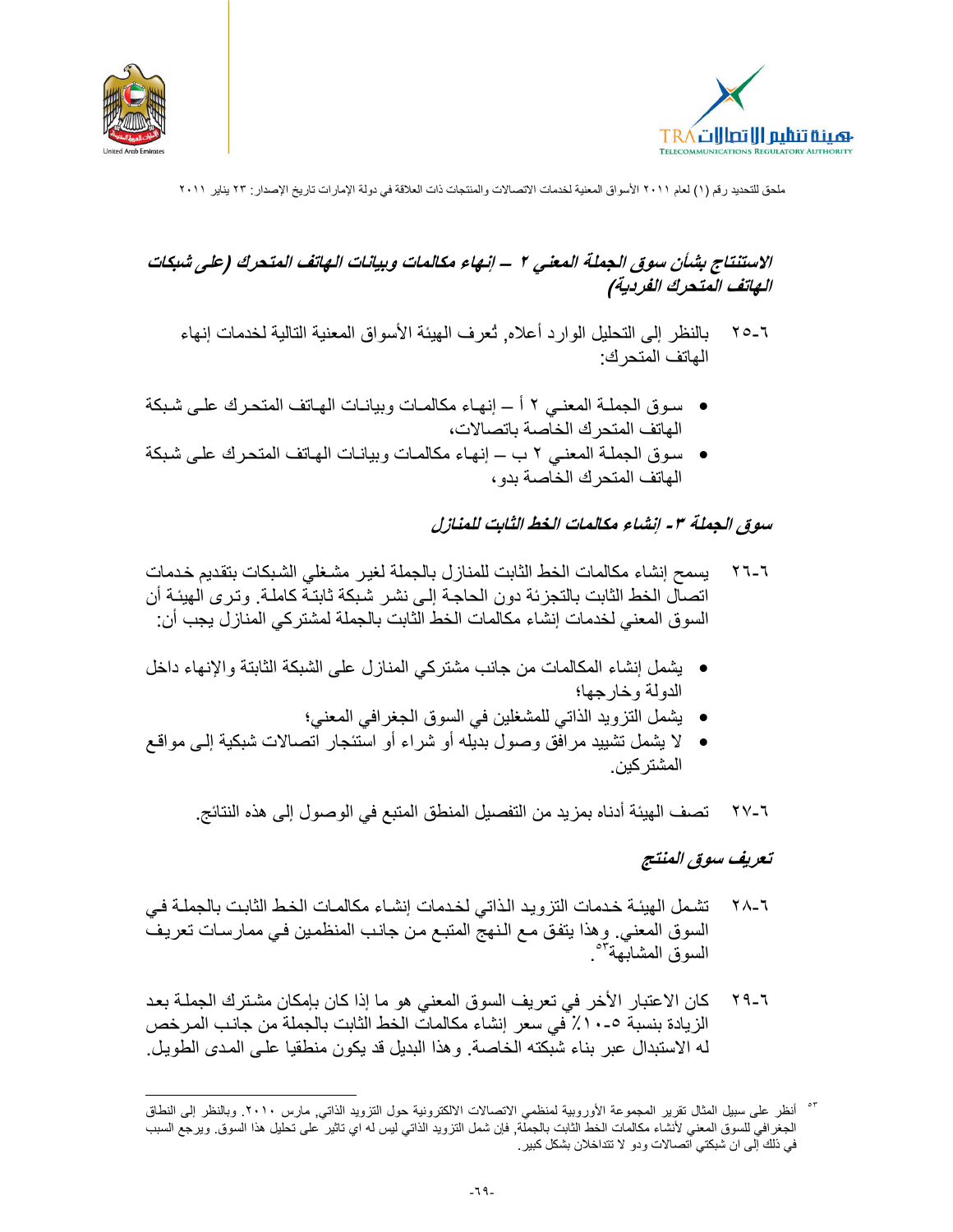



و مع ذلك، فإنه نظر ا لار تفاع التكاليف السابقة المر تبطة بنشر الشبكات الثابتة، فمـن غيـر المرجح أن يفرض هذا الخيـار قيـدا علـى سـعر خـدمات إنشـاء مكالمـات الخـط الثابـت بالجملة والمنتجات المتعلقة بها. وبالمثل، فإنه من غير المرجح أن يقيد شراء أو استئجار الاتصال الشبكي القائم لمواقع المشتركين من سلوك مزود خدمات إنشـاء مكالمـات الخط الثابت بالجملة. ويرجع ذلك إلى ارتفاع التكاليف المرتبطة بهذه البدائل وظائفها المختلفة فيما يتعلق بخدمات إنشاء المكالمات.

#### تعريف سوق العملاء

ترى الهيئـة أن تـوفير خـدمات إنشـاء مكالمـات الخـط الثابـت بالجملـة لمشـتر كـي المنــاز ل ۳۰-٦ والأعمال يجب أن تكون في أسواق معنية مختلفة, وذلك لأن مشتركي الأعمال والمنازل في الدولة يتواجدون غالبا في مناطق مختلفة مما يحد من نطاق استبدال جانب العرض. أي أنـه سـبكورن مـن المكلـف نسـبيا لمـز و د خـدمات إنشـاء مكالمـات الـخـط الثابـت بـالـجملـة لمشتركي المنازل التحول إلىي تزويد خدمات إنشاء مكالمات الخط الثابت بالجملة لمشتركي الأعمـال كاستجابة لزيـادة فـي أسـعار خـدمات إنشـاء مكالمـات الخـط الثابـت بالجملة لمشتركي الأعمال من جانب محتكر افتراضي ويتفق هذا النهج مع تعريف الهبئة المقتر ح لخدمات التجز ئة للهاتف الثابت.

#### تعريف السوق الجغرافي

ترى الهيئة أن الحدود الجغرافية للأسواق المعنية ترسمها حدود الشبكات الثابتة لشركتي  $T1 - 7$ دو واتصالات. والسبب في هذا هو الافتقار النسبي للتداخل في تغطية الشبكة الثابتـة بـين دو واتصالات وهذا ينفق مع تعريف سوق التجزئة المقابل

# الاستنتاج بشأن سوق الجملة ٣ – إنشاء مكالمات الخط الثابت للمنازل

- بالنظر إلى النحليل الوارد أعلاه. تُعرف الهيئة الأسواق المعنية النالية لخدمات إنشاء ۳۲-٦ مكالمات الخط الثابت للمناز ل:
- سوق الجملة المعنى ٣ أ ــ خدمات إنشاء مكالمات الخط الثابت لوصول مشتركي المنازل بالتجزئة في المنطقة التي توفر فيها شركة اتصالات روابط مباشرة للمشتر كبن،
- سوق الجملة المعنى ٣ ب ــ خدمات إنشاء مكالمات الخط الثابت لوصول مشتركي المناز ل بالتجز ئة في المنطقة التي توفر فيها شركة دو روابط مباشرة للمشتركين،

الاستنتاج بشأن سوق الجملة ٤ - إنشاء مكالمات الخط الثابت للأعمال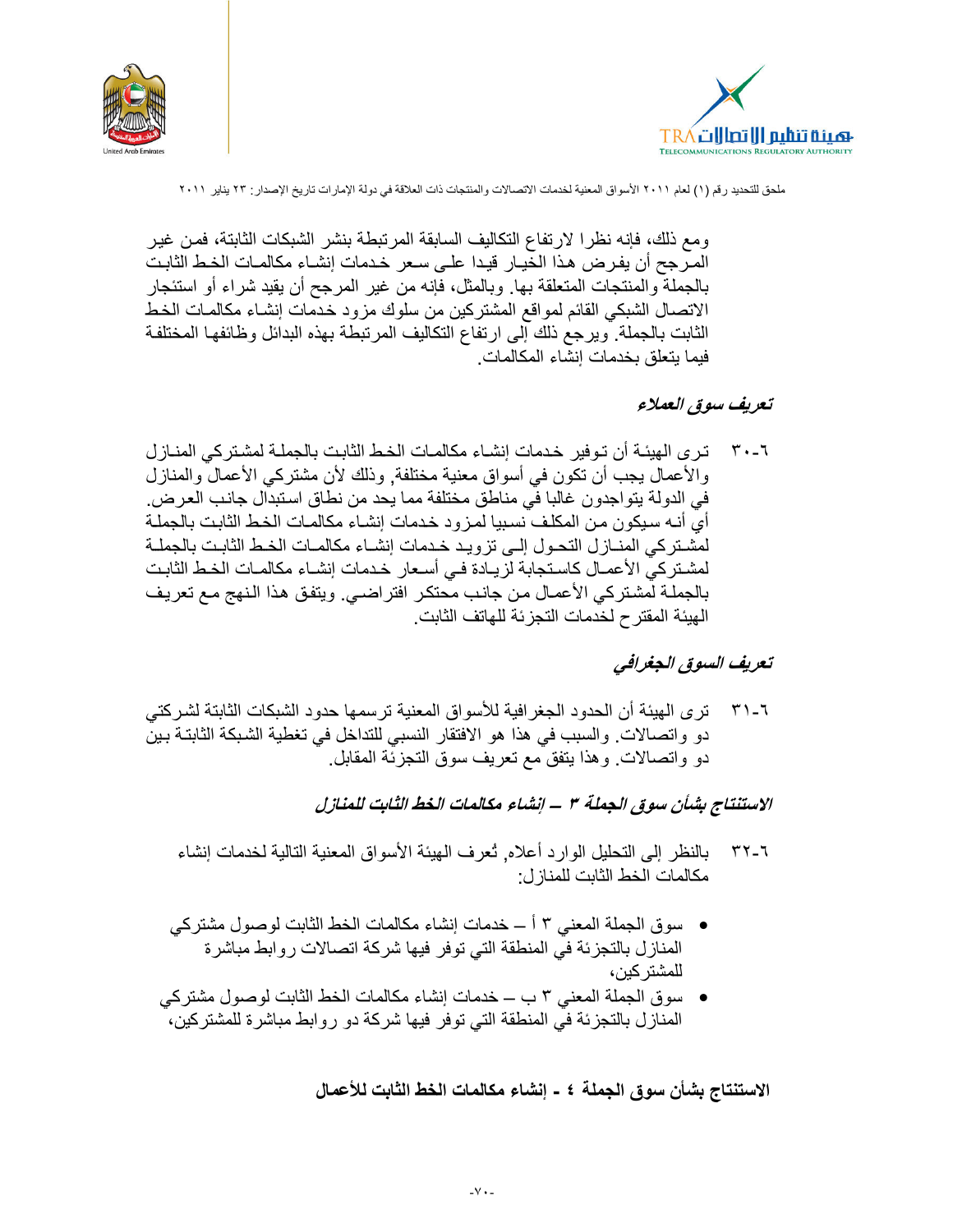



- بالنظر إلى التحليل الـو ار د أعلاه لإنشـاء مكالمـات الخـط الثابت للمنـاز ل ثعر ف الـهيئـة ۳۳-٦ الأسواق المعنية التالية لخدمات إنشاء مكالمات الخط الثابت للأعمال:
- سوق الجملة المعنى ٤ أ خدمات إنشاء مكالمات الخط الثابت لوصول مشتركي الأعمـال بالنجزئــة فـّـى المنطقــة النــى نــوفر فيهـا شـركة اتصــالات روابـط مباشـرة للمشتر كين،
- سوق الجملة المعنى ٤ ب خدمات إنشـاء مكالمـات الخط الثابت لوصـول مشـتركي الأعمال بالتجزئة في المنطقة التي توفر فيها شركة دو روابط مباشرة للمشتركين،

سوق الجملة ٥ - الوصول إلى الهاتف المتحرك وإنشاء المكالمات (بما في ذلك الوصول إلى البيانات بالجملة)

- تُعرف المهيئة سوق معنى للوصول إلى الهاتف المتحرك وإنشاء المكالمات والوصول إلى  $\tau$   $\epsilon$  -  $\tau$ البيانات بالجملة بحيث يشمل هذا السوق المعنى ما يلي:
- جميع مدخلات الجملة المطلوبـة لتـوفير خدمات الوصـول والبيانـات المقدمـة عبـر شبكات الهاتف المتحرك (السوق المعنى ليست محدد لكل شبكة كمـا هو الحـال فـي خدمات إنهاء مكالمات الهاتف المتحرك)؛
- إنشـاء المكالمـات الصـوتبة المقدمـة عبـر شـبكات الماتف المتحـر ك للمكالمـات إلـى  $\bullet$ الوجهات المحلية والدولية على حد سواء؛
- التزويد الذاتي لخدمات الجملة للهاتف المتحرك إلى جانب أي خدمات جملـة للهـاتف المتحر ك تقدمها أطر اف ثالثة،
- توفير خدمات الجملة لتزويد الخدمات لمشتركي نظام الدفع المسبق ونظام الفاتورة الشهر بة

# تعريف سوق المنتج

- كما هو الحال مع السوق المعنى لإنشاء مكالمات الخط الثابت، تشمل الهيئة التزويد  $T0-7$ الذاتي للوصول إلى المهاتف المتحرك وإنشاء المكالمات في هذا السوق.
- في الواقع، تقدم كل من شركة اتصالات وشركة دو معظم خدمات الجملة الخاصة بها  $5 - 7$ لعْملياتها كون الشركتين هما مشغل متكامل رأسيا لشبكة الهاتف المتحرك<sup>، و</sup> ونظرا لهذا الأمر , فإن هيكل العرض على مستوى البيع بالجملة (مثل الحصص السوقية لشركتي دو

<sup>&</sup>lt;sup>، مص</sup>وفي الوقت الحاضر، فإن الشكل الوحيد من أشكال توفير الجملة لخدمات الهاتف المتحرك هي أتفاقيات التجوال التي تسمح لمستخدمي دو بالتجوال على شبكة اتصالات في المناطق التي لا تشملها تغطية دو ِ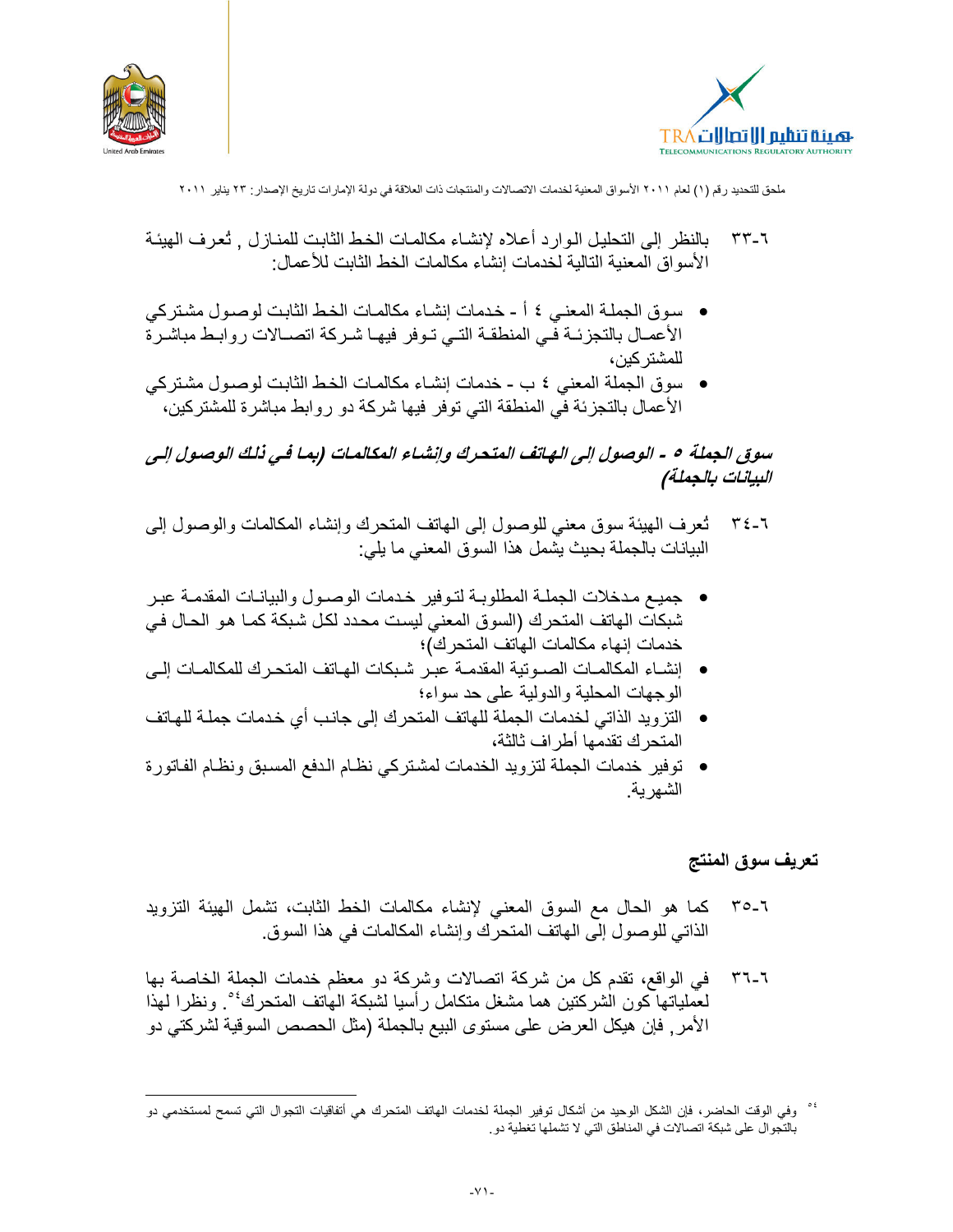



واتصالات) مشتقٍ من العرض على مستوى البيع بالتجزئة. وهذا يعني أن السوق المعنى قد يحتاج للتحليل على أساس ظروف المنافسة علَّى مستوى البيع بالتجَّزِئة<sup>0</sup>°.

- تعتقد الهيئة أن السوق المعنى ينبغي أن يشمل كلا من خدمات الوصول والأستخدام ۳۷-٦ (الصوت والبيانات). وعلى الرغم من أنه من غير المرجح أن يكون هناك أستبدال جانب الطلب بين هذين النوعين من خدمات الاتصالات، هناك أستبدال جانب العرض في توفير خدمات الوصول والصوت للهاتف المتحركة بالجملة. وبصفة خاصة فإن المُشغل الذي يوفر خدمات إنشاء مكالمات (أو إنشاء رسائل قصيرة) قد يتحول بسهولة نسبية. بشرطٌ وجود سعة كافية, لتوفير الوصول خلال فترة زمنية قصيرة نسبيا، والعكس صحيح، لأن جزءا كبيرا من البنية التحتية اللازمة للشبكة هي نفسها .
- نظرت الهيئة أيضا فيما إذا كان ينبغي شمل توفير الجملة لخدمات البيانات في السوق ۳۸-٦ المعنى ومن منظور جانب الطلب، فإنه من غير المرجح أن تعتبر خدمات الوصول وإنشاء المكالمات بدائل لخدمات البيانات. ومع ذلك، فإن الهيئة ترى أنه نظرا لأن غالبية عناصر شبكة الهاتف المتحرك شائعة لخدمات الصوت والبيانات فإن استبدال جانب العرض من المرجح أن يكون قوياً كون المرخص له الذي يقدم الخدمات الصوتية للهاتف المتحرك يمكن أن يقدم أيضا خدمات البيانات للهاتف المتحرك دون تكبد تكاليف اضافية كبيرة. وهذا يتفق مع تعريف الهيئة المقترح للأسواق المعنية لخدمات البيع بالتجزئة المحلية للهاتف المتحرك والتى تشمل خدمات الصوت والبيانات والمنتجات المتعلقة بها
- على النقيض من تعريف سوق الجملة المعنى لإنهاء مكالمات المهاتف المتحرك الذي لا  $T9-7$ يوجد فيه استبدال جانب الطلب، إذا كان مزود الهاتف برغب في تقديم خدمات الاتصالات من خلال استخدام خدمة إنشاء مكالمات الهاتف المتحرك، يمكن للمزود أن يختار من بين كل مزود لشبكة الهاتف المتحرك<sup>01</sup>. ولذلك قد يشمل السوق المعنى جميع المشغلين الذين يقدمون خدمات شبكة الهاتف المتحرك كونه قد يكون هناك استبدال جانب الطلب بين الشبكات، وفي هذه الحالة بين شركتي اتصالات ودو .
- ترى الهيئة أن السوق المعنى ينبغي أن يشمل التزويد الذاتي وأتفاقيات التجوال الوطني  $2 \cdot -7$ بين المرخص لهم٬ فضلا عن أي خدمات للوصول قد يتم تقديمها في المستقبل لأطراف ثالثة. ولذلك فإن وجود انفاقية نجوال وطنبي بين شركتبي انصالات ودو لا يحول دون تعريف هذا السوق<sup>07</sup>°.
- °° أنظر ملاحظات المحكمة الأوروبية CASE HU/2004/0096: http://circa.europa.eu/Public/irc/infso/ecctf/library?l=/hungary/registered notifications/hu20040096/greffe 2004 204343/ EN 1.0 & a=d
	- تعتبر تغطية دو أقل بقليل من تغطية شبكة اتصالات اللاسلكية.
- لقطع الشك باليقين، ستقوم الهيئة بتقييم درجة المنافسة في هذا السوق عند تحديد ما إذا كان ينبغي إزالة أي اجراءات تصحيحية سابقة او تنقيحها أو تقديمها لضمان كفاءة الأداء لهذا السوق.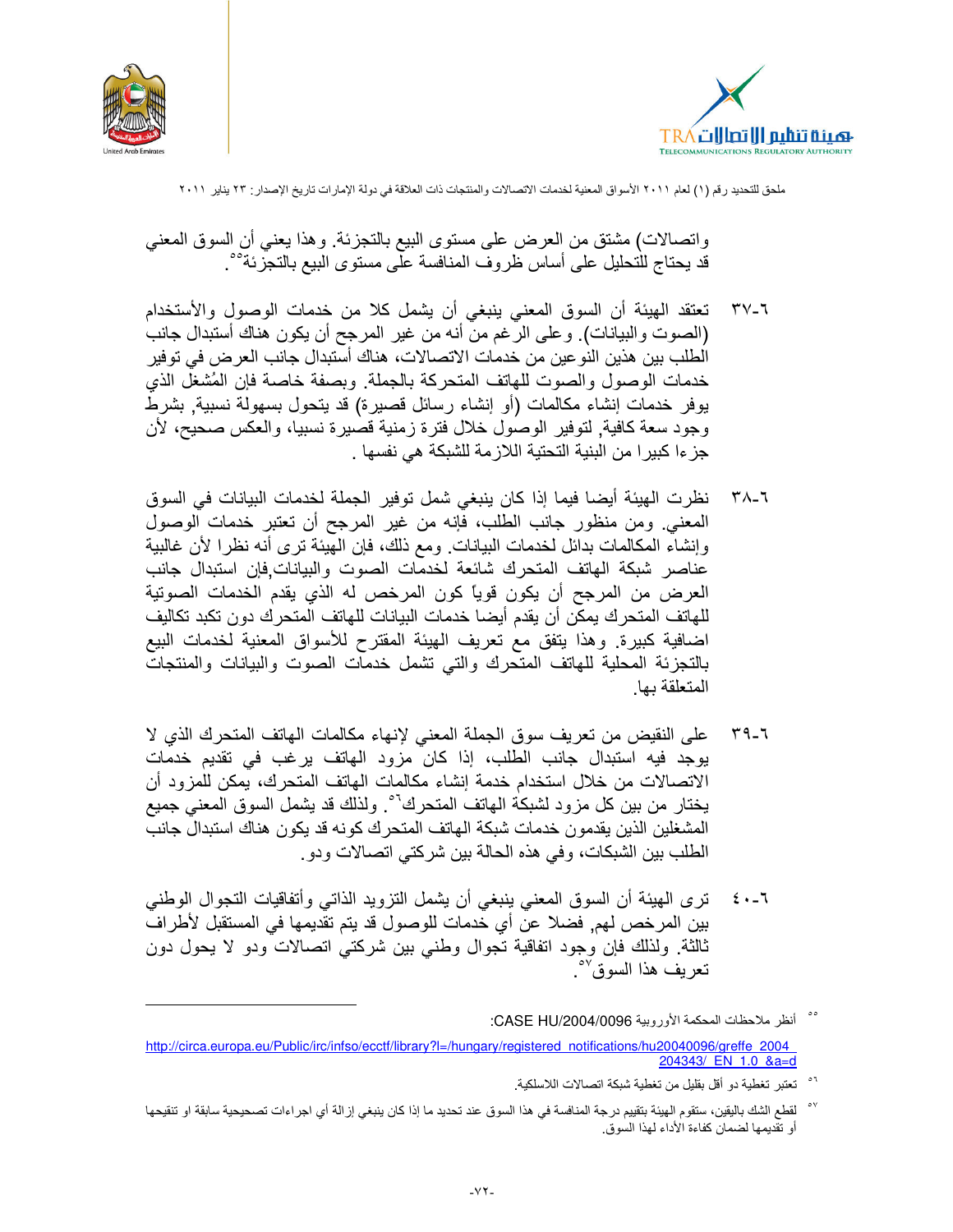



#### تعريف سوق العملاء

لا تُعرف الهيئة أسواق معنية منفصلة للوصول وانشاء مكالمات الهاتف المتحرك  $\epsilon$  )  $-7$ لمجموعات مختلفة من المشتركين. وعلى النقيض من أسواق التجزئة<sup>٥٨</sup>، ترى الهيئة أن هناك استبدال جانب العرض في توفير خدمات الوصول وانشاء مكالمات الهاتف المتحرك لمشتركي نظام الدفع المسبق والفاتورة الشهرية بالتجزئة. وهذا الاستنتاج يقوده توفر استبدال جانب العرض بين تقديم االوصول إلى الشبكة وانشاء المكالمات بالجملة إلى مزود تجزئه يقدم خدمات الهاتف المتحرك لمشتركي نظام الدفع المسبق، ويقدم نفس خدمة الجملة لمزود تجزئة يقدم خدمات الهاتف المتحرك لمشتركي نظام الفاتورة الشهرية. وتجدر الملاحظة أنه على مستوى التجزئة فإن استبدال جانب العرض محدود نتيجة لاختلاف قنوات البيع والتسويق لخدمات الدفع المسبق والفاتورة الشهرية

## تعريف السوق الجغرافي

ترى الهيئة أن السوق الجغرافي المعنى وطني. والسبب في هذا هو أنه تم تعريف أسواق  $25 - 7$ التجزئة على المستوى الوطنيّ, كما أن المرخص لهم المعنيين هم أيضاً على المستوى الوطنبي.

الأستنتاج بشأن سوق الجملة ٥ - الوصول إلى الهاتف المتحرك وإنشاء المكالمات

- بالنظر إلى التحليل الوارد أعلاه, ثعرف الهيئة السوق المعنى التالي لخدمات انشاء  $25 - 7$ مكالمات الهاتف المتحرك:
	- سوق الجملةالمعنى ٥ ـــ خدمات الوصول إلى الهاتف المتحرك وإنشاء المكالمات (بما في ذلك الوصول إلى البيانات بالجملة) المقدمة في جميع أنحاءالدولة.

#### سوق الجملة ٦ – الوصول إلى النطاق العريض الثابت بالجملة للمنازل

٦-٤٤ تُعرف الهيئة سوق معنى للوصول إلى الانترنت الثابت بالجملة للمنازل ويغطى هذا توفير البيع بالجملة لجميع مدخلات الجملة اللازمة لتوفير خدمات انترنت النطاق العريض أوَّ "مستمر الخدمَّة" بالشبكة الثابتة. ويشمل هذا السوق خدمات الوصول إلى النطاق العريض الثابت بالجملة المقدمة لأطراف ثالثة<sup>0</sup>° للسماح لهم بتقديم نفس خدمات الوصول إلى النطاق العريض الثابت بالجملة لمشتركي المنازل (بما في ذلك حزم الباقات) على النحو الموضح في سوق التجزئة ٧، جنبا إلى جنب مع التزويد الذاتي للوصول إلى الأنترنت الثابت بالجملة للمنازل.

<sup>^°</sup> التي فيها نقص في استبدال جانب العرض نتيجة لقنوات التوزيع المختلفة التي توفر خدمات الدفع المسبق والفاتورة الشهرية

أ ْ مثلٌ خدمات الوصول إلى دفق البيانات وفتح دائرة الاتصال المحلية الافتر اضية/ فتح دائرة الاتصال المحلية ...الخ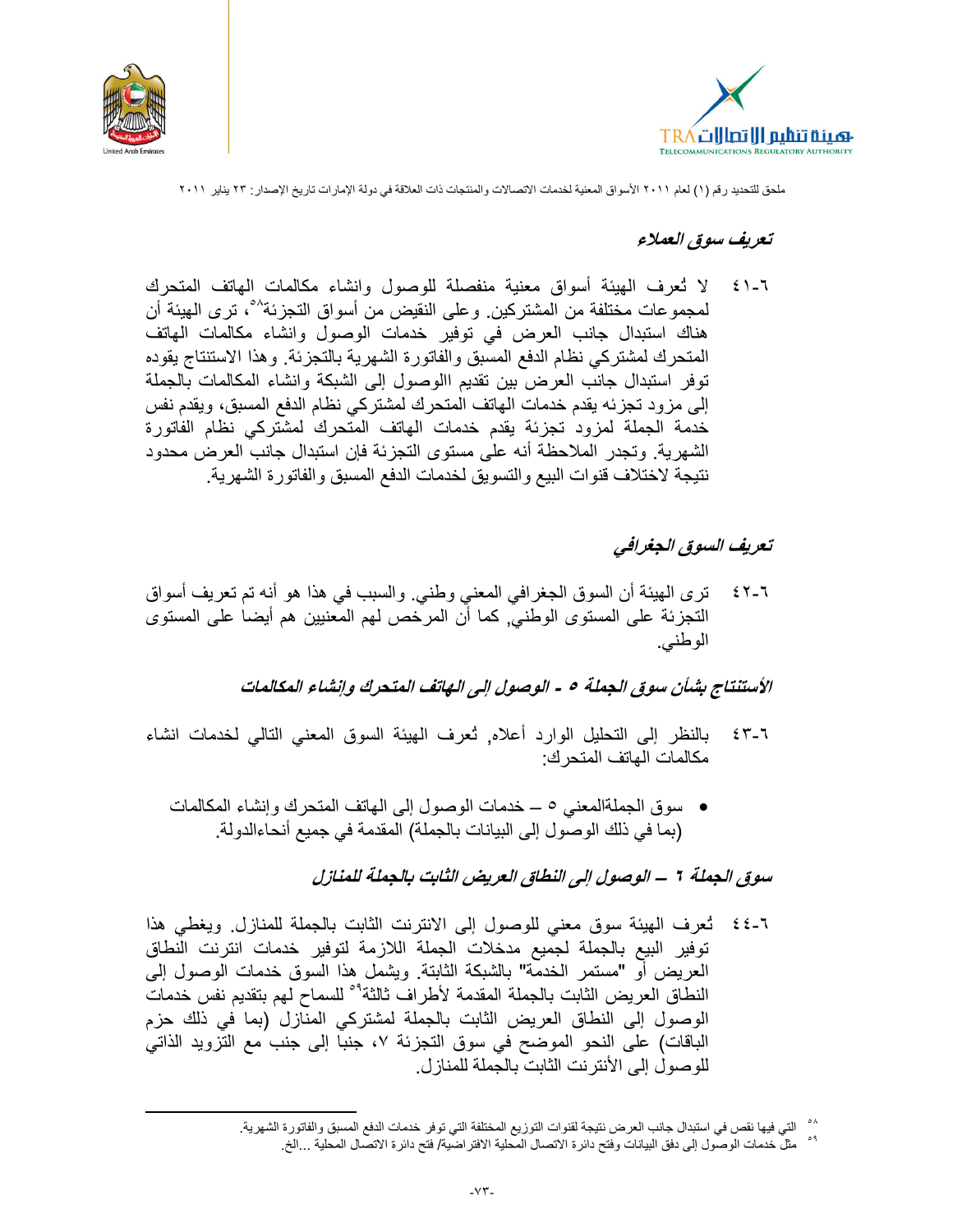



#### تعريف سوق المنتج

- في تعريف بُعد المنتج للسوق المعنى، أخذت الهيئة بعين الاعتبار ما إذا كان ينبغي على  $20 - 7$ النَّزويد الذاتي لخدماتٌ الوصول إلىَّ النطاق العريض الثابت بالجملة أن يشكل جزءا من السوق المعنى نفسه (كالتزويد للأطراف الثالثة). وترى الهيئة أن هذا التحليل لمعاملة النزويد الذاتى على النحو الموصوف أعلاه فيما يتعلق بسوق إنشاء مكالمات الخط الثابت للمنازل (انظر الفقرات ٢٦.٦ حتى ٣٣.٦) ينطبق على خدمات الوصول إلى النطاق العريض بالجملة, وبالتالي تقترح الهيئة شملٌ النزويد الذاتـي فـي نفس السوق المعنـي.
- سيعتمد مدى استبدال جانب الطلب عند مستوى البيع بالجملة على الدرجة التي تعتبر فيها  $27 - 7$ الأنواع المختلفة من الوصول إلى النطاق العريض كبدائل جانب الطلب من جانب المشتركين وتذكر الهيئة وجهة نظرها أعلاه حول عدم اعتبار الوصول إلى الانترنت بالأتصال الهاتفي بديلا للوصول إلى النطاق العريض على مستوى التجزئة. وبالمثل فإن مزود خدمات النجزئة للوصول إلى النطاق العريض باستخدام مدخلات الجملة ذات الصلة من مرخص له أخر لن يتحول من استخدام منتج الجملة للنطاق العريض إلى منتج الجملة للاتصال الهاتفي في حالة زيادة سعر منتج الجملة للنطاق العريض.
- تدرك الهيئة أنه يمكن استخدام عدد من منتجات الجملة المختلفة للوصول إلى النطاق ∖۔∨ ≵ العريض على مستويات مختلفة من سلسلة القيمة بواسطة مزود الإنترنت بالتجزئة لتقديم الوصول إلى أنترنت النطاق العريض الى المشتركين. فعلى سبيل المثال:
	- إعادة البيع البسيط لخدمات التجزئة المتكاملة رأسياً من المشغل؛
		- الوصول إلى دفق البيانات (الطبقة ٢/ الطبقة ٣)؛
			- فتح دائر ة الاتصال المحلية،
			- الوصول إلى المرافق التشاركية.

تر ي الهيئة أن هناك محدودية في أستبدال جانب الطلب بين مدخلات الجملة هذه. ويرجع السبب في هذا إلى أنه بتحرك مزود التجزئة إلى اعلى في سلسلة القيمة, يزداد مستوى استثمار الشبكة المطلوب لتقديم خدمات التجزئة. فعلى سبيل المثال، فإن المشغل الذي يقدم خدمات التجزئة من خلال شراء منتج إعادة البيع البسيط قد يحتاج إلى استثمار إضـافـي كبير من أجل تقديم خدمات النجزئة من خلال شراء الوصـول إلـي دفق البيانات.

وأخيرًا، فإن الهيئة ترى أن هناك احتمالًا لأستبدال جانب العرض (وإن كان غير 7 ـ ∧ ځ متكافئ) بين هذه الأشكال المختلفة من منتجات الوصول إلى النطاق العريض بالجملة. وعلى سبيل المثال، يكون المرخص له الذي يقدم منتج إعادة البيع البسيط قادراً على التحول بسهولة نسبيا لتوفير فتح دائرة الأتصال المحلية أو الوصول إلى المرافق التشاركية كما لو كان قد أستثمر بالفعل في شبكة الوصول الخاصة به. وفي المقابل ، فإن المحتكر الأفتراضـي الذي يملك الوصول الى المرافق التشاركية لن يكون قادراً على النحول بسهولة لتقديم الوصول إلى دفق البيانات بالجملة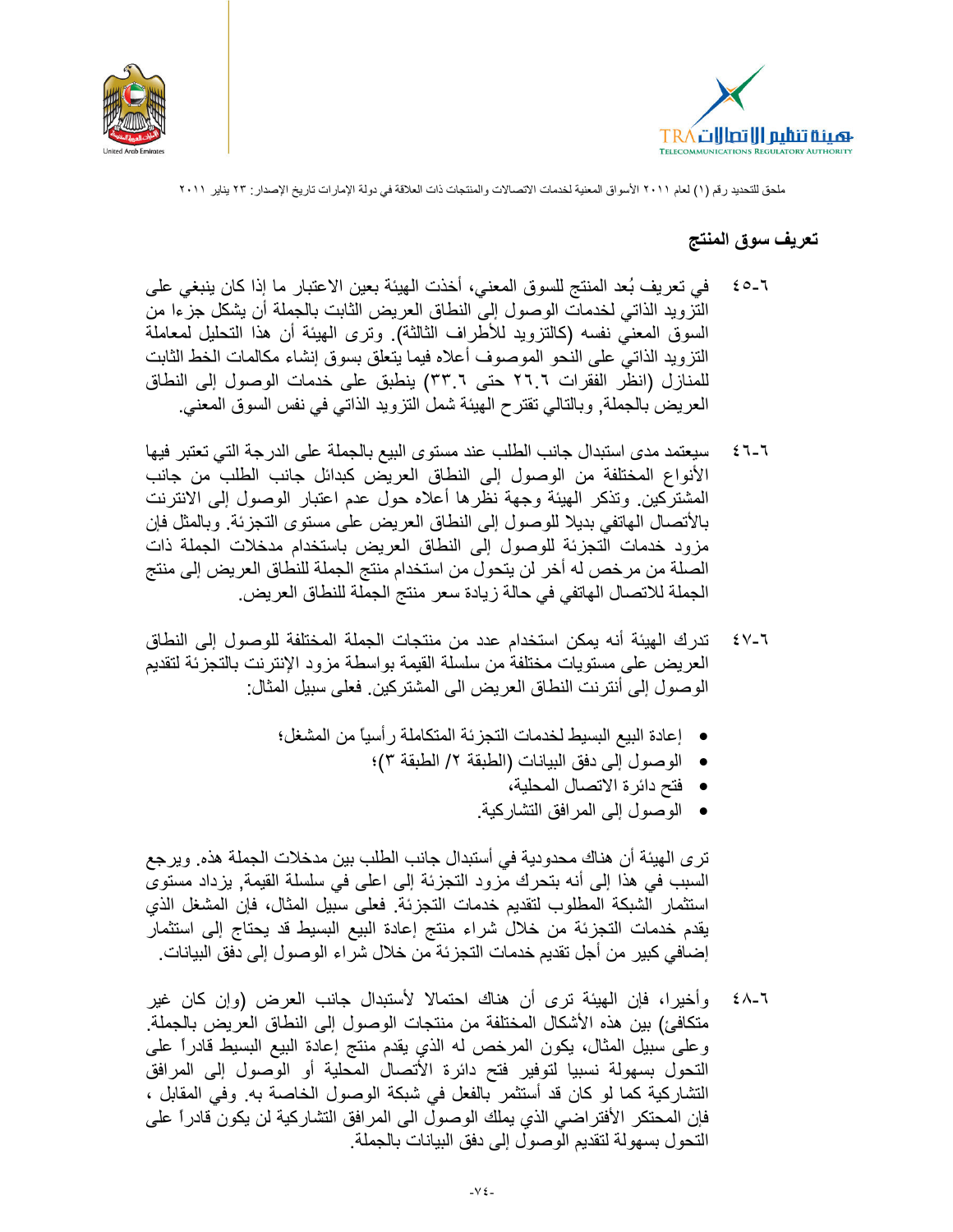



#### تعريف سوق العملاء

ترى الهيئة أن توفير الوصول إلى النطاق العريض الثابت بالجملة لمشتركي المنازل 7 ـ ۹ غ والاعمال يشكل أسواق معنية منفصلة. والسبب في ذلك هو ان مشتركي المنازل والأعمال في الدولة موجودين في مناطق مختلفة، مما يحد من نطاق استبدال جانب العرض ويتفق هذا النهج مع تعريف الهيئة المقترح للسوق المعنى لخدمات النطاق العر بض الثابت بالتجز ئه.

## تعريف السوق الجغرافي

ترى الهيئة أن الحدود الجغرافية للأسواق المعنية يتم تعريفها بحدود الشبكات الثابتة  $\circ \cdot$  -  $\overline{\cdot}$ لشركتي دو واتصالات و السبب في هذا هو الأفتقار النسبي للتداخل في تغطية الشبكة الثابتة بين دو واتصالات ويتفق هذا النهج مع تعريف المهيئة المقترح للسوق المعنى لخدمات النطاق العريض الثابت بالتجز ئة.

الاستنتاج بشأن سوق الجملة ٢ - الوصول إلى النطاق العريض الثابت بالجملة للمنازل

- بالنظر إلى التحليل الوارد أعلاه ثعرف المهيئة الأسواق المعنية التالية للوصول إلى  $01 - 7$ النطاق العريض الثابت بالجملة للمنازل:
- سوق الجملة المعنى ٦ أ الوصول إلى النطاق العريض الثابت بالجملة للوصول إلى مشتركي المنازل بالتجزئة في المنطقة التي توفر فيها شركة اتصالات روابط مباشر ة للمشتر كين،
- سوق الجملة المعنى ٦ ب الوصول إلى النطاق العريض الثابت بالجملة للوصول  $\bullet$ إلى مشتركي المنازل بالتجزئة في المنطقة التي توفر فيها شركة دو روابط مباشرة للمشتر كبن،

الاستنتاج بشأن سوق الجملة ٧ – الوصول إلى النطاق العريض الثابت بالجملة للأعمال

- تُعرف الهيئة أسواق منفصلة للوصول إلى النطاق العريض الثابت بالجملة للمنازل  $\circ$   $\sim$   $\sim$   $\sim$ وللاعمال ومع ذلك، فإن المهيئة ترى أن جميع جوانب السوق المعني للوصول إلى النطاق العريض الثابت بالجملة للمنازل تنطبق أيضا على السوق المعنى للوصول إلى النطاق العريض الثابت بالجملة للأعمال. ولذلك عَرِفَت الهيئة أثنين من الأسواق للوصول إلى النطاق العريض الثابت بالجملة, وهما:
- سوق الجملة المعنى ٧ أ الوصول الى النطاق العريض الثابت بالجملة لمشتركي الأعمال في المنطقة التي توفر فيها شركة اتصالات روابط مباشرة للمشتركين.
- سوق الجملة المعنى ٧ ب الوصول الى النطاق العريض الثابت بالجملة لمشتركي الأعمال في المنطقة التي توفر فيها شركة دو روابط مباشرة للمشتركين.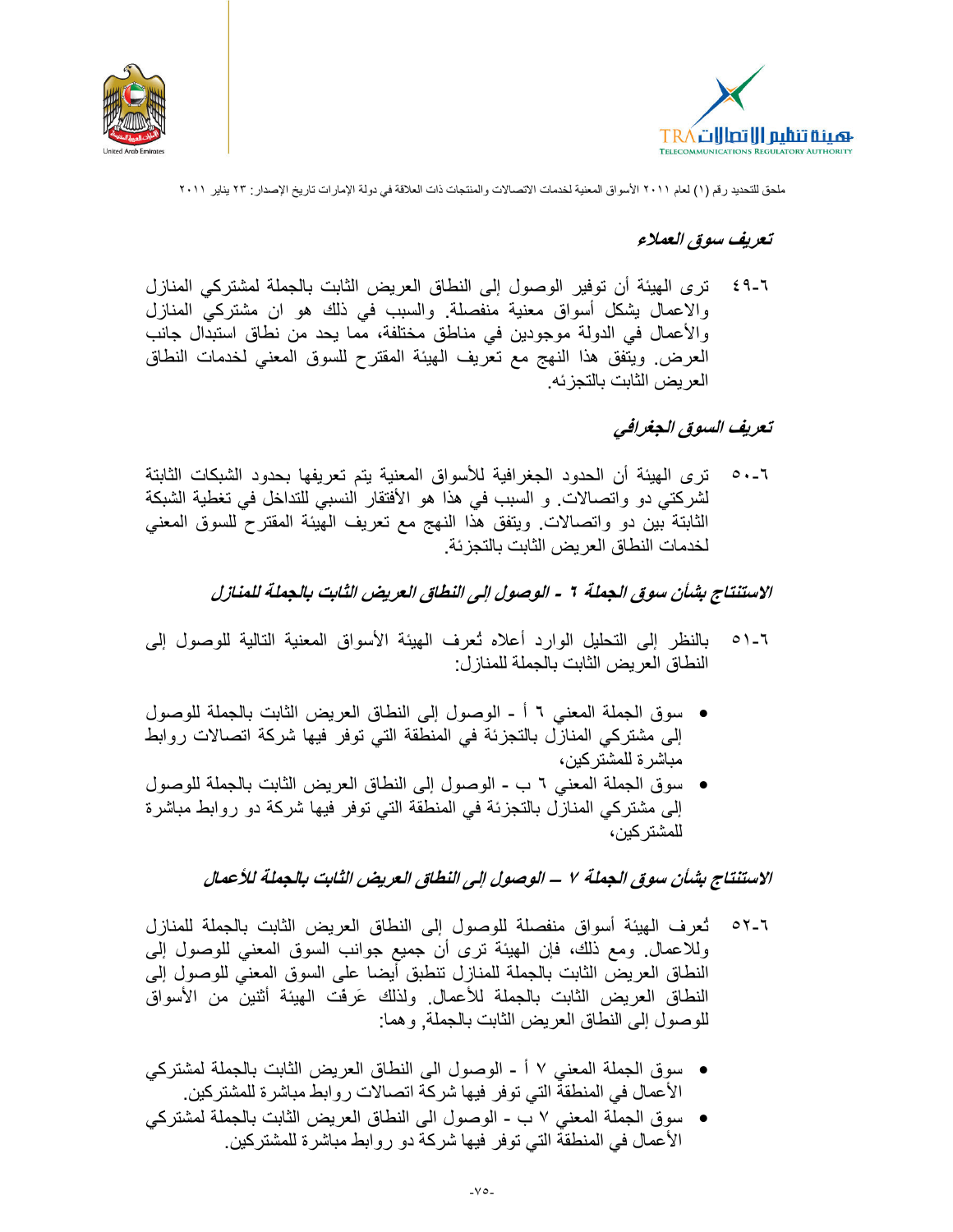



## سوق الجملة ٨ – سوق الربط بالجملة

- عَرَفت الـهيئة أسواق جملة معنية لخدمات أتصال الربط الثابت المقدمة لمشتركي الأعمال  $07 - 7$ والمرخص لهم الأخرين وتغطى هذه الخدمات توفير الجملة لجميع المدخلات المطلوبة لتقديم خدمات التجزئة المشمولة في السوق المعنى لخدمات الربط بالتجزئة للأعمال (سوق النجزئة ٩) وغيرها من خدمات السعة الفعلَّية والافتراضية المخصصة بالجملة التي يتم تقديمها عبر الشبكة الأساسية وشبكة الوصول لتوفير أي خدمات تجزئة اخرى ذات صلة . ومع ذلك ، فإنه للاسباب المبينة في الفقرات ٦ ٥٧ حتى ٥٨.٦ عَرفَت المهيئة أسواق منفصلة لشرائح الخطوط الدولية / الاقليمية (الشبكة الرئيسية) `` و شرائح خطوط المستخدمين (شبكة الوصول)'<sup>٦</sup> من هذه الخدمات.
- كما هو الحال مع أسواق الجملة الأخرى مثل سوق إنشاء مكالمات الخط الثابت للمنازل،  $05-7$ فإن المهيئة ترى أن الأسواق المعنية للربط الثابت تشمل التزويد الذاتي لخدمات الربط الثابت, فضلا عن التوفير الصريح لخدمات الربط الثابت بالجملة من جانب مرخص له لمر خص له أخر .

## تعريف سوق المنتج

- تُعرف الهيئة خدمات الربط الثابت بالجملة بأعتبارها خدمات الجملة التي قد تكون  $00 - 7$ مطلوبة لتقديم خدمات ربط مماثلة للأعمال للمرخص له الذي يقدم الخدمة على مستوى النجزئة و / أو باعتبارها مُدخَل أساسي بالجملة لتوفير أي خدمات تجزئة أخرى ذات صلةً. وبالتالي, تشمل الهيئة أيضا في هذا السوق المعني أستخدام خدمات الربط الثابت لأغراض النقل والنقل الوسيط (على سبيل الذكر لا الحصر : تغطية الحالة التـي يشتري فيها المرخص له الربط من محطات قاعدة الهاتف المتحرك لشبكة النقل الوسيط الخاصة به، من محطة اقمار صناعية ارضية الى بوابة انترنت او التوصيل الخطي من محطة كيبل أرضي دولي الى نقطة ربط البيني داخل الدولة).
- بالنسبة لسوق التجزئة المعنى ٩ فقد خلصت الهيئة إلى ان الدارات المؤجرة الفعلية بين  $07-7$ نقطة وأخرى والشبكات الافتراضية الخاصة بين نقطة وأخرى وبين عدة نقاط، جنبا إلى جنب مع جميع النطاقات الترددية لهذه الخدمات ينبغي شملها في السوق المعنى نفسه. وبما أن الاستبدال على مستوى التجزئة من المرجح أن يقود الأستبدال على مستوى الجملة لهذه الخدمات، فإن الهيئة تخلص إلى ان الخطوط المؤجرة بالجملة بين نقطة وأخرى وبين عدة نقاط لجميع النطاقات الترددية وأنواع الربط (سواء باستخدام السعة المخصصة الفعلية أو السعة المخصصة الأفتراضية) ينبغي تعريفها في سوق الجملة المعنى نفسه.

فجلت شرائح الخطوط الدولية/ الاقليمية للخطوط المؤجره تشير إلى جزء البنية التحتية للخط من الشبكة الأساسية (أي بين التبادلات أو نقاط التلاقي الأخر ى للشبكة).

<sup>&</sup>lt;sup>١٠</sup> شرائح خطوط المستخدمين للخطوط المؤجرة تشير إلى جزء الخط المؤجر من المشترك للتبادل المحلي ويتوافق مع جزء الوصـول المحلـي من الشبكة المحلية.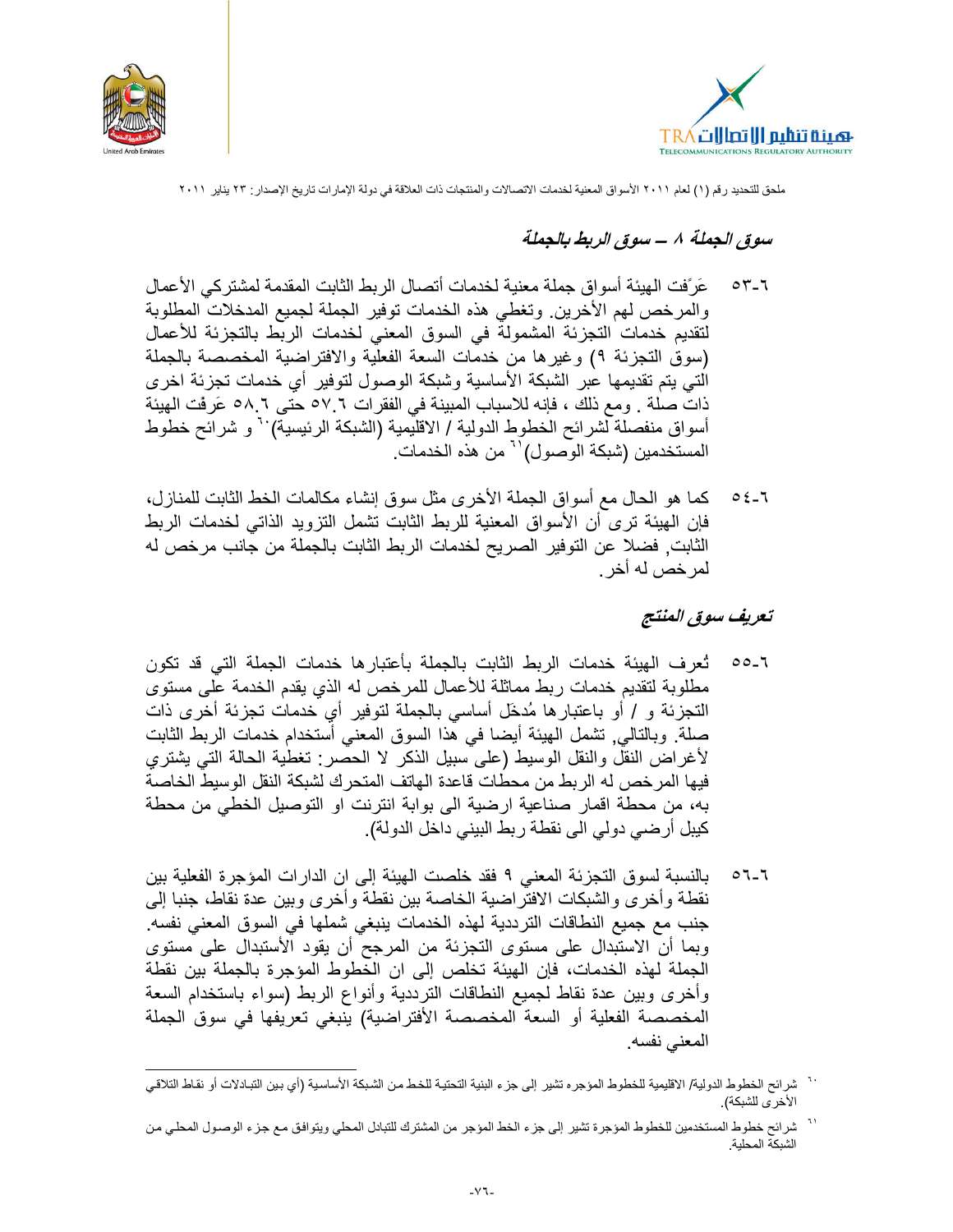



- توصلت الهيئة إلى ان كل من شرائح الخطوط الدولية/ الاقليمية وخطوط المستخدمين ०∨- । لخدمات الربط الثابت بالجملة تشكل أسواق منفصلة كونه هناك نطاق محدود لاستبدال جانب الطلب وجانب العرض بين الشرائح. ونرى الهيئة أن المحتكر الافتراضي لواحدة من هذه الشرائح لن يكون مقيداً بزيادة أسعاره فوق مستوى المنافسة من خلال سلوك المستهلكين أو المزودين في الشرائح الأخرى. واستبدال جانب الطلب محدود لأن شرائح الخطوط الدولية/ الاقليمية وخطوط المستخدمين ننجز مهام مختلفة وهناك حاجة لكل منهما على حد سواء اما للمرخص له لكي يقدم خطوطٌ نهاية إلى نهاية المؤجرة بالتجزيئه أو لتوفير خدمات النقل الوسيط لشبكته الخاصة من أجل ضمان التوفير الفعال لخدمات التجزئه ذات الصلة. وهناك أيضا نطاق محدود لاستبدال جانب العرض نظرا لارتفاع مستوى التكاليف السابقة المطلوبة لنشر شبكات الوصول وبعبارة أخرى فإن المرخص له الذي يقدم شرائح الخطوط الدولية/ الاقليمية للخطوط المؤجرة سيحتاج إلى إجراء استثمارات كبيرة إذا كان يرغب في تقديم شرائح خطوط المستخدمين للخطوط المؤجر ة أبضا.
- نظر ا للهيكل الحالي لقطاع الاتصالات في الدولة، فإنه من غير المرجح لمستوى التنافس  $0 - 7$ لشرائح الخطوط الدولية/ الاقليمية وخطوط المستخدمين للخطوط المؤجرة أن يختلف كثيرا. ويرجع سبب ذلك إلى أن كل من شرائح الخطوط الدولية/ الاقليمية وخطوط المستخدمين للخطوط المؤجرة لا تباع منفصلة فيّ الوقت الحاضر وإنما يتم توفير ها بين المرخص لهم إما على أساس نهاية إلى نهاية (الَّنعرفات المحددة باستخدام طريقة سعر التجزئة ناقص) أو كخدمة نقل وسيطه. ومع وجود محتكر إفتراضي للبنية التحتية للشبكة في المناطق التي يخدمها كل مرخص له, فإن الهيئة تدرك أن هذا يمكن أن يوفر الأساس المنطقي لعملية جمع شرائح الخطوط الدولية/ الاقليمية وخطوط المستخدمين في سوق معنى واحد. ومع ذلك، فإنه للأسباب المبينة في الفقرة ٦.٥٧ أعلاه، خلصت الهيئة إلى أن هذا لن يكون مناسبا.
	- لذلك، عرَّفت الهيئة اثنين من أسواق المنتجات لخدمات الربط الثابت بالجملة'':  $09-7$
	- سوق معنى لشرائح الخطوط الدولية/ الاقليمية لخدمات الربط الثابت بالجملة.
		- سوق معنى لشر ائح خطوط المستخدمين لخدمات الربط الثابت بالجملة.

#### تعريف سوق العملاء

٦٠-٦ تشمل الهيئة جميع خدمات الربط الثابت بالجملة المقدمة للمشتركين (أي جميع مشتركي الأعمال والمرخص لهم) في سوق الجملة المعنى نفسه. وهذا يتفق مع تعريف الهيئة لسوق التجزئه المعنى المقابل

<sup>&</sup>lt;sup>7۲</sup> سيساعد تعريف الاسواق المعنية المنفصلة لشرائح الخطوط الدولية/ الاقليمية وخطوط المستخدمين للخطوط المؤجرة الهيئة في اجراء تقييم شامل لأي اختلافات محتملة في هيكل المنافسة التي يمكن أن تنشأ في توفير شرائح الخطوط الدولية / الاقليمية وخطوط المستخدمين للخطوط المؤجرة.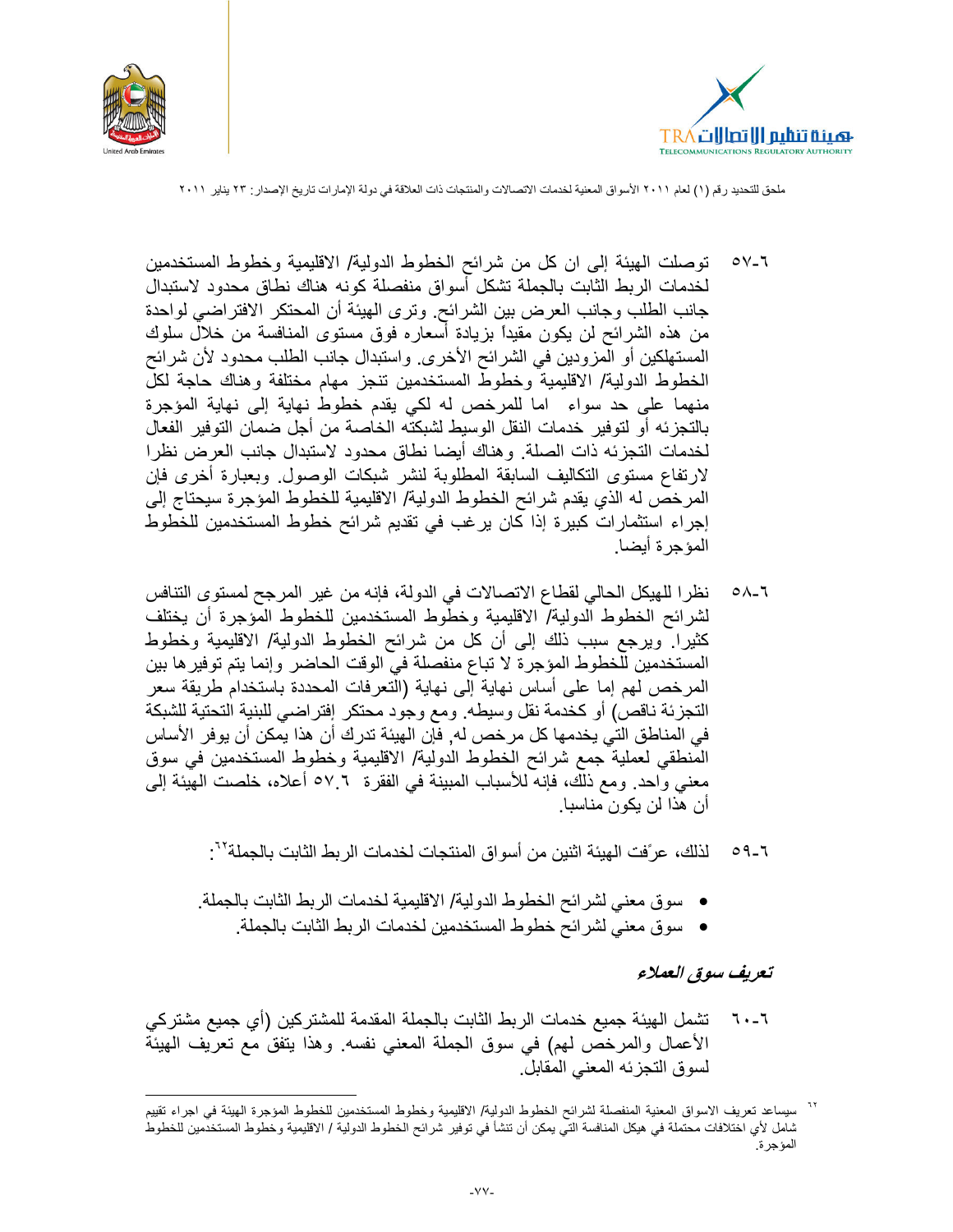



## تعريف السوق الجغرافي

- نظرت الهيئة بشكل منفصل في الحدود الجغرافية لأسواق الجملة المعنية لشرائح  $71 - 7$ الخطوط الدولية/ الاقليمية وخطوط المستخدمين لخدمات الربط الثابت بالجملة.
- تخلص الهيئة إلى أن الحدود الجغرافية لسوق الجملة المعنى لشرائح خطوط  $75 - 7$ المستخددمين لخدمات الربط الثابت بالجملة يتم تعريفها من خلال حدود الشبكات الثابتة لشركتي دو واتصالات. وهذا لأن شرائح خطوط المستخدمين يتم توفير ها بالوصول إلى البنية التحتية لشبكة المرخص لهما. وبالنسبة للسوق المعنى لشرائح خطوط المستخدمين تخلص الهيئة إلى أنه من المناسب في تعريف النطاق الجغرافي للسوق استخدام نفس المبادئ التي استخدمتها الهيئة في تعريف النطاق الجغرافي لأسواق التجزئة وغيرها من أسو اق الجملة لشبكة الماتف الثابت.
- ثعرف الهيئة بالتالي أثنين من الأسواق الجغرافية لشرائح خطوط المستخدمين لخدمات 7۳-٦ الربط للأعمال بالجملة، والمقابلة للمناطق التي توفر فيها شركة أتصالات روابط مباشرة للمشتركين والمناطق التي توفر فيها شركة دو روابط مباشرة للمشتركين.
- خلصت الهيئة أيضا إلى أنه لن يكون من الملائم تطبيق تعاريف السوق الجغرافي  $75 - 7$ لشرائح خطوط المستخدمين لسوق التجزئة المعنى لشرائح الخطوط الدولية/ الأقليمية وبعكسّ شرائح خطوط المستخدمين وغيرها من خدمات الشبكة الثابتة التي تم النظر فيها في هذا التحديد، فإن شرائح الخطوط الدولية/ الإقليمية المؤجرة وخدمات الربط الأخرى لا تعتمد على الربط مع المستخدم النهائي، وإنما تقدم الربط بين اثنين من التبادلات أو نقاط التلاقي الأخرى للشبكة.
- على المدى القصير، يمكن أن يكون الدافع وراء المنافسة في توفير شرائح الخطوط  $70 - 7$ الدولية/ الأقليمية التي شرع كل مرخص له في تنفيذ البنية التحتية للشبكة الأساسية لها. وعلى سبيل المثال، فإنه علَّى مستوى البيع بالتجزئة، سيكون المشترك الذي يرغب في اخذ خط مؤجر بين أبوظبي ودبي قادراً فقط على اخذ تلك الخدمة من المرخص له الذي طور البنية التحتية على ذلك المسار, وهذا سوف ينظم أيضا المنافسة على مستوى البيع بالجملة ومع ذلك، فإن الهيئة لا تعتقد أنه سيكون من المناسب تعريف أسواق جغرافية منفصلة لشرائح الخطوط الدولية/ الاقليمية على أساس مسار إلى مسار ٍ وحتى لو كان ذلك ممكنا من الناحية العملية، فإنه سوف يضيف تعقيدات كبير ة على قائمة الأسواق التي تم تعريفها ولن يعكس احتمالية أن يتمكن المرخص لهما من توسيع البنية التحتية للشبكة الأساسية بشكل أسرع وبتكلفة أقل من البنية التحتية لشبكة الوصول. ولذلك، نظرت الهيئة في الحدود الجغرافية ذات الصلة لتتوافق مع سوق جغرافي وطني واحد لسوق الجملة المعنى لخدمات شرائح الخطوط الدولية / الاقليمية لشبكة الربط للأعمال.

الأستنتاج بشأن سوق الجملة ٨ – الربط الثابت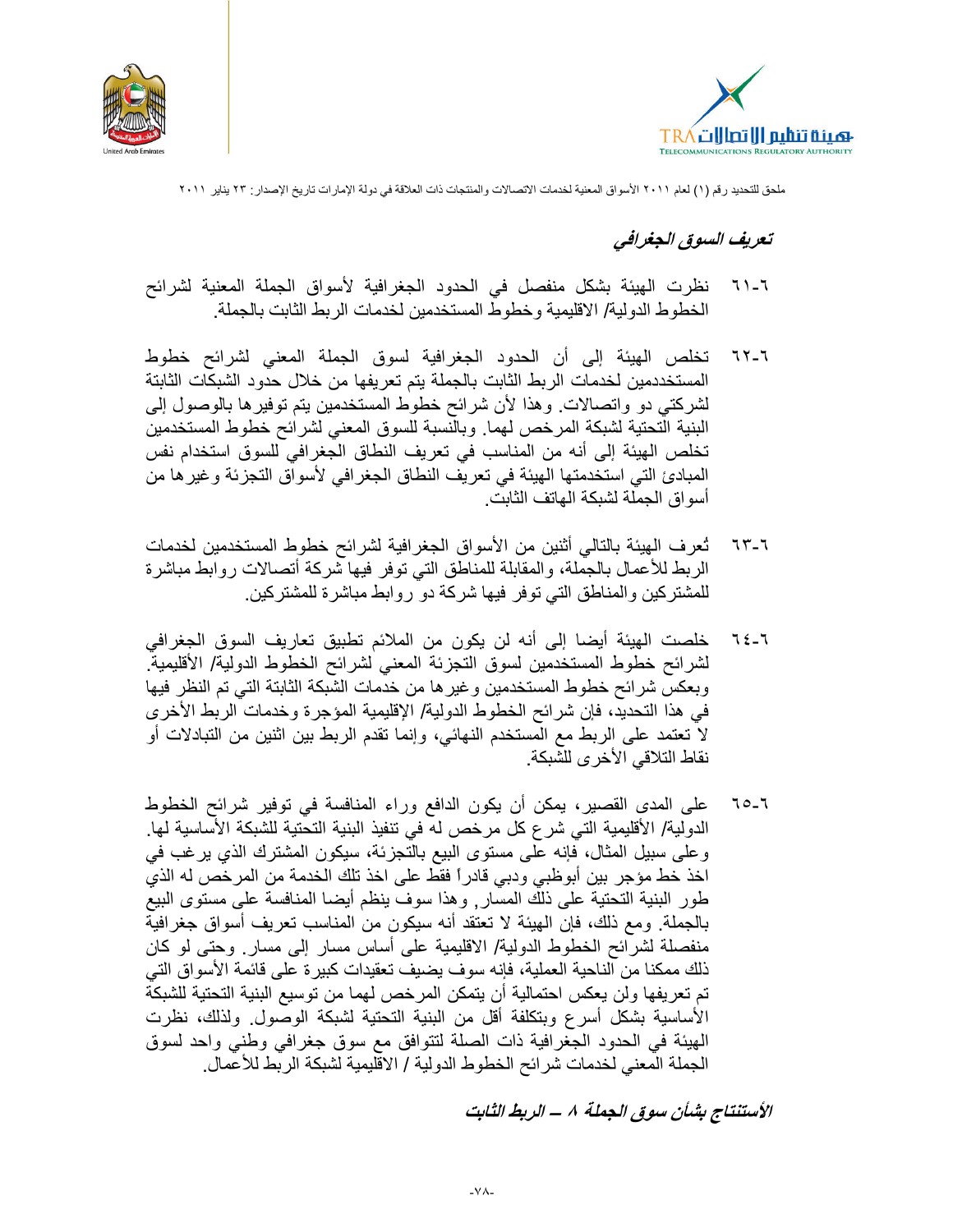



- بالنظر إلى التحليل الوارد أعلاه فإن الهيئة نُعرف الأسواق المعنية التالية لخدمات الربط  $77 - 7$ الثابت بالجملة:
- سوق الجملة المعني ٨ أ شرائح خطوط المستخدمين لخدمات الربط الثابت بالجملة في المنطقة التي توَّفر فيها شركة اتصالات روابط مباشرة للمشتركين؛
- سوق الجملة المعنى ٨ ب شرائح خطوط المستخدمين لخدمات الربط الثابت بالجملة في المنطقة التي توفر فيها شركة دو روابط مباشرة للمشتركين؛
- سوق الجمّلة المعني ٨ ج شرائح الخطوط الدولية/ الاقليمية لخدمات الربط الثابت<br>بالجملة في جميع أنحاء الدولة.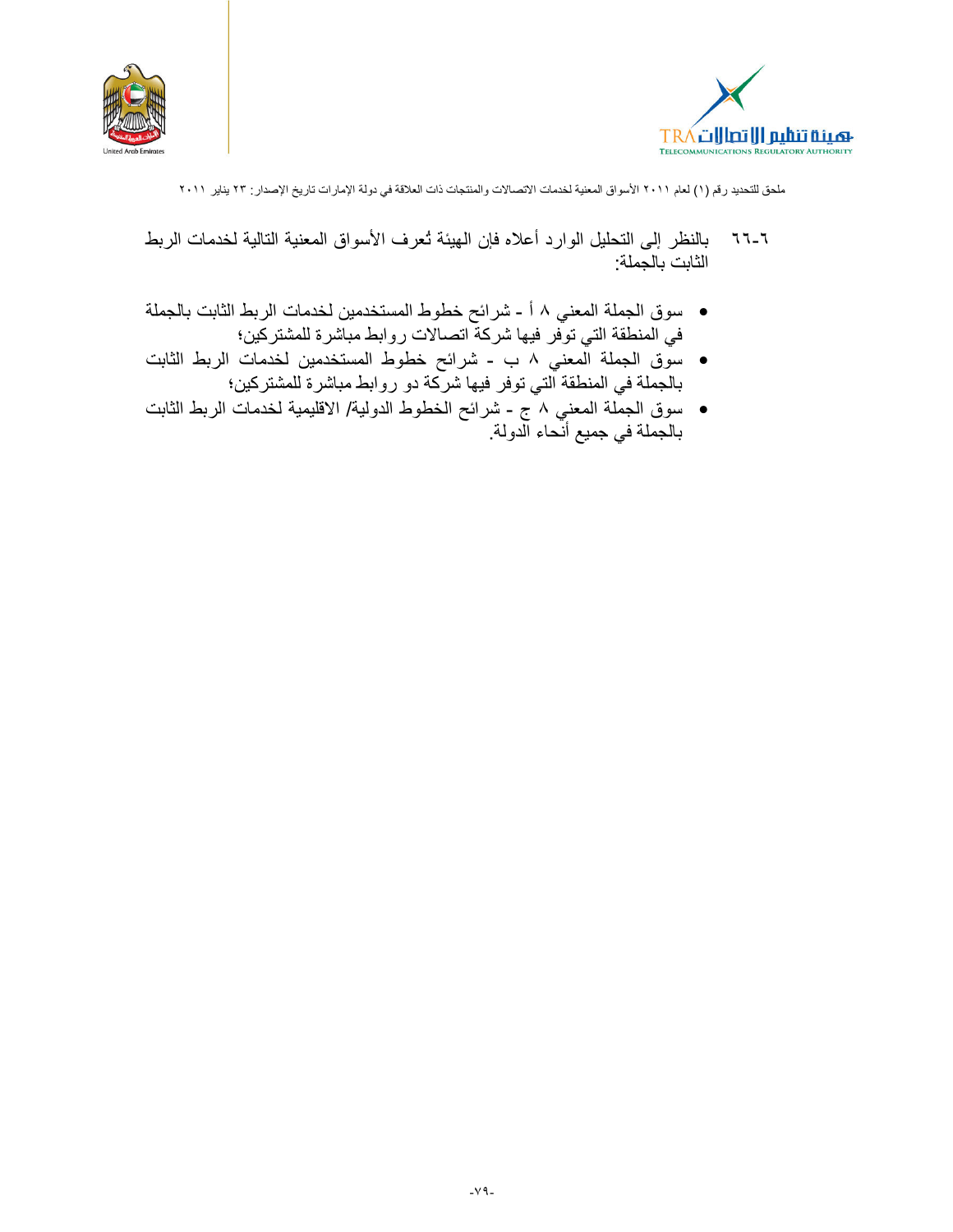



#### ٧- البيانات

# الجدول ١١- البيانات المطلوبة في مؤشرات الصناعة"

| مستوى التفاصيل                                                                                                                                                                                                                                                                                                                                             | الخدمة                                    | المعلومات المتوفرة                                          |
|------------------------------------------------------------------------------------------------------------------------------------------------------------------------------------------------------------------------------------------------------------------------------------------------------------------------------------------------------------|-------------------------------------------|-------------------------------------------------------------|
| الدفع المسبق, الفاتورة الشهرية<br>الأعمال, المنازل                                                                                                                                                                                                                                                                                                         | مشترك بالخط الثابت                        | أرقام مشترك لجميع خدمات الاتصالات<br>والمنتجات المتعلقة بها |
| الاعمال, المنازل                                                                                                                                                                                                                                                                                                                                           | مشترك ISDN                                |                                                             |
|                                                                                                                                                                                                                                                                                                                                                            | مستخدم الهاتف<br>العمومي                  |                                                             |
| بطاقات SIM نشطة, بطاقات SIM مباعة, بيانات<br>الدفع المسبق الفاتورة الشهرية<br>الاعمال, المنازل, الزوار                                                                                                                                                                                                                                                     | مشترك الهاتف المحمول                      |                                                             |
| خط المشترك الرقمي, الألياف الضوئية, الكابل,<br>واي ماكس<br>٢٥٦, ٥١٢, ١, ٢, ٤, فوق ٤ ميغابايت                                                                                                                                                                                                                                                               | مشترك الانترنت                            |                                                             |
| خطوط انترنت مؤجرة, مخصص وطني,<br>مخصص دولي, نهاية إلى نهاية أفتراضي, متعدد<br>الجوانب أفتر اضبي<br>$(0.000, 0.000, 0.000, 0.000, 0.000, 0.000, 0.000, 0.000, 0.000, 0.000, 0.000, 0.000, 0.000, 0.000, 0.000, 0.000, 0.000, 0.000, 0.000, 0.000, 0.000, 0.000, 0.000, 0.000, 0.000, 0.000, 0.000, 0.000, 0.000, 0.000, 0.000, 0.$<br>١٥٥. فوق ١٥٥ ميغابايت | مشترك الخطوط<br>المؤجرة                   |                                                             |
| الأعمال, المنازل                                                                                                                                                                                                                                                                                                                                           | مشترك التلفاز بالألياف<br>الضوئية, الكابل |                                                             |
| وطني دولي متحرك<br>الاعمال, المنازل                                                                                                                                                                                                                                                                                                                        | مشترك اختيار المشغل                       |                                                             |
| وطني دولي, متحرك<br>الاعمال, المنازل                                                                                                                                                                                                                                                                                                                       | مشترك الاختيار المسبق<br>للمشغل           |                                                             |
| التركيب<br>الايجار<br>شبكة المكالمات المحلية الخاصة/ للأخرين<br>شبكة المكالمات الوطنية الخاصة/ للأخرين<br>شبكة الهاتف المتحرك الخاصة/ للأخرين<br>دولي<br>رسوم واستخدام الاتصال الهاتفي                                                                                                                                                                     | عائدات خدمات الصوت<br>بالخط الثابت        |                                                             |

<sup>&</sup>lt;sup>٦٢</sup> لم يتم توفير جميع البيانات الموصوفة في هذا الجدول من جانب المرخص لهما على مدى الفترة كاملـة والممتـدة من ينـاير ٢٠٠٧ إلـى مـارس<br>٢٠١٠. والسبب في هذا هو أن محتوى البيانات المذكورة قد تغير بمرور الوقت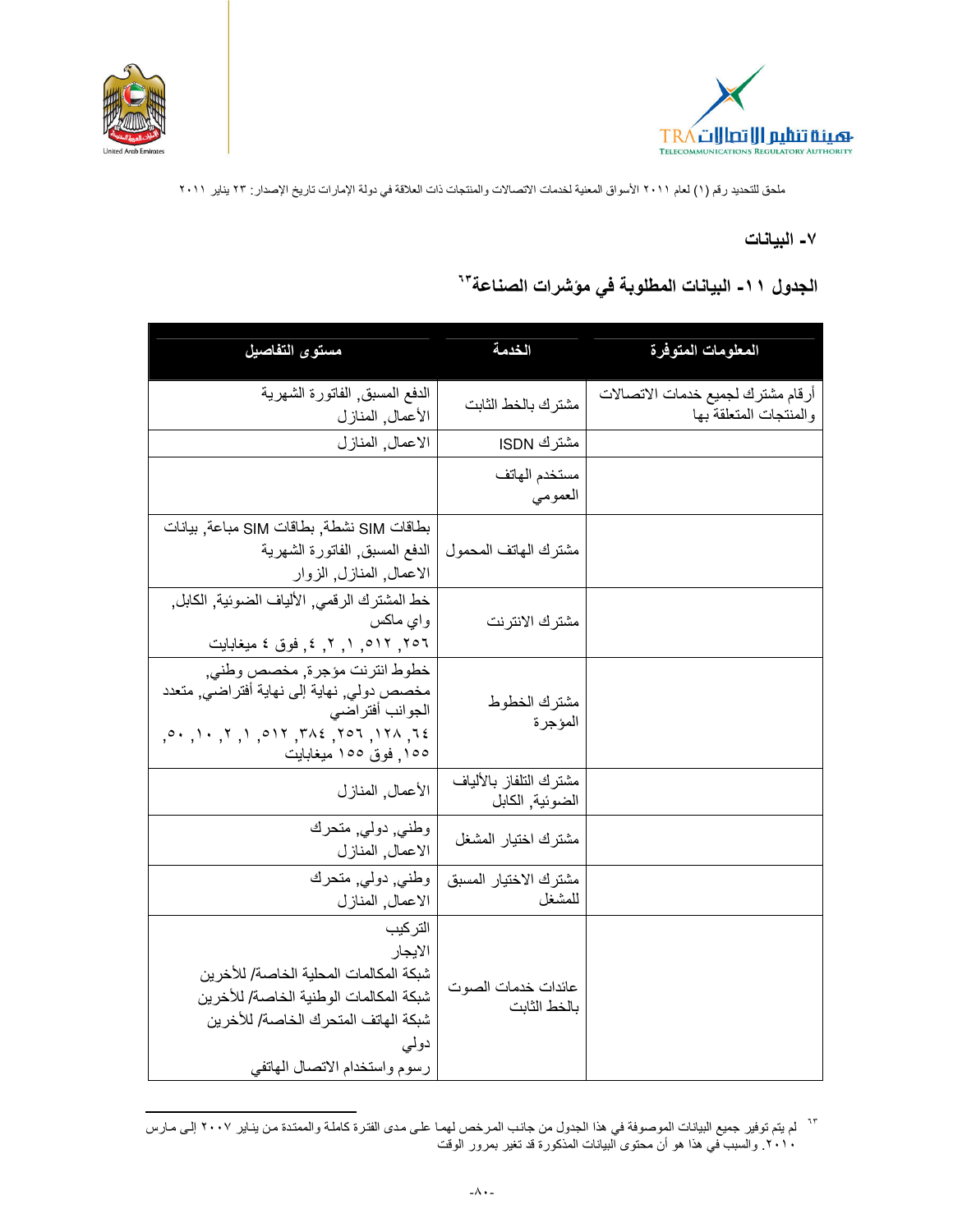



|                                                                | عائدات انتر نت بالخط<br>الثابت        | خط المشترك الرقمي, الألياف الضوئية, الكابل,<br>وای ماکس<br>ربط, استخدام, استخدام زائد                                                                                                                                                                                                                                                                                                                                                                                                                                                                                                                 |
|----------------------------------------------------------------|---------------------------------------|-------------------------------------------------------------------------------------------------------------------------------------------------------------------------------------------------------------------------------------------------------------------------------------------------------------------------------------------------------------------------------------------------------------------------------------------------------------------------------------------------------------------------------------------------------------------------------------------------------|
| عائدات خدمات الأتصالات لــ ISDN<br>والمنتجات المتعلقة بها      | عائدات خدمات الصوت<br>بالخط الثابت    | التركيب<br>الايجار<br>شبكة المكالمات المحلية الخاصة/ للأخرين<br>شبكة المكالمات الوطنية الخاصة/ للأخرين<br>شبكة الهاتف المتحرك الخاصة/ للأخرين<br>دولی<br>رسوم واستخدام الاتصال الهاتفي                                                                                                                                                                                                                                                                                                                                                                                                                |
|                                                                |                                       | التأجير<br>شبكة المكالمات المحلية الخاصة/ للأخرين<br>شبكة المكالمات الوطنية الخاصة/ للأخرين<br>شبكة الهاتف المتحر ك الخاصة/ للأخر بن<br>دولي<br>مكالمات دليل الهاتف                                                                                                                                                                                                                                                                                                                                                                                                                                   |
| عائدات خدمات اتصالات الهاتف<br>المتحرك والمنتجات المتعلقة بها  | عائدات خدمات الصوت<br>بالهاتف المتحرك | تفعيل الخط<br>رسوم شهرية<br>مكالمات لشبكة وطنية خاصة/ للأخرين<br>مكالمات لشبكة هاتف متحرك خاصىة/ للأخرين<br>مكالمات لشبكة دو لية<br>رسائل قصيرة لشبكة وطنية خاصة/ للأخرين<br>رسائل قصيرة لشبكة دولية<br>رسائل وسائط لشبكة وطنية خاصة/ للأخرين<br>رسائل وسائط لشبكة دولية<br>التجوال الصادر (للدولة من دول مجلس التعاون<br>الخليجي٬ للدولة من بلدان أخرى، مكالمات محلية،<br>مكالمات محلية بلدان أخرى مكالمات واردة دول<br>مجلس التعاون الخليجي, مكالمات واردة دول<br>أخرى، رسائل قصيرة مرسلة دول مجلس النعاون<br>الخليجي، مكالمات واردة بلدان أخرى، رسائل<br>قصيرة مرسلة بلدان أخرى.<br>دليل المكالمات |
|                                                                | عائدات بيانات الهاتف<br>المتحرك       | بيانات الهاتف المتحرك (التركيب, الاستخدام,<br>الاستخدام الزائد)                                                                                                                                                                                                                                                                                                                                                                                                                                                                                                                                       |
| عائدات الخطوط المؤجرة                                          |                                       | كما لمشتركي الخطوط المؤجرة                                                                                                                                                                                                                                                                                                                                                                                                                                                                                                                                                                            |
| استخدام خدمات الاتصالات بالخط<br>الثابت والمنتجات المتعلقة بها | مكالمات ميغابايت.<br>دقيقة            | كما لعائدات خدمات الاتصالات بالخط الثابت<br>والمنتجات المتعلقة بها                                                                                                                                                                                                                                                                                                                                                                                                                                                                                                                                    |